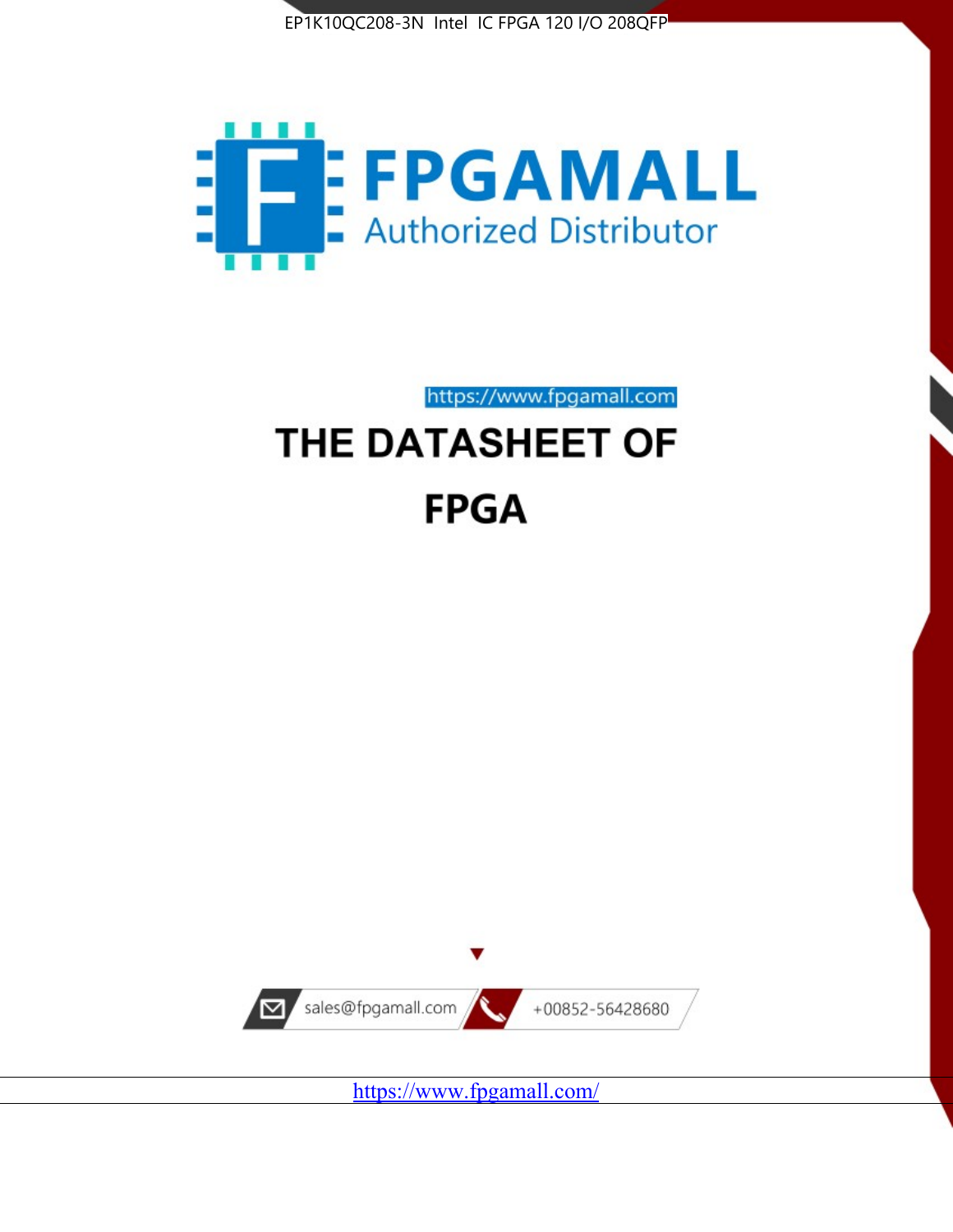

# **ACEX 1K**

**Programmable Logic Device Family**

### **May 2003, ver. 3.4 Data Sheet**

**Features...** ■ Programmable logic devices (PLDs), providing low cost system-on-a-programmable-chip (SOPC) integration in a single device

- Enhanced embedded array for implementing megafunctions such as efficient memory and specialized logic functions
- Dual-port capability with up to 16-bit width per embedded array block (EAB)
- Logic array for general logic functions
- High density
	- 10,000 to 100,000 typical gates (see Table 1)
	- Up to 49,152 RAM bits (4,096 bits per EAB, all of which can be used without reducing logic capacity)
- Cost-efficient programmable architecture for high-volume applications
	- Cost-optimized process
	- Low cost solution for high-performance communications applications
- System-level features
	- MultiVolt<sup>™</sup> I/O pins can drive or be driven by 2.5-V, 3.3-V, or 5.0-V devices
	- Low power consumption
	- Bidirectional I/O performance (setup time [ $t_{SU}$ ] and clock-tooutput delay  $[t_{CO}]$ ) up to 250 MHz
	- Fully compliant with the peripheral component interconnect Special Interest Group (PCI SIG) *PCI Local Bus Specification, Revision 2.2* for 3.3-V operation at 33 MHz or 66 MHz
	- Extended temperature range

| Table 1. ACEX™ 1K Device Features |               |               |               |                |  |  |
|-----------------------------------|---------------|---------------|---------------|----------------|--|--|
| Feature                           | <b>EP1K10</b> | <b>EP1K30</b> | <b>EP1K50</b> | <b>EP1K100</b> |  |  |
| <b>Typical gates</b>              | 10,000        | 30,000        | 50,000        | 100,000        |  |  |
| Maximum system gates              | 56,000        | 119,000       | 199,000       | 257,000        |  |  |
| Logic elements (LEs)              | 576           | 1.728         | 2,880         | 4,992          |  |  |
| <b>EABs</b>                       | 3             | 6             | 10            | 12             |  |  |
| <b>Total RAM bits</b>             | 12,288        | 24,576        | 40.960        | 49.152         |  |  |
| Maximum user I/O pins             | 136           | 171           | 249           | 333            |  |  |

### **Altera Corporation 1**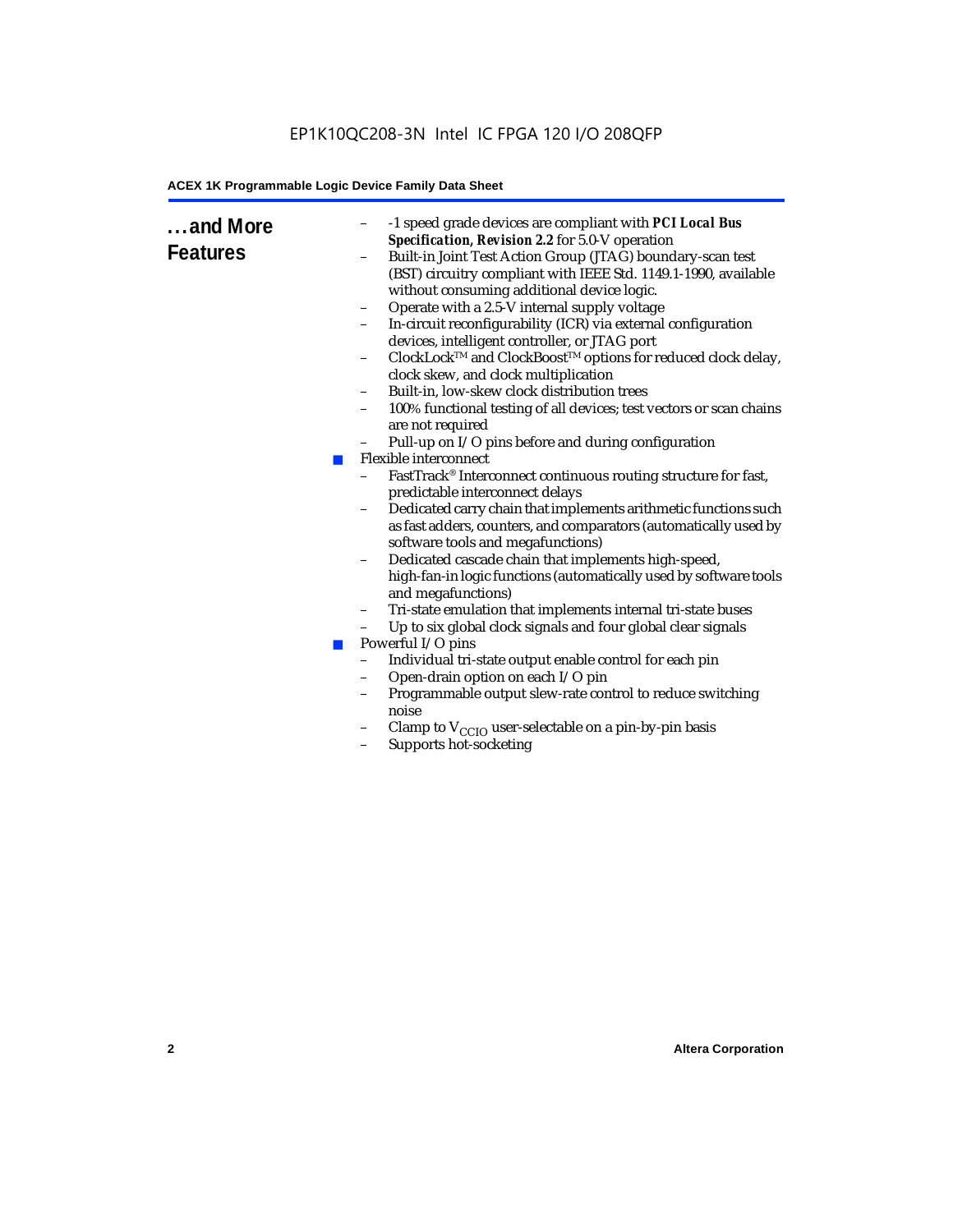- Software design support and automatic place-and-route provided by Altera development systems for Windows-based PCs and Sun SPARCstation, and HP 9000 Series 700/800 workstations
- Flexible package options are available in 100 to 484 pins, including the innovative FineLine BGATM packages (see Tables 2 and 3)
- Additional design entry and simulation support provided by EDIF 2 0 0 and 3 0 0 netlist files, library of parameterized modules (LPM), DesignWare components, Verilog HDL, VHDL, and other interfaces to popular EDA tools from manufacturers such as Cadence, Exemplar Logic, Mentor Graphics, OrCAD, Synopsys, Synplicity, VeriBest, and Viewlogic

| Notes $(1)$ , $(2)$<br>Table 2. ACEX 1K Package Options & I/O Pin Count |              |              |              |                                |                                |  |
|-------------------------------------------------------------------------|--------------|--------------|--------------|--------------------------------|--------------------------------|--|
| <b>Device</b>                                                           | 100-Pin TOFP | 144-Pin TOFP | 208-Pin POFP | 256-Pin<br><b>FineLine BGA</b> | 484-Pin<br><b>FineLine BGA</b> |  |
| <b>EP1K10</b>                                                           | 66           | 92           | 120          | 136                            | 136(3)                         |  |
| <b>EP1K30</b>                                                           |              | 102          | 147          | 171                            | 171(3)                         |  |
| <b>EP1K50</b>                                                           |              | 102          | 147          | 186                            | 249                            |  |
| EP1K100                                                                 |              |              | 147          | 186                            | 333                            |  |

#### *Notes:*

(1) ACEX 1K device package types include thin quad flat pack (TQFP), plastic quad flat pack (PQFP), and FineLine BGA packages.

(2) Devices in the same package are pin-compatible, although some devices have more I/O pins than others. When planning device migration, use the I/O pins that are common to all devices.

(3) This option is supported with a 256-pin FineLine BGA package. By using SameFrameTM pin migration, all FineLine BGA packages are pin-compatible. For example, a board can be designed to support 256-pin and 484-pin FineLine BGA packages.

| Table 3. ACEX 1K Package Sizes                           |                |                |                    |                                |                                |  |
|----------------------------------------------------------|----------------|----------------|--------------------|--------------------------------|--------------------------------|--|
| <b>Device</b>                                            | 100-Pin TOFP   | 144-Pin TOFP   | 208-Pin POFP       | 256-Pin<br><b>FineLine BGA</b> | 484-Pin<br><b>FineLine BGA</b> |  |
| Pitch (mm)                                               | 0.50           | 0.50           | 0.50               | 1.0                            | 1.0                            |  |
| Area ( $mm2$ )                                           | 256            | 484            | 936                | 289                            | 529                            |  |
| Length $\times$ width<br>$\mathsf{mmm}\times\mathsf{mm}$ | $16 \times 16$ | $22 \times 22$ | $30.6 \times 30.6$ | $17 \times 17$                 | $23 \times 23$                 |  |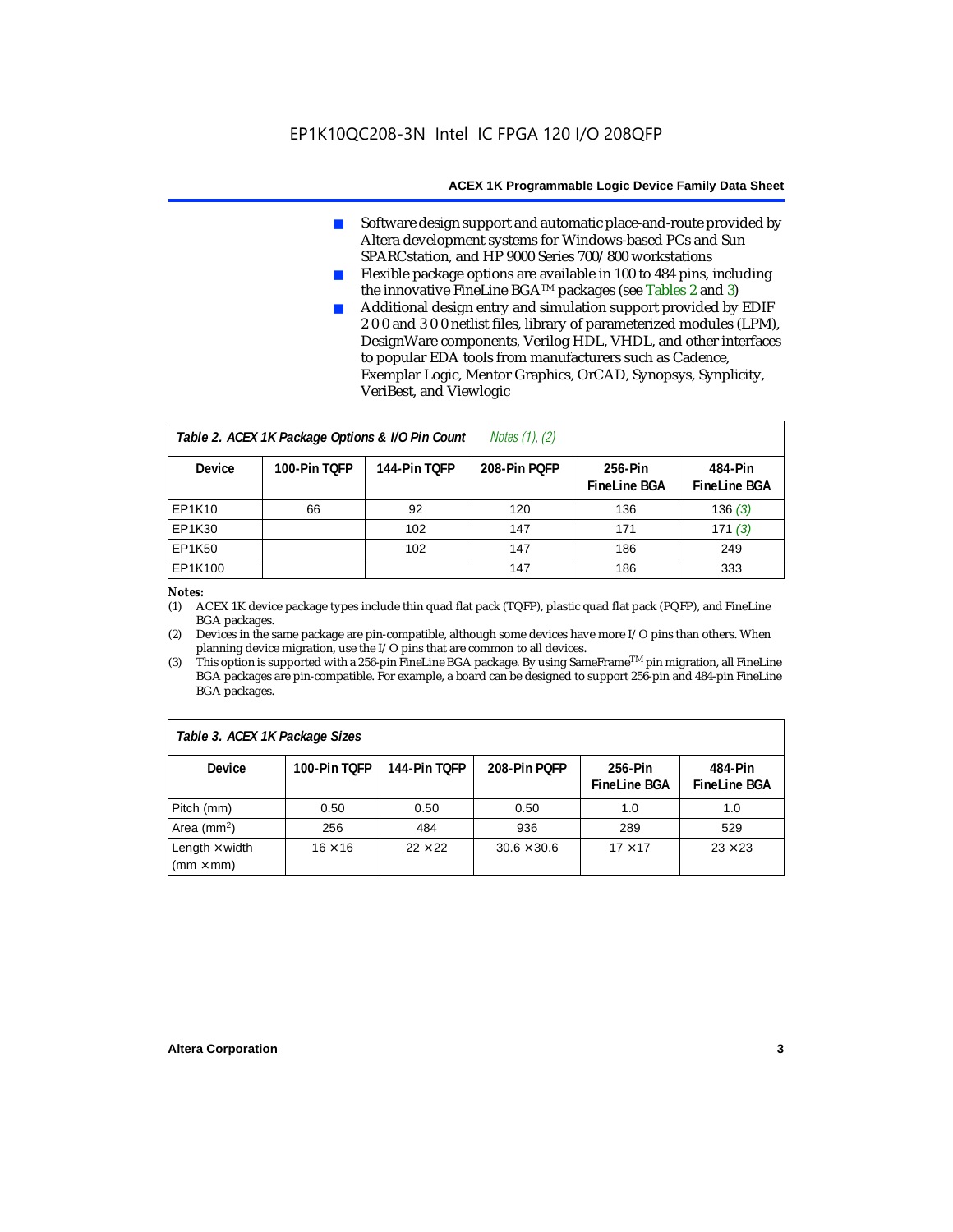### **General Description**

Altera® ACEX 1K devices provide a die-efficient, low-cost architecture by combining look-up table (LUT) architecture with EABs. LUT-based logic provides optimized performance and efficiency for data-path, register intensive, mathematical, or digital signal processing (DSP) designs, while EABs implement RAM, ROM, dual-port RAM, or first-in first-out (FIFO) functions. These elements make ACEX 1K suitable for complex logic functions and memory functions such as digital signal processing, wide data-path manipulation, data transformation and microcontrollers, as required in high-performance communications applications. Based on reconfigurable CMOS SRAM elements, the ACEX 1K architecture incorporates all features necessary to implement common gate array megafunctions, along with a high pin count to enable an effective interface with system components. The advanced process and the low voltage requirement of the 2.5-V core allow ACEX 1K devices to meet the requirements of low-cost, high-volume applications ranging from DSL modems to low-cost switches.

The ability to reconfigure ACEX 1K devices enables complete testing prior to shipment and allows the designer to focus on simulation and design verification. ACEX 1K device reconfigurability eliminates inventory management for gate array designs and test vector generation for fault coverage.

Table 4 shows ACEX 1K device performance for some common designs. All performance results were obtained with Synopsys DesignWare or LPM functions. Special design techniques are not required to implement the applications; the designer simply infers or instantiates a function in a Verilog HDL, VHDL, Altera Hardware Description Language (AHDL), or schematic design file.

| Table 4. ACEX 1K Device Performance         |                           |          |             |                    |     |              |  |
|---------------------------------------------|---------------------------|----------|-------------|--------------------|-----|--------------|--|
| Application                                 | Resources<br><b>Used</b>  |          | Performance |                    |     |              |  |
|                                             | <b>LEs</b><br><b>EABs</b> |          |             | <b>Speed Grade</b> |     | <b>Units</b> |  |
|                                             |                           |          | -1          | -2                 | -3  |              |  |
| 16-bit loadable counter                     | 16                        | $\Omega$ | 285         | 232                | 185 | <b>MHz</b>   |  |
| 16-bit accumulator                          | 16                        | $\Omega$ | 285         | 232                | 185 | <b>MHz</b>   |  |
| 16-to-1 multiplexer (1)                     | 10                        | $\Omega$ | 3.5         | 4.5                | 6.6 | ns           |  |
| 16-bit multiplier with 3-stage pipeline (2) | 592                       | $\Omega$ | 156         | 131                | 93  | <b>MHz</b>   |  |
| $256 \times 16$ RAM read cycle speed (2)    | $\Omega$                  | 1        | 278         | 196                | 143 | <b>MHz</b>   |  |
| $256 \times 16$ RAM write cycle speed (2)   | 0                         |          | 185         | 143                | 111 | <b>MHz</b>   |  |

### *Table 4. ACEX 1K Device Performance*

#### *Notes:*

(1) This application uses combinatorial inputs and outputs.

(2) This application uses registered inputs and outputs.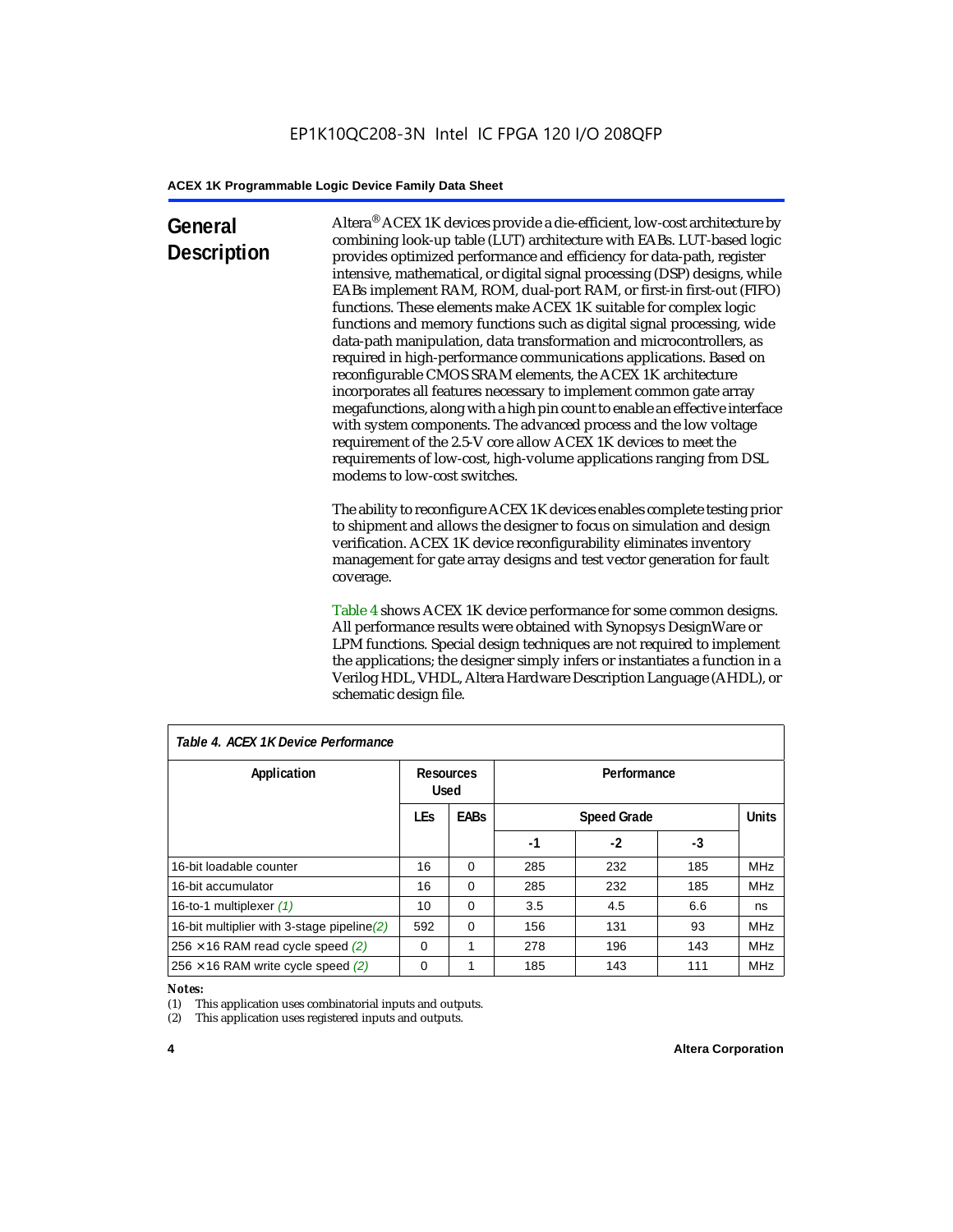Table 5 shows ACEX 1K device performance for more complex designs. These designs are available as Altera MegaCore<sup>TM</sup> functions.

| Table 5. ACEX 1K Device Performance for Complex Designs        |            |             |                    |      |             |  |
|----------------------------------------------------------------|------------|-------------|--------------------|------|-------------|--|
| Application                                                    | <b>LEs</b> | Performance |                    |      |             |  |
|                                                                | Used       |             | <b>Speed Grade</b> |      |             |  |
|                                                                |            | -1          | $-2$               | -3   |             |  |
| 16-bit, 8-tap parallel finite impulse response (FIR)<br>filter | 597        | 192         | 156                | 116  | <b>MSPS</b> |  |
| 8-bit, 512-point Fast Fourier transform (FFT)                  | 1.854      | 23.4        | 28.7               | 38.9 | μs          |  |
| function                                                       |            | 113         | 92                 | 68   | <b>MHz</b>  |  |
| a16450 universal asynchronous<br>receiver/transmitter (UART)   | 342        | 36          | 28                 | 20.5 | <b>MHz</b>  |  |

Each ACEX 1K device contains an embedded array and a logic array. The embedded array is used to implement a variety of memory functions or complex logic functions, such as digital signal processing (DSP), wide data-path manipulation, microcontroller applications, and datatransformation functions. The logic array performs the same function as the sea-of-gates in the gate array and is used to implement general logic such as counters, adders, state machines, and multiplexers. The combination of embedded and logic arrays provides the high performance and high density of embedded gate arrays, enabling designers to implement an entire system on a single device.

ACEX 1K devices are configured at system power-up with data stored in an Altera serial configuration device or provided by a system controller. Altera offers EPC16, EPC2, EPC1, and EPC1441 configuration devices, which configure ACEX 1K devices via a serial data stream. Configuration data can also be downloaded from system RAM or via the Altera MasterBlaster™, ByteBlasterMV™, or BitBlaster™ download cables. After an ACEX 1K device has been configured, it can be reconfigured in-circuit by resetting the device and loading new data. Because reconfiguration requires less than 40 ms, real-time changes can be made during system operation.

ACEX 1K devices contain an interface that permits microprocessors to configure ACEX 1K devices serially or in parallel, and synchronously or asynchronously. The interface also enables microprocessors to treat an ACEX 1K device as memory and configure it by writing to a virtual memory location, simplifying device reconfiguration.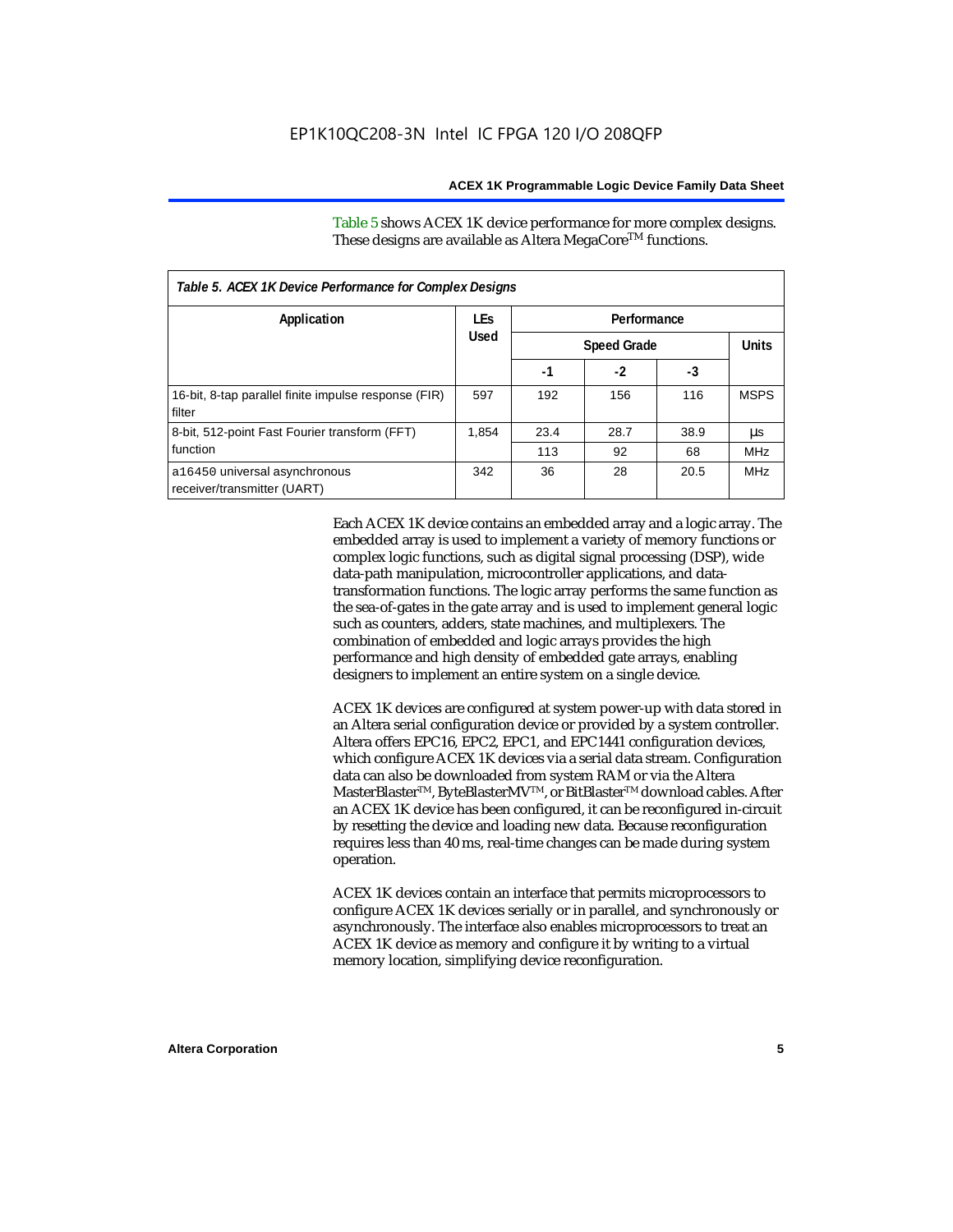For more information on the configuration of ACEX 1K devices, see the following documents:

- *Configuration Devices for ACEX, APEX, FLEX, & Mercury Devices Data Sheet*
- *MasterBlaster Serial/USB Communications Cable Data Sheet*
- *ByteBlasterMV Parallel Port Download Cable Data Sheet*
- *BitBlaster Serial Download Cable Data Sheet*

ACEX 1K devices are supported by Altera development systems, which are integrated packages that offer schematic, text (including AHDL), and waveform design entry, compilation and logic synthesis, full simulation and worst-case timing analysis, and device configuration. The software provides EDIF 2 0 0 and 3 0 0, LPM, VHDL, Verilog HDL, and other interfaces for additional design entry and simulation support from other industry-standard PC- and UNIX workstation-based EDA tools.

The Altera software works easily with common gate array EDA tools for synthesis and simulation. For example, the Altera software can generate Verilog HDL files for simulation with tools such as Cadence Verilog-XL. Additionally, the Altera software contains EDA libraries that use devicespecific features such as carry chains, which are used for fast counter and arithmetic functions. For instance, the Synopsys Design Compiler library supplied with the Altera development system includes DesignWare functions that are optimized for the ACEX 1K device architecture.

The Altera development systems run on Windows-based PCs and Sun SPARCstation, and HP 9000 Series 700/800 workstations.



For more information, see the *MAX+PLUS II Programmable Logic Development System & Software Data Sheet* and the *Quartus Programmable Logic Development System & Software Data Sheet*.

### **Functional Description**

Each ACEX 1K device contains an enhanced embedded array that implements memory and specialized logic functions, and a logic array that implements general logic.

The embedded array consists of a series of EABs. When implementing memory functions, each EAB provides 4,096 bits, which can be used to create RAM, ROM, dual-port RAM, or first-in first-out (FIFO) functions. When implementing logic, each EAB can contribute 100 to 600 gates towards complex logic functions such as multipliers, microcontrollers, state machines, and DSP functions. EABs can be used independently, or multiple EABs can be combined to implement larger functions.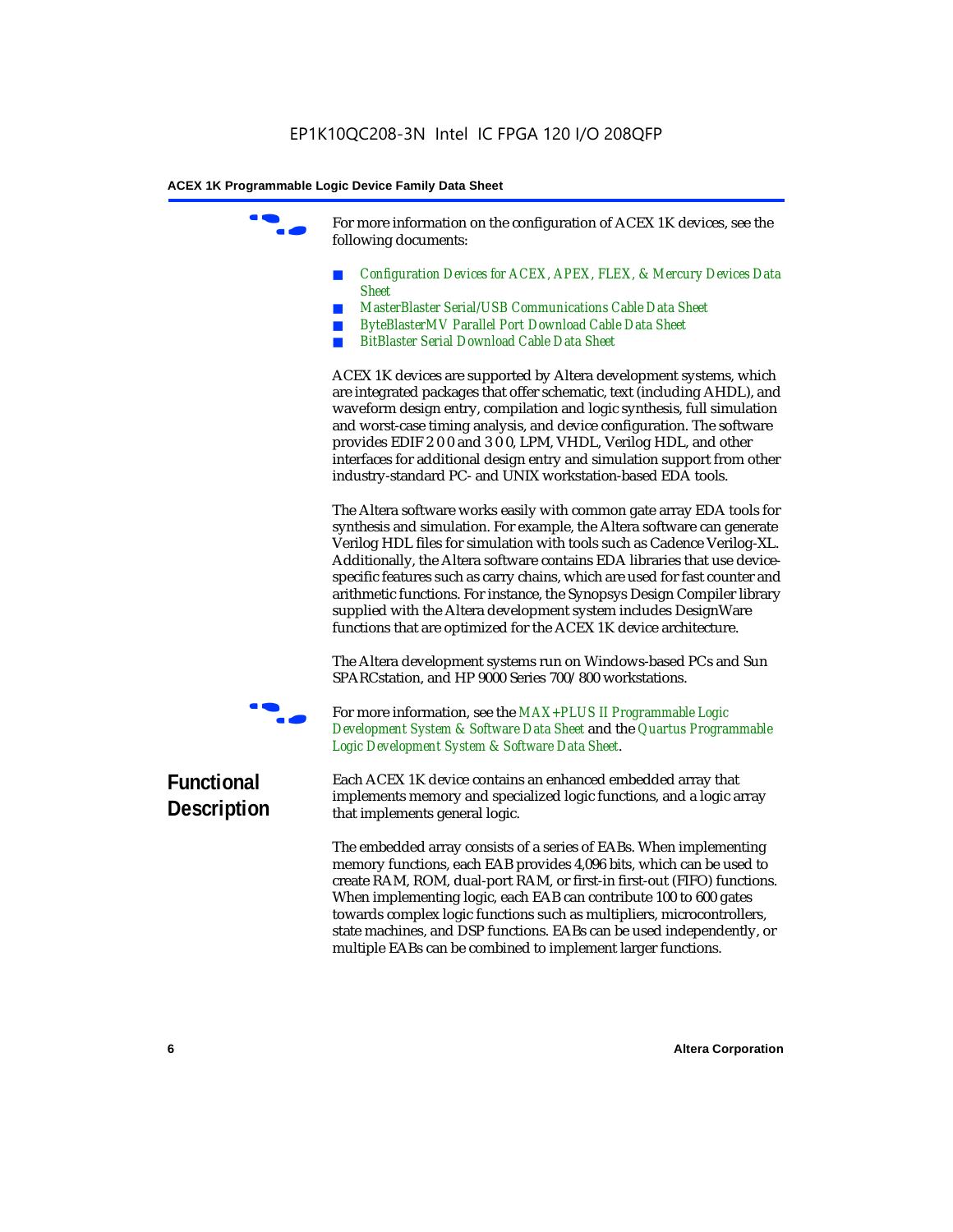The logic array consists of logic array blocks (LABs). Each LAB contains eight LEs and a local interconnect. An LE consists of a 4-input LUT, a programmable flipflop, and dedicated signal paths for carry and cascade functions. The eight LEs can be used to create medium-sized blocks of logic—such as 8-bit counters, address decoders, or state machines—or combined across LABs to create larger logic blocks. Each LAB represents about 96 usable logic gates.

Signal interconnections within ACEX 1K devices (as well as to and from device pins) are provided by the FastTrack Interconnect routing structure, which is a series of fast, continuous row and column channels that run the entire length and width of the device.

Each I/O pin is fed by an I/O element (IOE) located at the end of each row and column of the FastTrack Interconnect routing structure. Each IOE contains a bidirectional I/O buffer and a flipflop that can be used as either an output or input register to feed input, output, or bidirectional signals. When used with a dedicated clock pin, these registers provide exceptional performance. As inputs, they provide setup times as low as 1.1 ns and hold times of 0 ns. As outputs, these registers provide clock-to-output times as low as 2.5 ns. IOEs provide a variety of features, such as JTAG BST support, slew-rate control, tri-state buffers, and open-drain outputs.

Figure 1 shows a block diagram of the ACEX 1K device architecture. Each group of LEs is combined into an LAB; groups of LABs are arranged into rows and columns. Each row also contains a single EAB. The LABs and EABs are interconnected by the FastTrack Interconnect routing structure. IOEs are located at the end of each row and column of the FastTrack Interconnect routing structure.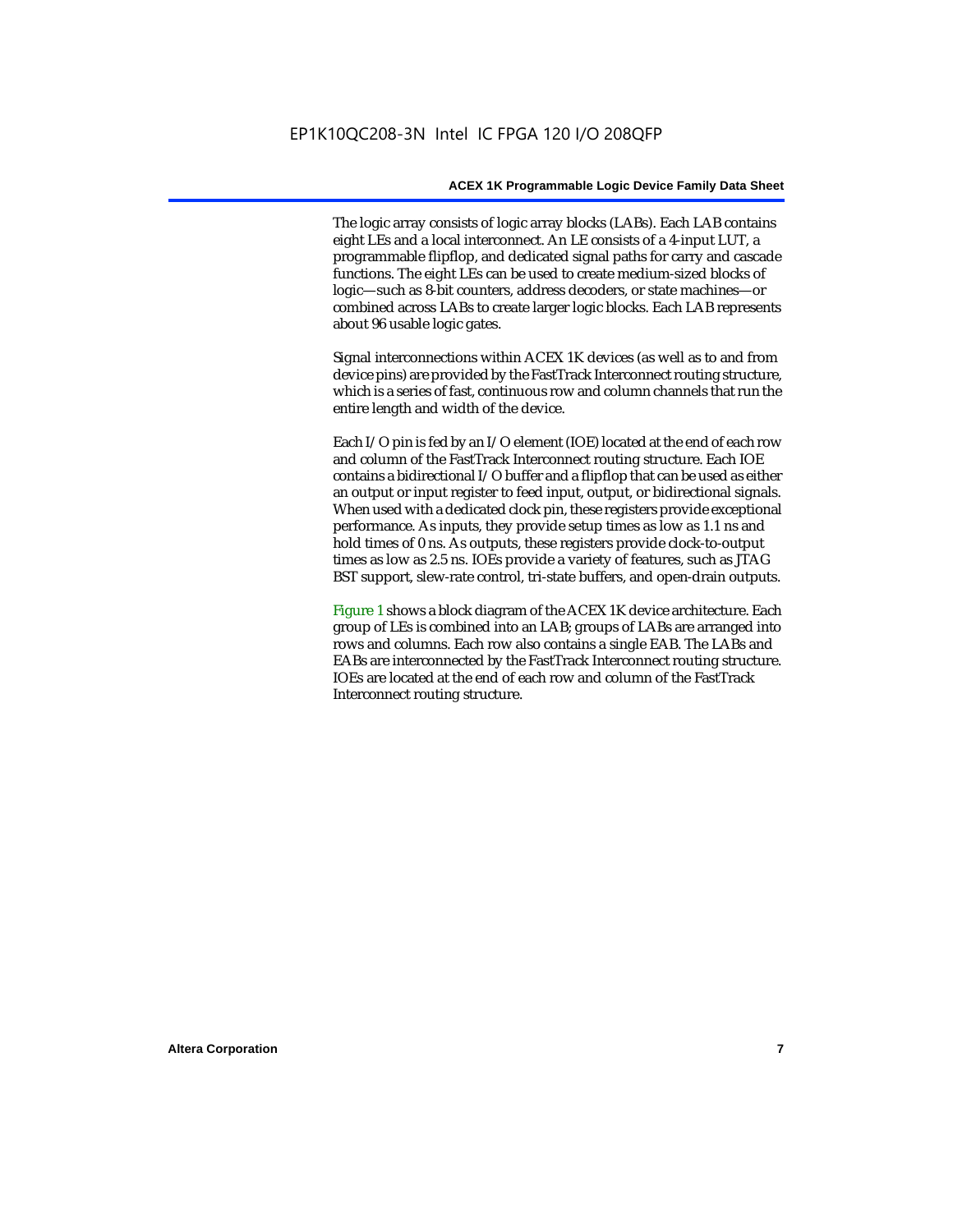



ACEX 1K devices provide six dedicated inputs that drive the flipflops' control inputs and ensure the efficient distribution of high-speed, lowskew (less than 1.0 ns) control signals. These signals use dedicated routing channels that provide shorter delays and lower skews than the FastTrack Interconnect routing structure. Four of the dedicated inputs drive four global signals. These four global signals can also be driven by internal logic, providing an ideal solution for a clock divider or an internally generated asynchronous clear signal that clears many registers in the device.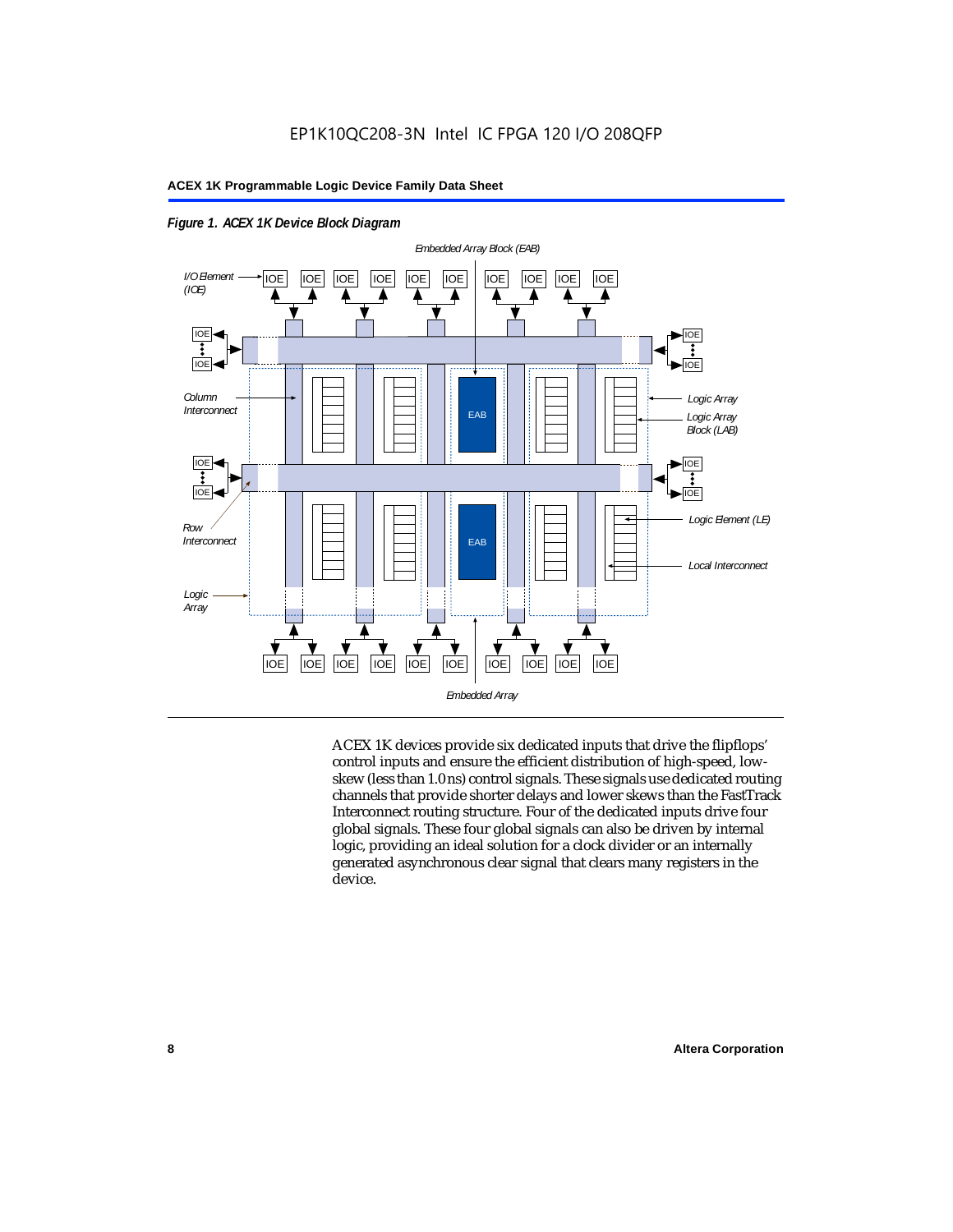### **Embedded Array Block**

The EAB is a flexible block of RAM, with registers on the input and output ports, that is used to implement common gate array megafunctions. Because it is large and flexible, the EAB is suitable for functions such as multipliers, vector scalars, and error correction circuits. These functions can be combined in applications such as digital filters and microcontrollers.

Logic functions are implemented by programming the EAB with a readonly pattern during configuration, thereby creating a large LUT. With LUTs, combinatorial functions are implemented by looking up the results rather than by computing them. This implementation of combinatorial functions can be faster than using algorithms implemented in general logic, a performance advantage that is further enhanced by the fast access times of EABs. The large capacity of EABs enables designers to implement complex functions in a single logic level without the routing delays associated with linked LEs or field-programmable gate array (FPGA) RAM blocks. For example, a single EAB can implement any function with 8 inputs and 16 outputs. Parameterized functions, such as LPM functions, can take advantage of the EAB automatically.

The ACEX 1K enhanced EAB supports dual-port RAM. The dual-port structure is ideal for FIFO buffers with one or two clocks. The ACEX 1K EAB can also support up to 16-bit-wide RAM blocks. The ACEX 1K EAB can act in dual-port or single-port mode. When in dual-port mode, separate clocks may be used for EAB read and write sections, allowing the EAB to be written and read at different rates. It also has separate synchronous clock enable signals for the EAB read and write sections, which allow independent control of these sections.

The EAB can also be used for bidirectional, dual-port memory applications where two ports read or write simultaneously. To implement this type of dual-port memory, two EABs are used to support two simultaneous reads or writes.

Alternatively, one clock and clock enable can be used to control the input registers of the EAB, while a different clock and clock enable control the output registers (see Figure 2).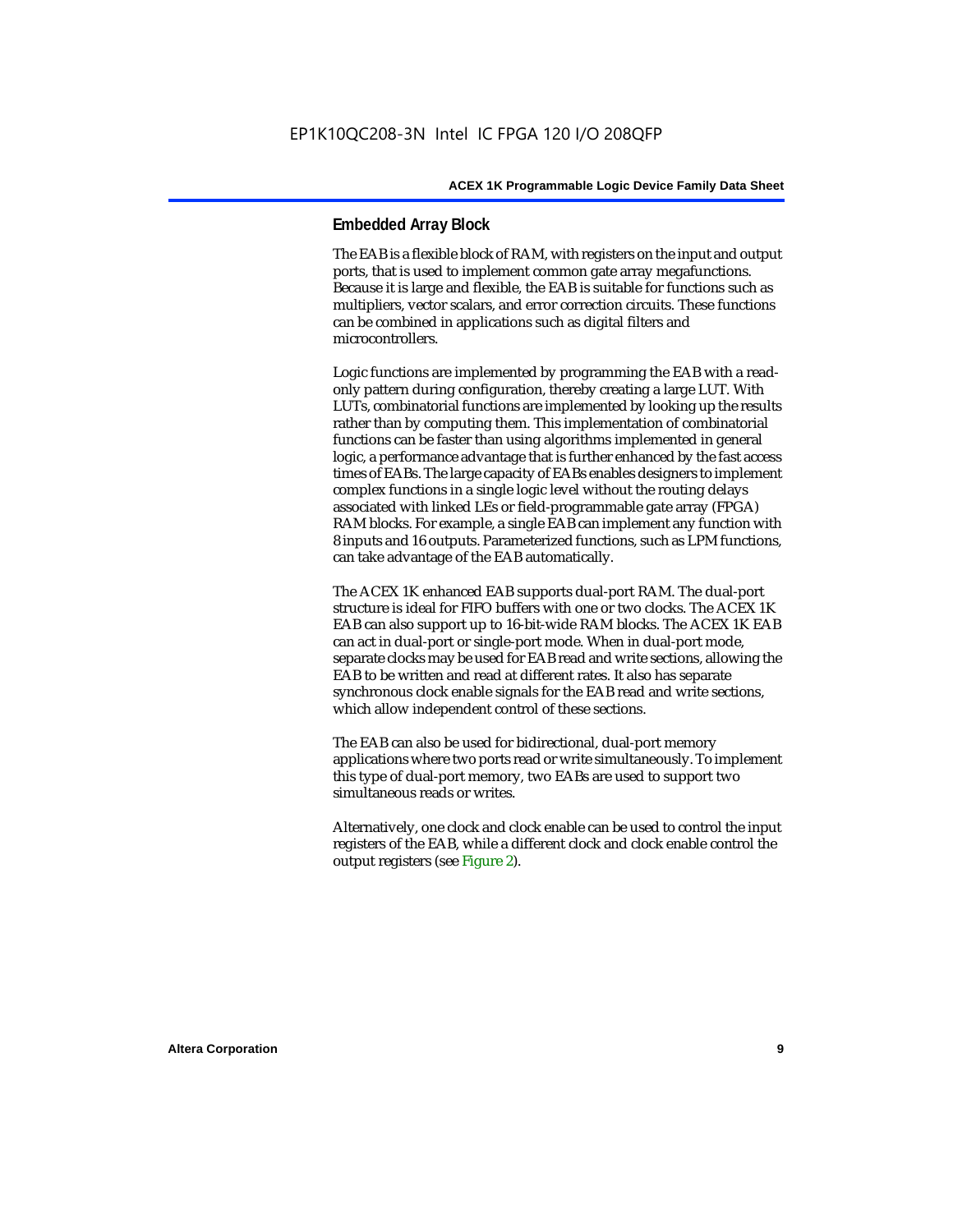

#### *Notes:*

- (1) All registers can be asynchronously cleared by EAB local interconnect signals, global signals, or the chip-wide reset.<br>(2) EP1K10. EP1K30. and EP1K50 devices have 88 EAB local interconnect channels: EP1K100 devices hav
- EP1K10, EP1K30, and EP1K50 devices have 88 EAB local interconnect channels; EP1K100 devices have 104 EAB local interconnect channels.

The EAB can use Altera megafunctions to implement dual-port RAM applications where both ports can read or write, as shown in Figure 3. The ACEX 1K EAB can also be used in a single-port mode (see Figure 4).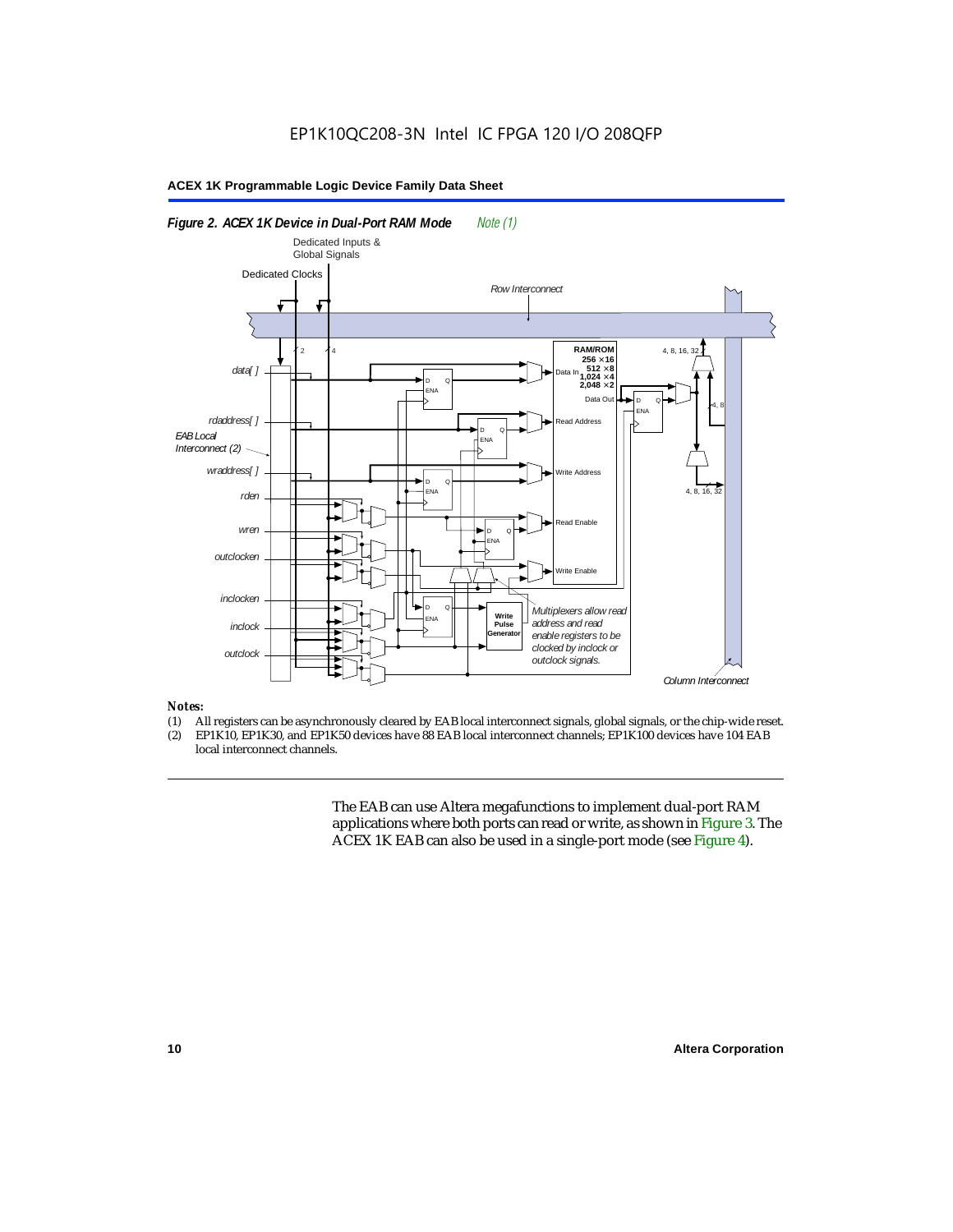*Figure 3. ACEX 1K EAB in Dual-Port RAM Mode*



*Figure 4. ACEX 1K Device in Single-Port RAM Mode* 



## *Note:*<br>(1) **H**

EP1K10, EP1K30, and EP1K50 devices have 88 EAB local interconnect channels; EP1K100 devices have 104 EAB local interconnect channels.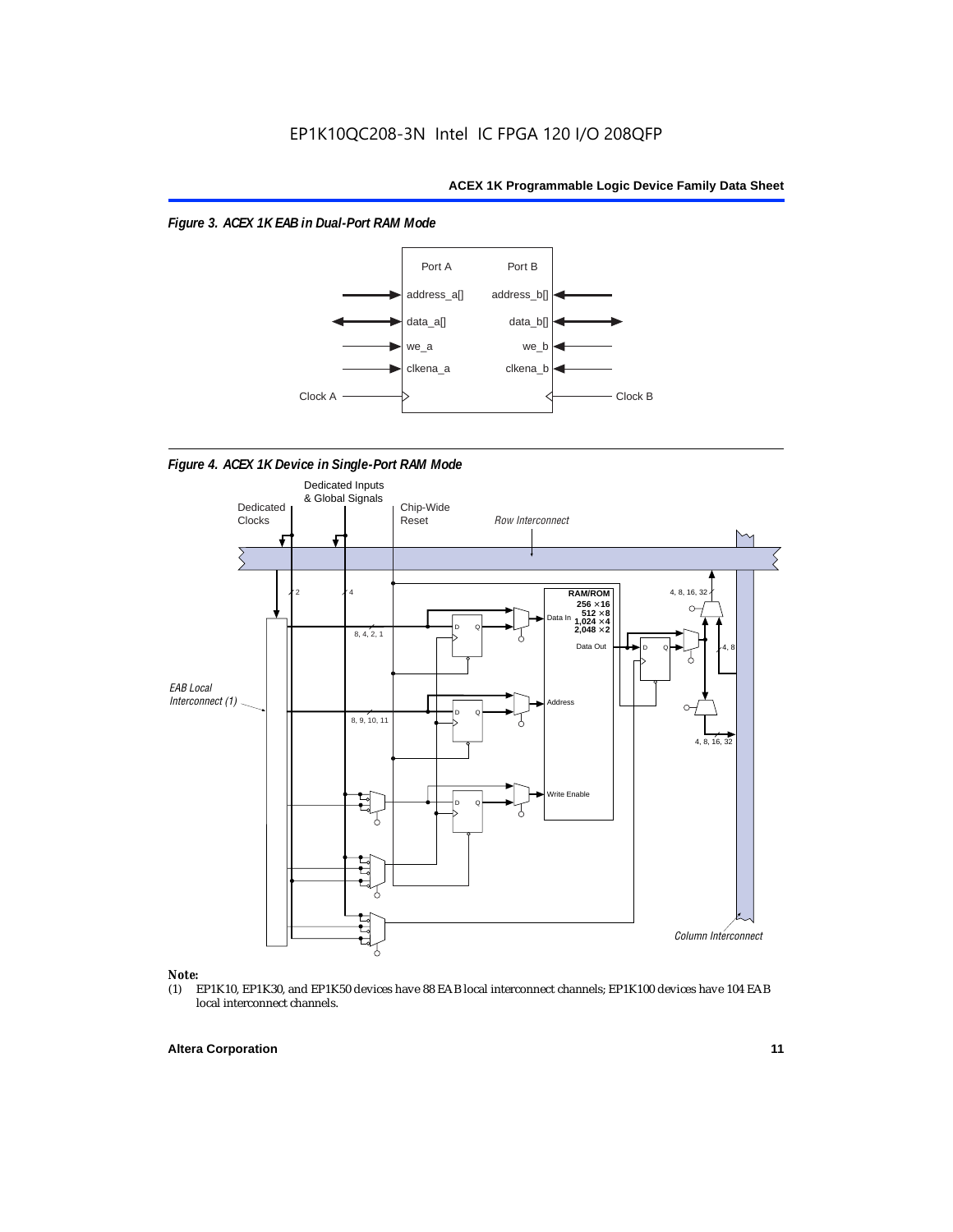EABs can be used to implement synchronous RAM, which is easier to use than asynchronous RAM. A circuit using asynchronous RAM must generate the RAM write enable signal, while ensuring that its data and address signals meet setup and hold time specifications relative to the write enable signal. In contrast, the EAB's synchronous RAM generates its own write enable signal and is self-timed with respect to the input or write clock. A circuit using the EAB's self-timed RAM must only meet the setup and hold time specifications of the global clock.

When used as RAM, each EAB can be configured in any of the following sizes:  $256 \times 16$ ;  $512 \times 8$ ;  $1,024 \times 4$ ; or  $2,048 \times 2$ . Figure 5 shows the ACEX 1K EAB memory configurations.



Larger blocks of RAM are created by combining multiple EABs. For example, two  $256 \times 16$  RAM blocks can be combined to form a  $256 \times 32$ block, and two  $512 \times 8$  RAM blocks can be combined to form a  $512 \times 16$  block. Figure 6 shows examples of multiple EAB combination.

### *Figure 6. Examples of Combining ACEX 1K EABs*



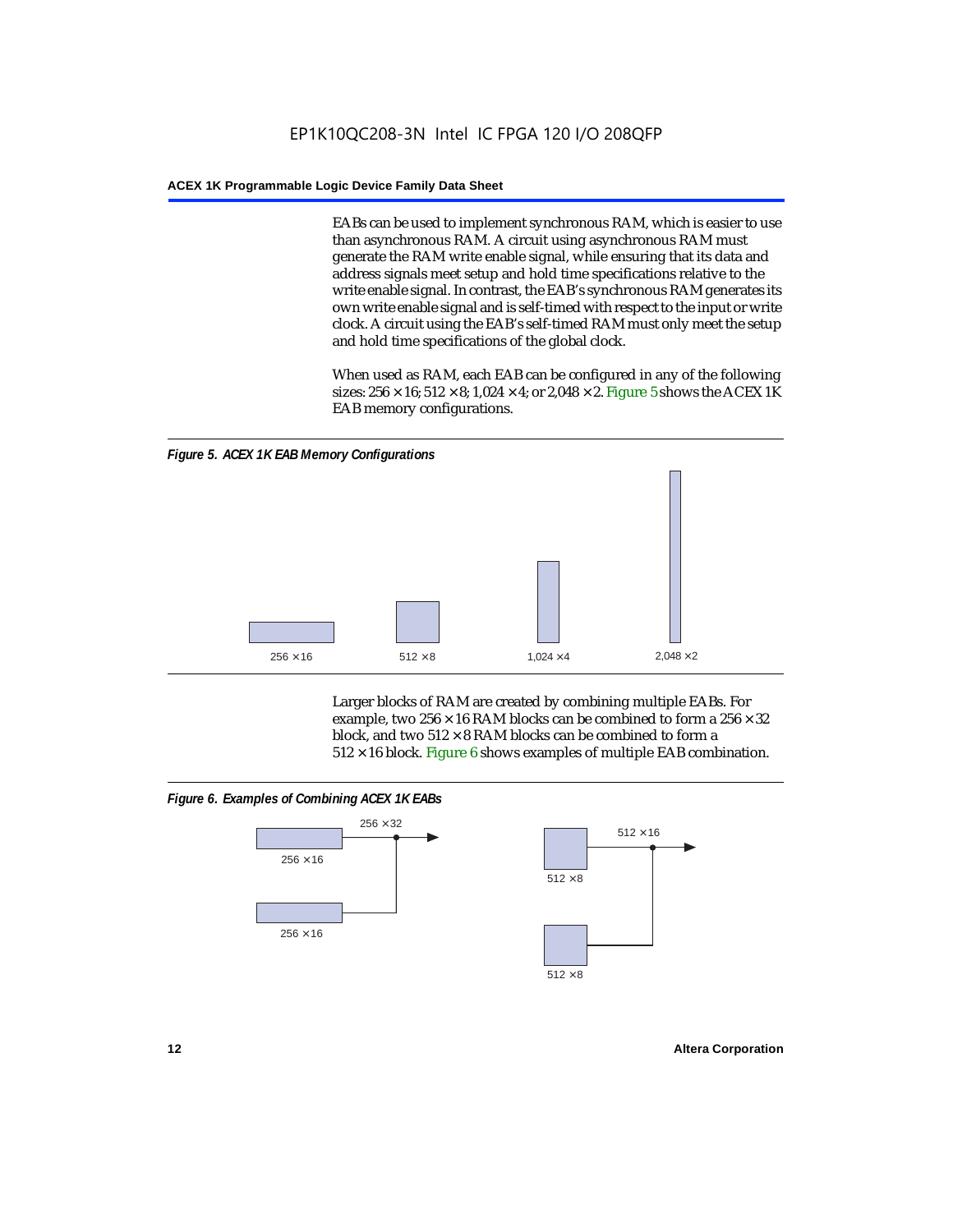If necessary, all EABs in a device can be cascaded to form a single RAM block. EABs can be cascaded to form RAM blocks of up to 2,048 words without impacting timing. Altera software automatically combines EABs to meet a designer's RAM specifications.

EABs provide flexible options for driving and controlling clock signals. Different clocks and clock enables can be used for reading and writing to the EAB. Registers can be independently inserted on the data input, EAB output, write address, write enable signals, read address, and read enable signals. The global signals and the EAB local interconnect can drive write-enable, read-enable, and clock-enable signals. The global signals, dedicated clock pins, and EAB local interconnect can drive the EAB clock signals. Because the LEs drive the EAB local interconnect, the LEs can control write-enable, read-enable, clear, clock, and clock-enable signals.

An EAB is fed by a row interconnect and can drive out to row and column interconnects. Each EAB output can drive up to two row channels and up to two column channels; the unused row channel can be driven by other LEs. This feature increases the routing resources available for EAB outputs (see Figures 2 and 4). The column interconnect, which is adjacent to the EAB, has twice as many channels as other columns in the device.

### **Logic Array Block**

An LAB consists of eight LEs, their associated carry and cascade chains, LAB control signals, and the LAB local interconnect. The LAB provides the coarse-grained structure to the ACEX 1K architecture, facilitating efficient routing with optimum device utilization and high performance. Figure 7 shows the ACEX 1K LAB.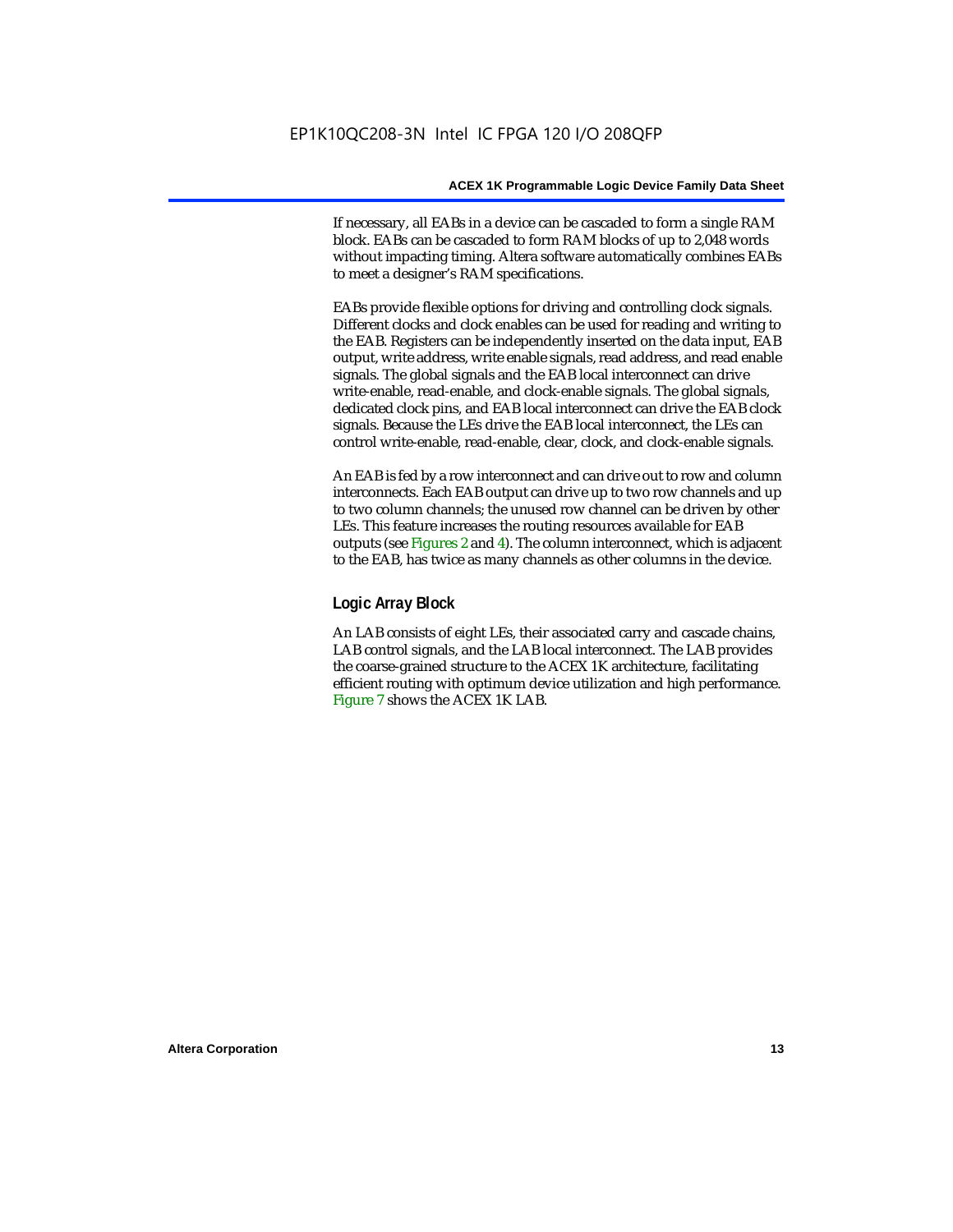### EP1K10QC208-3N Intel IC FPGA 120 I/O 208QFP

### **ACEX 1K Programmable Logic Device Family Data Sheet**



#### *Notes:*

- (1) EP1K10, EP1K30, and EP1K50 devices have 22 inputs to the LAB local interconnect channel from the row; EP1K100 devices have 26.
- (2) EP1K10, EP1K30, and EP1K50 devices have 30 LAB local interconnect channels; EP1K100 devices have 34.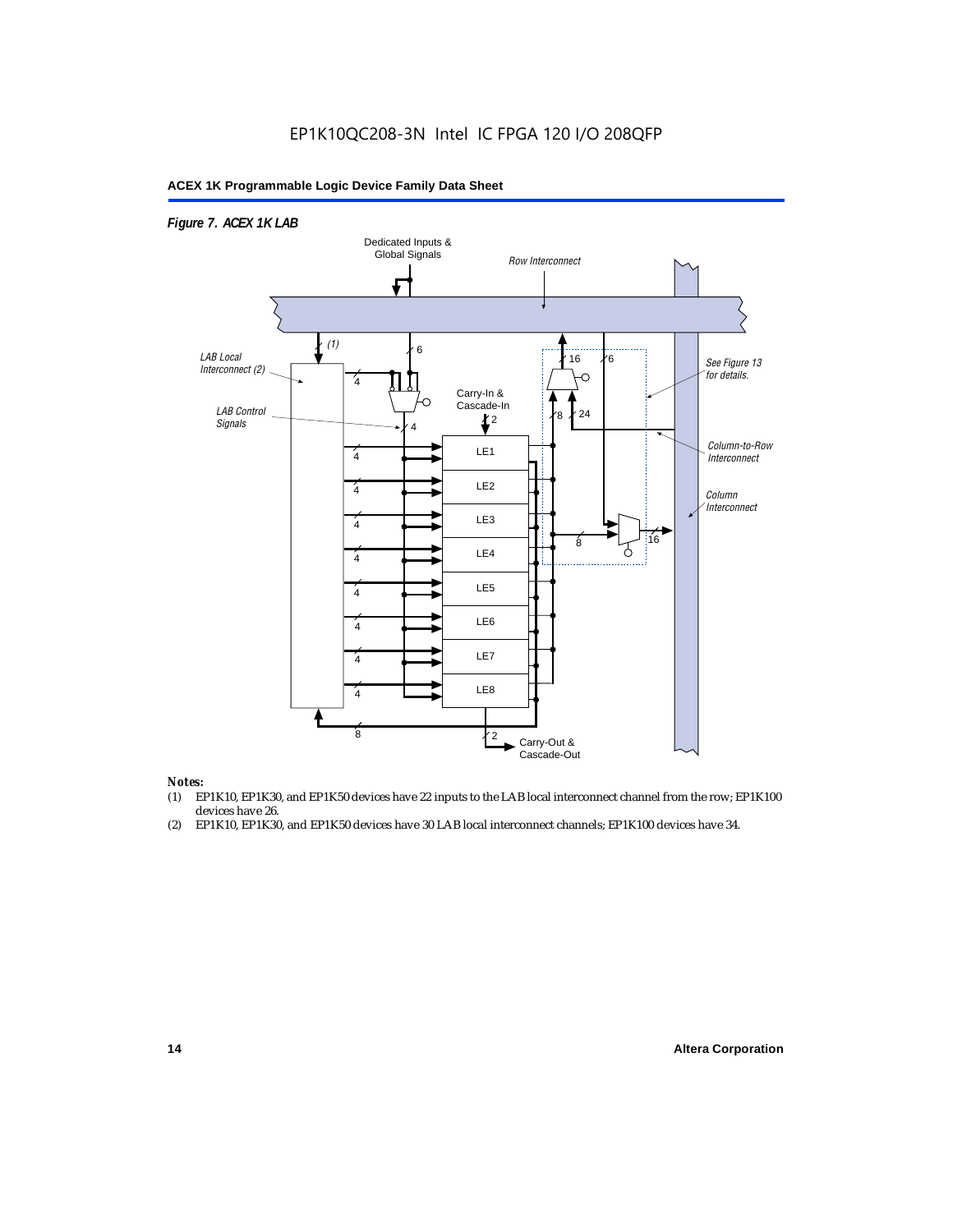Each LAB provides four control signals with programmable inversion that can be used in all eight LEs. Two of these signals can be used as clocks, the other two can be used for clear/preset control. The LAB clocks can be driven by the dedicated clock input pins, global signals, I/O signals, or internal signals via the LAB local interconnect. The LAB preset and clear control signals can be driven by the global signals, I/O signals, or internal signals via the LAB local interconnect. The global control signals are typically used for global clock, clear, or preset signals because they provide asynchronous control with very low skew across the device. If logic is required on a control signal, it can be generated in one or more LEs in any LAB and driven into the local interconnect of the target LAB. In addition, the global control signals can be generated from LE outputs.

### **Logic Element**

The LE, the smallest unit of logic in the ACEX 1K architecture, has a compact size that provides efficient logic utilization. Each LE contains a 4-input LUT, which is a function generator that can quickly compute any function of four variables. In addition, each LE contains a programmable flipflop with a synchronous clock enable, a carry chain, and a cascade chain. Each LE drives both the local and the FastTrack Interconnect routing structure. Figure 8 shows the ACEX 1K LE.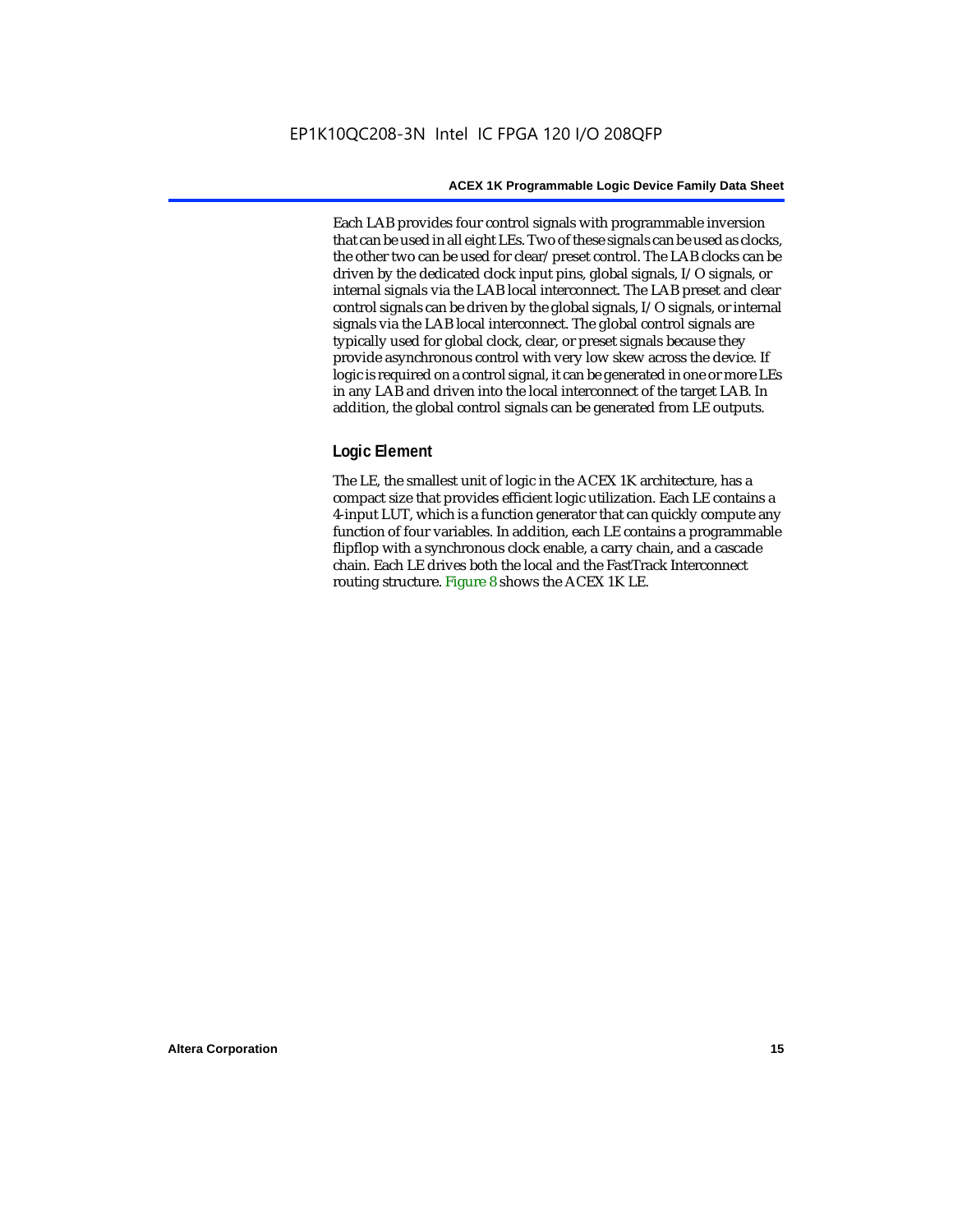

### *Figure 8. ACEX 1K Logic Element*

The programmable flipflop in the LE can be configured for D, T, JK, or SR operation. The clock, clear, and preset control signals on the flipflop can be driven by global signals, general-purpose I/O pins, or any internal logic. For combinatorial functions, the flipflop is bypassed and the LUT's output drives the LE's output.

The LE has two outputs that drive the interconnect: one drives the local interconnect, and the other drives either the row or column FastTrack Interconnect routing structure. The two outputs can be controlled independently. For example, the LUT can drive one output while the register drives the other output. This feature, called register packing, can improve LE utilization because the register and the LUT can be used for unrelated functions.

The ACEX 1K architecture provides two types of dedicated high-speed data paths that connect adjacent LEs without using local interconnect paths: carry chains and cascade chains. The carry chain supports highspeed counters and adders, and the cascade chain implements wide-input functions with minimum delay. Carry and cascade chains connect all LEs in a LAB and all LABs in the same row. Intensive use of carry and cascade chains can reduce routing flexibility. Therefore, the use of these chains should be limited to speed-critical portions of a design.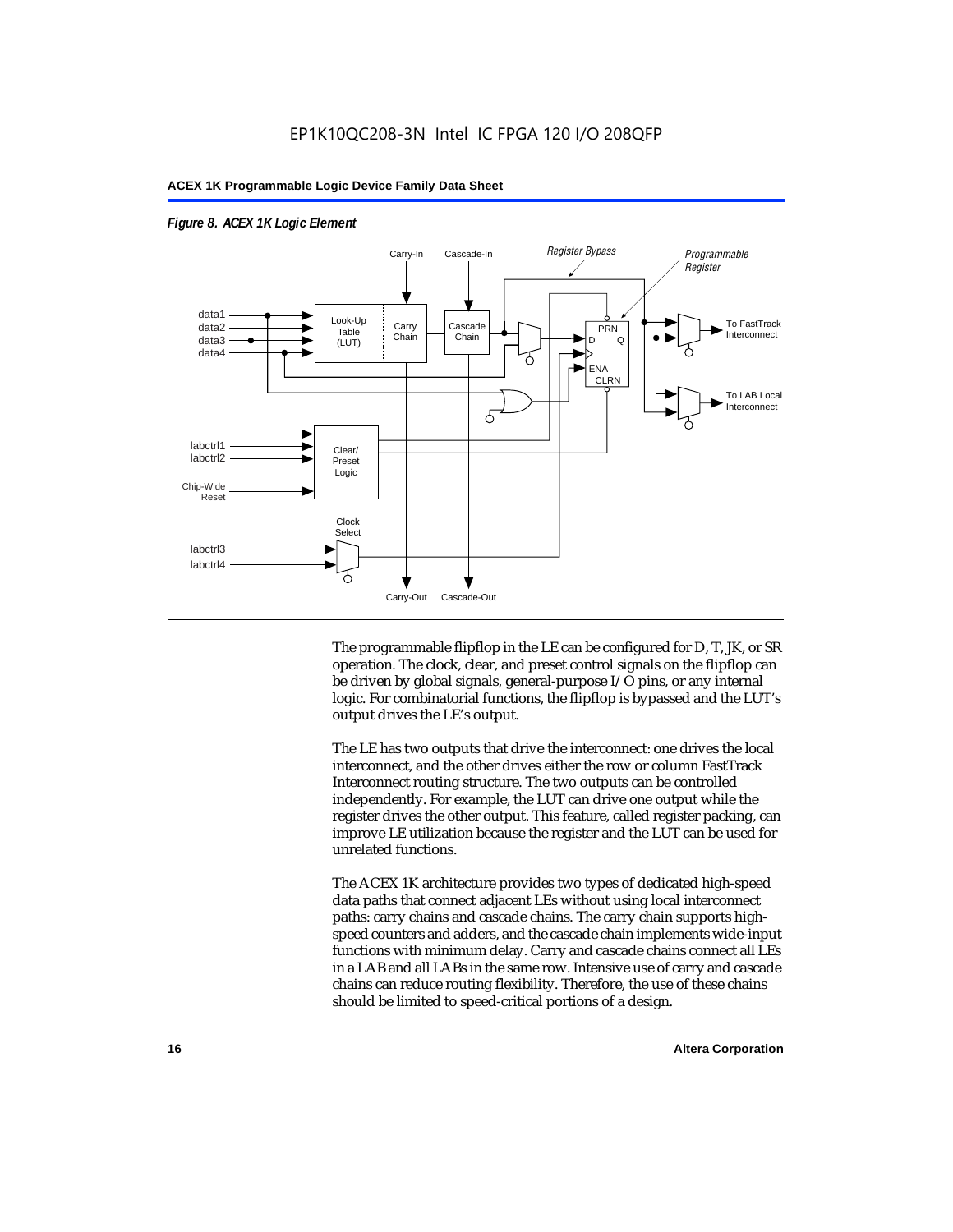### *Carry Chain*

The carry chain provides a very fast (as low as 0.2 ns) carry-forward function between LEs. The carry-in signal from a lower-order bit drives forward into the higher-order bit via the carry chain, and feeds into both the LUT and the next portion of the carry chain. This feature allows the ACEX 1K architecture to efficiently implement high-speed counters, adders, and comparators of arbitrary width. Carry chain logic can be created automatically by the compiler during design processing, or manually by the designer during design entry. Parameterized functions, such as LPM and DesignWare functions, automatically take advantage of carry chains.

Carry chains longer than eight LEs are automatically implemented by linking LABs together. For enhanced fitting, a long carry chain skips alternate LABs in a row. A carry chain longer than one LAB skips either from even-numbered LAB to even-numbered LAB, or from oddnumbered LAB to odd-numbered LAB. For example, the last LE of the first LAB in a row carries to the first LE of the third LAB in the row. The carry chain does not cross the EAB at the middle of the row. For instance, in the EP1K50 device, the carry chain stops at the eighteenth LAB, and a new carry chain begins at the nineteenth LAB.

Figure 9 shows how an *n*-bit full adder can be implemented in  $n + 1$  LEs with the carry chain. One portion of the LUT generates the sum of two bits using the input signals and the carry-in signal; the sum is routed to the output of the LE. The register can be bypassed for simple adders or used for an accumulator function. Another portion of the LUT and the carry chain logic generates the carry-out signal, which is routed directly to the carry-in signal of the next-higher-order bit. The final carry-out signal is routed to an LE, where it can be used as a general-purpose signal.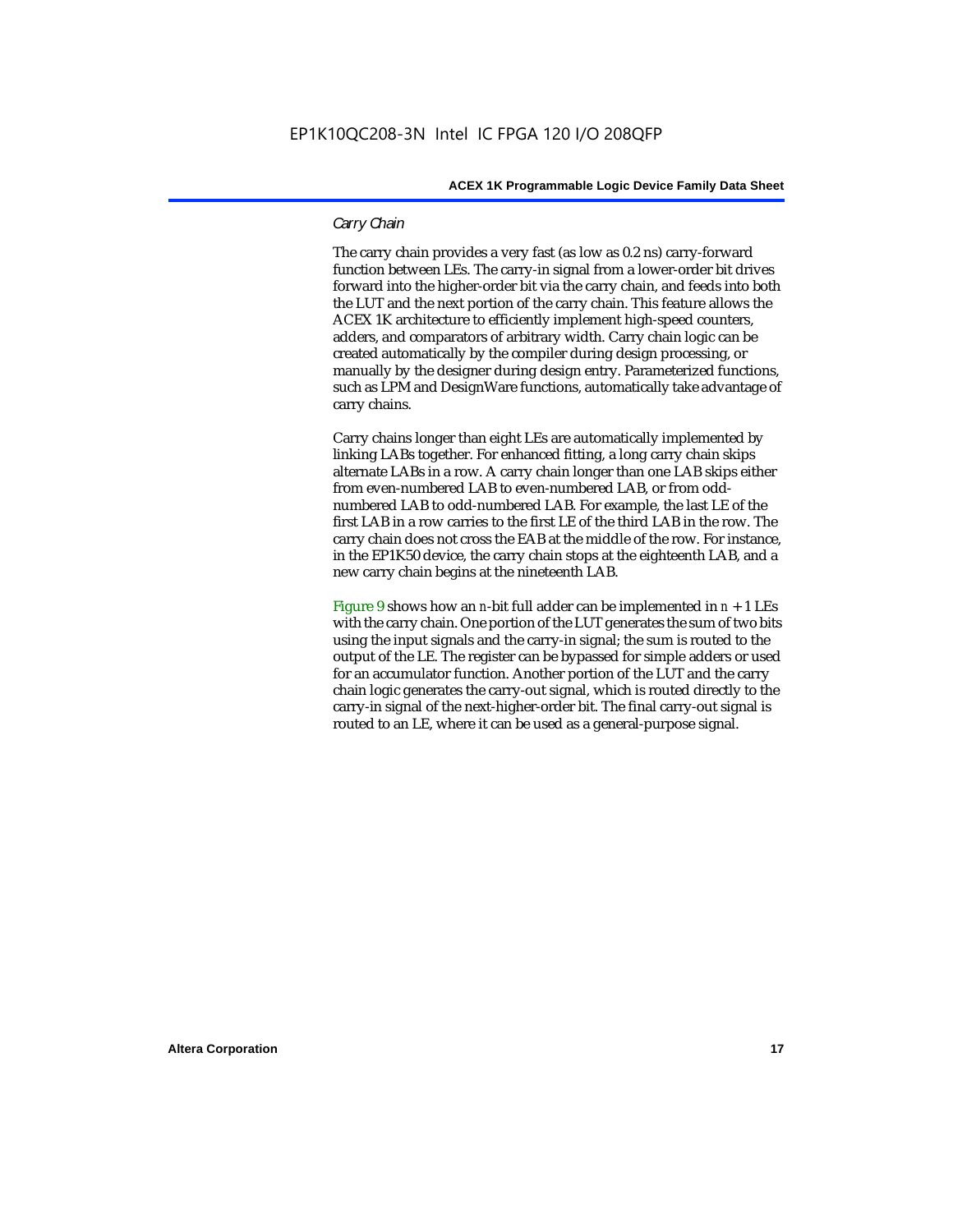

*Figure 9. ACEX 1K Carry Chain Operation (n-Bit Full Adder)*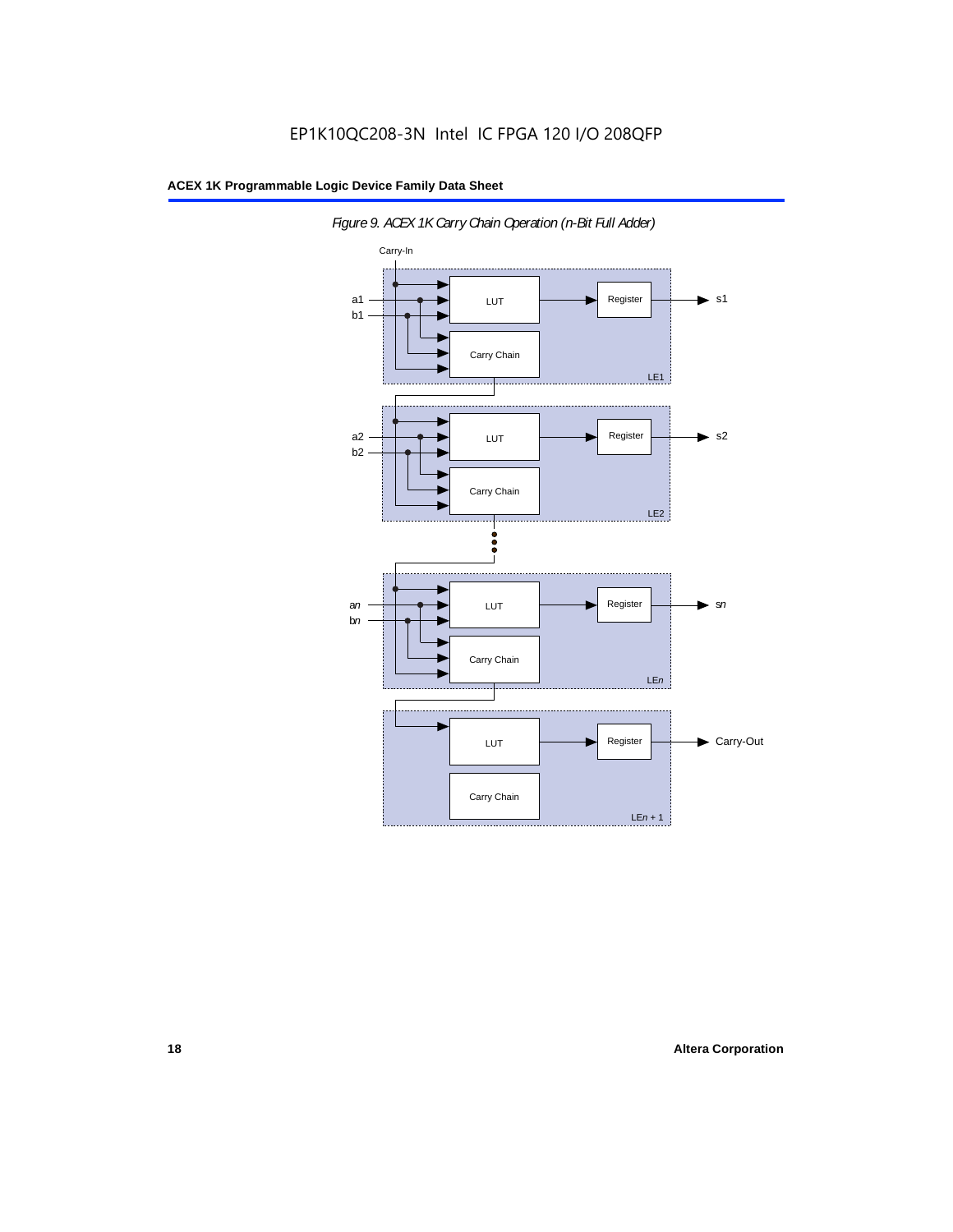### *Cascade Chain*

With the cascade chain, the ACEX 1K architecture can implement functions that have a very wide fan-in. Adjacent LUTs can be used to compute portions of the function in parallel; the cascade chain serially connects the intermediate values. The cascade chain can use a logical AND or logical OR (via De Morgan's inversion) to connect the outputs of adjacent LEs. With a delay as low as 0.6 ns per LE, each additional LE provides four more inputs to the effective width of a function. Cascade chain logic can be created automatically by the compiler during design processing, or manually by the designer during design entry.

Cascade chains longer than eight bits are implemented automatically by linking several LABs together. For easier routing, a long cascade chain skips every other LAB in a row. A cascade chain longer than one LAB skips either from even-numbered LAB to even-numbered LAB, or from odd-numbered LAB to odd-numbered LAB (e.g., the last LE of the first LAB in a row cascades to the first LE of the third LAB). The cascade chain does not cross the center of the row (e.g., in the EP1K50 device, the cascade chain stops at the eighteenth LAB, and a new one begins at the nineteenth LAB). This break is due to the EAB's placement in the middle of the row.

Figure 10 shows how the cascade function can connect adjacent LEs to form functions with a wide fan-in. These examples show functions of 4*n* variables implemented with *n* LEs. The LE delay is 1.3 ns; the cascade chain delay is 0.6 ns. With the cascade chain, decoding a 16-bit address requires 3.1 ns.



*Figure 10. ACEX 1K Cascade Chain Operation*

**Altera Corporation 19**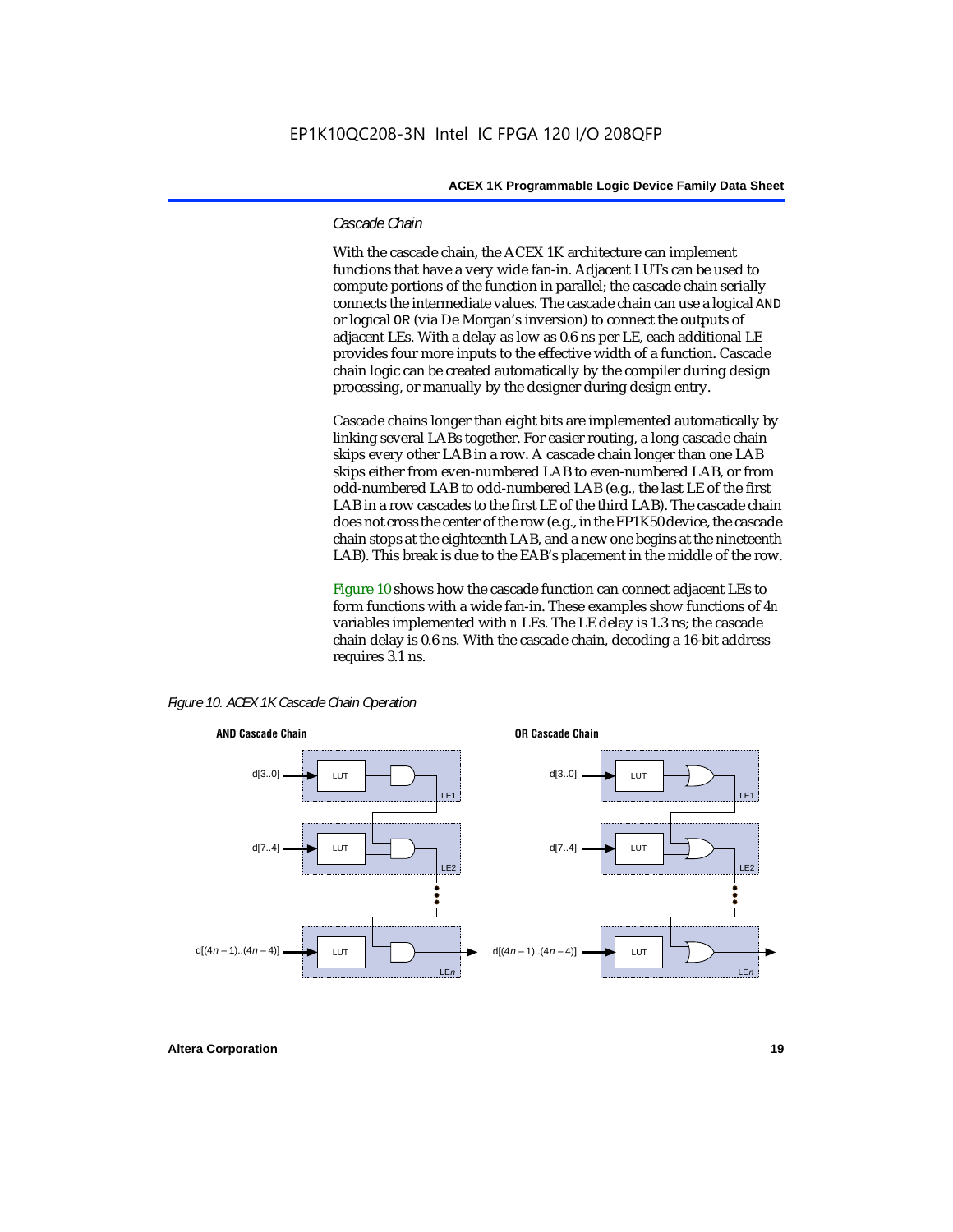### *LE Operating Modes*

The ACEX 1K LE can operate in the following four modes:

- Normal mode
- Arithmetic mode
- Up/down counter mode
- Clearable counter mode

Each of these modes uses LE resources differently. In each mode, seven available inputs to the LE—the four data inputs from the LAB local interconnect, the feedback from the programmable register, and the carry-in and cascade-in from the previous LE—are directed to different destinations to implement the desired logic function. Three inputs to the LE provide clock, clear, and preset control for the register. The Altera software, in conjunction with parameterized functions such as LPM and DesignWare functions, automatically chooses the appropriate mode for common functions such as counters, adders, and multipliers. If required, the designer can also create special-purpose functions that use a specific LE operating mode for optimal performance.

The architecture provides a synchronous clock enable to the register in all four modes. The Altera software can set DATA1 to enable the register synchronously, providing easy implementation of fully synchronous designs.

Figure 11 shows the ACEX 1K LE operating modes.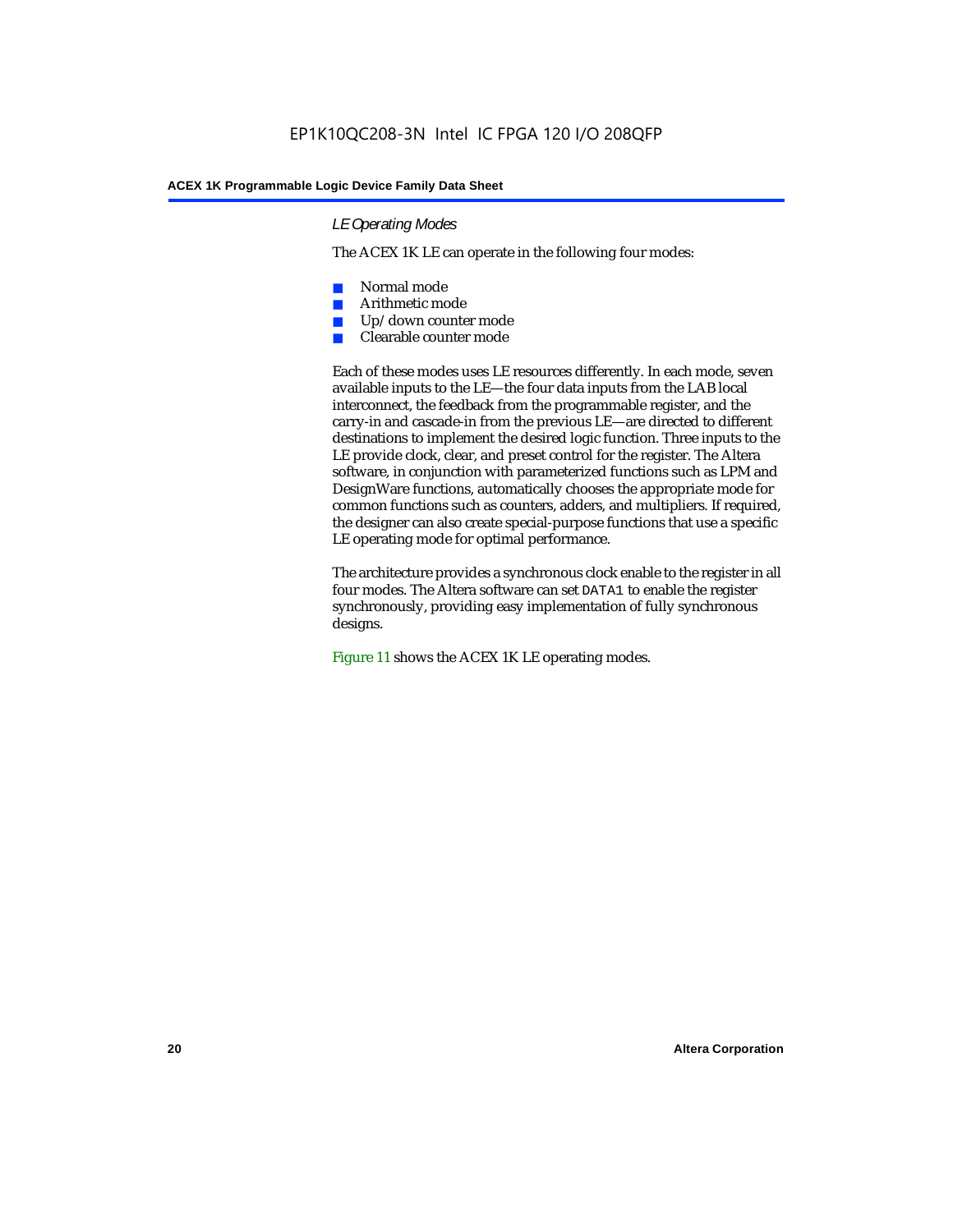### *Figure 11. ACEX 1K LE Operating Modes*



### **Arithmetic Mode**



### **Up/Down Counter Mode**



### **Clearable Counter Mode**

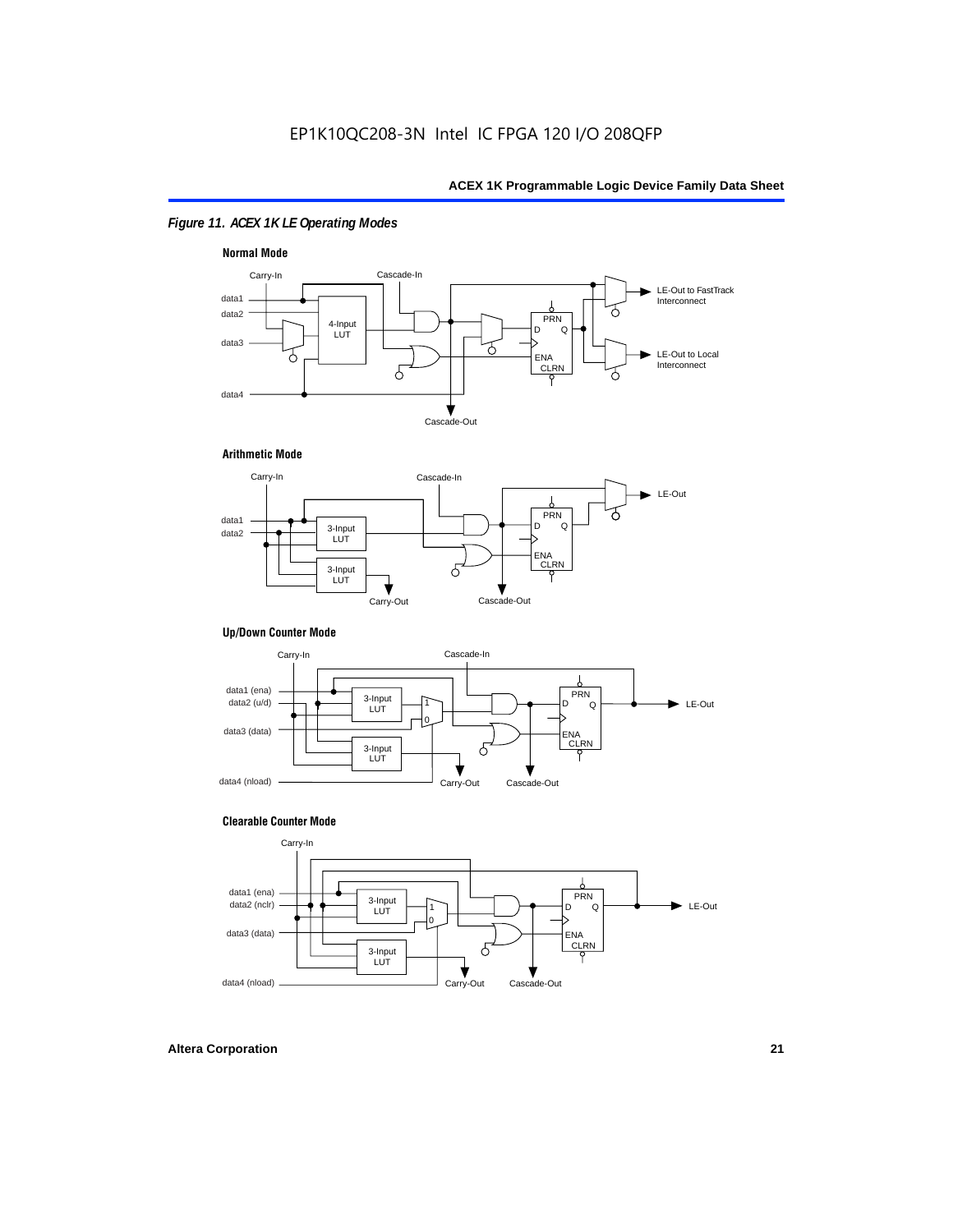### **Normal Mode**

The normal mode is suitable for general logic applications and wide decoding functions that can take advantage of a cascade chain. In normal mode, four data inputs from the LAB local interconnect and the carry-in are inputs to a 4-input LUT. The compiler automatically selects the carryin or the DATA3 signal as one of the inputs to the LUT. The LUT output can be combined with the cascade-in signal to form a cascade chain through the cascade-out signal. Either the register or the LUT can be used to drive both the local interconnect and the FastTrack Interconnect routing structure at the same time.

The LUT and the register in the LE can be used independently (register packing). To support register packing, the LE has two outputs; one drives the local interconnect, and the other drives the FastTrack Interconnect routing structure. The DATA4 signal can drive the register directly, allowing the LUT to compute a function that is independent of the registered signal; a 3-input function can be computed in the LUT, and a fourth independent signal can be registered. Alternatively, a 4-input function can be generated, and one of the inputs to this function can be used to drive the register. The register in a packed LE can still use the clock enable, clear, and preset signals in the LE. In a packed LE, the register can drive the FastTrack Interconnect routing structure while the LUT drives the local interconnect, or vice versa.

### **Arithmetic Mode**

The arithmetic mode offers two 3-input LUTs that are ideal for implementing adders, accumulators, and comparators. One LUT computes a 3-input function; the other generates a carry output. As shown in Figure 11, the first LUT uses the carry-in signal and two data inputs from the LAB local interconnect to generate a combinatorial or registered output. For example, in an adder, this output is the sum of three signals: a, b, and carry-in. The second LUT uses the same three signals to generate a carry-out signal, thereby creating a carry chain. The arithmetic mode also supports simultaneous use of the cascade chain.

### **Up/Down Counter Mode**

The up/down counter mode offers counter enable, clock enable, synchronous up/down control, and data loading options. These control signals are generated by the data inputs from the LAB local interconnect, the carry-in signal, and output feedback from the programmable register. Two 3-input LUTs are used; one generates the counter data, and the other generates the fast carry bit. A 2-to-1 multiplexer provides synchronous loading. Data can also be loaded asynchronously with the clear and preset register control signals without using the LUT resources.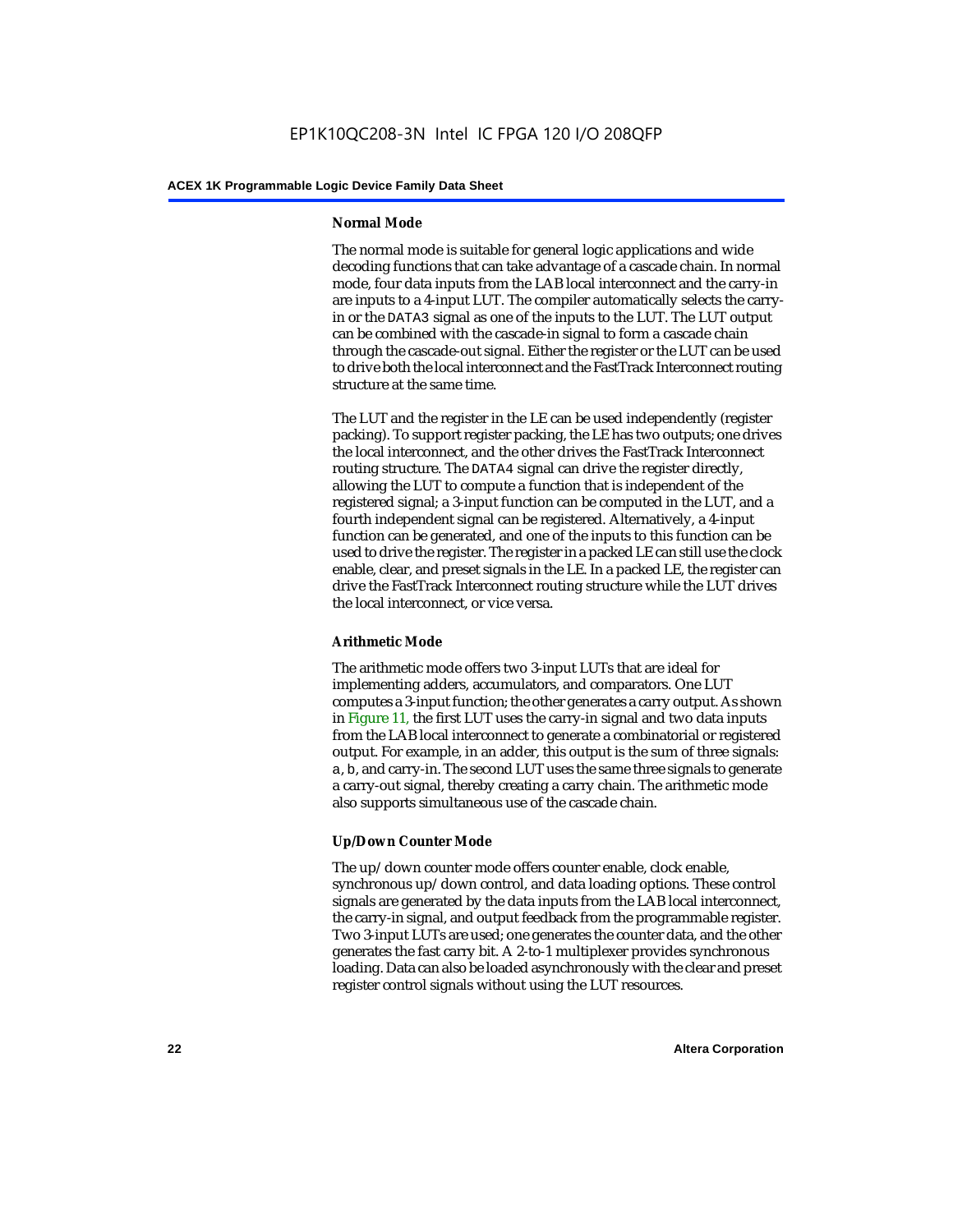### **Clearable Counter Mode**

The clearable counter mode is similar to the up/down counter mode, but it supports a synchronous clear instead of the up/down control. The clear function is substituted for the cascade-in signal in the up/down counter mode. Two 3-input LUTs are used; one generates the counter data, and the other generates the fast carry bit. Synchronous loading is provided by a 2-to-1 multiplexer. The output of this multiplexer is ANDed with a synchronous clear signal.

### *Internal Tri-State Emulation*

Internal tri-state emulation provides internal tri-states without the limitations of a physical tri-state bus. In a physical tri-state bus, the tri-state buffers' output enable (OE) signals select which signal drives the bus. However, if multiple OE signals are active, contending signals can be driven onto the bus. Conversely, if no OE signals are active, the bus will float. Internal tri-state emulation resolves contending tri-state buffers to a low value and floating buses to a high value, thereby eliminating these problems. The Altera software automatically implements tri-state bus functionality with a multiplexer.

### *Clear & Preset Logic Control*

Logic for the programmable register's clear and preset functions is controlled by the DATA3, LABCTRL1, and LABCTRL2 inputs to the LE. The clear and preset control structure of the LE asynchronously loads signals into a register. Either LABCTRL1 or LABCTRL2 can control the asynchronous clear. Alternatively, the register can be set up so that LABCTRL1 implements an asynchronous load. The data to be loaded is driven to DATA3; when LABCTRL1 is asserted, DATA3 is loaded into the register.

During compilation, the compiler automatically selects the best control signal implementation. Because the clear and preset functions are activelow, the Compiler automatically assigns a logic high to an unused clear or preset.

The clear and preset logic is implemented in one of the following six modes chosen during design entry:

- Asynchronous clear
- Asynchronous preset
- Asynchronous clear and preset
- Asynchronous load with clear
- Asynchronous load with preset
- Asynchronous load without clear or preset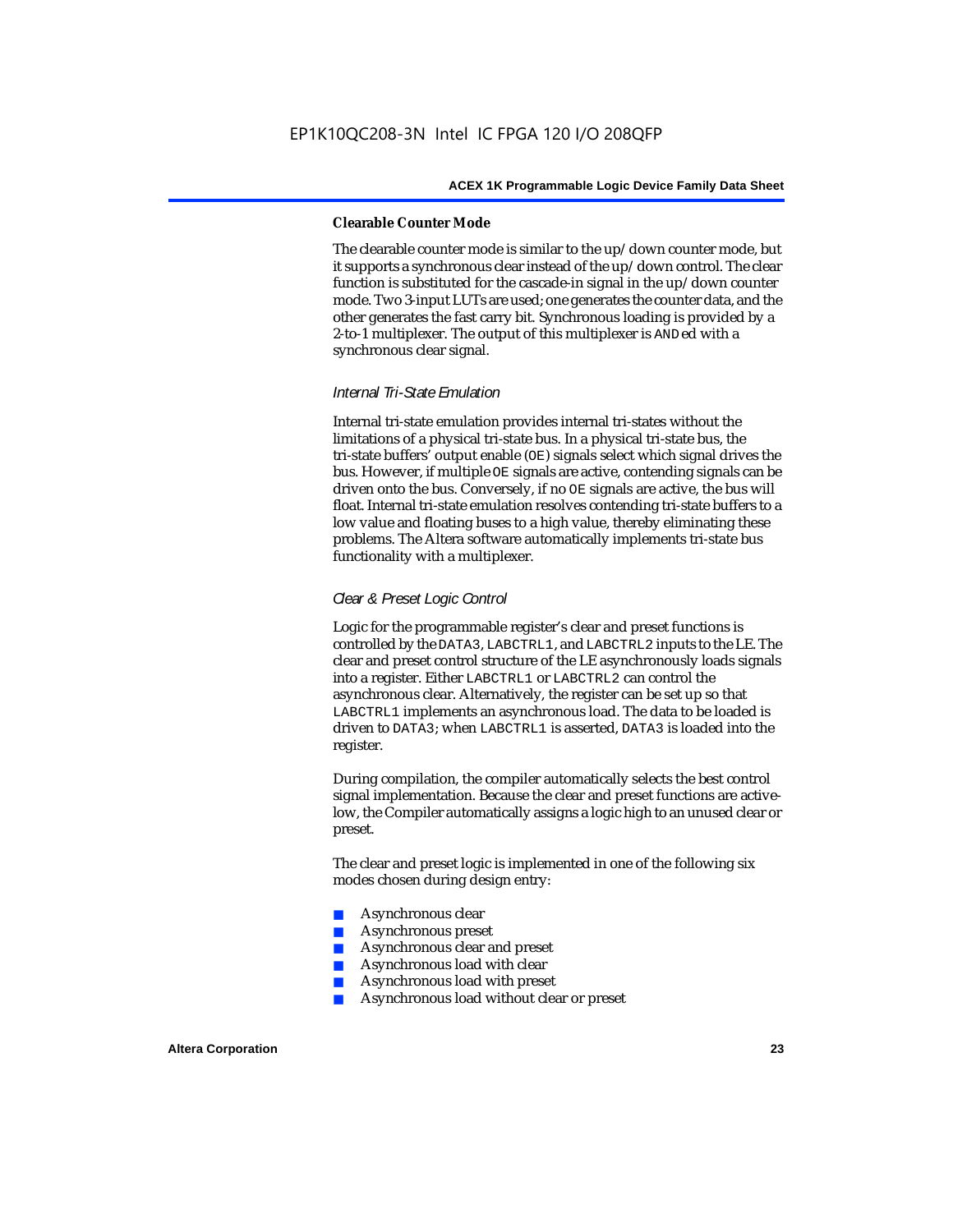In addition to the six clear and preset modes, ACEX 1K devices provide a chip-wide reset pin that can reset all registers in the device. Use of this feature is set during design entry. In any of the clear and preset modes, the chip-wide reset overrides all other signals. Registers with asynchronous presets may be preset when the chip-wide reset is asserted. Inversion can be used to implement the asynchronous preset. Figure 12 shows examples of how to setup the preset and clear inputs for the desired functionality.



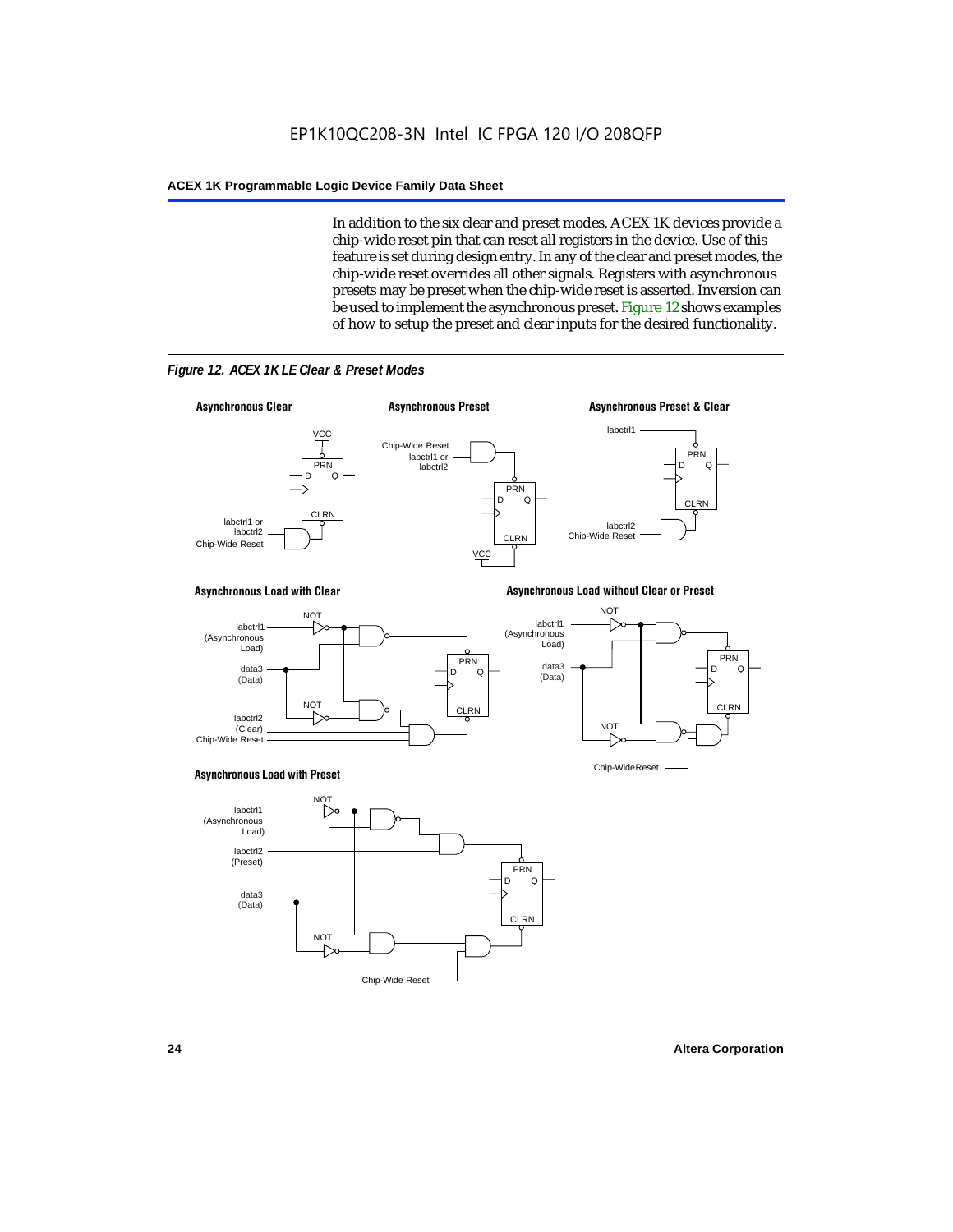### **Asynchronous Clear**

The flipflop can be cleared by either LABCTRL1 or LABCTRL2. In this mode, the preset signal is tied to VCC to deactivate it.

### **Asynchronous Preset**

An asynchronous preset is implemented as an asynchronous load, or with an asynchronous clear. If DATA3 is tied to VCC, asserting LABCTRL1 asynchronously loads a one into the register. Alternatively, the Altera software can provide preset control by using the clear and inverting the register's input and output. Inversion control is available for the inputs to both LEs and IOEs. Therefore, if a register is preset by only one of the two LABCTRL signals, the DATA3 input is not needed and can be used for one of the LE operating modes.

### **Asynchronous Preset & Clear**

When implementing asynchronous clear and preset, LABCTRL1 controls the preset, and LABCTRL2 controls the clear. DATA3 is tied to VCC, so that asserting LABCTRL1 asynchronously loads a one into the register, effectively presetting the register. Asserting LABCTRL2 clears the register.

### **Asynchronous Load with Clear**

When implementing an asynchronous load in conjunction with the clear, LABCTRL1 implements the asynchronous load of DATA3 by controlling the register preset and clear. LABCTRL2 implements the clear by controlling the register clear; LABCTRL2 does not have to feed the preset circuits.

### **Asynchronous Load with Preset**

When implementing an asynchronous load in conjunction with preset, the Altera software provides preset control by using the clear and inverting the input and output of the register. Asserting LABCTRL2 presets the register, while asserting LABCTRL1 loads the register. The Altera software inverts the signal that drives DATA3 to account for the inversion of the register's output.

### **Asynchronous Load without Preset or Clear**

When implementing an asynchronous load without preset or clear, LABCTRL1 implements the asynchronous load of DATA3 by controlling the register preset and clear.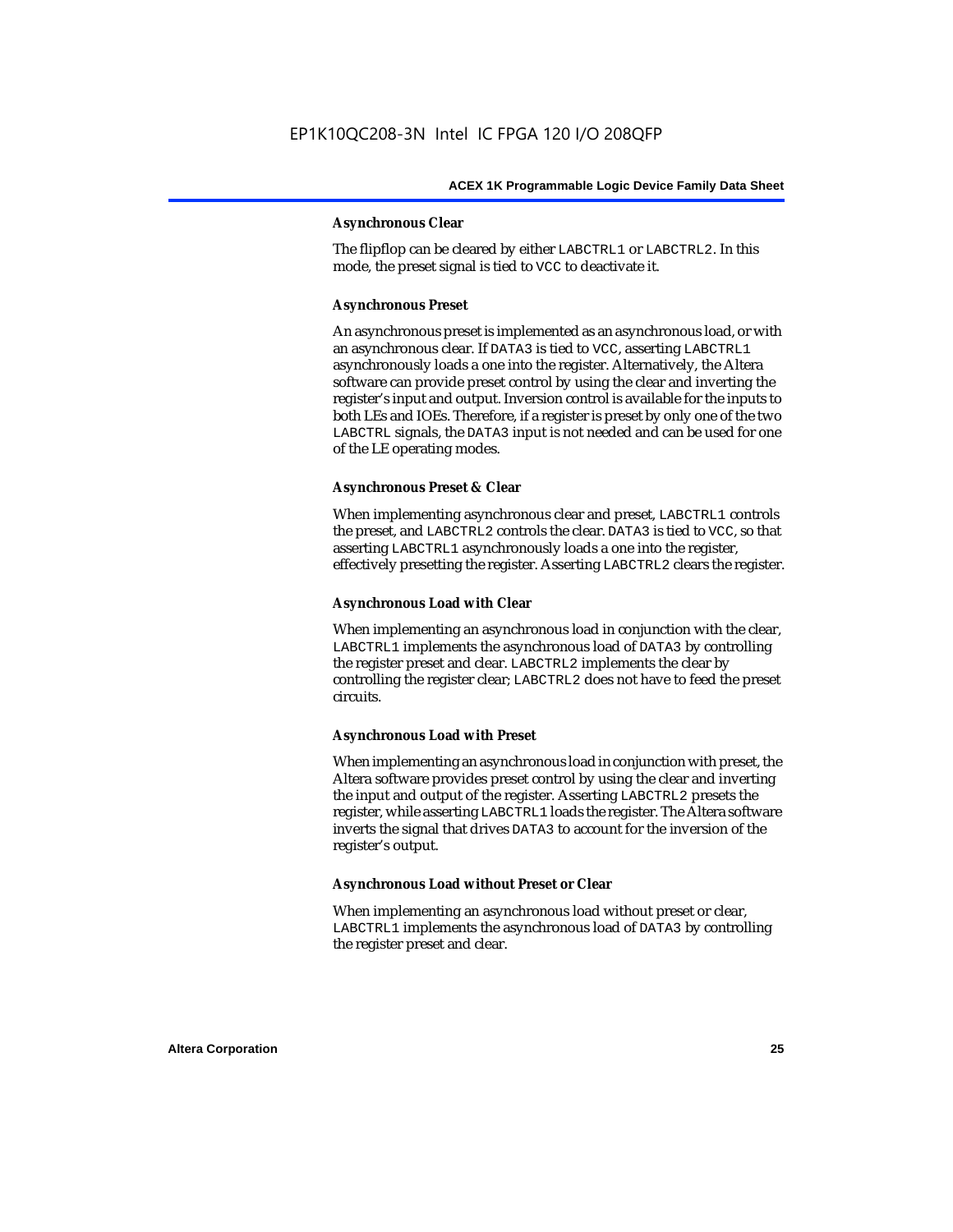### **FastTrack Interconnect Routing Structure**

In the ACEX 1K architecture, connections between LEs, EABs, and device I/O pins are provided by the FastTrack Interconnect routing structure, which is a series of continuous horizontal and vertical routing channels that traverse the device. This global routing structure provides predictable performance, even in complex designs. In contrast, the segmented routing in FPGAs requires switch matrices to connect a variable number of routing paths, increasing the delays between logic resources and reducing performance.

The FastTrack Interconnect routing structure consists of row and column interconnect channels that span the entire device. Each row of LABs is served by a dedicated row interconnect. The row interconnect can drive I/O pins and feed other LABs in the row. The column interconnect routes signals between rows and can drive I/O pins.

Row channels drive into the LAB or EAB local interconnect. The row signal is buffered at every LAB or EAB to reduce the effect of fan-out on delay. A row channel can be driven by an LE or by one of three column channels. These four signals feed dual 4-to-1 multiplexers that connect to two specific row channels. These multiplexers, which are connected to each LE, allow column channels to drive row channels even when all eight LEs in a LAB drive the row interconnect.

Each column of LABs or EABs is served by a dedicated column interconnect. The column interconnect that serves the EABs has twice as many channels as other column interconnects. The column interconnect can then drive I/O pins or another row's interconnect to route the signals to other LABs or EABs in the device. A signal from the column interconnect, which can be either the output of a LE or an input from an I/O pin, must be routed to the row interconnect before it can enter a LAB or EAB. Each row channel that is driven by an IOE or EAB can drive one specific column channel.

Access to row and column channels can be switched between LEs in adjacent pairs of LABs. For example, a LE in one LAB can drive the row and column channels normally driven by a particular LE in the adjacent LAB in the same row, and vice versa. This flexibility enables routing resources to be used more efficiently. Figure 13 shows the ACEX 1K LAB.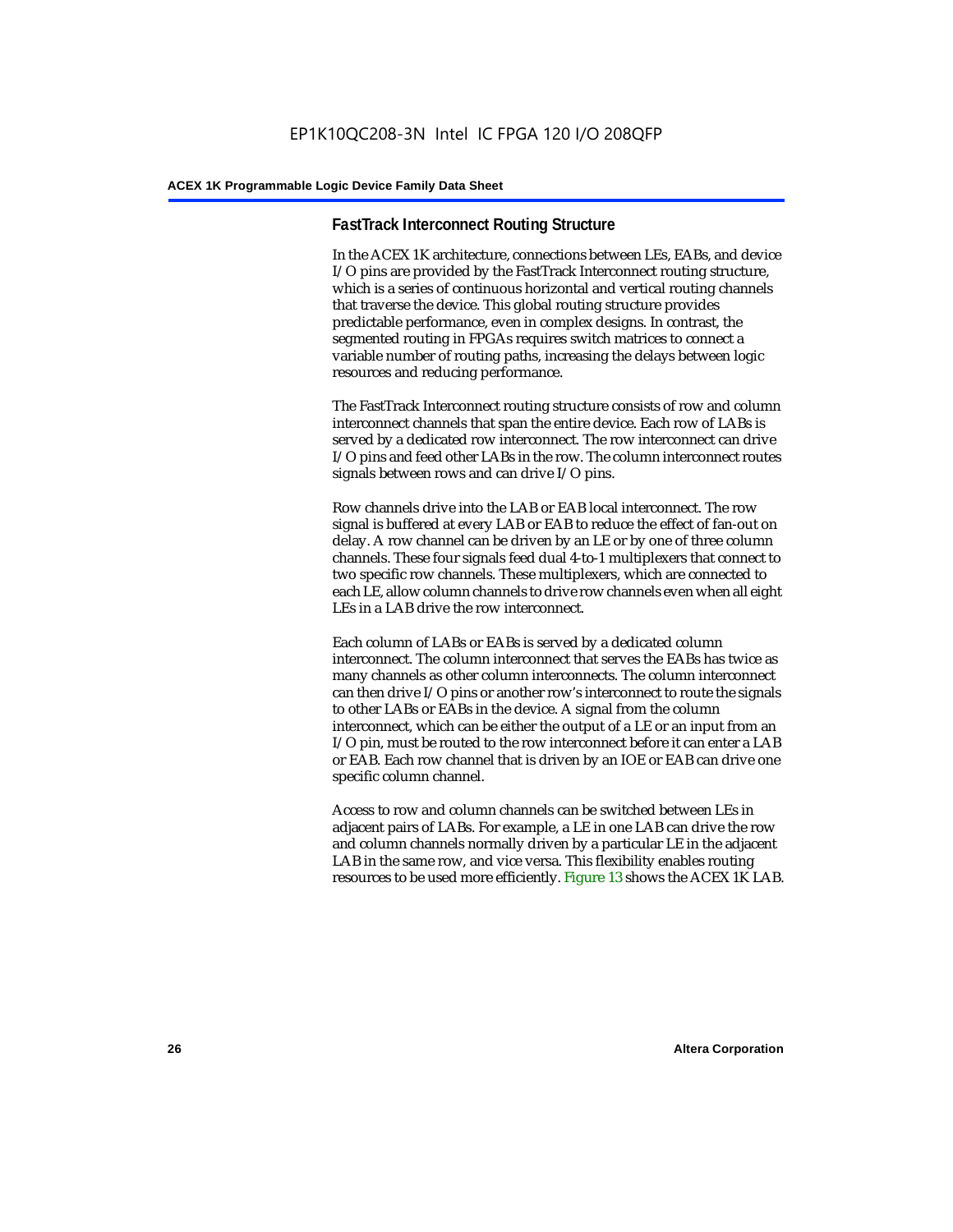

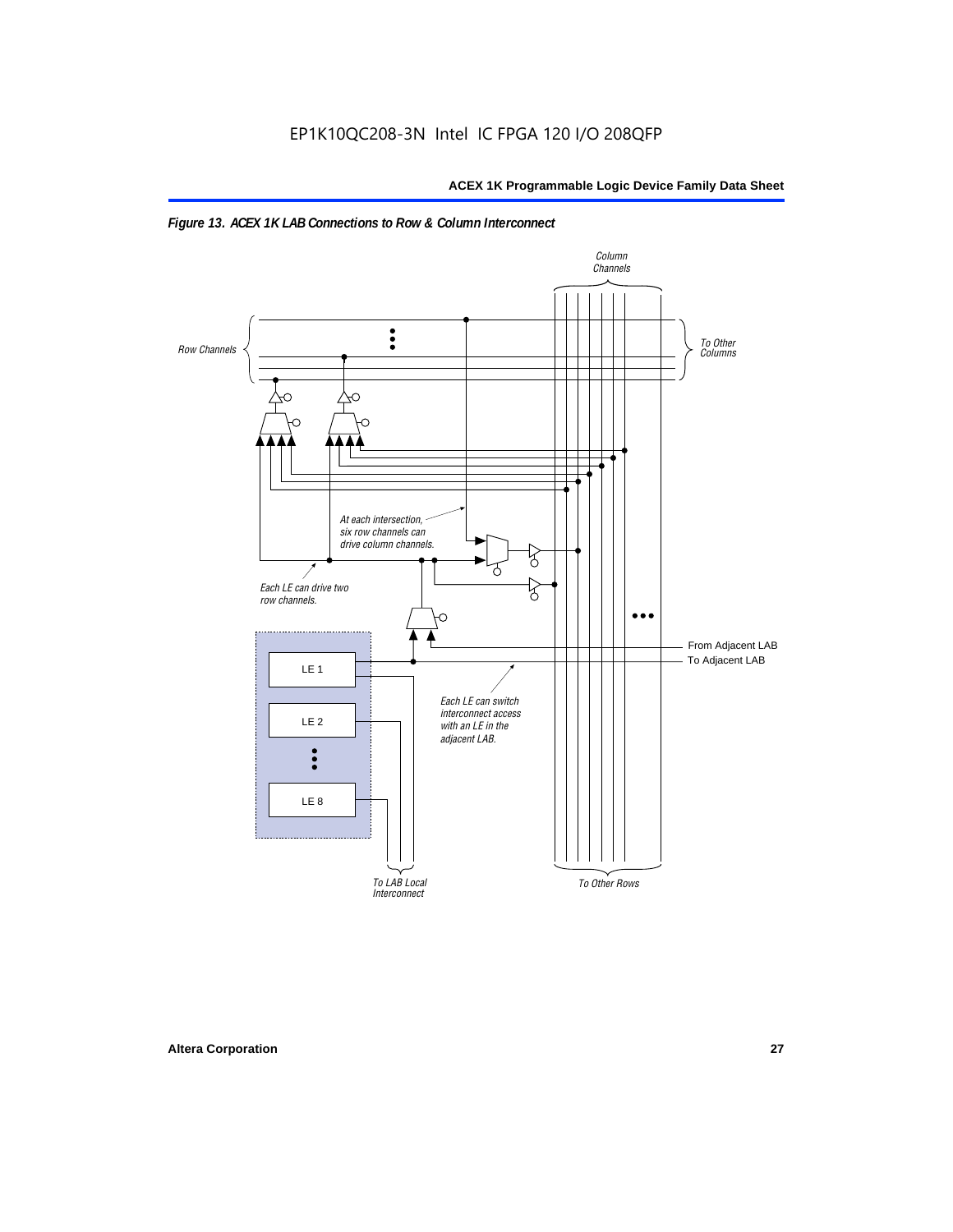For improved routing, the row interconnect consists of a combination of full-length and half-length channels. The full-length channels connect to all LABs in a row; the half-length channels connect to the LABs in half of the row. The EAB can be driven by the half-length channels in the left half of the row and by the full-length channels. The EAB drives out to the fulllength channels. In addition to providing a predictable, row-wide interconnect, this architecture provides increased routing resources. Two neighboring LABs can be connected using a half-row channel, thereby saving the other half of the channel for the other half of the row.

Table 6 summarizes the FastTrack Interconnect routing structure resources available in each ACEX 1K device.

| Table 6. ACEX 1K FastTrack Interconnect Resources |             |                     |                |                        |  |
|---------------------------------------------------|-------------|---------------------|----------------|------------------------|--|
| <b>Device</b>                                     | <b>Rows</b> | Channels per<br>Row | <b>Columns</b> | Channels per<br>Column |  |
| EP1K10                                            | 3           | 144                 | 24             | 24                     |  |
| EP1K30                                            | 6           | 216                 | 36             | 24                     |  |
| EP1K50                                            | 10          | 216                 | 36             | 24                     |  |
| EP1K100                                           | 12          | 312                 | 52             | 24                     |  |

In addition to general-purpose I/O pins, ACEX 1K devices have six dedicated input pins that provide low-skew signal distribution across the device. These six inputs can be used for global clock, clear, preset, and peripheral output-enable and clock-enable control signals. These signals are available as control signals for all LABs and IOEs in the device. The dedicated inputs can also be used as general-purpose data inputs because they can feed the local interconnect of each LAB in the device.

Figure 14 shows the interconnection of adjacent LABs and EABs, with row, column, and local interconnects, as well as the associated cascade and carry chains. Each LAB is labeled according to its location: a letter represents the row and a number represents the column. For example, LAB B3 is in row B, column 3.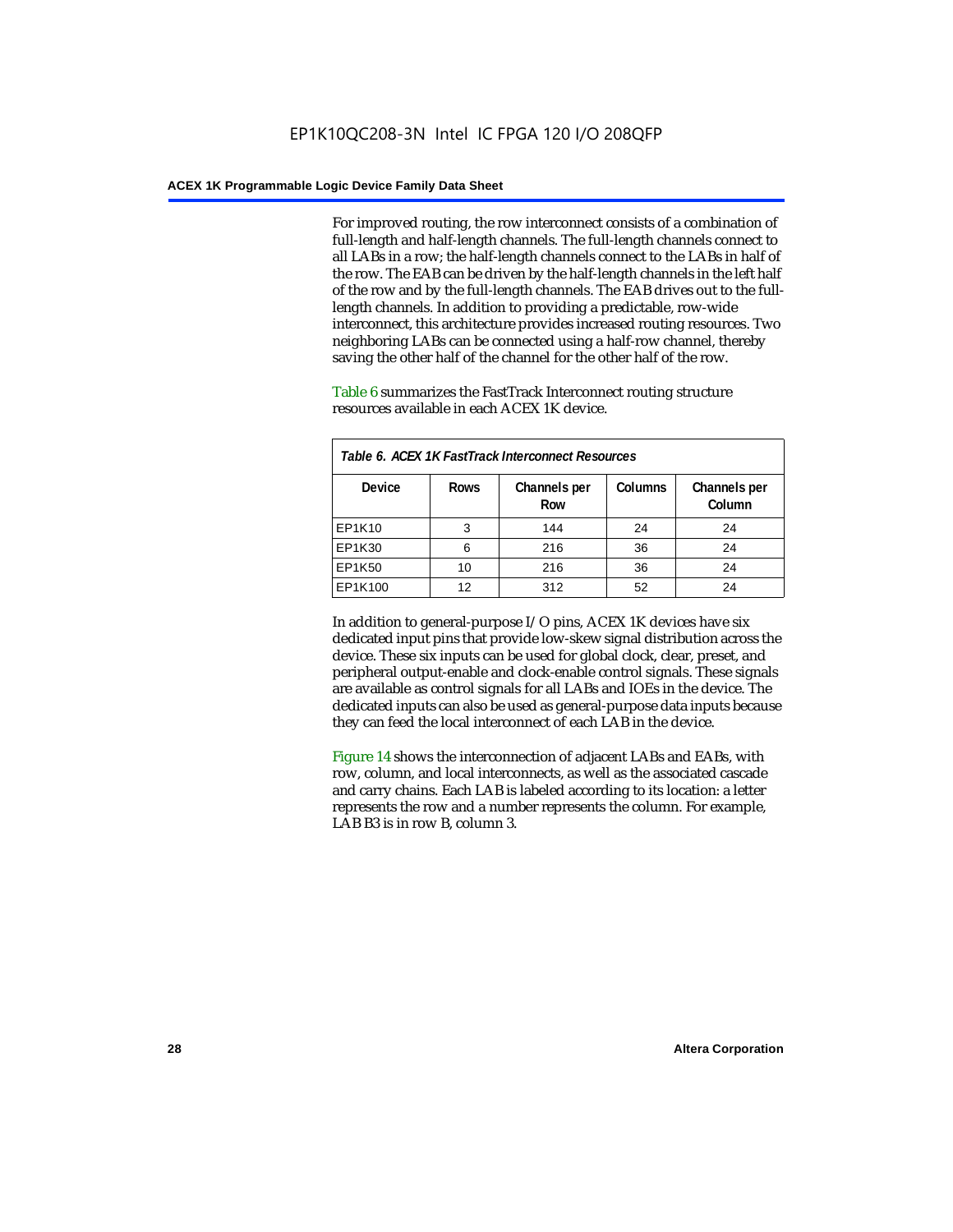



### **I/O Element**

An IOE contains a bidirectional I/O buffer and a register that can be used either as an input register for external data that requires a fast setup time or as an output register for data that requires fast clock-to-output performance. In some cases, using an LE register for an input register will result in a faster setup time than using an IOE register. IOEs can be used as input, output, or bidirectional pins. The compiler uses the programmable inversion option to invert signals from the row and column interconnect automatically where appropriate. For bidirectional registered I/O implementation, the output register should be in the IOE and the data input and output enable registers should be LE registers placed adjacent to the bidirectional pin. Figure 15 shows the bidirectional I/O registers.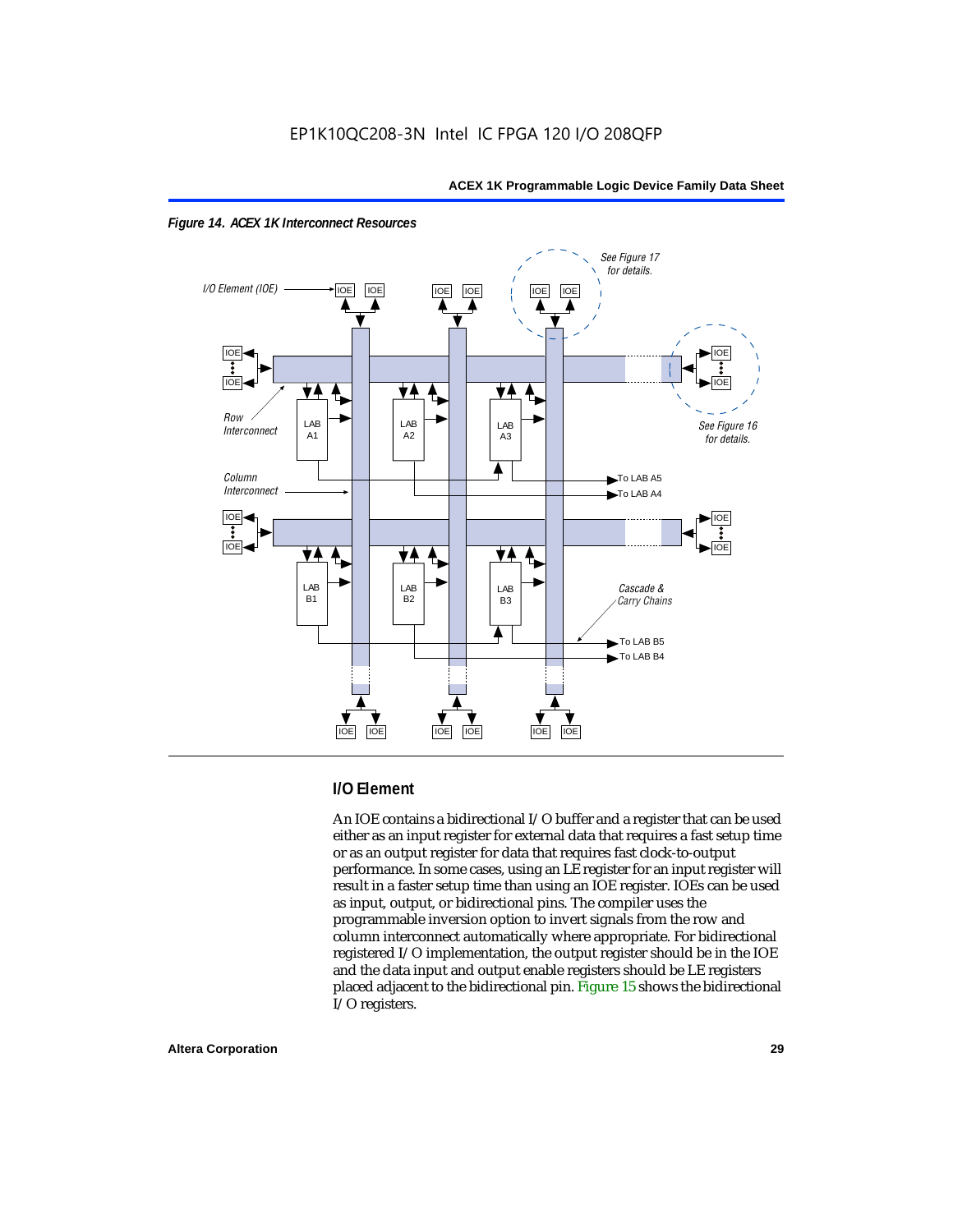### *Figure 15. ACEX 1K Bidirectional I/O Registers*

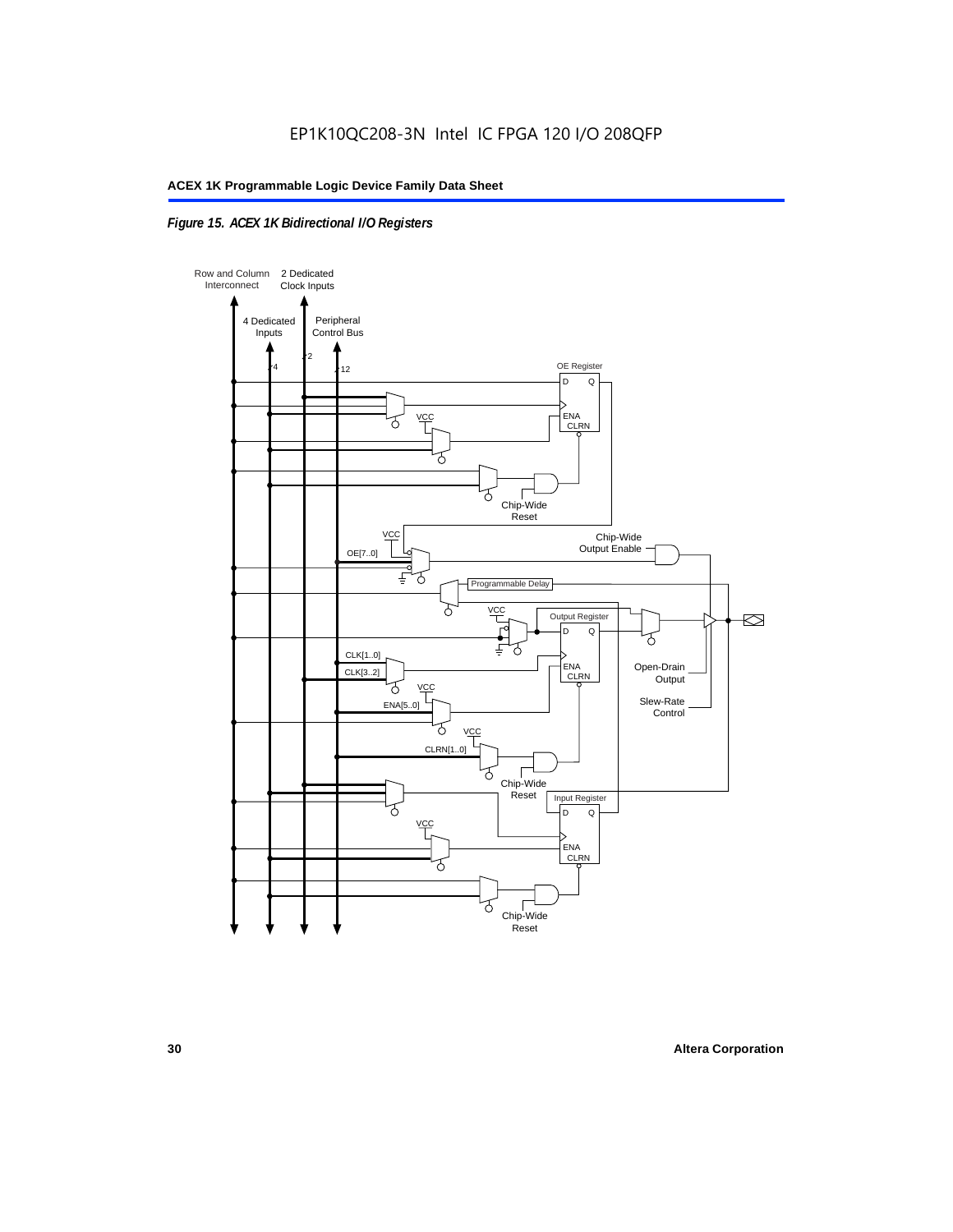On all ACEX 1K devices, the input path from the I/O pad to the FastTrack Interconnect has a programmable delay element that can be used to guarantee a zero hold time. Depending on the placement of the IOE relative to what it is driving, the designer may choose to turn on the programmable delay to ensure a zero hold time or turn it off to minimize setup time. This feature is used to reduce setup time for complex pin-toregister paths (e.g., PCI designs).

Each IOE selects the clock, clear, clock enable, and output enable controls from a network of I/O control signals called the peripheral control bus. The peripheral control bus uses high-speed drivers to minimize signal skew across devices and provides up to 12 peripheral control signals that can be allocated as follows:

- Up to eight output enable signals
- Up to six clock enable signals
- Up to two clock signals
- Up to two clear signals

If more than six clock-enable or eight output-enable signals are required, each IOE on the device can be controlled by clock enable and output enable signals driven by specific LEs. In addition to the two clock signals available on the peripheral control bus, each IOE can use one of two dedicated clock pins. Each peripheral control signal can be driven by any of the dedicated input pins or the first LE of each LAB in a particular row. In addition, a LE in a different row can drive a column interconnect, which causes a row interconnect to drive the peripheral control signal. The chipwide reset signal resets all IOE registers, overriding any other control signals.

When a dedicated clock pin drives IOE registers, it can be inverted for all IOEs in the device. All IOEs must use the same sense of the clock. For example, if any IOE uses the inverted clock, all IOEs must use the inverted clock, and no IOE can use the non-inverted clock. However, LEs can still use the true or complement of the clock on an LAB-by-LAB basis.

The incoming signal may be inverted at the dedicated clock pin and will drive all IOEs. For the true and complement of a clock to be used to drive IOEs, drive it into both global clock pins. One global clock pin will supply the true, and the other will supply the complement.

When the true and complement of a dedicated input drives IOE clocks, two signals on the peripheral control bus are consumed, one for each sense of the clock.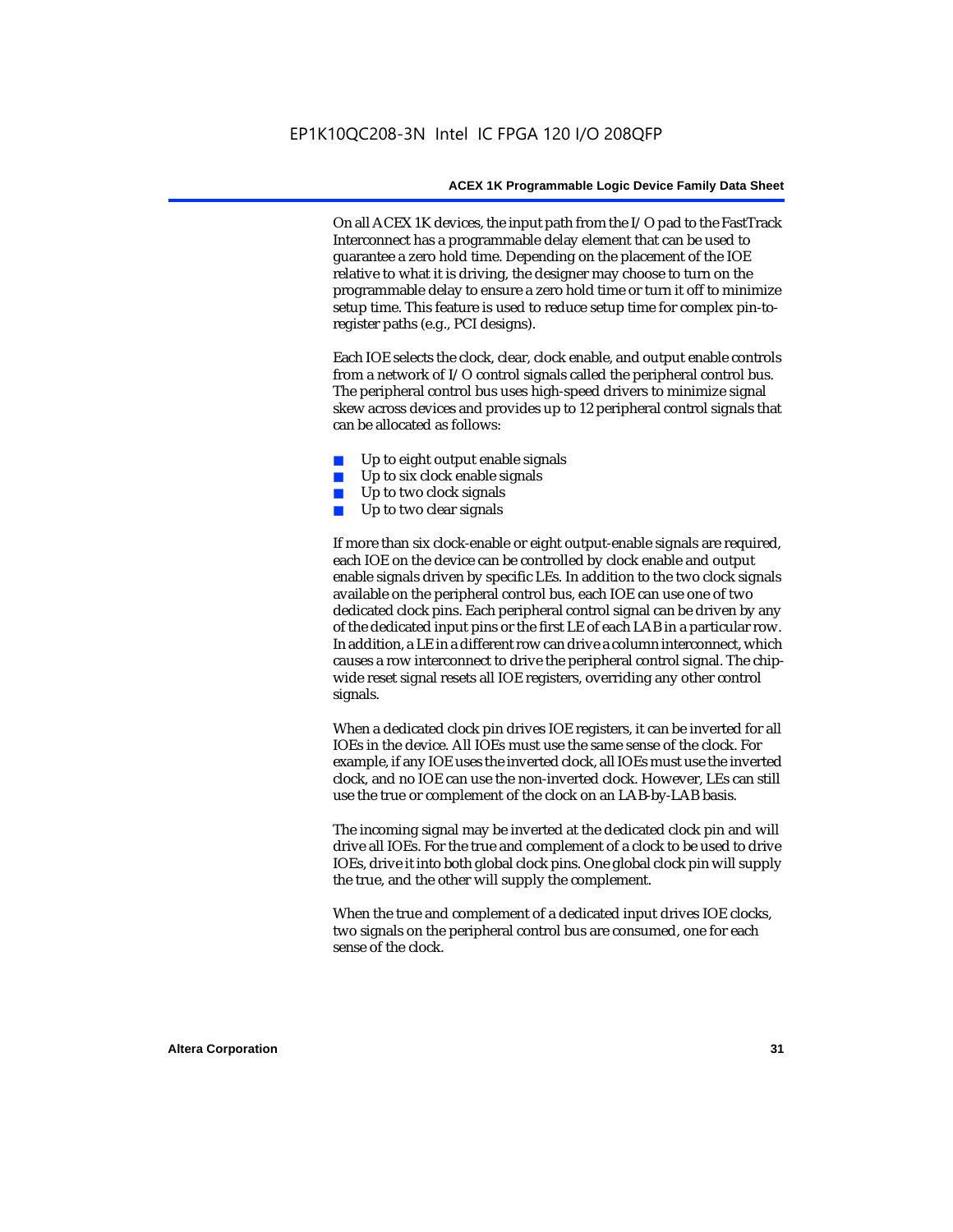When dedicated inputs drive non-inverted and inverted peripheral clears, clock enables, and output enables, two signals on the peripheral control bus will be used.

Table 7 lists the sources for each peripheral control signal and shows how the output enable, clock enable, clock, and clear signals share 12 peripheral control signals. Table 7 also shows the rows that can drive global signals.

| Table 7. Peripheral Bus Sources for ACEX Devices |               |               |               |                |  |  |  |
|--------------------------------------------------|---------------|---------------|---------------|----------------|--|--|--|
| Peripheral Control Signal                        | <b>EP1K10</b> | <b>EP1K30</b> | <b>EP1K50</b> | <b>EP1K100</b> |  |  |  |
| OE0                                              | Row A         | Row A         | Row A         | Row A          |  |  |  |
| OE1                                              | Row A         | Row B         | Row B         | Row C          |  |  |  |
| OE <sub>2</sub>                                  | Row B         | Row C         | Row D         | Row E          |  |  |  |
| OE3                                              | Row B         | Row D         | Row F         | Row L          |  |  |  |
| OE4                                              | Row C         | Row E         | Row H         | Row I          |  |  |  |
| OE5                                              | Row C         | Row F         | Row J         | Row K          |  |  |  |
| CLKENA0/CLK0/GLOBAL0                             | Row A         | Row A         | Row A         | Row F          |  |  |  |
| CLKENA1/OE6/GLOBAL1                              | Row A         | Row B         | Row C         | Row D          |  |  |  |
| CLKENA2/CLR0                                     | Row B         | Row C         | Row E         | Row B          |  |  |  |
| CLKENA3/OE7/GLOBAL2                              | Row B         | Row D         | Row G         | Row H          |  |  |  |
| CLKENA4/CLR1                                     | Row C         | Row E         | Row I         | Row J          |  |  |  |
| CLKENA5/CLK1/GLOBAL3                             | Row C         | Row F         | Row J         | Row G          |  |  |  |

Signals on the peripheral control bus can also drive the four global signals, referred to as GLOBAL0 through GLOBAL3. An internally generated signal can drive a global signal, providing the same low-skew, low-delay characteristics as a signal driven by an input pin. An LE drives the global signal by driving a row line that drives the peripheral bus which then drives the global signal. This feature is ideal for internally generated clear or clock signals with high fan-out. However, internally driven global signals offer no advantage over the general-purpose interconnect for routing data signals.

The chip-wide output enable pin is an active-high pin that can be used to tri-state all pins on the device. This option can be set in the Altera software. The built-in I/O pin pull-up resistors (which are active during configuration) are active when the chip-wide output enable pin is asserted. The registers in the IOE can also be reset by the chip-wide reset pin.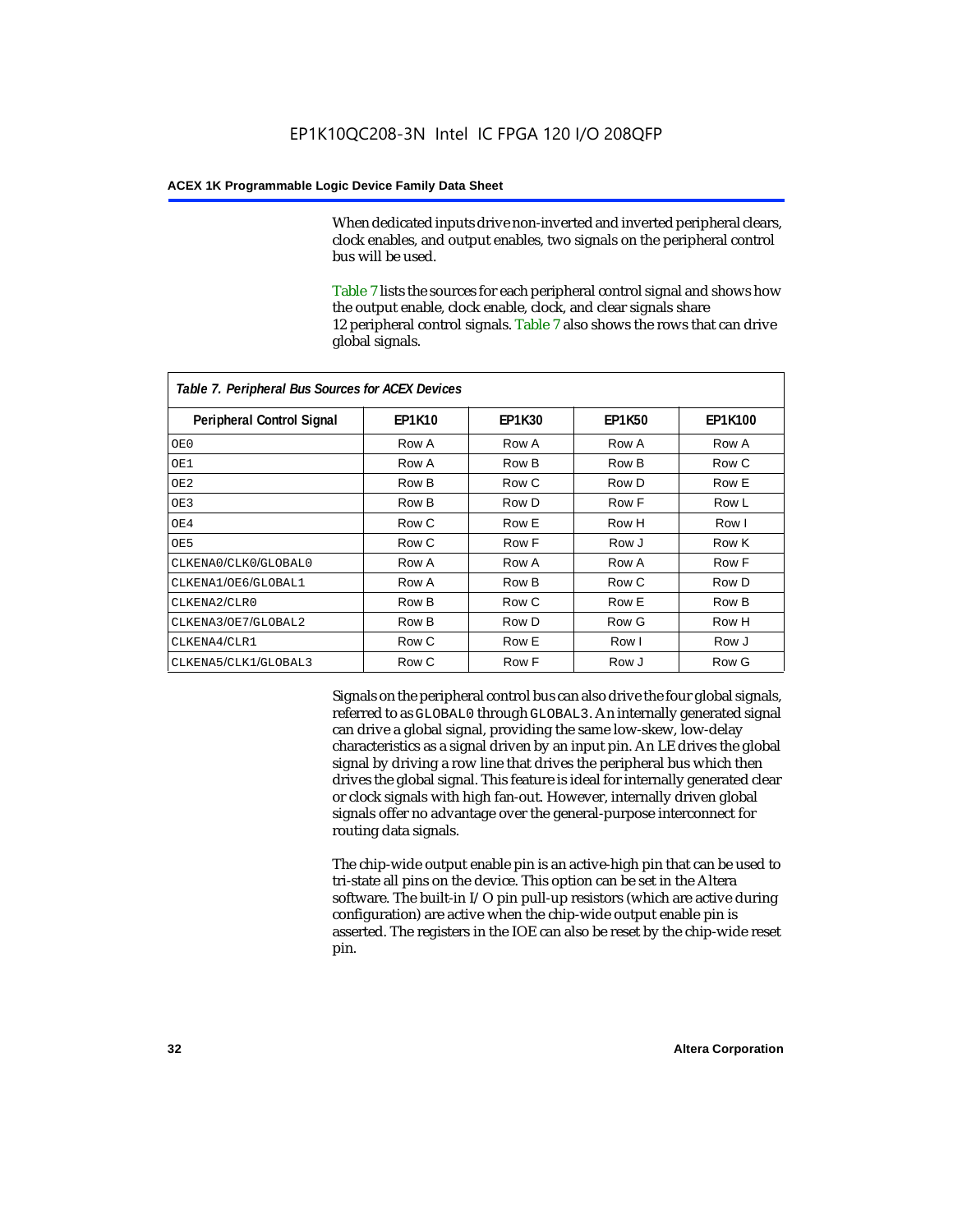### *Row-to-IOE Connections*

When an IOE is used as an input signal, it can drive two separate row channels. The signal is accessible by all LEs within that row. When an IOE is used as an output, the signal is driven by a multiplexer that selects a signal from the row channels. Up to eight IOEs connect to each side of each row channel (see Figure 16).





*Note:*<br>(1) 7 (1) The values for *m* and *n* are shown in Table 8.

Table 8 lists the ACEX 1K row-to-IOE interconnect resources.

| Table 8. ACEX 1K Row-to-IOE Interconnect Resources |                      |                          |  |  |
|----------------------------------------------------|----------------------|--------------------------|--|--|
| <b>Device</b>                                      | Channels per Row (n) | Row Channels per Pin (m) |  |  |
| EP1K10                                             | 144                  | 18                       |  |  |
| EP1K30                                             | 216                  | 27                       |  |  |
| EP1K50                                             | 216                  | 27                       |  |  |
| EP1K100                                            | 312                  | 39                       |  |  |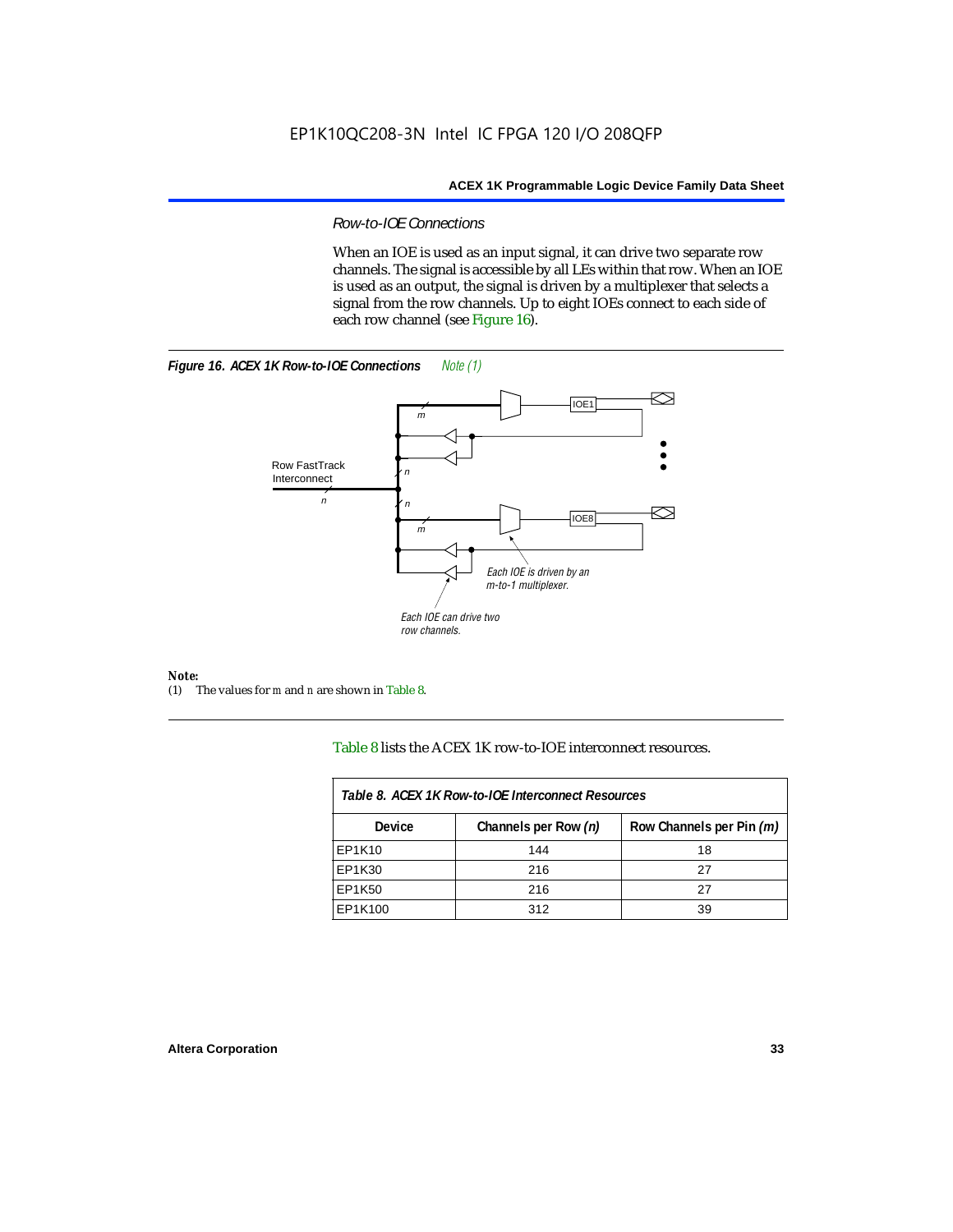### *Column-to-IOE Connections*

When an IOE is used as an input, it can drive up to two separate column channels. When an IOE is used as an output, the signal is driven by a multiplexer that selects a signal from the column channels. Two IOEs connect to each side of the column channels. Each IOE can be driven by column channels via a multiplexer. The set of column channels is different for each IOE (see Figure 17).



### Table 9 lists the ACEX 1K column-to-IOE interconnect resources.

| Table 9. ACEX 1K Column-to-IOE Interconnect Resources |                         |                             |  |  |  |
|-------------------------------------------------------|-------------------------|-----------------------------|--|--|--|
| Device                                                | Channels per Column (n) | Column Channels per Pin (m) |  |  |  |
| EP1K10                                                | 24                      | 16                          |  |  |  |
| EP1K30                                                | 24                      | 16                          |  |  |  |
| EP1K50                                                | 24                      | 16                          |  |  |  |
| EP1K100                                               | 24                      | 16                          |  |  |  |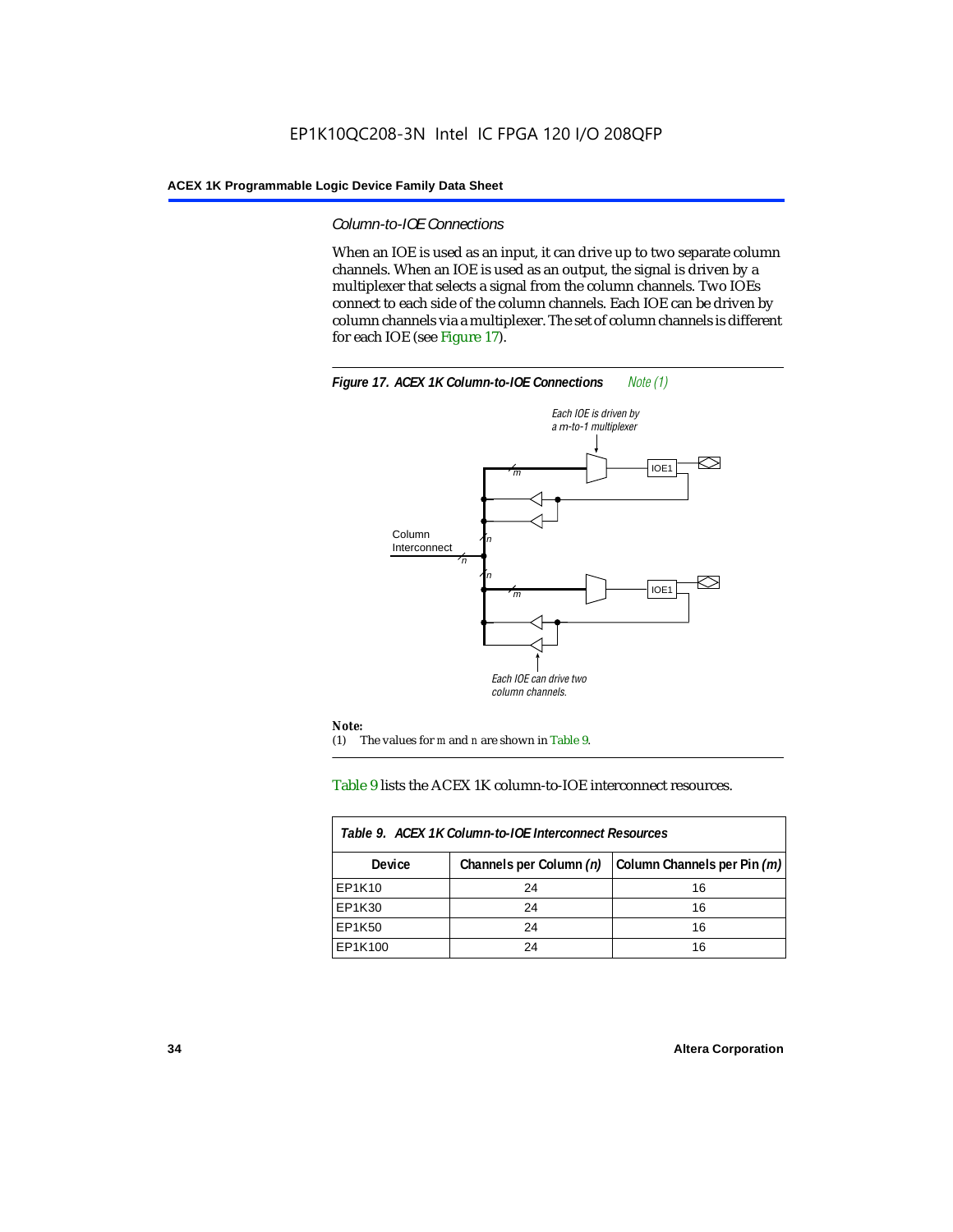**SameFrame Pin-Outs** ACEX 1K devices support the SameFrame pin-out feature for FineLine BGA packages. The SameFrame pin-out feature is the arrangement of balls on FineLine BGA packages such that the lower-ballcount packages form a subset of the higher-ball-count packages. SameFrame pin-outs provide the flexibility to migrate not only from device to device within the same package, but also from one package to another. A given printed circuit board (PCB) layout can support multiple device density/package combinations. For example, a single board layout can support a range of devices from an EP1K10 device in a 256-pin FineLine BGA package to an EP1K100 device in a 484-pin FineLine BGA package.

> The Altera software provides support to design PCBs with SameFrame pin-out devices. Devices can be defined for present and future use. The Altera software generates pin-outs describing how to lay out a board that takes advantage of this migration. Figure 18 shows an example of SameFrame pin-out.

*Figure 18. SameFrame Pin-Out Example*



Designed for 484-Pin FineLine BGA Package Printed Circuit Board



Table 10 shows the ACEX 1K device/package combinations that support SameFrame pin-outs for ACEX 1K devices. All FineLine BGA packages support SameFrame pin-outs, providing the flexibility to migrate not only from device to device within the same package, but also from one package to another. The I/O count will vary from device to device.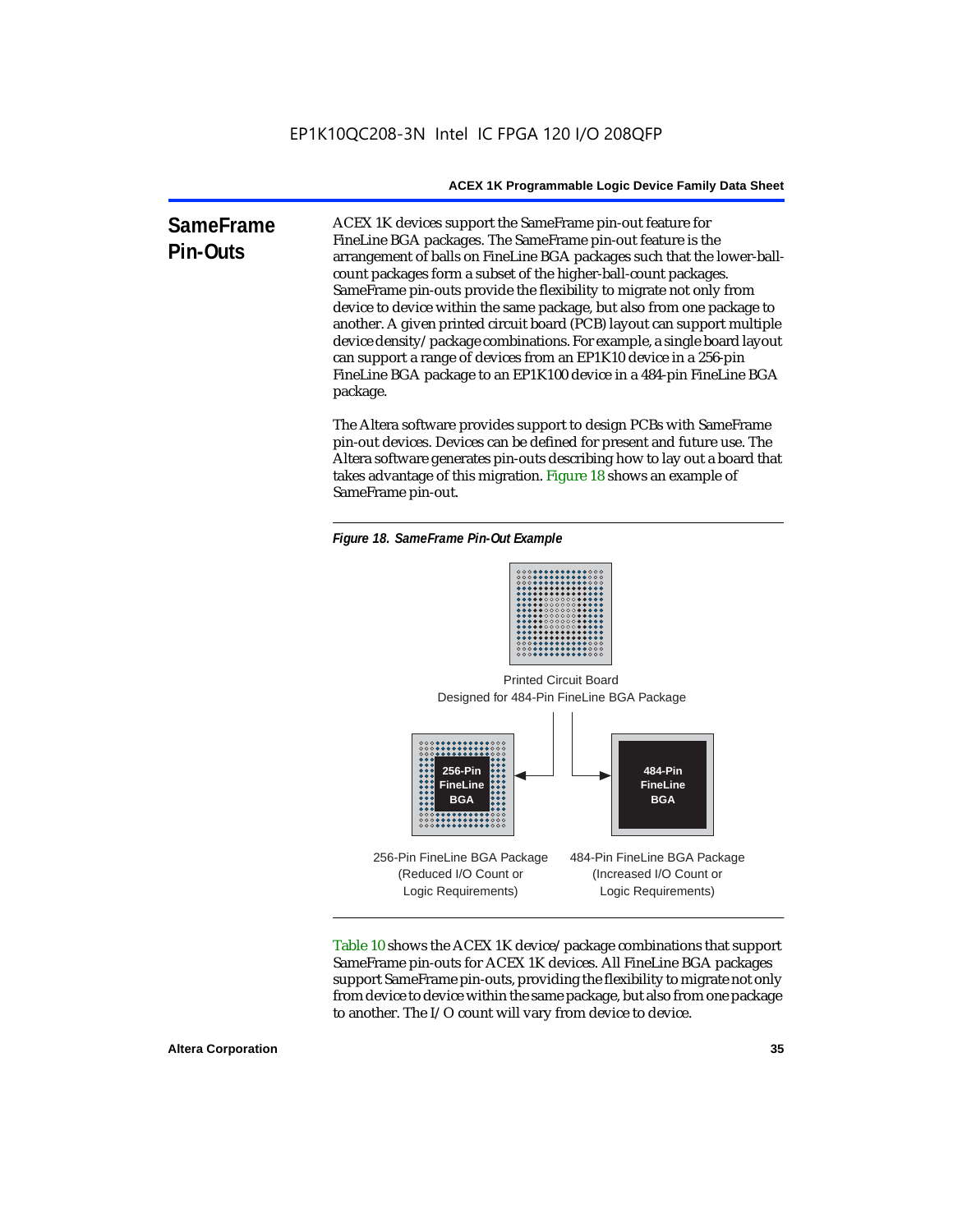

For more information, search for "SameFrame" in MAX+PLUS II Help.

| Table 10. ACEX 1K SameFrame Pin-Out Support |                                   |                            |  |  |  |
|---------------------------------------------|-----------------------------------|----------------------------|--|--|--|
| <b>Device</b>                               | 256-Pin<br>FineLine<br><b>BGA</b> | 484-Pin<br>FineLine<br>BGA |  |  |  |
| EP1K10                                      |                                   | (1)                        |  |  |  |
| EP1K30                                      |                                   |                            |  |  |  |
| EP1K50                                      |                                   |                            |  |  |  |
| EP1K100                                     |                                   |                            |  |  |  |

# *Note:*<br>(1) **7**

This option is supported with a 256-pin FineLine BGA package and SameFrame migration.

# **ClockLock & ClockBoost Features**

To support high-speed designs, -1 and -2 speed grade ACEX 1K devices offer ClockLock and ClockBoost circuitry containing a phase-locked loop (PLL) that is used to increase design speed and reduce resource usage. The ClockLock circuitry uses a synchronizing PLL that reduces the clock delay and skew within a device. This reduction minimizes clock-to-output and setup times while maintaining zero hold times. The ClockBoost circuitry, which provides a clock multiplier, allows the designer to enhance device area efficiency by sharing resources within the device. The ClockBoost feature allows the designer to distribute a low-speed clock and multiply that clock on-device. Combined, the ClockLock and ClockBoost features provide significant improvements in system performance and bandwidth.

The ClockLock and ClockBoost features in ACEX 1K devices are enabled through the Altera software. External devices are not required to use these features. The output of the ClockLock and ClockBoost circuits is not available at any of the device pins.

The ClockLock and ClockBoost circuitry lock onto the rising edge of the incoming clock. The circuit output can drive the clock inputs of registers only; the generated clock cannot be gated or inverted.

The dedicated clock pin (GCLK1) supplies the clock to the ClockLock and ClockBoost circuitry. When the dedicated clock pin is driving the ClockLock or ClockBoost circuitry, it cannot drive elsewhere in the device.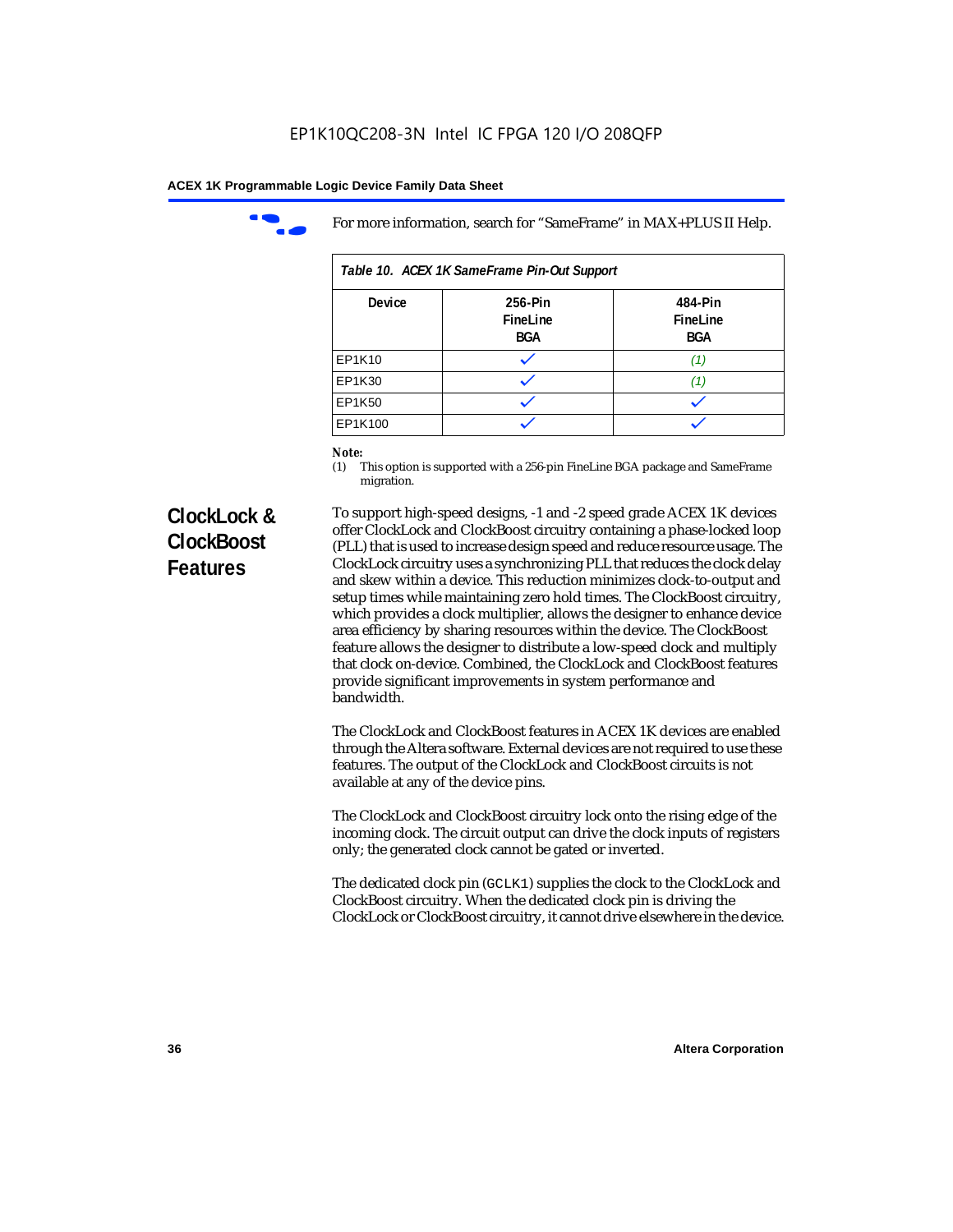For designs that require both a multiplied and non-multiplied clock, the clock trace on the board can be connected to the GCLK1 pin. In the Altera software, the GCLK1 pin can feed both the ClockLock and ClockBoost circuitry in the ACEX 1K device. However, when both circuits are used, the other clock pin cannot be used.

# **ClockLock & ClockBoost Timing Parameters**

For the ClockLock and ClockBoost circuitry to function properly, the incoming clock must meet certain requirements. If these specifications are not met, the circuitry may not lock onto the incoming clock, which generates an erroneous clock within the device. The clock generated by the ClockLock and ClockBoost circuitry must also meet certain specifications. If the incoming clock meets these requirements during configuration, the ClockLock and ClockBoost circuitry will lock onto the clock during configuration. The circuit will be ready for use immediately after configuration. Figure 19 shows the incoming and generated clock specifications.



*Figure 19. Specifications for the Incoming & Generated Clocks Note (1)*

#### *Note:*

(1) The  $t_I$  parameter refers to the nominal input clock period; the  $t_O$  parameter refers to the nominal output clock period.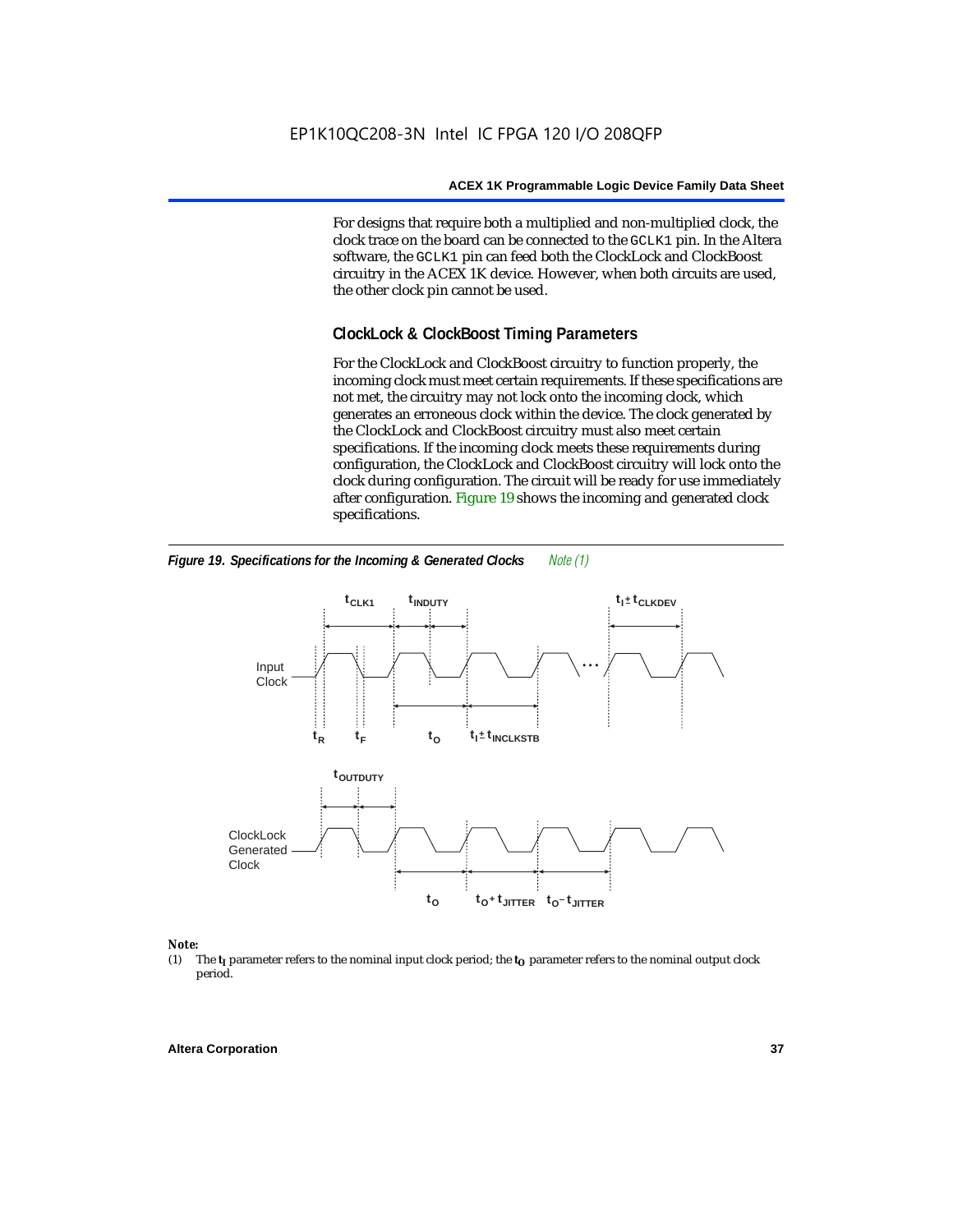Tables 11 and 12 summarize the ClockLock and ClockBoost parameters for -1 and -2 speed-grade devices, respectively.

|                       | Table 11. ClockLock & ClockBoost Parameters for -1 Speed-Grade Devices     |                      |     |     |               |               |
|-----------------------|----------------------------------------------------------------------------|----------------------|-----|-----|---------------|---------------|
| Symbol                | Parameter                                                                  | Condition            | Min | Typ | Max           | Unit          |
| $t_{\mathsf{R}}$      | Input rise time                                                            |                      |     |     | 5             | ns            |
| $t_{\mathsf{F}}$      | Input fall time                                                            |                      |     |     | 5             | ns            |
| $t_{INDUTY}$          | Input duty cycle                                                           |                      | 40  |     | 60            | $\frac{0}{0}$ |
| $f_{CLK1}$            | Input clock frequency (ClockBoost clock<br>multiplication factor equals 1) |                      | 25  |     | 180           | <b>MHz</b>    |
| $f_{CLK2}$            | Input clock frequency (ClockBoost clock<br>multiplication factor equals 2) |                      | 16  |     | 90            | <b>MHz</b>    |
| <b><i>fCLKDEV</i></b> | Input deviation from user specification in the<br>Altera software (1)      |                      |     |     | 25,000<br>(2) | <b>PPM</b>    |
| <sup>t</sup> INCLKSTB | Input clock stability (measured between<br>adjacent clocks)                |                      |     |     | 100           | ps            |
| $t_{LOCK}$            | Time required for ClockLock or ClockBoost<br>to acquire lock $(3)$         |                      |     |     | 10            | μs            |
| $t_{JITTER}$          | Jitter on ClockLock or ClockBoost-                                         | $t_{INCLKSTB}$ < 100 |     |     | 250(4)        | ps            |
|                       | generated clock (4)                                                        | $t_{INCLKSTB}$ < 50  |     |     | 200(4)        | ps            |
| <i>toutputy</i>       | Duty cycle for ClockLock or ClockBoost-<br>generated clock                 |                      | 40  | 50  | 60            | $\frac{0}{0}$ |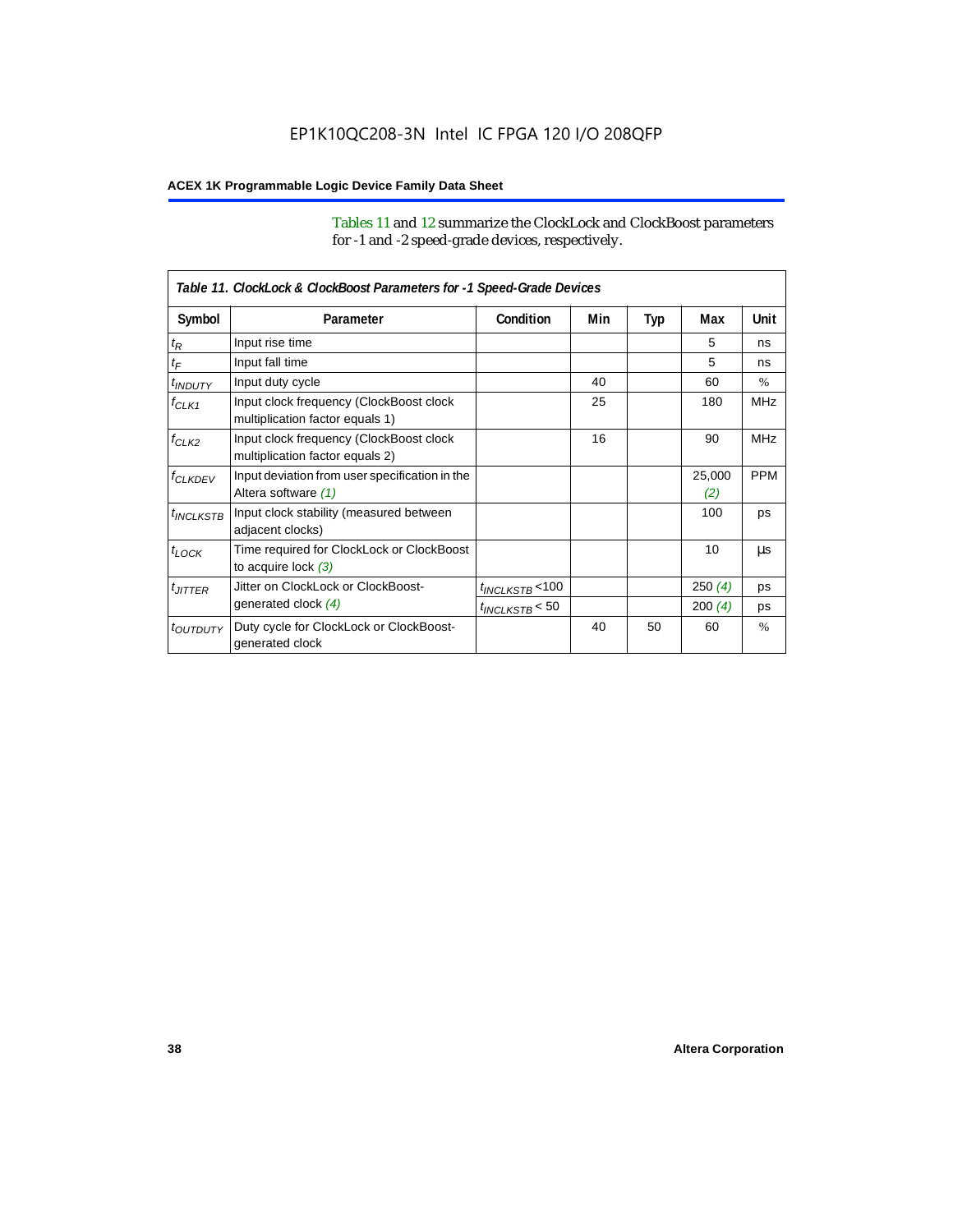|                           | Table 12. ClockLock & ClockBoost Parameters for -2 Speed-Grade Devices     |                      |     |            |        |               |
|---------------------------|----------------------------------------------------------------------------|----------------------|-----|------------|--------|---------------|
| Symbol                    | Parameter                                                                  | Condition            | Min | <b>Typ</b> | Max    | Unit          |
| $t_{\mathsf{R}}$          | Input rise time                                                            |                      |     |            | 5      | ns            |
| $t_{\mathsf{F}}$          | Input fall time                                                            |                      |     |            | 5      | ns            |
| <i>t<sub>INDUTY</sub></i> | Input duty cycle                                                           |                      | 40  |            | 60     | $\frac{0}{0}$ |
| $f_{CLK1}$                | Input clock frequency (ClockBoost clock<br>multiplication factor equals 1) |                      | 25  |            | 80     | <b>MHz</b>    |
| $f_{CLK2}$                | Input clock frequency (ClockBoost clock<br>multiplication factor equals 2) |                      | 16  |            | 40     | <b>MHz</b>    |
| <b>f<sub>CLKDEV</sub></b> | Input deviation from user specification in<br>the software $(1)$           |                      |     |            | 25,000 | <b>PPM</b>    |
| $t_{INCLKSTB}$            | Input clock stability (measured between<br>adjacent clocks)                |                      |     |            | 100    | ps            |
| $t_{LOCK}$                | Time required for ClockLock or ClockBoost<br>to acquire lock $(3)$         |                      |     |            | 10     | us            |
| $t_{JITTER}$              | Jitter on ClockLock or ClockBoost-                                         | $t_{INCLKSTB}$ < 100 |     |            | 250(4) | <b>DS</b>     |
|                           | generated clock $(4)$                                                      | $t_{INCLKSTB}$ < 50  |     |            | 200(4) | ps            |
| <i>toutputy</i>           | Duty cycle for ClockLock or ClockBoost-<br>generated clock                 |                      | 40  | 50         | 60     | $\%$          |

#### *Notes to tables:*

(1) To implement the ClockLock and ClockBoost circuitry with the Altera software, designers must specify the input frequency. The Altera software tunes the PLL in the ClockLock and ClockBoost circuitry to this frequency. The *fCLKDEV* parameter specifies how much the incoming clock can differ from the specified frequency during device operation. Simulation does not reflect this parameter.

(2) Twenty-five thousand parts per million (PPM) equates to 2.5% of input clock period.

(3) During device configuration, the ClockLock and ClockBoost circuitry is configured before the rest of the device. If the incoming clock is supplied during configuration, the ClockLock and ClockBoost circuitry locks during configuration because the  $t_{LOCK}$  value is less than the time required for configuration.

(4) The  $t_{\text{ITTTER}}$  specification is measured under long-term observation. The maximum value for  $t_{\text{ITTTER}}$  is 200 ps if  $t_{INCIKSTR}$  is lower than 50 ps.

# **I/O Configuration**

This section discusses the PCI pull-up clamping diode option, slew-rate control, open-drain output option, and MultiVolt I/O interface for ACEX 1K devices. The PCI pull-up clamping diode, slew-rate control, and open-drain output options are controlled pin-by-pin via Altera software logic options. The MultiVolt I/O interface is controlled by connecting  $V_{\text{CCIO}}$  to a different voltage than  $V_{\text{CCINT}}$ . Its effect can be simulated in the Altera software via the **Global Project Device Options** dialog box (Assign menu).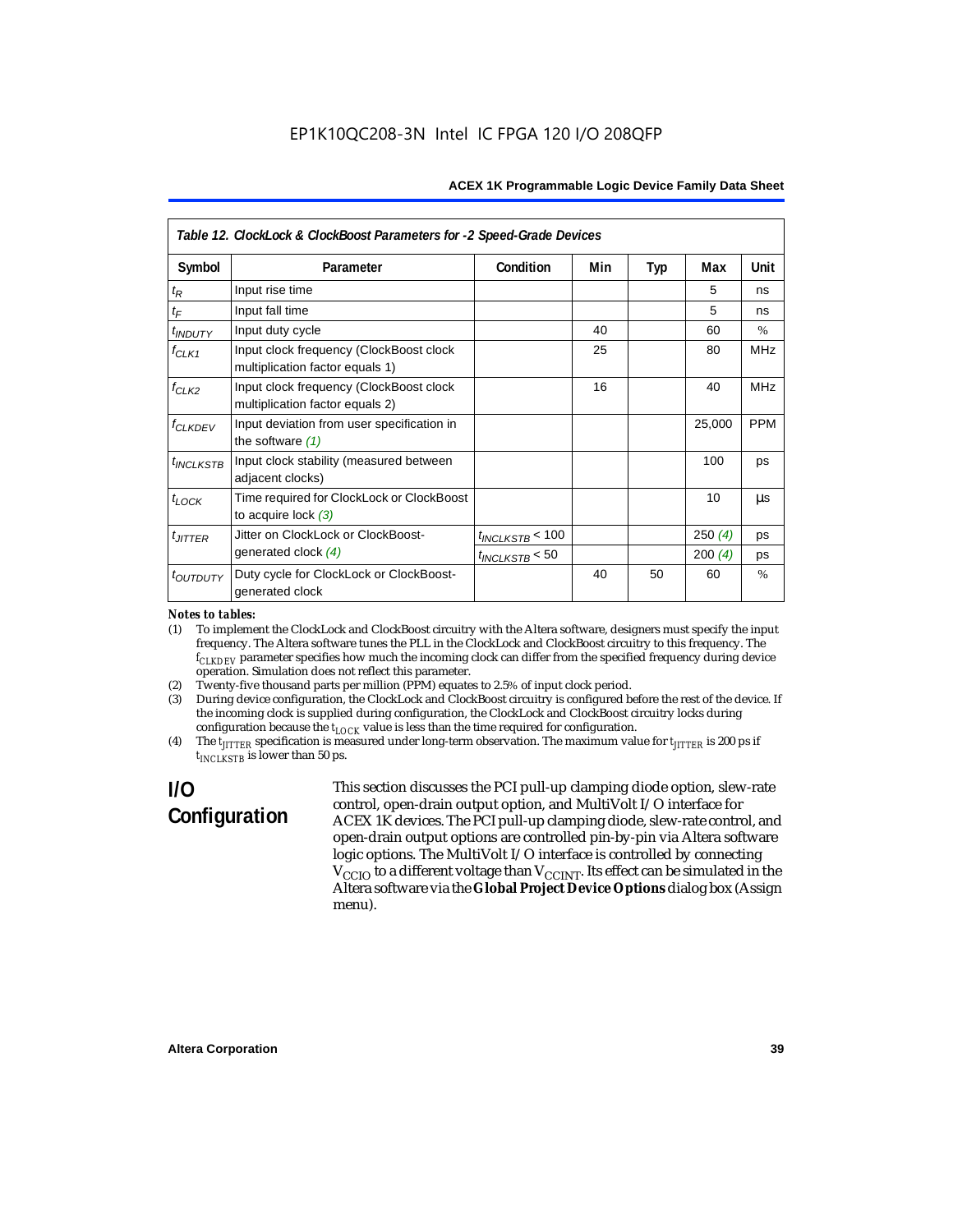# **PCI Pull-Up Clamping Diode Option**

ACEX 1K devices have a pull-up clamping diode on every I/O, dedicated input, and dedicated clock pin. PCI clamping diodes clamp the signal to the  $V_{\text{CCIO}}$  value and are required for 3.3-V PCI compliance. Clamping diodes can also be used to limit overshoot in other systems.

Clamping diodes are controlled on a pin-by-pin basis. When  $V_{CCIO}$  is 3.3 V, a pin that has the clamping diode option turned on can be driven by a 2.5-V or 3.3-V signal, but not a 5.0-V signal. When  $V_{CCIO}$  is 2.5 V, a pin that has the clamping diode option turned on can be driven by a 2.5-V signal, but not a 3.3-V or 5.0-V signal. Additionally, a clamping diode can be activated for a subset of pins, which allows a device to bridge between a 3.3-V PCI bus and a 5.0-V device.

# **Slew-Rate Control**

The output buffer in each IOE has an adjustable output slew rate that can be configured for low-noise or high-speed performance. A slower slew rate reduces system noise and adds a maximum delay of 4.3 ns. The fast slew rate should be used for speed-critical outputs in systems that are adequately protected against noise. Designers can specify the slew rate pin-by-pin or assign a default slew rate to all pins on a device-wide basis. The slow slew rate setting affects only the falling edge of the output.

# **Open-Drain Output Option**

ACEX 1K devices provide an optional open-drain output (electrically equivalent to open-collector output) for each I/O pin. This open-drain output enables the device to provide system-level control signals (e.g., interrupt and write enable signals) that can be asserted by any of several devices. It can also provide an additional wired-OR plane.

# **MultiVolt I/O Interface**

The ACEX 1K device architecture supports the MultiVolt I/O interface feature, which allows ACEX 1K devices in all packages to interface with systems of differing supply voltages. These devices have one set of  $V_{CC}$ pins for internal operation and input buffers (VCCINT), and another set for I/O output drivers (VCCIO).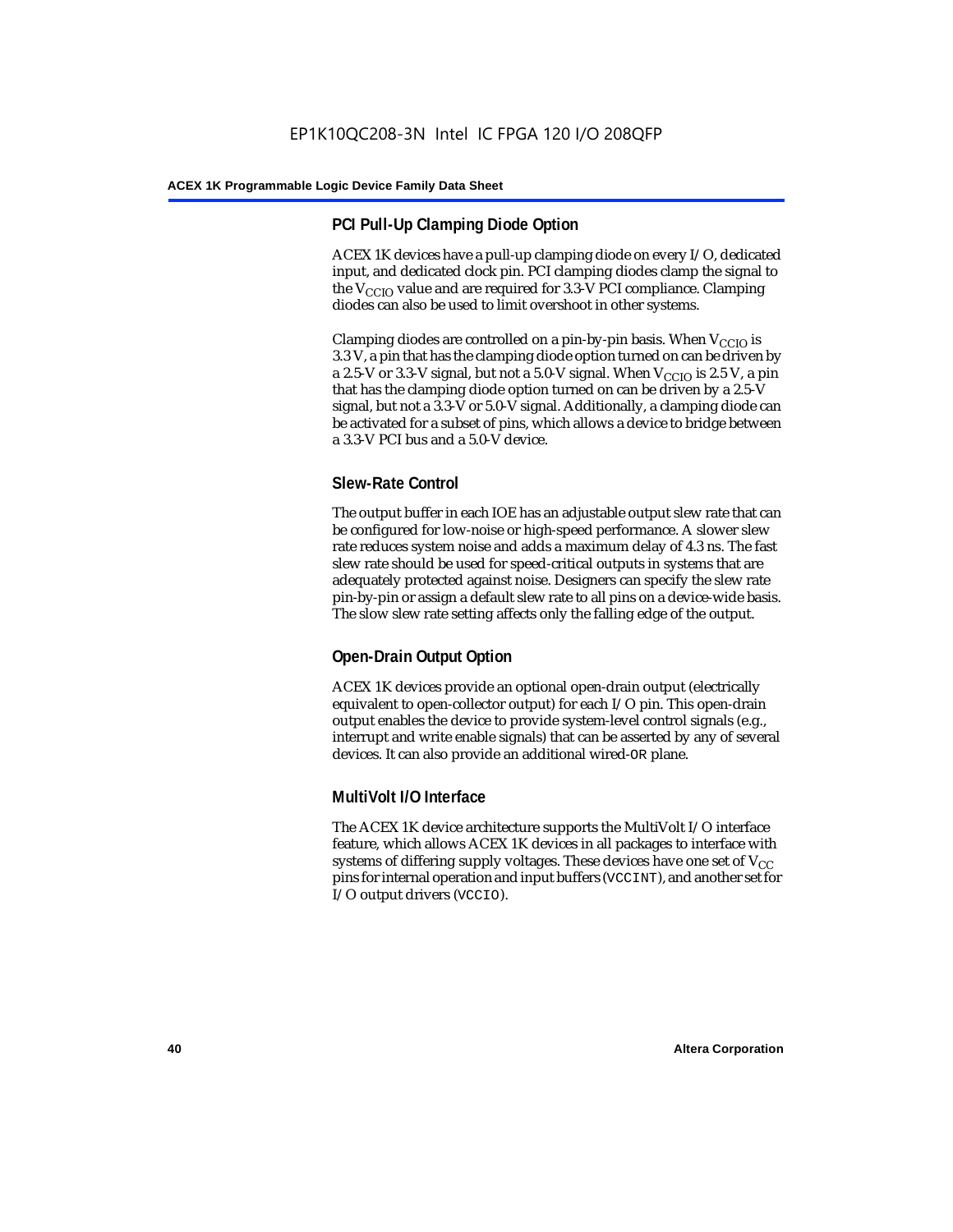The VCCINT pins must always be connected to a 2.5-V power supply. With a 2.5-V  $V_{CCMT}$  level, input voltages are compatible with 2.5-V, 3.3-V, and 5.0-V inputs. The VCCIO pins can be connected to either a 2.5-V or 3.3-V power supply, depending on the output requirements. When the VCCIO pins are connected to a 2.5-V power supply, the output levels are compatible with 2.5-V systems. When the VCCIO pins are connected to a 3.3-V power supply, the output high is at 3.3 V and is therefore compatible with 3.3-V or 5.0-V systems. Devices operating with  $V_{\text{CCIO}}$  levels higher than 3.0 V achieve a faster timing delay of  $t_{OD2}$  instead of  $t_{OD1}$ .

| Table 13. ACEX 1K MultiVolt I/O Support |                  |     |     |                   |     |     |
|-----------------------------------------|------------------|-----|-----|-------------------|-----|-----|
| $V_{\text{CCIO}}(V)$                    | Input Signal (V) |     |     | Output Signal (V) |     |     |
|                                         | 2.5              | 3.3 | 5.0 | 2.5               | 3.3 | 5.0 |
| 2.5                                     |                  |     | (1) |                   |     |     |
| 3.3                                     |                  |     |     |                   |     |     |

Table 13 summarizes ACEX 1K MultiVolt I/O support.

#### *Notes:*

(1) The PCI clamping diode must be disabled on an input which is driven with a voltage higher than V<sub>CCIO</sub>.

(2) When  $V_{\text{CCIO}} = 3.3$  V, an ACEX 1K device can drive a 2.5-V device that has 3.3-V tolerant inputs.

Open-drain output pins on ACEX 1K devices (with a pull-up resistor to the 5.0-V supply) can drive 5.0-V CMOS input pins that require a higher  $V<sub>IH</sub>$  than LVTTL. When the open-drain pin is active, it will drive low. When the pin is inactive, the resistor will pull up the trace to 5.0 V, thereby meeting the CMOS  $V_{OH}$  requirement. The open-drain pin will only drive low or tri-state; it will never drive high. The rise time is dependent on the value of the pull-up resistor and load impedance. The  $I_{OL}$  current specification should be considered when selecting a pull-up resistor.

# **Power Sequencing & Hot-Socketing**

Because ACEX 1K devices can be used in a mixed-voltage environment, they have been designed specifically to tolerate any possible power-up sequence. The  $V_{\text{CCIO}}$  and  $V_{\text{CCINT}}$  power planes can be powered in any order.

Signals can be driven into ACEX 1K devices before and during power up without damaging the device. Additionally, ACEX 1K devices do not drive out during power up. Once operating conditions are reached, ACEX 1K devices operate as specified by the user.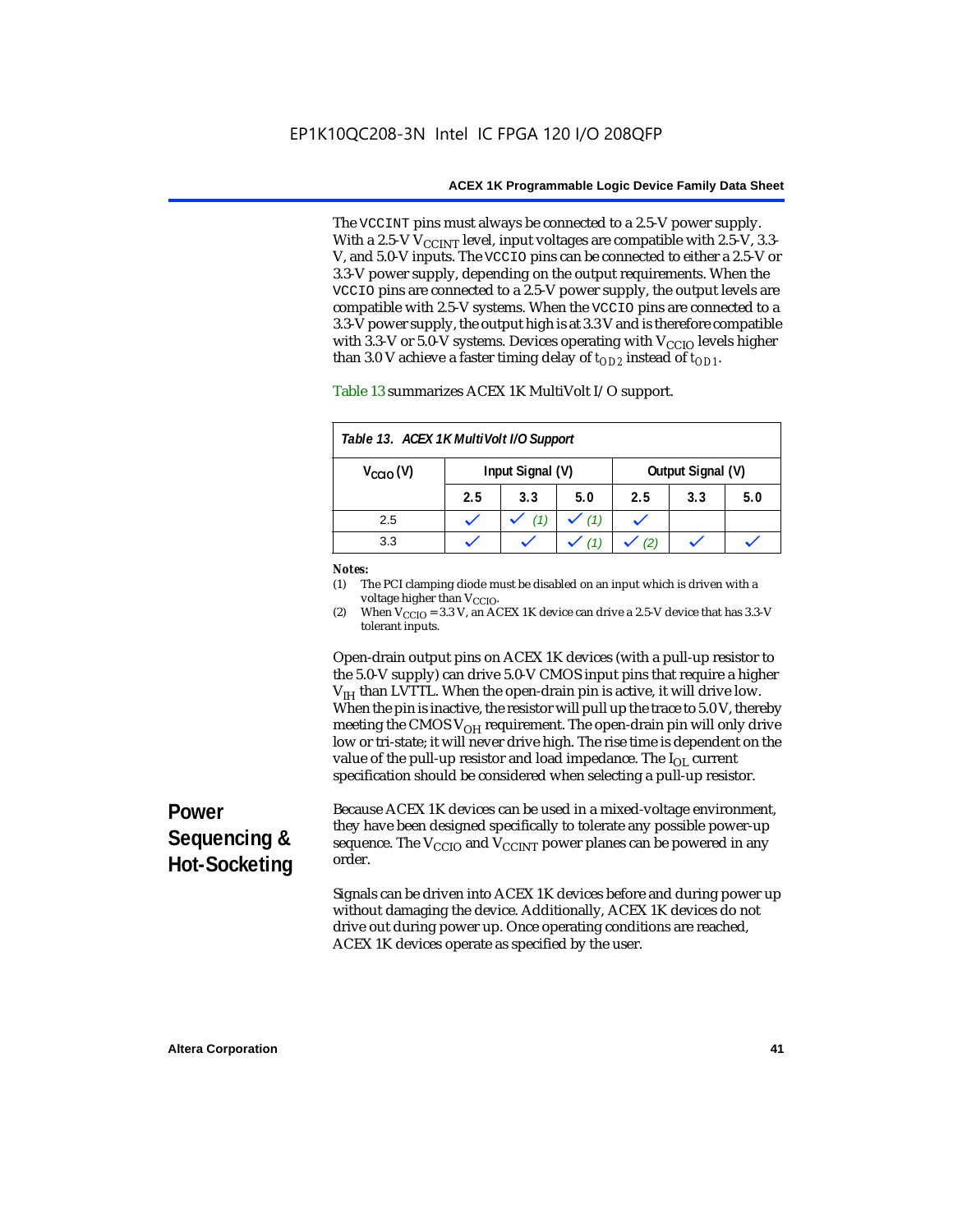# **IEEE Std. 1149.1 (JTAG) Boundary-Scan Support**

All ACEX 1K devices provide JTAG BST circuitry that complies with the IEEE Std. 1149.1-1990 specification. ACEX 1K devices can also be configured using the JTAG pins through the ByteBlasterMV or BitBlaster download cable, or via hardware that uses the Jam™ Standard Test and Programming Language (STAPL), JEDEC standard JESD-71. JTAG boundary-scan testing can be performed before or after configuration, but not during configuration. ACEX 1K devices support the JTAG instructions shown in Table 14.

| Table 14. ACEX 1K JTAG Instructions |                                                                                                                                                                                                                                      |  |  |  |
|-------------------------------------|--------------------------------------------------------------------------------------------------------------------------------------------------------------------------------------------------------------------------------------|--|--|--|
| <b>JTAG Instruction</b>             | <b>Description</b>                                                                                                                                                                                                                   |  |  |  |
| SAMPLE/PRELOAD                      | Allows a snapshot of signals at the device pins to be captured and examined during<br>normal device operation and permits an initial data pattern to be output at the device<br>pins.                                                |  |  |  |
| <b>EXTEST</b>                       | Allows the external circuitry and board-level interconnections to be tested by forcing a<br>test pattern at the output pins and capturing test results at the input pins.                                                            |  |  |  |
| <b>BYPASS</b>                       | Places the 1-bit bypass register between the TDI and TDO pins, allowing the BST data<br>to pass synchronously through a selected device to adjacent devices during normal<br>operation.                                              |  |  |  |
| <b>USERCODE</b>                     | Selects the user electronic signature (USERCODE) register and places it between the<br>TDI and TDO pins, allowing the USERCODE to be serially shifted out of TDO.                                                                    |  |  |  |
| <b>IDCODE</b>                       | Selects the IDCODE register and places it between TDI and TDO, allowing the IDCODE<br>to be serially shifted out of TDO.                                                                                                             |  |  |  |
| <b>ICR Instructions</b>             | These instructions are used when configuring an ACEX 1K device via JTAG ports using<br>a MasterBlaster, ByteBlasterMV, or BitBlaster download cable, or a Jam File (.jam) or<br>Jam Byte-Code File (.jbc) via an embedded processor. |  |  |  |

The instruction register length of ACEX 1K devices is 10 bits. The USERCODE register length in ACEX 1K devices is 32 bits; 7 bits are determined by the user, and 25 bits are pre-determined. Tables 15 and 16 show the boundary-scan register length and device IDCODE information for ACEX 1K devices.

| Table 15. ACEX 1K Boundary-Scan Register Length |                               |  |  |  |
|-------------------------------------------------|-------------------------------|--|--|--|
| Device                                          | Boundary-Scan Register Length |  |  |  |
| EP1K10                                          | 438                           |  |  |  |
| EP1K30                                          | 690                           |  |  |  |
| EP1K50                                          | 798                           |  |  |  |
| EP1K100                                         | 1,050                         |  |  |  |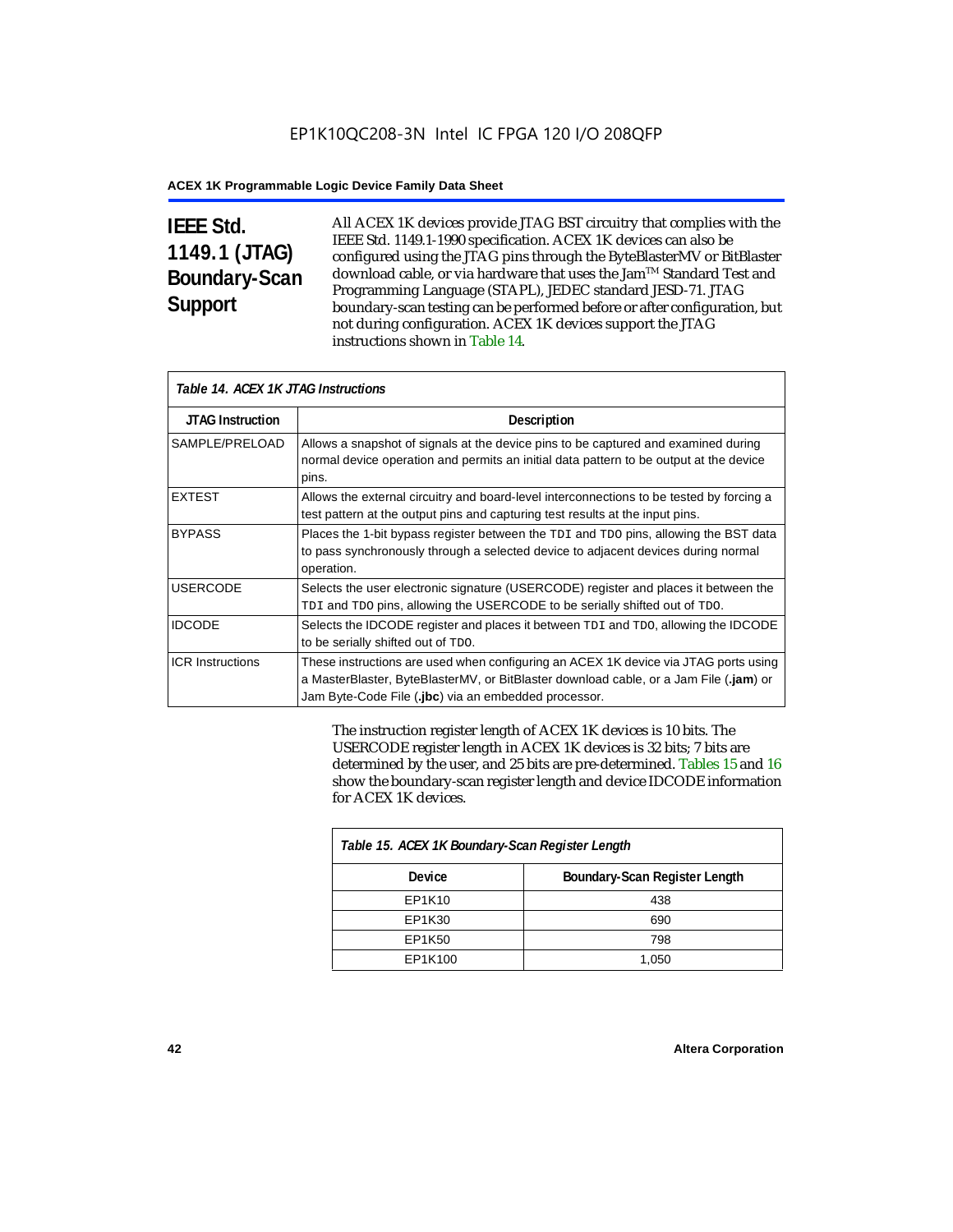| Table 16. 32-Bit IDCODE for ACEX 1K Devices<br>Note (1) |                                      |                       |                                      |                 |  |  |
|---------------------------------------------------------|--------------------------------------|-----------------------|--------------------------------------|-----------------|--|--|
| <b>Device</b>                                           |                                      | IDCODE (32 Bits)      |                                      |                 |  |  |
|                                                         | <b>Version</b><br>$(4 \text{ Bits})$ | Part Number (16 Bits) | Manufacturer's<br>Identity (11 Bits) | 1 (1 Bit) $(2)$ |  |  |
| EP1K10                                                  | 0001                                 | 0001 0000 0001 0000   | 00001101110                          |                 |  |  |
| EP1K30                                                  | 0001                                 | 0001 0000 0011 0000   | 00001101110                          |                 |  |  |
| EP1K50                                                  | 0001                                 | 0001 0000 0101 0000   | 00001101110                          |                 |  |  |
| EP1K100                                                 | 0010                                 | 0000 0001 0000 0000   | 00001101110                          |                 |  |  |

#### *Notes to tables:*

(1) The most significant bit (MSB) is on the left.

(2) The least significant bit (LSB) for all JTAG IDCODEs is 1.

ACEX 1K devices include weak pull-up resistors on the JTAG pins.



For more information, see the following documents:

- *Application Note 39 (IEEE Std. 1149.1 (JTAG) Boundary-Scan Testing in Altera Devices)*
- *ByteBlasterMV Parallel Port Download Cable Data Sheet*
- *BitBlaster Serial Download Cable Data Sheet*
- *Jam Programming & Test Language Specification*

Figure 20 shows the timing requirements for the JTAG signals.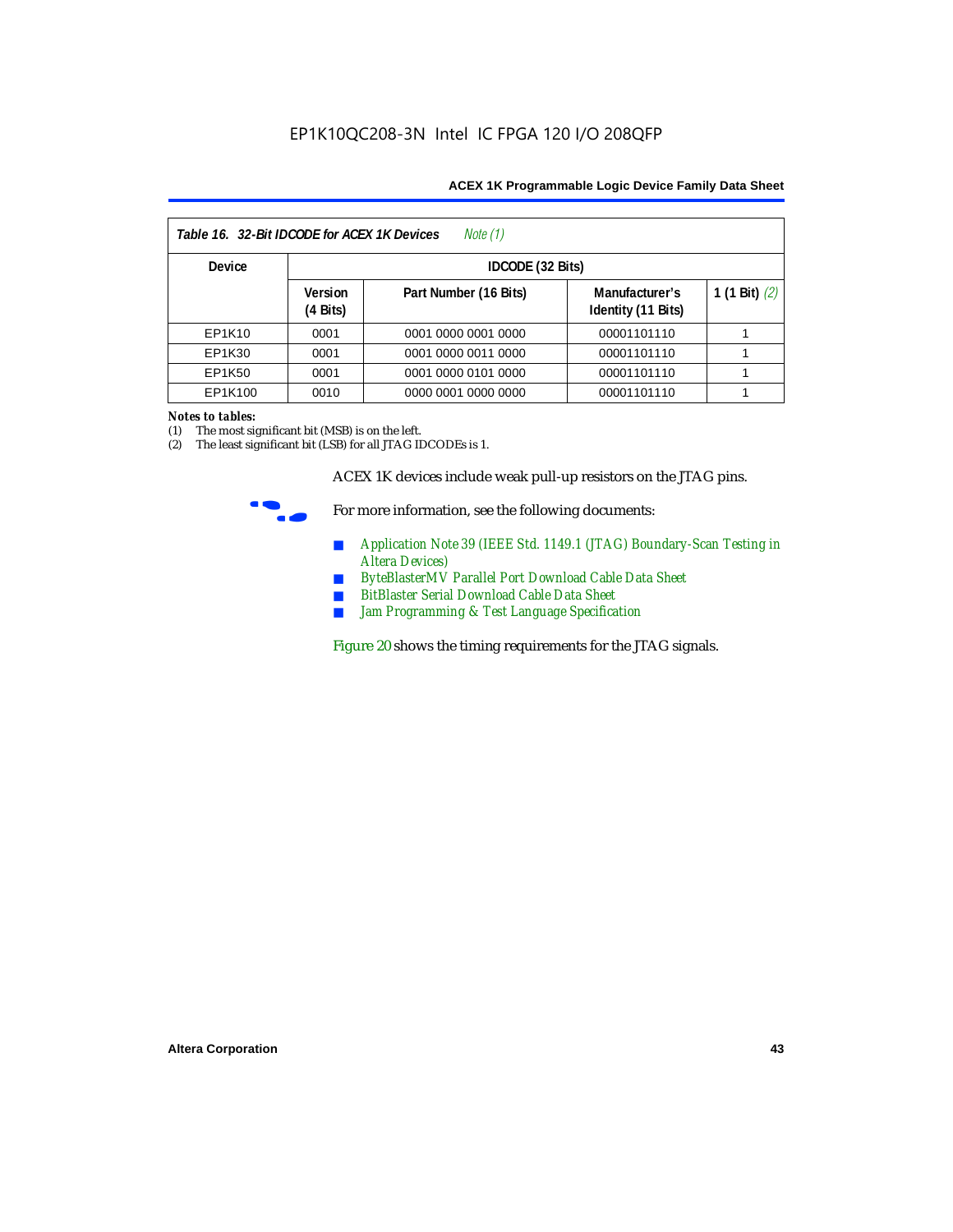$\overline{1}$ 

*Figure 20. ACEX 1K JTAG Waveforms*



## Table 17 shows the timing parameters and values for ACEX 1K devices.

| Table 17. ACEX 1K JTAG Timing Parameters & Values |                                                |     |     |      |  |  |
|---------------------------------------------------|------------------------------------------------|-----|-----|------|--|--|
| Symbol                                            | Parameter                                      | Min | Max | Unit |  |  |
| t <sub>JCP</sub>                                  | <b>TCK clock period</b>                        | 100 |     | ns   |  |  |
| $t_{\text{JCH}}$                                  | TCK clock high time                            | 50  |     | ns   |  |  |
| t <sub>JCL</sub>                                  | <b>TCK clock low time</b>                      | 50  |     | ns   |  |  |
| <sup>t</sup> JPSU                                 | JTAG port setup time                           | 20  |     | ns   |  |  |
| $t_{\rm JPH}$                                     | JTAG port hold time                            | 45  |     | ns   |  |  |
| <sup>t</sup> JPCO                                 | JTAG port clock to output                      |     | 25  | ns   |  |  |
| t <sub>JPZX</sub>                                 | JTAG port high impedance to valid output       |     | 25  | ns   |  |  |
| t <sub>JPXZ</sub>                                 | JTAG port valid output to high impedance       |     | 25  | ns   |  |  |
| tjssu                                             | Capture register setup time                    | 20  |     | ns   |  |  |
| $t_{\mathsf{JSH}}$                                | Capture register hold time                     | 45  |     | ns   |  |  |
| t <sub>JSCO</sub>                                 | Update register clock to output                |     | 35  | ns   |  |  |
| t <sub>JSZX</sub>                                 | Update register high impedance to valid output |     | 35  | ns   |  |  |
| t <sub>JSXZ</sub>                                 | Update register valid output to high impedance |     | 35  | ns   |  |  |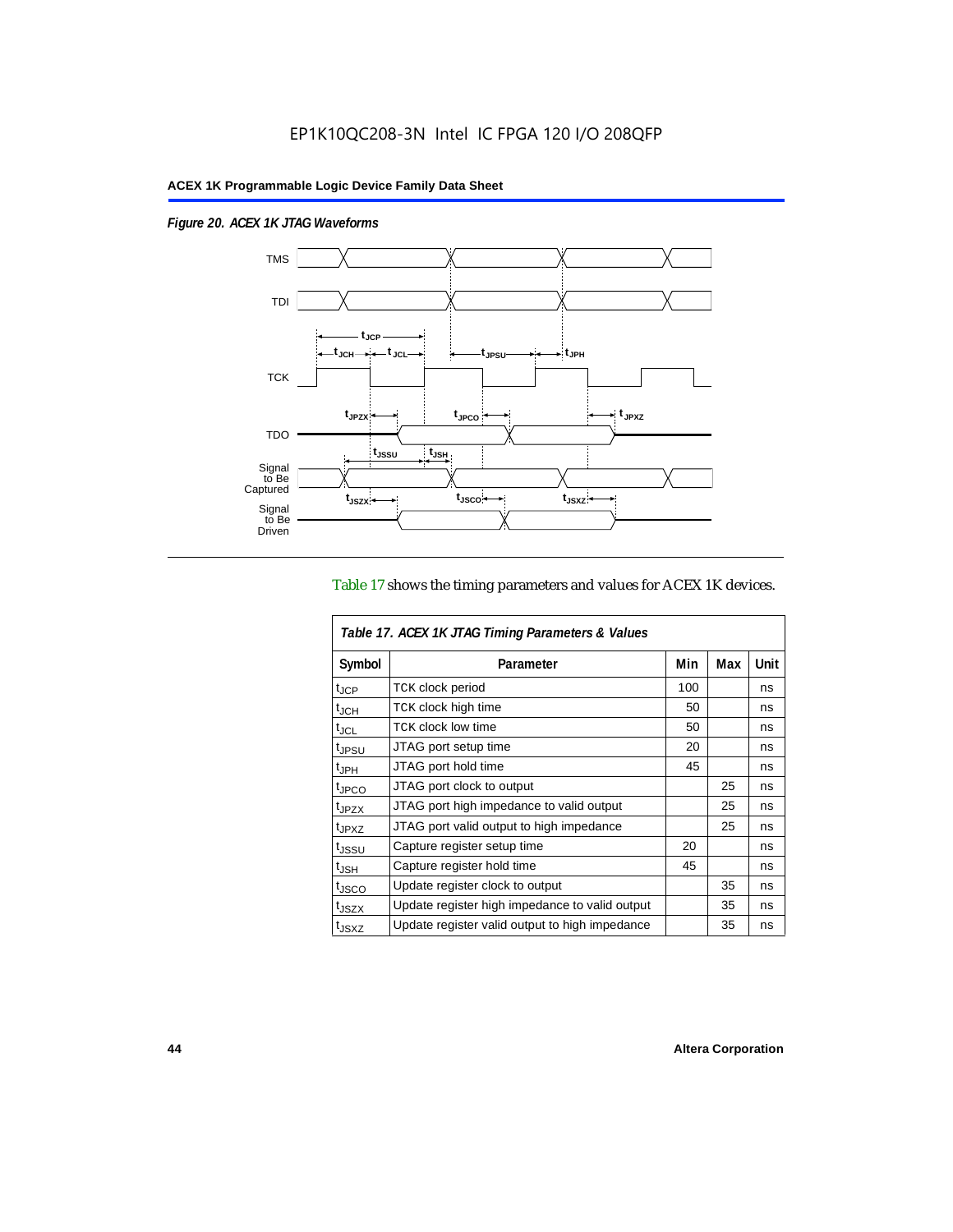**Generic Testing** Each ACEX 1K device is functionally tested. Complete testing of each configurable static random access memory (SRAM) bit and all logic functionality ensures 100% yield. AC test measurements for ACEX 1K devices are made under conditions equivalent to those shown in Figure 21. Multiple test patterns can be used to configure devices during all stages of the production flow.

#### *Figure 21. ACEX 1K AC Test Conditions*



# **Operating Conditions**

Tables 18 through 21 provide information on absolute maximum ratings, recommended operating conditions, DC operating conditions, and capacitance for 2.5-V ACEX 1K devices.

| Note $(1)$<br>Table 18. ACEX 1K Device Absolute Maximum Ratings |                            |                                             |        |      |           |  |  |
|-----------------------------------------------------------------|----------------------------|---------------------------------------------|--------|------|-----------|--|--|
| Symbol                                                          | Parameter                  | Conditions                                  | Min    | Max  | Unit      |  |  |
| <b>V<sub>CCINT</sub></b>                                        | Supply voltage             | With respect to ground $(2)$                | $-0.5$ | 3.6  | V         |  |  |
| V <sub>CCIO</sub>                                               |                            |                                             | $-0.5$ | 4.6  | V         |  |  |
| V,                                                              | DC input voltage           |                                             | $-2.0$ | 5.75 | V         |  |  |
| $I_{OUT}$                                                       | DC output current, per pin |                                             | $-25$  | 25   | mA        |  |  |
| $\mathsf{T}_{\textsf{STG}}$                                     | Storage temperature        | No bias                                     | $-65$  | 150  | ۰c        |  |  |
| $T_{\sf AMB}$                                                   | Ambient temperature        | Under bias                                  | $-65$  | 135  | $\circ$ C |  |  |
| $T_{\rm J}$                                                     | Junction temperature       | PQFP, TQFP, and BGA packages, under<br>bias |        | 135  | ۰c        |  |  |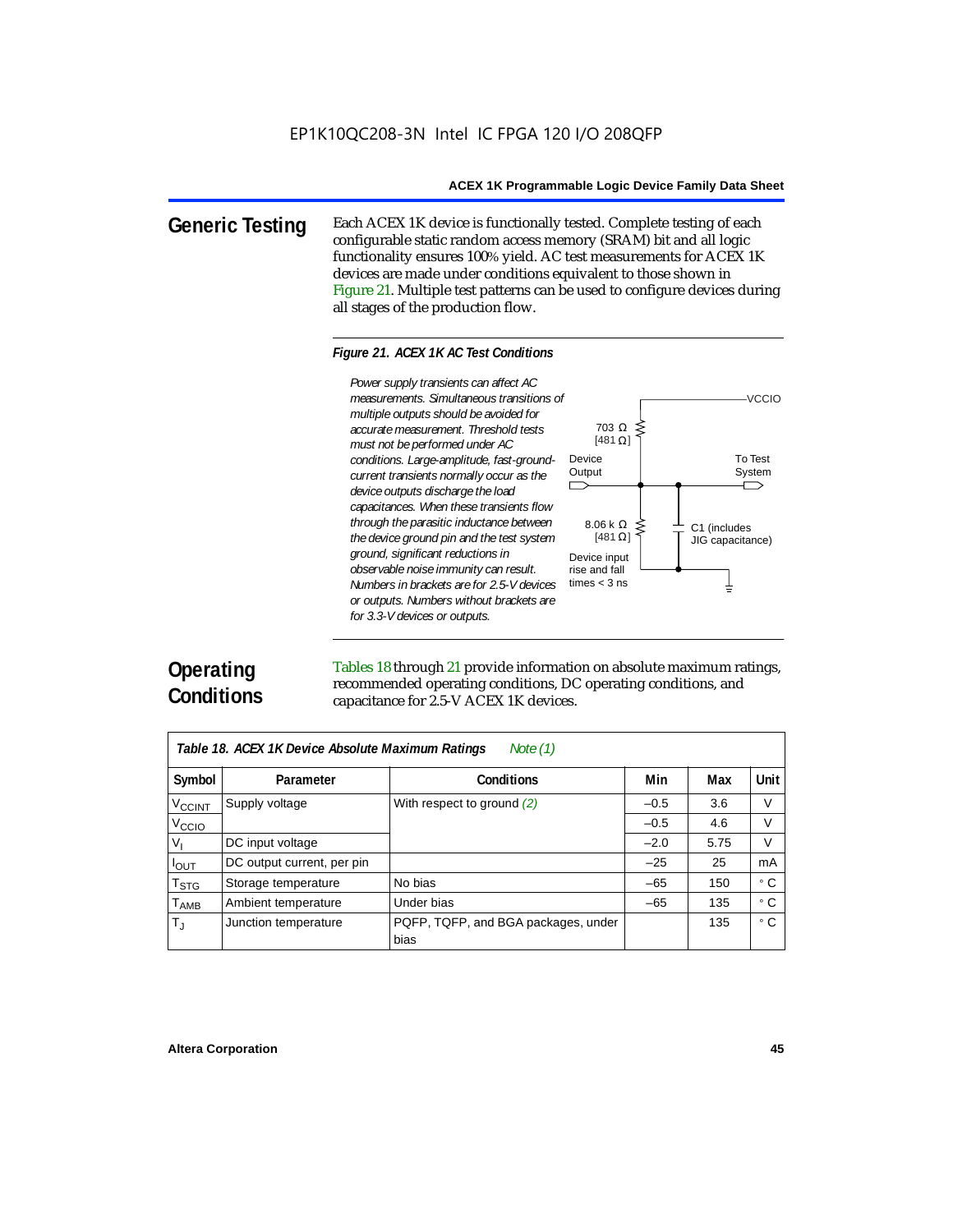# EP1K10QC208-3N Intel IC FPGA 120 I/O 208QFP

|                          | Table 19. ACEX 1K Device Recommended Operating Conditions |                   |                  |                   |             |  |  |  |
|--------------------------|-----------------------------------------------------------|-------------------|------------------|-------------------|-------------|--|--|--|
| Symbol                   | Parameter                                                 | <b>Conditions</b> | Min              | Max               | <b>Unit</b> |  |  |  |
| <b>V<sub>CCINT</sub></b> | Supply voltage for internal logic<br>and input buffers    | (3), (4)          | 2.375<br>(2.375) | 2.625<br>(2.625)  | V           |  |  |  |
| V <sub>CCIO</sub>        | Supply voltage for output buffers,<br>3.3-V operation     | (3), (4)          | 3.00(3.00)       | 3.60(3.60)        | $\vee$      |  |  |  |
|                          | Supply voltage for output buffers,<br>2.5-V operation     | (3), (4)          | 2.375<br>(2.375) | 2.625<br>(2.625)  | $\vee$      |  |  |  |
| $V_{I}$                  | Input voltage                                             | (2), (5)          | $-0.5$           | 5.75              | $\vee$      |  |  |  |
| $V_{\rm O}$              | Output voltage                                            |                   | $\Omega$         | V <sub>ccio</sub> | $\vee$      |  |  |  |
| $T_A$                    | Ambient temperature                                       | Commercial range  | $\Omega$         | 70                | ۰c          |  |  |  |
|                          |                                                           | Industrial range  | $-40$            | 85                | $\circ$ C   |  |  |  |
| $T_{\rm J}$              | Junction temperature                                      | Commercial range  | $\mathbf 0$      | 85                | ° C         |  |  |  |
|                          |                                                           | Industrial range  | $-40$            | 100               | $\circ$ C   |  |  |  |
|                          |                                                           | Extended range    | $-40$            | 125               | $\circ$ C   |  |  |  |
| $t_{R}$                  | Input rise time                                           |                   |                  | 40                | ns          |  |  |  |
| $t_{\mathsf{F}}$         | Input fall time                                           |                   |                  | 40                | ns          |  |  |  |

|                 | Table 20. ACEX 1K Device DC Operating Conditions (Part 1 of 2)<br>Notes (6), (7) |                                                                     |                                           |            |                                          |        |  |  |  |  |
|-----------------|----------------------------------------------------------------------------------|---------------------------------------------------------------------|-------------------------------------------|------------|------------------------------------------|--------|--|--|--|--|
| Symbol          | Parameter                                                                        | <b>Conditions</b>                                                   | Min                                       | <b>Typ</b> | Max                                      | Unit   |  |  |  |  |
| $V_{\text{IH}}$ | High-level input voltage                                                         |                                                                     | 1.7,<br>$0.5 \times V_{\text{CCIO}}(8)$   |            | 5.75                                     | V      |  |  |  |  |
| $V_{IL}$        | Low-level input voltage                                                          |                                                                     | $-0.5$                                    |            | 0.8,<br>$0.3 \times V_{\text{CCIO}}$ (8) | $\vee$ |  |  |  |  |
| $V_{OH}$        | 3.3-V high-level TTL output<br>voltage                                           | $I_{OH} = -8$ mA DC,<br>$V_{\text{CCIO}} = 3.00 \text{ V } (9)$     | 2.4                                       |            |                                          | $\vee$ |  |  |  |  |
|                 | 3.3-V high-level CMOS output<br>voltage                                          | $I_{OH} = -0.1$ mA DC,<br>$V_{\text{CCIO}} = 3.00 \text{ V } (9)$   | $V_{\text{CCIO}} - 0.2$                   |            |                                          | $\vee$ |  |  |  |  |
|                 | 3.3-V high-level PCI output<br>voltage                                           | $I_{OH} = -0.5$ mA DC,<br>$V_{\text{CCIO}} = 3.00$ to 3.60 V<br>(9) | $0.9 \times$ $\uparrow$ $V_{\text{CCIO}}$ |            |                                          | $\vee$ |  |  |  |  |
|                 | 2.5-V high-level output voltage                                                  | $I_{OH} = -0.1$ mA DC,<br>$V_{\text{CCIO}} = 2.375 \text{ V} (9)$   | 2.1                                       |            |                                          | $\vee$ |  |  |  |  |
|                 |                                                                                  | $I_{OH} = -1$ mA DC,<br>$V_{\text{CCIO}} = 2.375 \text{ V} (9)$     | 2.0                                       |            |                                          | $\vee$ |  |  |  |  |
|                 |                                                                                  | $I_{OH} = -2$ mA DC,<br>$V_{\text{CCIO}} = 2.375 \text{ V} (9)$     | 1.7                                       |            |                                          | $\vee$ |  |  |  |  |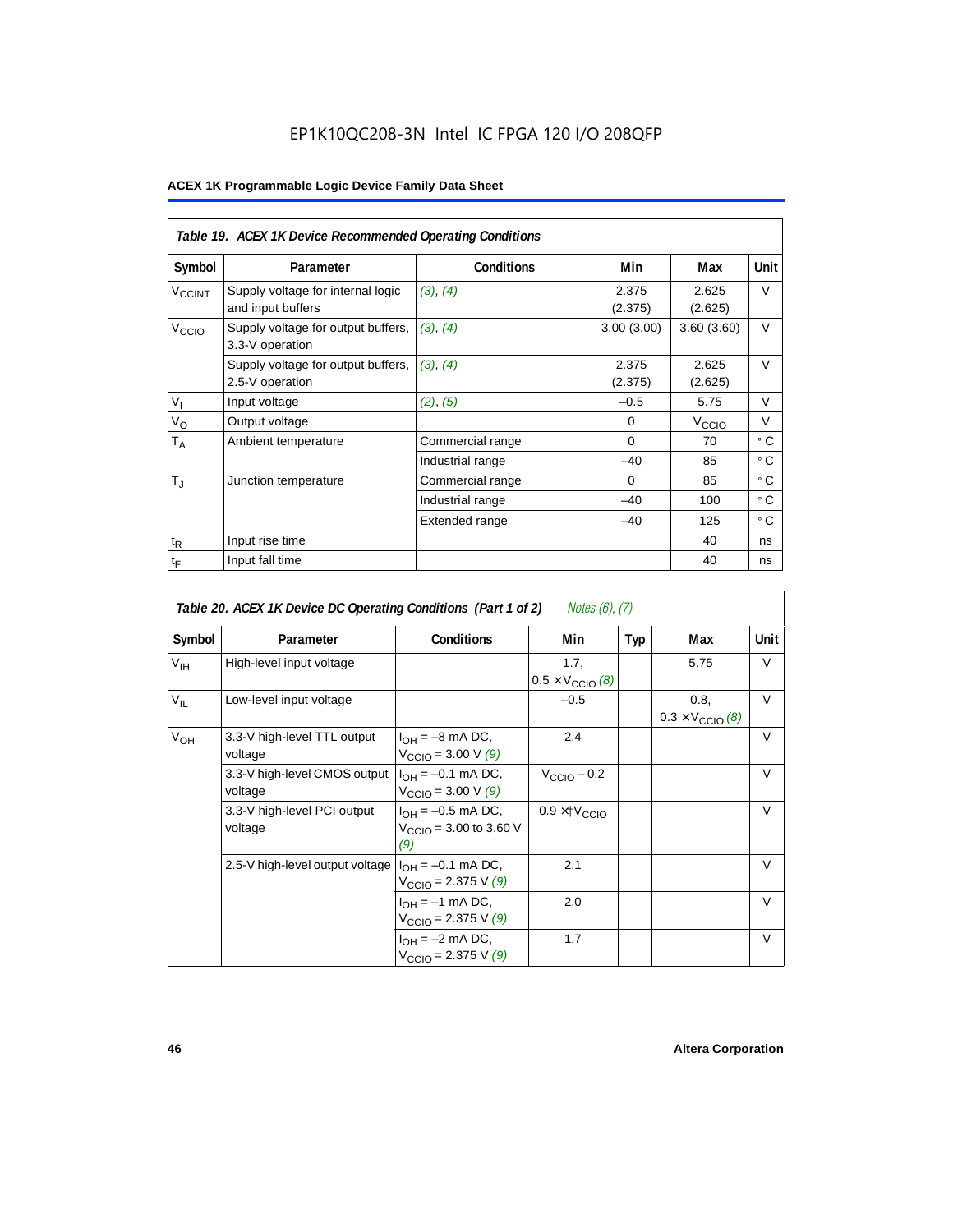| Table 20. ACEX 1K Device DC Operating Conditions (Part 2 of 2)<br><i>Notes <math>(6)</math>, <math>(7)</math></i> |                                             |                                                                                    |       |     |                              |           |  |
|-------------------------------------------------------------------------------------------------------------------|---------------------------------------------|------------------------------------------------------------------------------------|-------|-----|------------------------------|-----------|--|
| Symbol                                                                                                            | Parameter                                   | <b>Conditions</b>                                                                  | Min   | Typ | Max                          | Unit      |  |
| <b>V<sub>OL</sub></b>                                                                                             | 3.3-V low-level TTL output<br>voltage       | $I_{\Omega}$ = 12 mA DC,<br>$V_{\text{CCIO}} = 3.00 \text{ V} (10)$                |       |     | 0.45                         | V         |  |
|                                                                                                                   | 3.3-V low-level CMOS output<br>voltage      | $I_{OL} = 0.1$ mA DC,<br>$V_{\text{CCIO}} = 3.00 \text{ V} (10)$                   |       |     | 0.2                          | $\vee$    |  |
|                                                                                                                   | 3.3-V low-level PCI output<br>voltage       | $I_{\text{OI}} = 1.5 \text{ mA DC},$<br>$V_{\text{CCIO}} = 3.00$ to 3.60 V<br>(10) |       |     | $0.1 \times V_{\text{CCIO}}$ | $\vee$    |  |
|                                                                                                                   | 2.5-V low-level output voltage              | $I_{\Omega I} = 0.1$ mA DC,<br>$V_{\text{CCIO}} = 2.375 \text{ V} (10)$            |       |     | 0.2                          | $\vee$    |  |
|                                                                                                                   |                                             | $I_{OL}$ = 1 mA DC,<br>$V_{\text{CCIO}} = 2.375 \text{ V} (10)$                    |       |     | 0.4                          | $\vee$    |  |
|                                                                                                                   |                                             | $I_{\Omega}$ = 2 mA DC,<br>$V_{\text{CCIO}} = 2.375 \text{ V} (10)$                |       |     | 0.7                          | $\vee$    |  |
| $\mathsf{I}_\mathrm{I}$                                                                                           | Input pin leakage current                   | $V_1 = 5.3$ to $-0.3$ V (11)                                                       | $-10$ |     | 10                           | μA        |  |
| $I_{OZ}$                                                                                                          | Tri-stated I/O pin leakage<br>current       | $V_O$ = 5.3 to -0.3 V (11)                                                         | $-10$ |     | 10                           | μA        |  |
| $I_{CC0}$                                                                                                         | $V_{CC}$ supply current (standby)           | $V_1$ = ground, no load,<br>no toggling inputs                                     |       | 5   |                              | mA        |  |
|                                                                                                                   |                                             | $V_1$ = ground, no load,<br>no toggling inputs (12)                                |       | 10  |                              | mA        |  |
| R <sub>CONF</sub>                                                                                                 | Value of I/O pin pull-up                    | $V_{\text{CCIO}} = 3.0 \text{ V } (13)$                                            | 20    |     | 50                           | $k\Omega$ |  |
|                                                                                                                   | resistor before and during<br>configuration | $V_{\text{CCIO}} = 2.375 \text{ V} (13)$                                           | 30    |     | 80                           | kΩ        |  |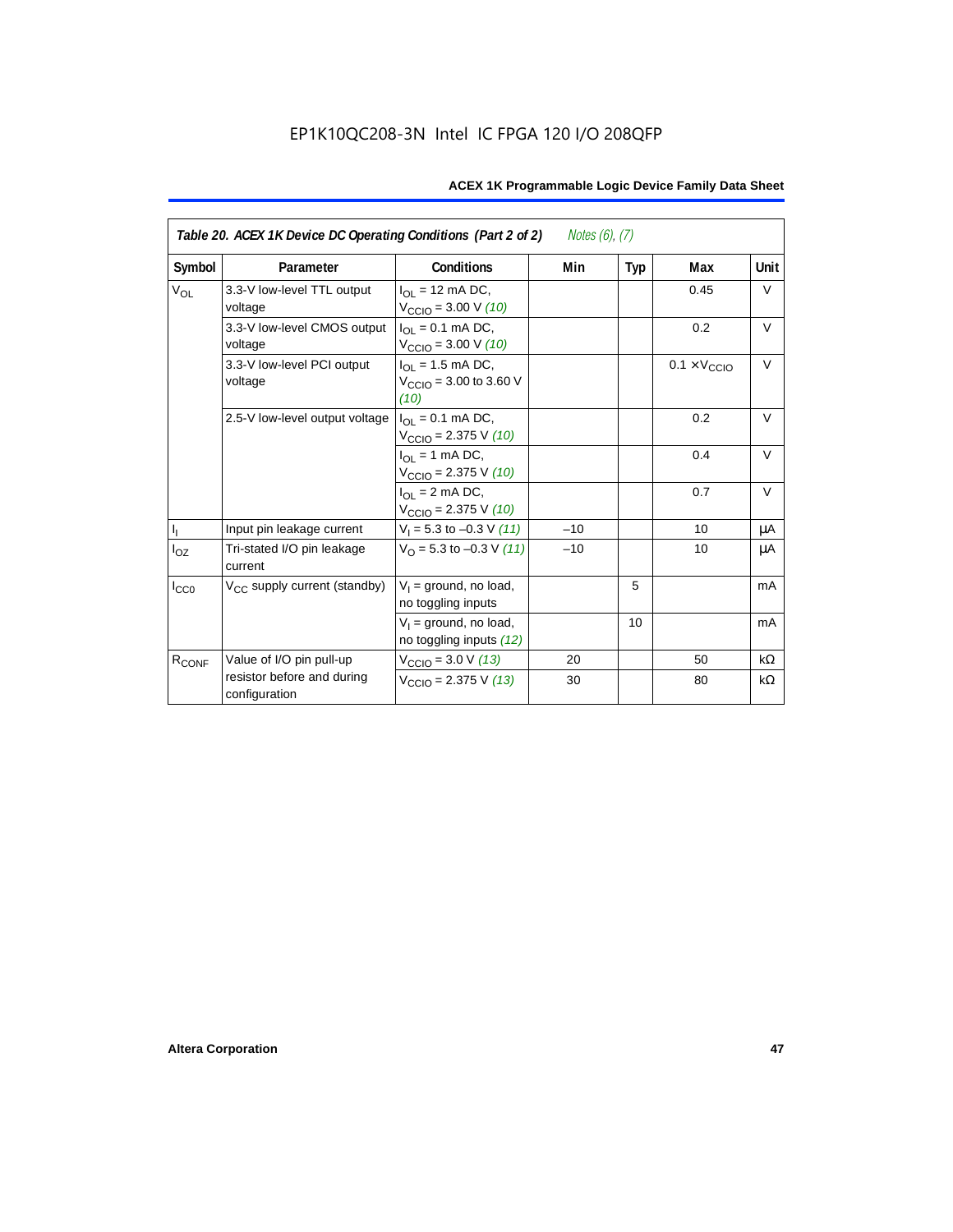| Table 21. ACEX 1K Device Capacitance<br><i>Note</i> (14) |                                                      |                               |  |    |    |  |  |  |
|----------------------------------------------------------|------------------------------------------------------|-------------------------------|--|----|----|--|--|--|
| Symbol                                                   | Min<br>Unit<br><b>Conditions</b><br>Max<br>Parameter |                               |  |    |    |  |  |  |
| $C_{IN}$                                                 | Input capacitance                                    | $V_{IN} = 0 V$ , f = 1.0 MHz  |  | 10 | pF |  |  |  |
| $C_{\text{INCLK}}$                                       | Input capacitance on<br>dedicated clock pin          | $V_{1N} = 0 V$ , f = 1.0 MHz  |  | 12 | pF |  |  |  |
| $C_{OUT}$                                                | Output capacitance                                   | $V_{OUT} = 0 V$ , f = 1.0 MHz |  | 10 | pF |  |  |  |

#### *Notes to tables:*

(1) See the *Operating Requirements for Altera Devices Data Sheet*.

- (2) Minimum DC input voltage is –0.5 V. During transitions, the inputs may undershoot to –2.0 V for input currents less than 100 mA and periods shorter than 20 ns.
- (3) Numbers in parentheses are for industrial- and extended-temperature-range devices.
- (4) Maximum  $V_{CC}$  rise time is 100 ms, and  $V_{CC}$  must rise monotonically.<br>(5) All pins, including dedicated inputs, clock, I/O, and JTAG pins, may
- All pins, including dedicated inputs, clock, I/O, and JTAG pins, may be driven before  $V_{\text{CCINT}}$  and  $V_{\text{CCIO}}$  are powered.
- (6) Typical values are for  $T_A = 25^\circ$  C,  $V_{CClNT} = 2.5$  V, and  $V_{CClO} = 2.5$  V or 3.3 V.<br>(7) These values are specified under the ACEX 1K Recommended Operating Cone
- (7) These values are specified under the ACEX 1K Recommended Operating Conditions shown in Table 19 on page 46.<br>(8) The ACEX 1K input buffers are compatible with 2.5-V. 3.3-V (LVTTL and LVCMOS), and 5.0-V TTL and CMOS
- The ACEX 1K input buffers are compatible with 2.5-V, 3.3-V (LVTTL and LVCMOS), and 5.0-V TTL and CMOS signals. Additionally, the input buffers are 3.3-V PCI compliant when  $V_{CCIO}$  and  $V_{CCINT}$  meet the relationship shown in Figure 22.
- (9) The  $I_{OH}$  parameter refers to high-level TTL, PCI, or CMOS output current.
- (10) The I<sub>OL</sub> parameter refers to low-level TTL, PCI, or CMOS output current. This parameter applies to open-drain pins as well as output pins.
- (11) This value is specified for normal device operation. The value may vary during power-up.
- (12) This parameter applies to -1 speed grade commercial temperature devices and -2 speed grade industrial and extended temperature devices.
- (13) Pin pull-up resistance values will be lower if the pin is driven higher than  $V_{\text{CCIO}}$  by an external source.
- (14) Capacitance is sample-tested only.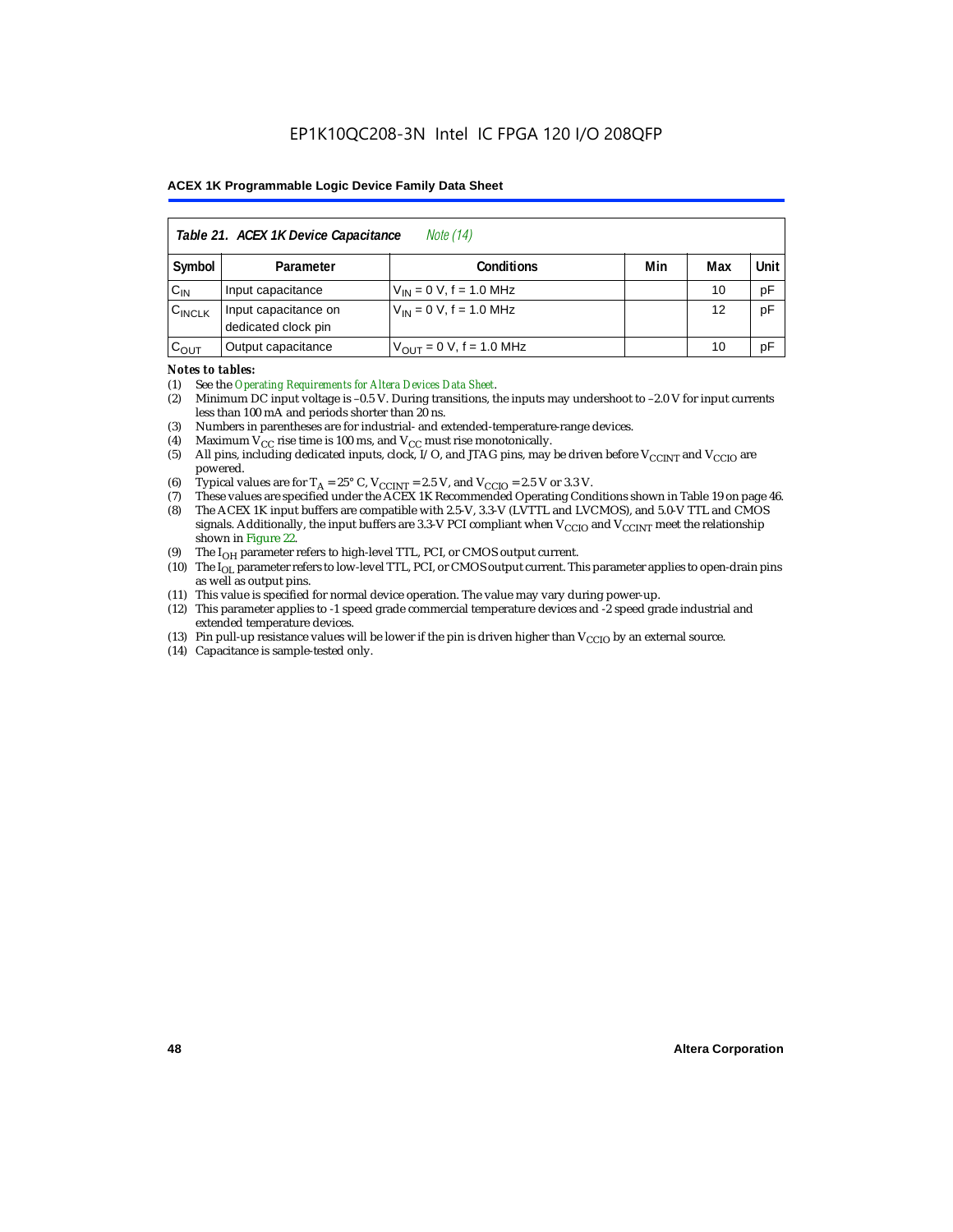Figure 22 shows the required relationship between  $V_{\text{CCIO}}$  and  $V_{\text{CCINT}}$  to satisfy 3.3-V PCI compliance.



Figure 23 shows the typical output drive characteristics of ACEX 1K devices with 3.3-V and 2.5-V  $V_{\text{CCIO}}$ . The output driver is compliant to the 3.3-V *PCI Local Bus Specification*, *Revision 2.2* (when VCCIO pins are connected to 3.3 V). ACEX 1K devices with a -1 speed grade also comply with the drive strength requirements of the *PCI Local Bus Specification*, *Revision 2.2* (when VCCINT pins are powered with a minimum supply of 2.375 V, and VCCIO pins are connected to 3.3 V). Therefore, these devices can be used in open 5.0-V PCI systems.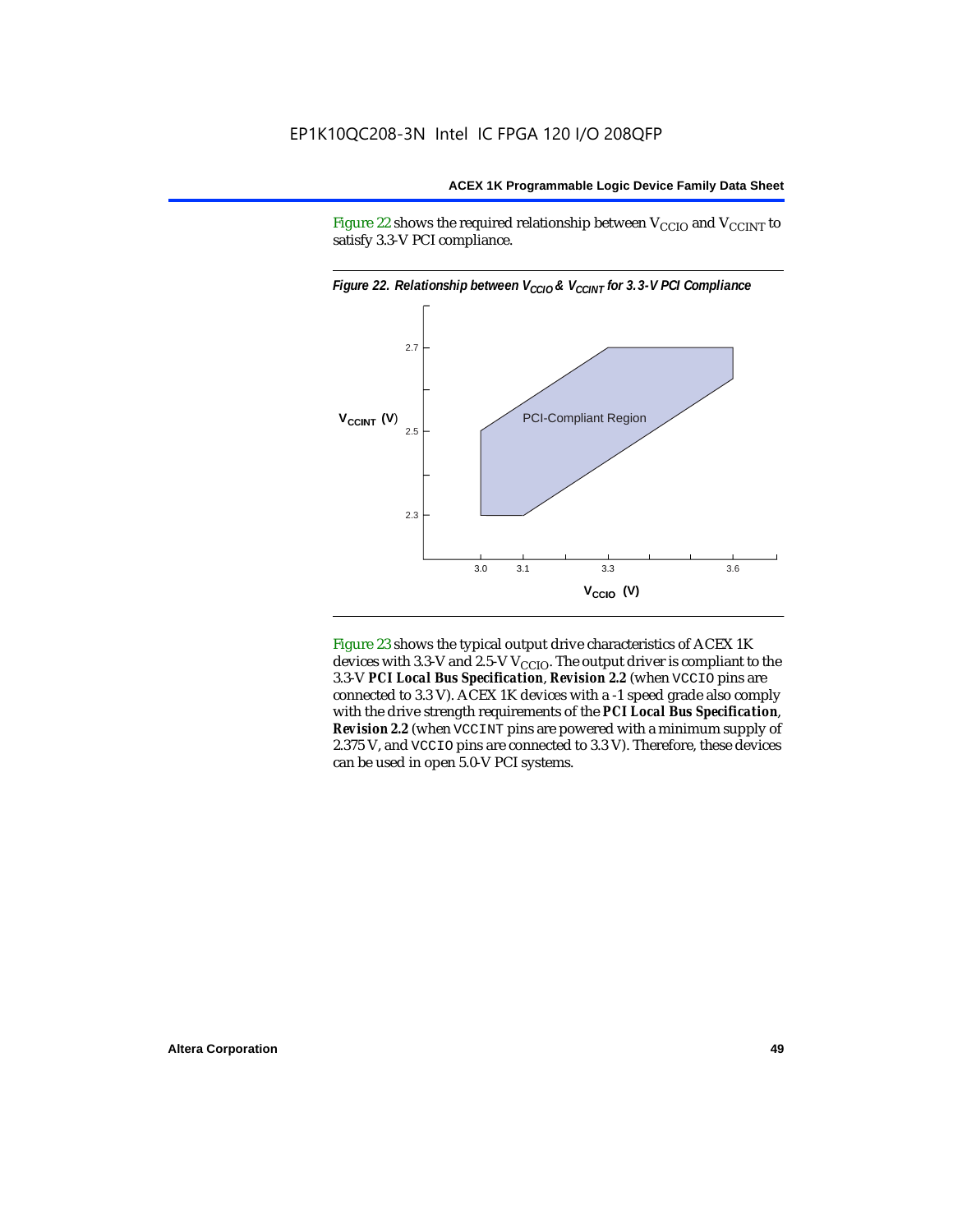



**Timing Model** The continuous, high-performance FastTrack Interconnect routing resources ensure accurate simulation and timing analysis as well as predictable performance. This predictable performance contrasts with that of FPGAs, which use a segmented connection scheme and, therefore, have an unpredictable performance.

> Device performance can be estimated by following the signal path from a source, through the interconnect, to the destination. For example, the registered performance between two LEs on the same row can be calculated by adding the following parameters:

- LE register clock-to-output delay  $(t_{CO})$
- Interconnect delay ( $t_{SAMFROW}$ )
- **■** LE look-up table delay  $(t_{LUT})$ <br>
 LE register setup time  $(t_{SL})$
- LE register setup time  $(t_{SI})$

The routing delay depends on the placement of the source and destination LEs. A more complex registered path may involve multiple combinatorial LEs between the source and destination LEs.

Timing simulation and delay prediction are available with the simulator and Timing Analyzer, or with industry-standard EDA tools. The Simulator offers both pre-synthesis functional simulation to evaluate logic design accuracy and post-synthesis timing simulation with 0.1-ns resolution. The Timing Analyzer provides point-to-point timing delay information, setup and hold time analysis, and device-wide performance analysis.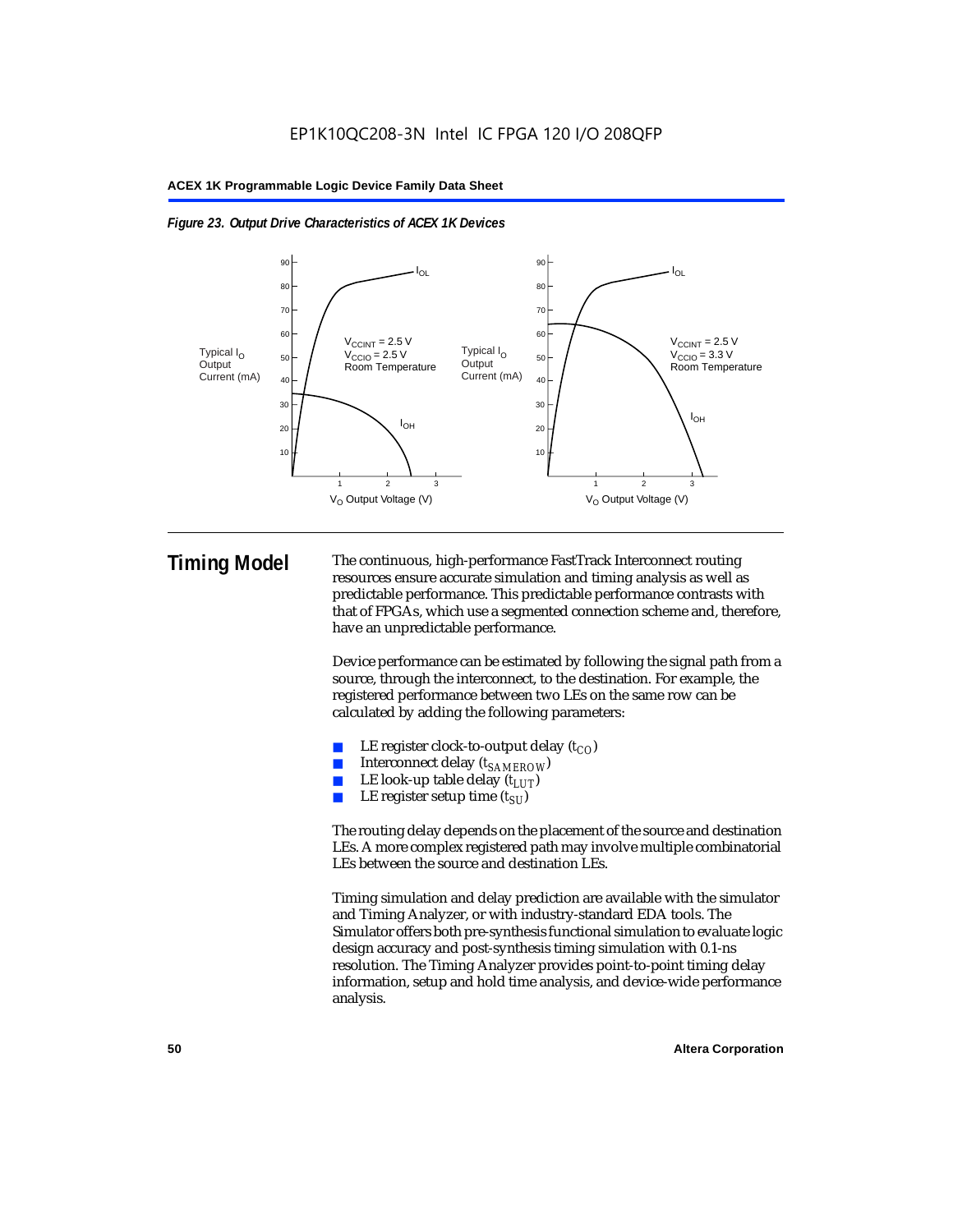Figure 24 shows the overall timing model, which maps the possible paths to and from the various elements of the ACEX 1K device.

*Figure 24. ACEX 1K Device Timing Model*



Figures 25 through 28 show the delays that correspond to various paths and functions within the LE, IOE, EAB, and bidirectional timing models.

*Figure 25. ACEX 1K Device LE Timing Model*

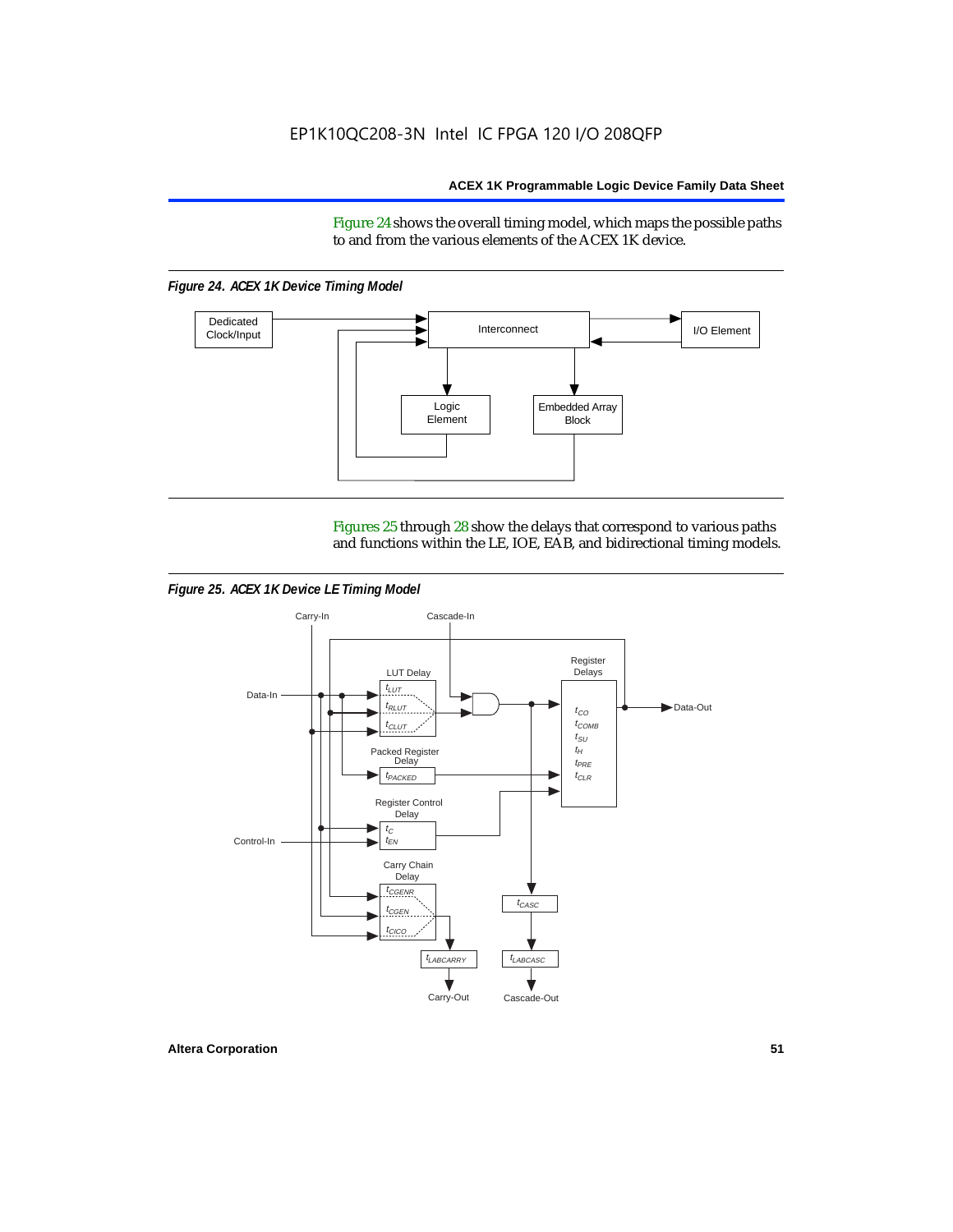

# *Figure 26. ACEX 1K Device IOE Timing Model*



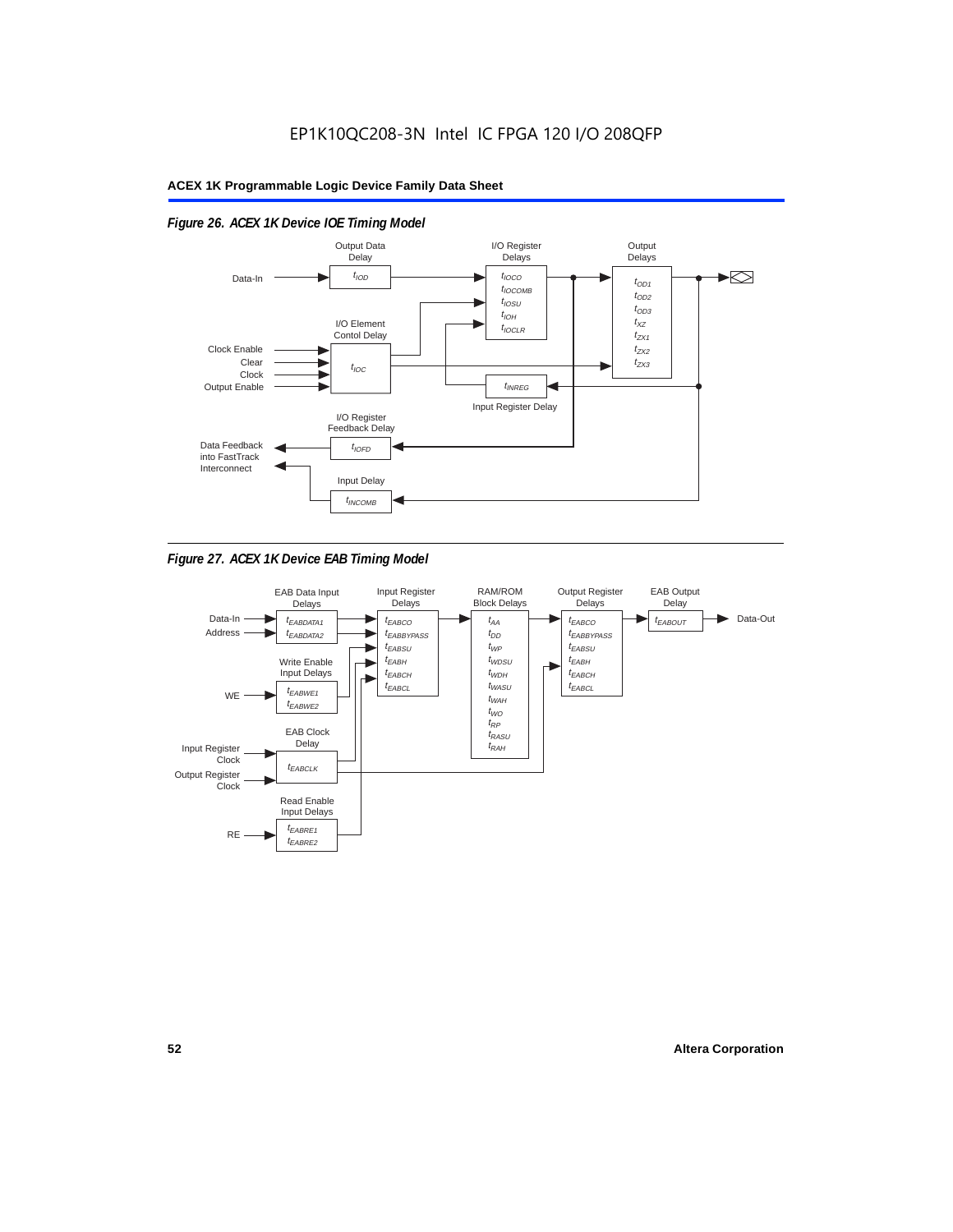

#### *Figure 28. Synchronous Bidirectional Pin External Timing Model*

Tables 29 and 30 show the asynchronous and synchronous timing waveforms, respectively, for the EAB macroparameters in Table 24.

*Figure 29. EAB Asynchronous Timing Waveforms*

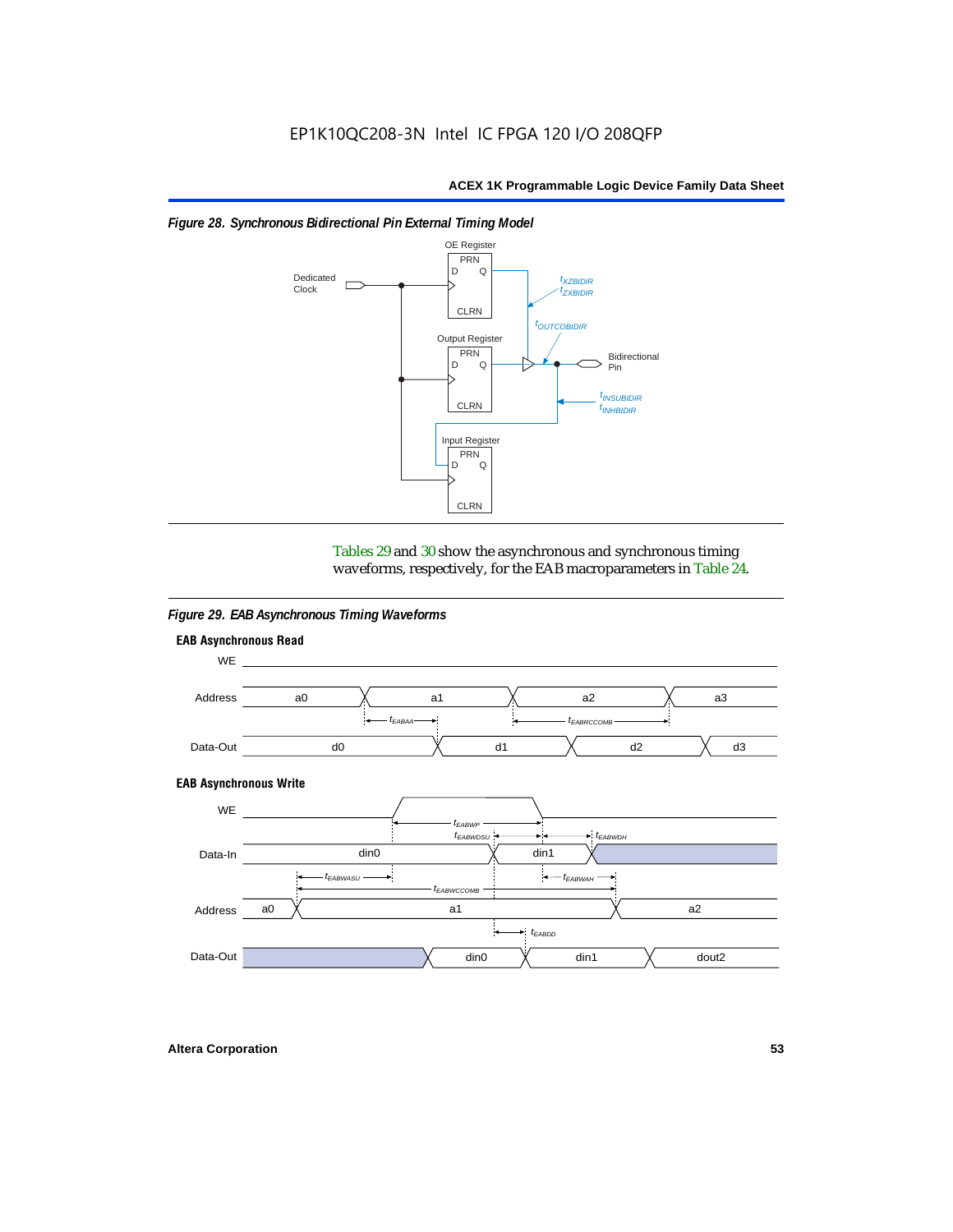# *Figure 30. EAB Synchronous Timing Waveforms*



#### **EAB Synchronous Write (EAB Output Registers Used)**



Tables 22 through 26 describe the ACEX 1K device internal timing parameters.

| Note (1)<br>Table 22. LE Timing Microparameters (Part 1 of 2) |                                         |                   |  |  |  |  |
|---------------------------------------------------------------|-----------------------------------------|-------------------|--|--|--|--|
| Symbol                                                        | Parameter                               | <b>Conditions</b> |  |  |  |  |
| $t_{LUT}$                                                     | LUT delay for data-in                   |                   |  |  |  |  |
| $t_{CLUT}$                                                    | LUT delay for carry-in                  |                   |  |  |  |  |
| $t_{RLUT}$                                                    | LUT delay for LE register feedback      |                   |  |  |  |  |
| <sup>t</sup> PACKED                                           | Data-in to packed register delay        |                   |  |  |  |  |
| $t_{EN}$                                                      | LE register enable delay                |                   |  |  |  |  |
| $t_{CICO}$                                                    | Carry-in to carry-out delay             |                   |  |  |  |  |
| $t_{G\text{E}\text{N}}$                                       | Data-in to carry-out delay              |                   |  |  |  |  |
| ${}^t$ CGENR                                                  | LE register feedback to carry-out delay |                   |  |  |  |  |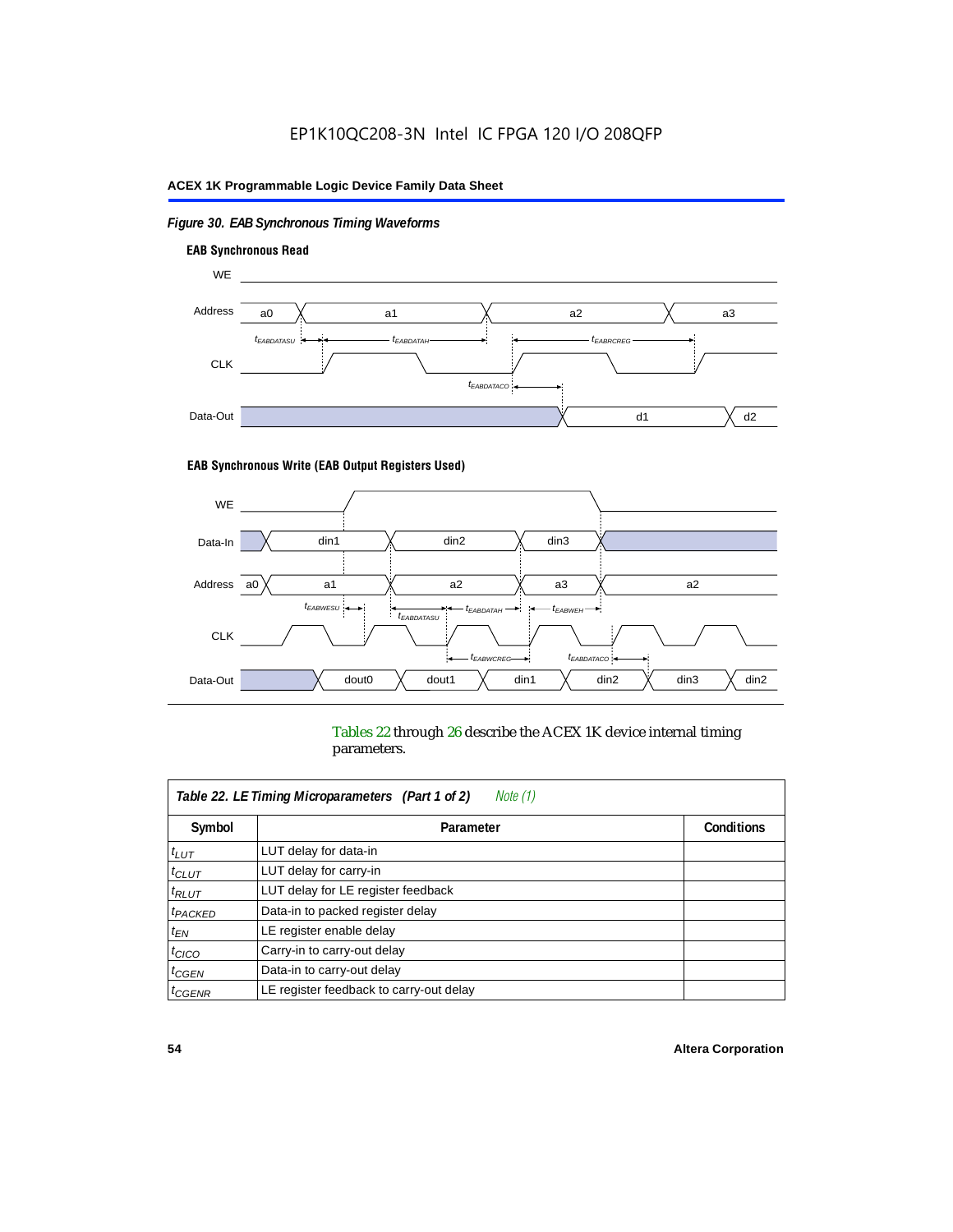| Table 22. LE Timing Microparameters (Part 2 of 2)<br>Note (1) |                                                                                                                                         |                   |  |  |  |  |
|---------------------------------------------------------------|-----------------------------------------------------------------------------------------------------------------------------------------|-------------------|--|--|--|--|
| Symbol                                                        | Parameter                                                                                                                               | <b>Conditions</b> |  |  |  |  |
| t <sub>CASC</sub>                                             | Cascade-in to cascade-out delay                                                                                                         |                   |  |  |  |  |
| $t_C$                                                         | LE register control signal delay                                                                                                        |                   |  |  |  |  |
| $t_{CO}$                                                      | LE register clock-to-output delay                                                                                                       |                   |  |  |  |  |
| $t_{COMB}$                                                    | Combinatorial delay                                                                                                                     |                   |  |  |  |  |
| $t_{\rm SU}$                                                  | LE register setup time for data and enable signals before clock; LE register<br>recovery time after asynchronous clear, preset, or load |                   |  |  |  |  |
| $t_H$                                                         | LE register hold time for data and enable signals after clock                                                                           |                   |  |  |  |  |
| $t_{PRE}$                                                     | LE register preset delay                                                                                                                |                   |  |  |  |  |
| $t_{CLR}$                                                     | LE register clear delay                                                                                                                 |                   |  |  |  |  |
| $t_{CH}$                                                      | Minimum clock high time from clock pin                                                                                                  |                   |  |  |  |  |
| $t_{CL}$                                                      | Minimum clock low time from clock pin                                                                                                   |                   |  |  |  |  |

| Table 23. IOE Timing Microparameters<br>Note (1) |                                                                                                                          |                    |  |  |  |  |
|--------------------------------------------------|--------------------------------------------------------------------------------------------------------------------------|--------------------|--|--|--|--|
| Symbol                                           | Parameter                                                                                                                | <b>Conditions</b>  |  |  |  |  |
| $t_{\textit{IOD}}$                               | IOE data delay                                                                                                           |                    |  |  |  |  |
| $t_{\text{IOC}}$                                 | IOE register control signal delay                                                                                        |                    |  |  |  |  |
| $t_{\text{IOCO}}$                                | IOE register clock-to-output delay                                                                                       |                    |  |  |  |  |
| $t_{IOCOMB}$                                     | IOE combinatorial delay                                                                                                  |                    |  |  |  |  |
| t <sub>iosu</sub>                                | IOE register setup time for data and enable signals before clock; IOE register<br>recovery time after asynchronous clear |                    |  |  |  |  |
| $t_{IOH}$                                        | IOE register hold time for data and enable signals after clock                                                           |                    |  |  |  |  |
| $t_{IOCLR}$                                      | IOE register clear time                                                                                                  |                    |  |  |  |  |
| $t_{OD1}$                                        | Output buffer and pad delay, slow slew rate = off, $V_{\text{CCIO}} = 3.3 \text{ V}$                                     | $C1 = 35$ pF $(2)$ |  |  |  |  |
| $t_{OD2}$                                        | Output buffer and pad delay, slow slew rate = off, $V_{\text{CCIO}} = 2.5$ V                                             | $C1 = 35$ pF $(3)$ |  |  |  |  |
| $t_{OD3}$                                        | Output buffer and pad delay, slow slew rate = on                                                                         | $C1 = 35$ pF $(4)$ |  |  |  |  |
| $t_{XZ}$                                         | IOE output buffer disable delay                                                                                          |                    |  |  |  |  |
| $t_{ZX1}$                                        | IOE output buffer enable delay, slow slew rate = off, $V_{\text{CCIO}} = 3.3$ V                                          | $C1 = 35$ pF $(2)$ |  |  |  |  |
| t <sub>ZX2</sub>                                 | IOE output buffer enable delay, slow slew rate = off, $V_{\text{CCIO}} = 2.5$ V                                          | $C1 = 35$ pF $(3)$ |  |  |  |  |
| $t_{ZX3}$                                        | IOE output buffer enable delay, slow slew rate $=$ on                                                                    | $C1 = 35$ pF $(4)$ |  |  |  |  |
| <i>t<sub>INREG</sub></i>                         | IOE input pad and buffer to IOE register delay                                                                           |                    |  |  |  |  |
| $t_{IOFD}$                                       | IOE register feedback delay                                                                                              |                    |  |  |  |  |
| <sup>t</sup> INCOMB                              | IOE input pad and buffer to FastTrack Interconnect delay                                                                 |                    |  |  |  |  |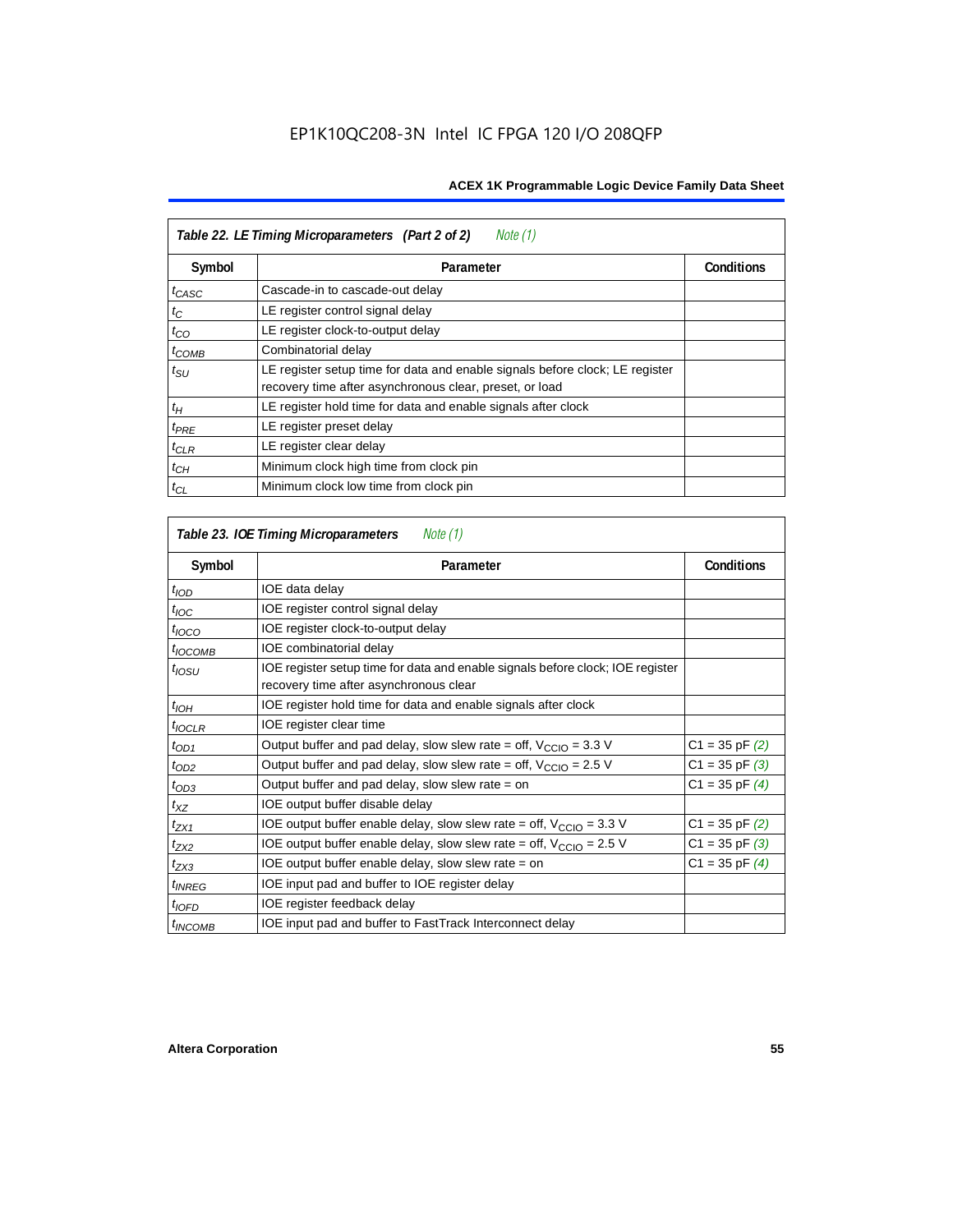# EP1K10QC208-3N Intel IC FPGA 120 I/O 208QFP

| Table 24. EAB Timing Microparameters<br>Note (1) |                                                                  |                   |  |  |  |
|--------------------------------------------------|------------------------------------------------------------------|-------------------|--|--|--|
| Symbol                                           | Parameter                                                        | <b>Conditions</b> |  |  |  |
| $t_{EABDATA1}$                                   | Data or address delay to EAB for combinatorial input             |                   |  |  |  |
| <sup>t</sup> EABDATA2                            | Data or address delay to EAB for registered input                |                   |  |  |  |
| $t_{EABWE1}$                                     | Write enable delay to EAB for combinatorial input                |                   |  |  |  |
| $t_{EABWE2}$                                     | Write enable delay to EAB for registered input                   |                   |  |  |  |
| $t_{EABRE1}$                                     | Read enable delay to EAB for combinatorial input                 |                   |  |  |  |
| t <sub>EABRE2</sub>                              | Read enable delay to EAB for registered input                    |                   |  |  |  |
| $t_{EABCLK}$                                     | EAB register clock delay                                         |                   |  |  |  |
| t <sub>EABCO</sub>                               | EAB register clock-to-output delay                               |                   |  |  |  |
| <sup>t</sup> EABBYPASS                           | Bypass register delay                                            |                   |  |  |  |
| <sup>t</sup> EABSU                               | EAB register setup time before clock                             |                   |  |  |  |
| $t_{EABH}$                                       | EAB register hold time after clock                               |                   |  |  |  |
| $t_{EABCLR}$                                     | EAB register asynchronous clear time to output delay             |                   |  |  |  |
| $t_{AA}$                                         | Address access delay (including the read enable to output delay) |                   |  |  |  |
| $t_{WP}$                                         | Write pulse width                                                |                   |  |  |  |
| $t_{RP}$                                         | Read pulse width                                                 |                   |  |  |  |
| $t_{WDSU}$                                       | Data setup time before falling edge of write pulse               | (5)               |  |  |  |
| $t_{WDH}$                                        | Data hold time after falling edge of write pulse                 | (5)               |  |  |  |
| $t_{WASU}$                                       | Address setup time before rising edge of write pulse             | (5)               |  |  |  |
| $t_{WAH}$                                        | Address hold time after falling edge of write pulse              | (5)               |  |  |  |
| t <sub>RASU</sub>                                | Address setup time before rising edge of read pulse              |                   |  |  |  |
| $t_{RAH}$                                        | Address hold time after falling edge of read pulse               |                   |  |  |  |
| $t_{WO}$                                         | Write enable to data output valid delay                          |                   |  |  |  |
| $t_{DD}$                                         | Data-in to data-out valid delay                                  |                   |  |  |  |
| $t_{EABOUT}$                                     | Data-out delay                                                   |                   |  |  |  |
| <sup>t</sup> ЕАВСН                               | Clock high time                                                  |                   |  |  |  |
| $t_{EABCL}$                                      | Clock low time                                                   |                   |  |  |  |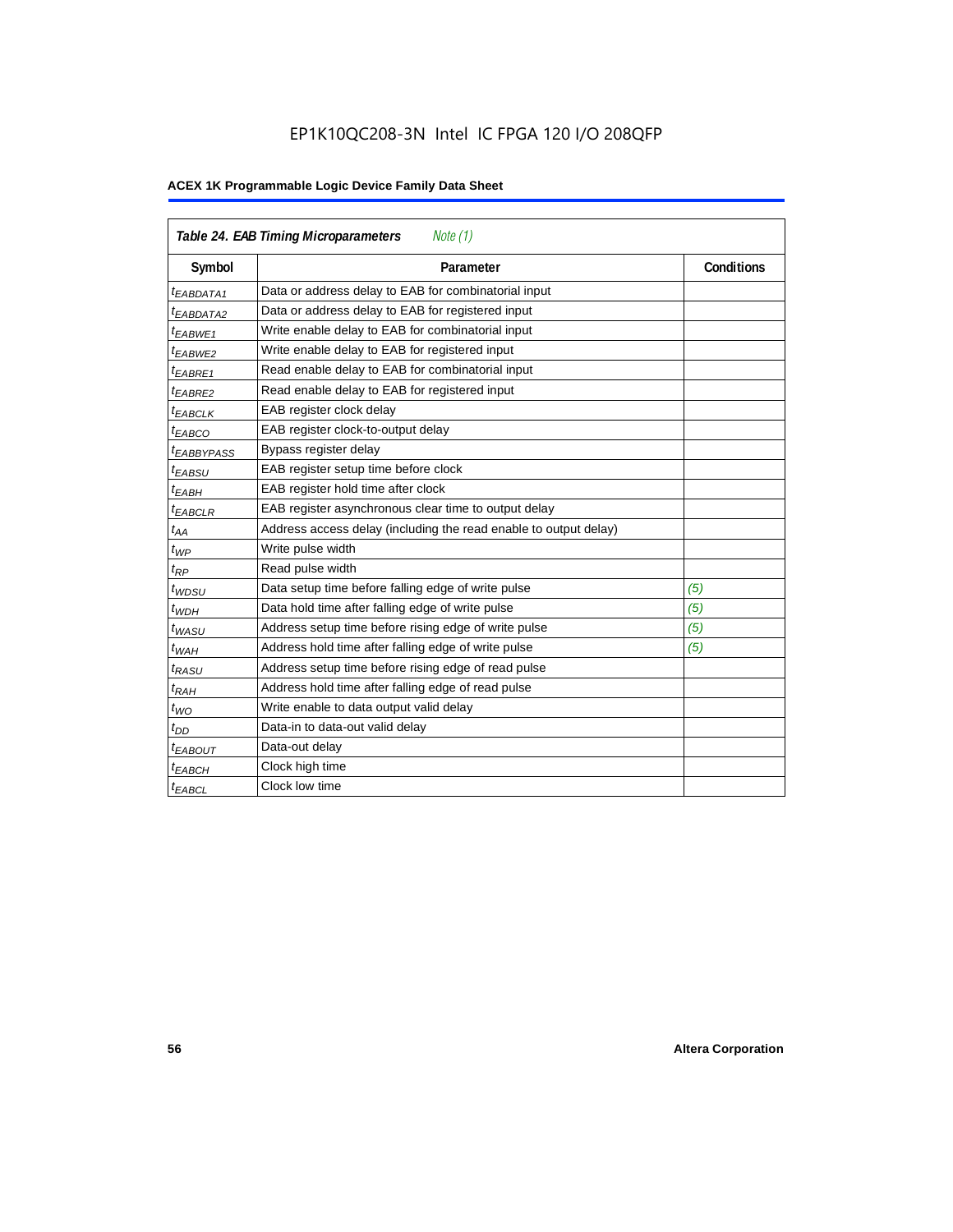| Notes (1), (6)<br>Table 25. EAB Timing Macroparameters |                                                                                           |                   |  |  |  |  |  |
|--------------------------------------------------------|-------------------------------------------------------------------------------------------|-------------------|--|--|--|--|--|
| Symbol                                                 | Parameter                                                                                 | <b>Conditions</b> |  |  |  |  |  |
| t <sub>EABAA</sub>                                     | EAB address access delay                                                                  |                   |  |  |  |  |  |
| <sup>I</sup> EABRCCOMB                                 | EAB asynchronous read cycle time                                                          |                   |  |  |  |  |  |
| <sup>t</sup> EABRCREG                                  | EAB synchronous read cycle time                                                           |                   |  |  |  |  |  |
| t <sub>EABWP</sub>                                     | EAB write pulse width                                                                     |                   |  |  |  |  |  |
| <sup>t</sup> EABWCCOMB                                 | EAB asynchronous write cycle time                                                         |                   |  |  |  |  |  |
| <sup>t</sup> EABWCREG                                  | EAB synchronous write cycle time                                                          |                   |  |  |  |  |  |
| <sup>t</sup> EABDD                                     | EAB data-in to data-out valid delay                                                       |                   |  |  |  |  |  |
| <sup>t</sup> EABDATACO                                 | EAB clock-to-output delay when using output registers                                     |                   |  |  |  |  |  |
| <sup>t</sup> EABDATASU                                 | EAB data/address setup time before clock when using input register                        |                   |  |  |  |  |  |
| <sup>t</sup> EABDATAH                                  | EAB data/address hold time after clock when using input register                          |                   |  |  |  |  |  |
| <sup>t</sup> EABWESU                                   | EAB WE setup time before clock when using input register                                  |                   |  |  |  |  |  |
| t <sub>FARWFH</sub>                                    | EAB WE hold time after clock when using input register                                    |                   |  |  |  |  |  |
| <sup>t</sup> EABWDSU                                   | EAB data setup time before falling edge of write pulse when not using input<br>registers  |                   |  |  |  |  |  |
| <sup>t</sup> EABWDH                                    | EAB data hold time after falling edge of write pulse when not using input                 |                   |  |  |  |  |  |
|                                                        | registers                                                                                 |                   |  |  |  |  |  |
| <i><b>EABWASU</b></i>                                  | EAB address setup time before rising edge of write pulse when not using                   |                   |  |  |  |  |  |
|                                                        | input registers                                                                           |                   |  |  |  |  |  |
| <sup>t</sup> EABWAH                                    | EAB address hold time after falling edge of write pulse when not using input<br>registers |                   |  |  |  |  |  |
| $t_{EABWO}$                                            | EAB write enable to data output valid delay                                               |                   |  |  |  |  |  |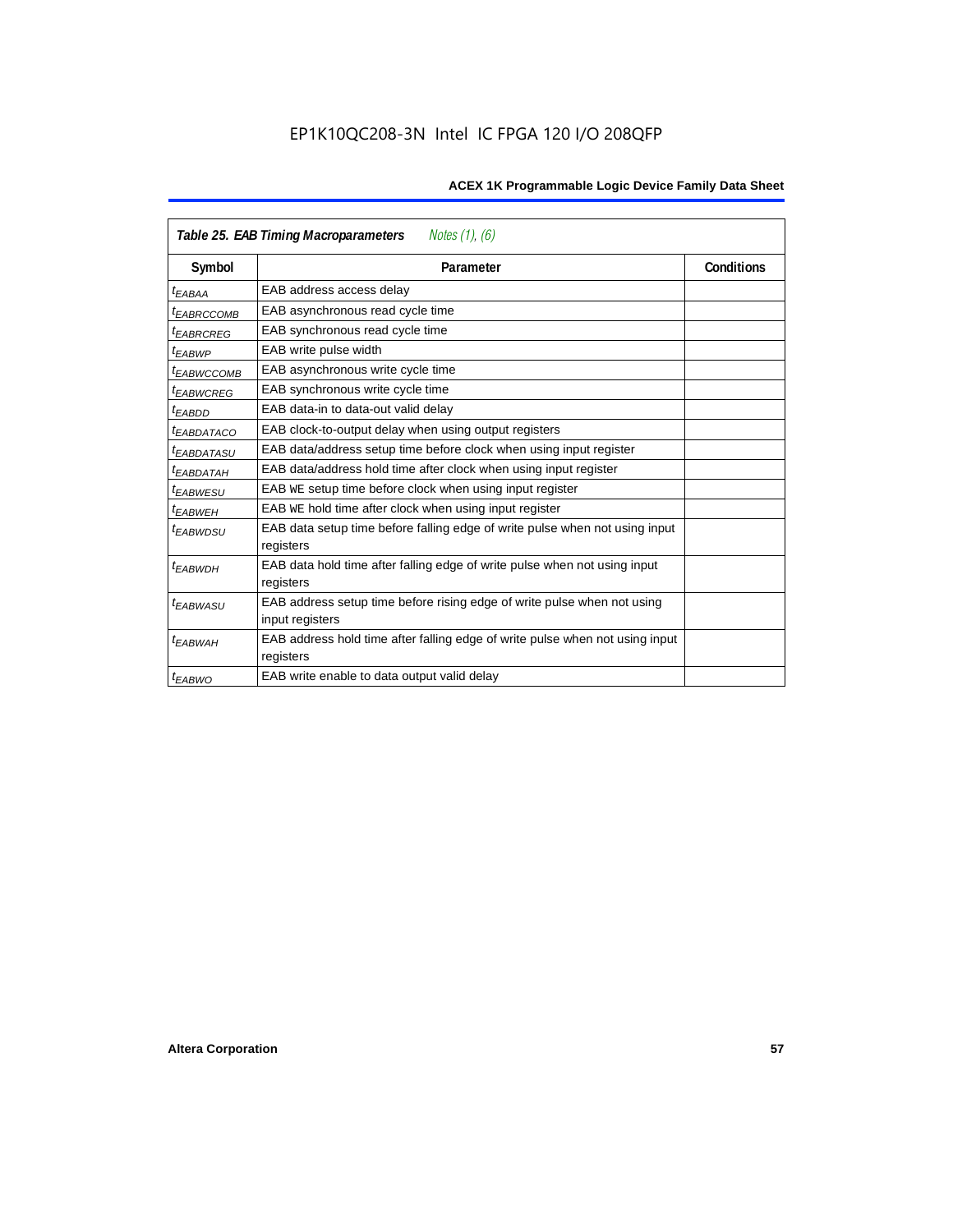| Table 26. Interconnect Timing Microparameters<br>Note $(1)$ |                                                                                                                         |                   |  |  |  |  |
|-------------------------------------------------------------|-------------------------------------------------------------------------------------------------------------------------|-------------------|--|--|--|--|
| Symbol                                                      | Parameter                                                                                                               | <b>Conditions</b> |  |  |  |  |
| $t_{DINZIOE}$                                               | Delay from dedicated input pin to IOE control input                                                                     | (7)               |  |  |  |  |
| $t_{DIN2LE}$                                                | Delay from dedicated input pin to LE or EAB control input                                                               | (7)               |  |  |  |  |
| <sup>t</sup> DIN2DATA                                       | Delay from dedicated input or clock to LE or EAB data                                                                   | (7)               |  |  |  |  |
| $t_{DCLK2IOE}$                                              | Delay from dedicated clock pin to IOE clock                                                                             | (7)               |  |  |  |  |
| t <sub>DCLK2LE</sub>                                        | Delay from dedicated clock pin to LE or EAB clock                                                                       | (7)               |  |  |  |  |
| <sup>t</sup> SAMELAB                                        | Routing delay for an LE driving another LE in the same LAB                                                              | (7)               |  |  |  |  |
| <sup>t</sup> SAMEROW                                        | Routing delay for a row IOE, LE, or EAB driving a row IOE, LE, or EAB in the<br>same row                                | (7)               |  |  |  |  |
| <sup>t</sup> SAMECOLUMN                                     | Routing delay for an LE driving an IOE in the same column                                                               | (7)               |  |  |  |  |
| <i>t<sub>DIFFROW</sub></i>                                  | Routing delay for a column IOE, LE, or EAB driving an LE or EAB in a different<br>row                                   | (7)               |  |  |  |  |
| <i>t</i> <sub>TWOROWS</sub>                                 | Routing delay for a row IOE or EAB driving an LE or EAB in a different row                                              | (7)               |  |  |  |  |
| <sup>t</sup> LEPERIPH                                       | Routing delay for an LE driving a control signal of an IOE via the peripheral<br>control bus                            | (7)               |  |  |  |  |
| $t_{LABCARRY}$                                              | Routing delay for the carry-out signal of an LE driving the carry-in signal of a<br>different LE in a different LAB     |                   |  |  |  |  |
| $t_{LABCASC}$                                               | Routing delay for the cascade-out signal of an LE driving the cascade-in<br>signal of a different LE in a different LAB |                   |  |  |  |  |

#### *Notes to tables:*

- (1) Microparameters are timing delays contributed by individual architectural elements. These parameters cannot be measured explicitly.
- (2) Operating conditions:  $V_{\text{CCIO}} = 3.3 V \pm 10\%$  for commercial or industrial and extended use in ACEX 1K devices (3) Operating conditions:  $V_{\text{CCIO}} = 2.5 V \pm 5\%$  for commercial or industrial and extended use in ACEX 1K
- (3) Operating conditions:  $V_{CCIO} = 2.5 V \pm 5\%$  for commercial or industrial and extended use in ACEX 1K devices.<br>(4) Operating conditions:  $V_{CCIO} = 2.5 V$  or 3.3 V.
- (4) Operating conditions:  $V_{\text{CCIO}} = 2.5 \text{ V or } 3.3 \text{ V.}$ <br>(5) Because the RAM in the EAB is self-timed, this
- (5) Because the RAM in the EAB is self-timed, this parameter can be ignored when the WE signal is registered.<br>(6) EAB macroparameters are internal parameters that can simplify predicting the behavior of an EAB at its bou
- EAB macroparameters are internal parameters that can simplify predicting the behavior of an EAB at its boundary; these parameters are calculated by summing selected microparameters.
- (7) These parameters are worst-case values for typical applications. Post-compilation timing simulation and timing analysis are required to determine actual worst-case performance.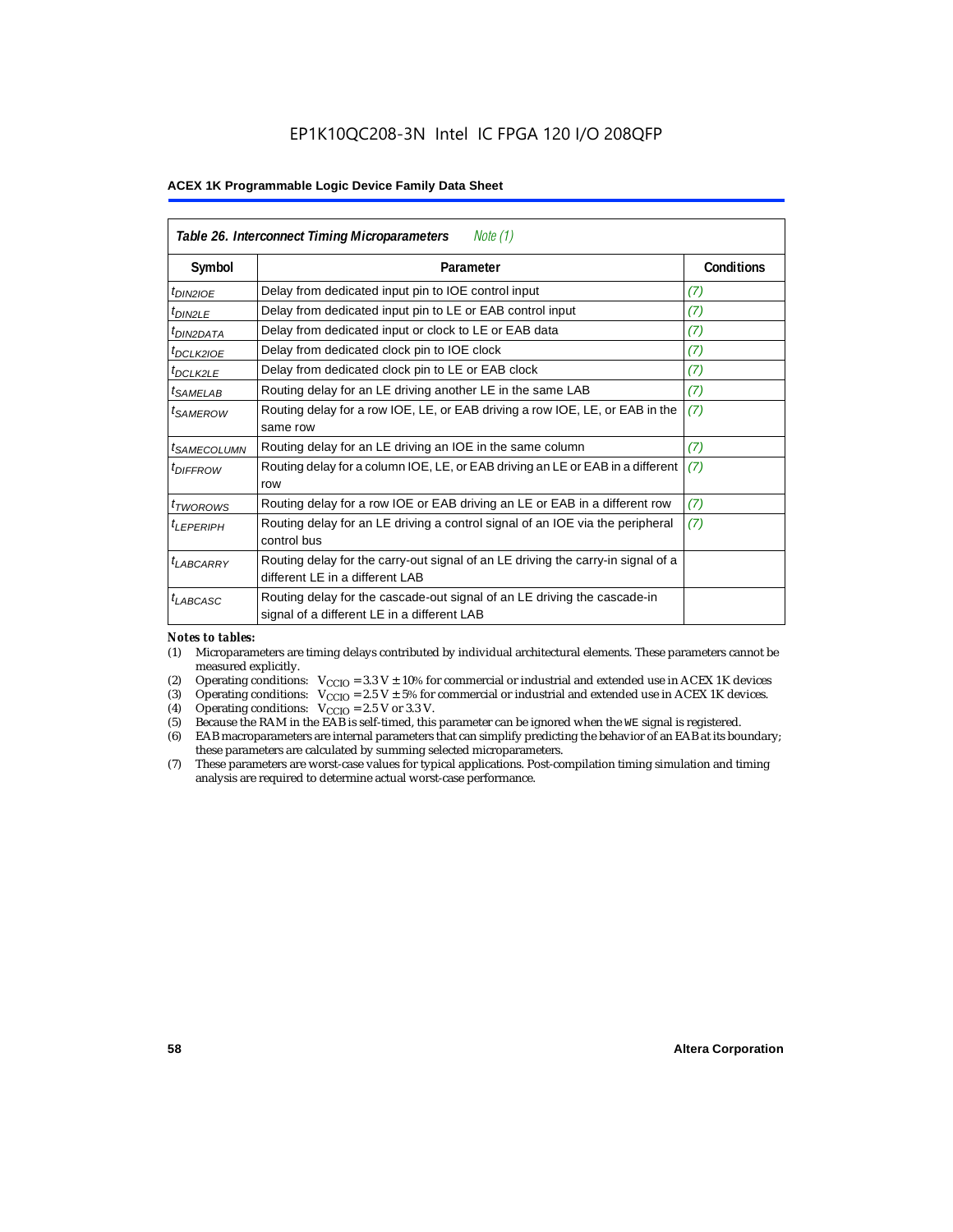Tables 27 through 29 describe the ACEX 1K external timing parameters and their symbols.

| Table 27. External Reference Timing Parameters |                                                                                                                  |  |  |  |  |
|------------------------------------------------|------------------------------------------------------------------------------------------------------------------|--|--|--|--|
| Symbol                                         | Parameter                                                                                                        |  |  |  |  |
| <sup>t</sup> DRR                               | Register-to-register delay via four LEs, three row interconnects, and four local $(2)$<br><b>l</b> interconnects |  |  |  |  |

| Table 28. External Timing Parameters |                                                                           |                   |  |  |  |  |
|--------------------------------------|---------------------------------------------------------------------------|-------------------|--|--|--|--|
| Symbol                               | Parameter                                                                 | <b>Conditions</b> |  |  |  |  |
| t <sub>insu</sub>                    | Setup time with global clock at IOE register                              | (3)               |  |  |  |  |
| t <sub>INH</sub>                     | Hold time with global clock at IOE register                               | (3)               |  |  |  |  |
| t <sub>outco</sub>                   | Clock-to-output delay with global clock at IOE register                   | (3)               |  |  |  |  |
| t <sub>PCISU</sub>                   | Setup time with global clock for registers used in PCI designs            | (3), (4)          |  |  |  |  |
| <sup>t</sup> PCIH                    | Hold time with global clock for registers used in PCI designs             | (3), (4)          |  |  |  |  |
| t <sub>PCICO</sub>                   | Clock-to-output delay with global clock for registers used in PCI designs | (3), (4)          |  |  |  |  |

| Note (3)<br>Table 29. External Bidirectional Timing Parameters |                                                                                                |                   |  |  |  |  |
|----------------------------------------------------------------|------------------------------------------------------------------------------------------------|-------------------|--|--|--|--|
| Symbol                                                         | Parameter                                                                                      | <b>Conditions</b> |  |  |  |  |
| <sup>t</sup> insubidir                                         | Setup time for bidirectional pins with global clock at same-row or same-<br>column LE register |                   |  |  |  |  |
| <sup>t</sup> INHBIDIR                                          | Hold time for bidirectional pins with global clock at same-row or same-column<br>LE register   |                   |  |  |  |  |
| <sup>t</sup> OUTCOBIDIR                                        | Clock-to-output delay for bidirectional pins with global clock at IOE register                 | $Cl = 35 pF$      |  |  |  |  |
| <sup>t</sup> xzbidir                                           | Synchronous IOE output buffer disable delay                                                    | $CI = 35 pF$      |  |  |  |  |
| <sup>t</sup> zxbidir                                           | Synchronous IOE output buffer enable delay, slow slew rate = off                               | $CI = 35$ pF      |  |  |  |  |

*Notes to tables:*

(1) External reference timing parameters are factory-tested, worst-case values specified by Altera. A representative subset of signal paths is tested to approximate typical device applications.

(2) Contact Altera Applications for test circuit specifications and test conditions.

(3) These timing parameters are sample-tested only.

(4) This parameter is measured with the measurement and test conditions, including load, specified in the *PCI Local Bus Specification, Revision 2.2.*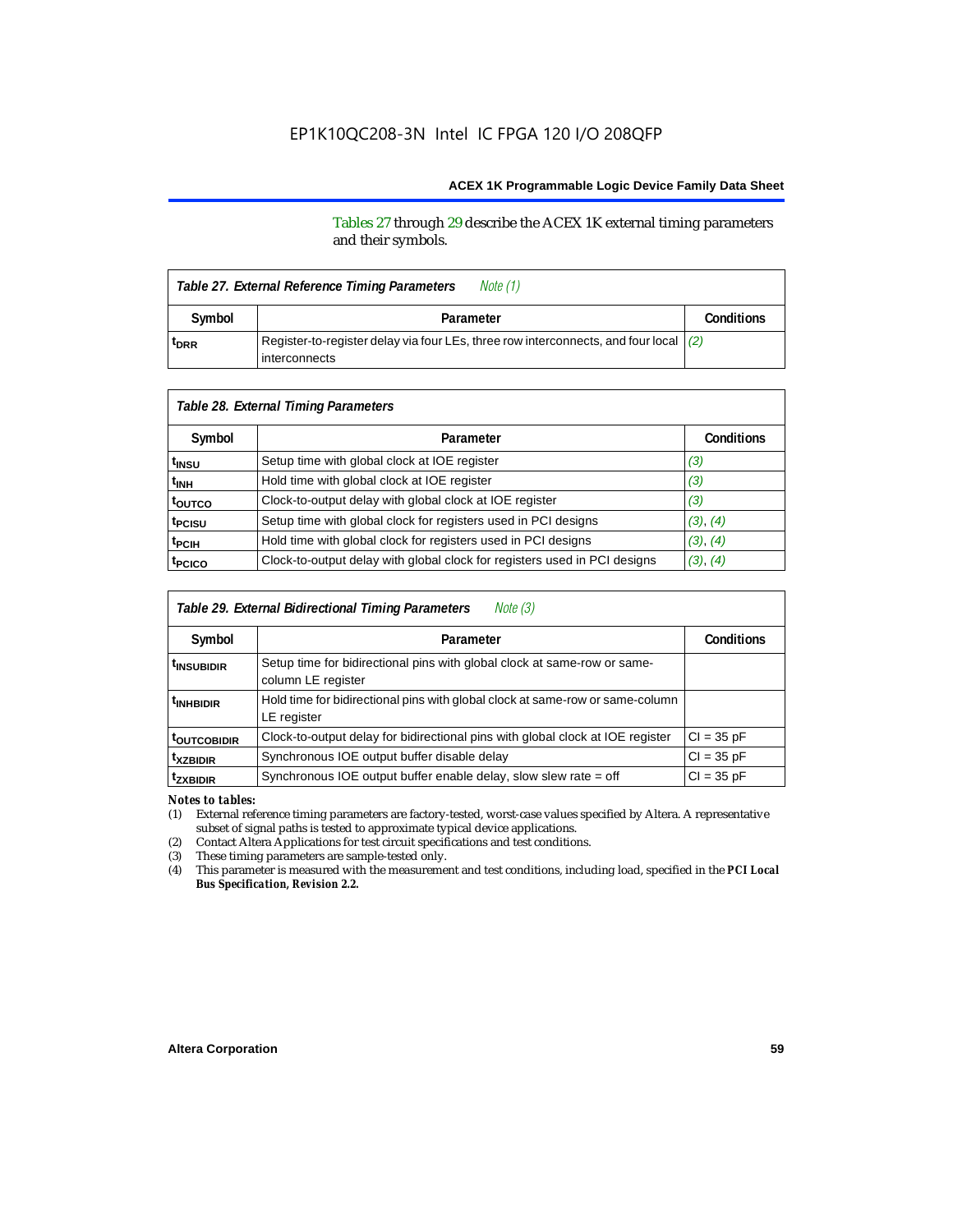Tables 30 through 36 show EP1K10 device internal and external timing parameters.

| Table 30. EP1K10 Device LE Timing Microparameters<br>Note (1) |                    |      |         |     |      |     |      |
|---------------------------------------------------------------|--------------------|------|---------|-----|------|-----|------|
| Symbol                                                        | <b>Speed Grade</b> |      |         |     |      |     | Unit |
|                                                               |                    | $-1$ | $-2$    |     | $-3$ |     |      |
|                                                               | Min                | Max  | Min     | Max | Min  | Max |      |
| $t_{LUT}$                                                     |                    | 0.7  |         | 0.8 |      | 1.1 | ns   |
| $t_{CLUT}$                                                    |                    | 0.5  |         | 0.6 |      | 0.8 | ns   |
| $t_{RLUT}$                                                    |                    | 0.6  |         | 0.7 |      | 1.0 | ns   |
| <b>t</b> <sub>PACKED</sub>                                    |                    | 0.4  |         | 0.4 |      | 0.5 | ns   |
| $t_{EN}$                                                      |                    | 0.9  |         | 1.0 |      | 1.3 | ns   |
| $t_{CICO}$                                                    |                    | 0.1  |         | 0.1 |      | 0.2 | ns   |
| $t_{\text{CGEN}}$                                             |                    | 0.4  |         | 0.5 |      | 0.7 | ns   |
| $t_{GENR}$                                                    |                    | 0.1  |         | 0.1 |      | 0.2 | ns   |
| $t_{CASC}$                                                    |                    | 0.7  |         | 0.9 |      | 1.1 | ns   |
| $t_{\rm C}$                                                   |                    | 1.1  |         | 1.3 |      | 1.7 | ns   |
| $t_{CO}$                                                      |                    | 0.5  |         | 0.7 |      | 0.9 | ns   |
| $t$ <sub>COMB</sub>                                           |                    | 0.4  |         | 0.5 |      | 0.7 | ns   |
| $t_{\rm SU}$                                                  | 0.7                |      | 0.8     |     | 1.0  |     | ns   |
| $t_H\,$                                                       | 0.9                |      | 1.0     |     | 1.1  |     | ns   |
| $t_{PRE}$                                                     |                    | 0.8  |         | 1.0 |      | 1.4 | ns   |
| $t_{CLR}$                                                     |                    | 0.9  |         | 1.0 |      | 1.4 | ns   |
| $t_{\mathit{CH}}$                                             | 2.0                |      | 2.5     |     | 2.5  |     | ns   |
| $t_{CL}$                                                      | 2.0                |      | $2.5\,$ |     | 2.5  |     | ns   |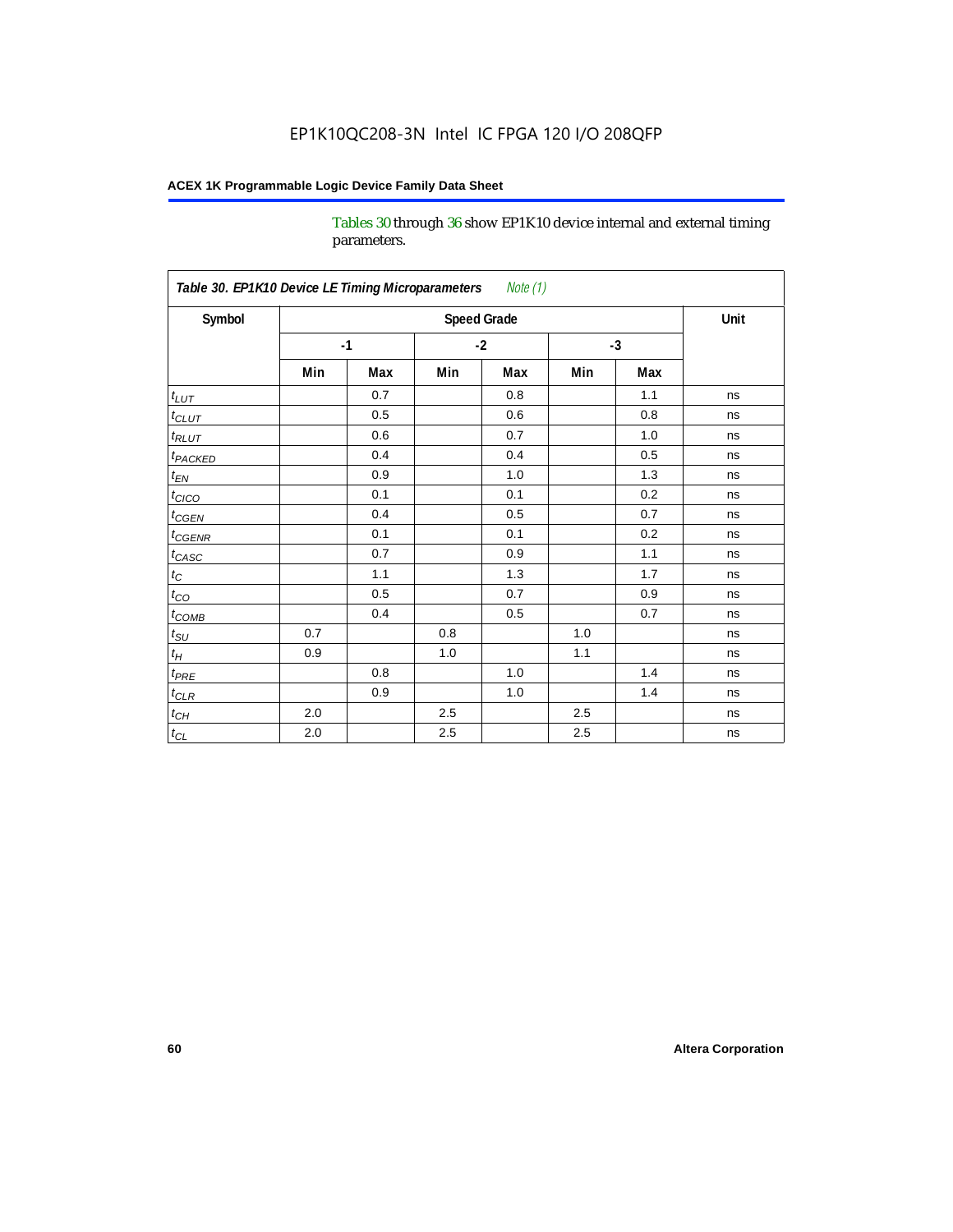| Table 31. EP1K10 Device IOE Timing Microparameters Note (1) |                    |      |     |      |     |      |      |
|-------------------------------------------------------------|--------------------|------|-----|------|-----|------|------|
| Symbol                                                      | <b>Speed Grade</b> |      |     |      |     |      | Unit |
|                                                             |                    | $-1$ |     | $-2$ |     | $-3$ |      |
|                                                             | Min                | Max  | Min | Max  | Min | Max  |      |
| t <sub>IOD</sub>                                            |                    | 2.6  |     | 3.1  |     | 4.0  | ns   |
| $t_{\text{IOC}}$                                            |                    | 0.3  |     | 0.4  |     | 0.5  | ns   |
| $t_{IOCO}$                                                  |                    | 0.9  |     | 1.0  |     | 1.4  | ns   |
| $t_{IOCOMB}$                                                |                    | 0.0  |     | 0.0  |     | 0.0  | ns   |
| $t_{IOSU}$                                                  | 1.3                |      | 1.5 |      | 2.0 |      | ns   |
| $t_{IOH}$                                                   | 0.9                |      | 1.0 |      | 1.4 |      | ns   |
| $t_{IOCLR}$                                                 |                    | 1.1  |     | 1.3  |     | 1.7  | ns   |
| $t_{OD1}$                                                   |                    | 3.1  |     | 3.7  |     | 4.1  | ns   |
| $t_{OD2}$                                                   |                    | 2.6  |     | 3.3  |     | 3.9  | ns   |
| $t_{OD3}$                                                   |                    | 5.8  |     | 6.9  |     | 8.3  | ns   |
| $t_{\text{XZ}}$                                             |                    | 3.8  |     | 4.5  |     | 5.9  | ns   |
| $t_{ZX1}$                                                   |                    | 3.8  |     | 4.5  |     | 5.9  | ns   |
| $t_{ZX2}$                                                   |                    | 3.3  |     | 4.1  |     | 5.7  | ns   |
| $t_{ZX3}$                                                   |                    | 6.5  |     | 7.7  |     | 10.1 | ns   |
| $t_{INREG}$                                                 |                    | 3.7  |     | 4.3  |     | 5.7  | ns   |
| $t_{IOFD}$                                                  |                    | 0.9  |     | 1.0  |     | 1.4  | ns   |
| $t_{INCOMB}$                                                |                    | 1.9  |     | 2.3  |     | 3.0  | ns   |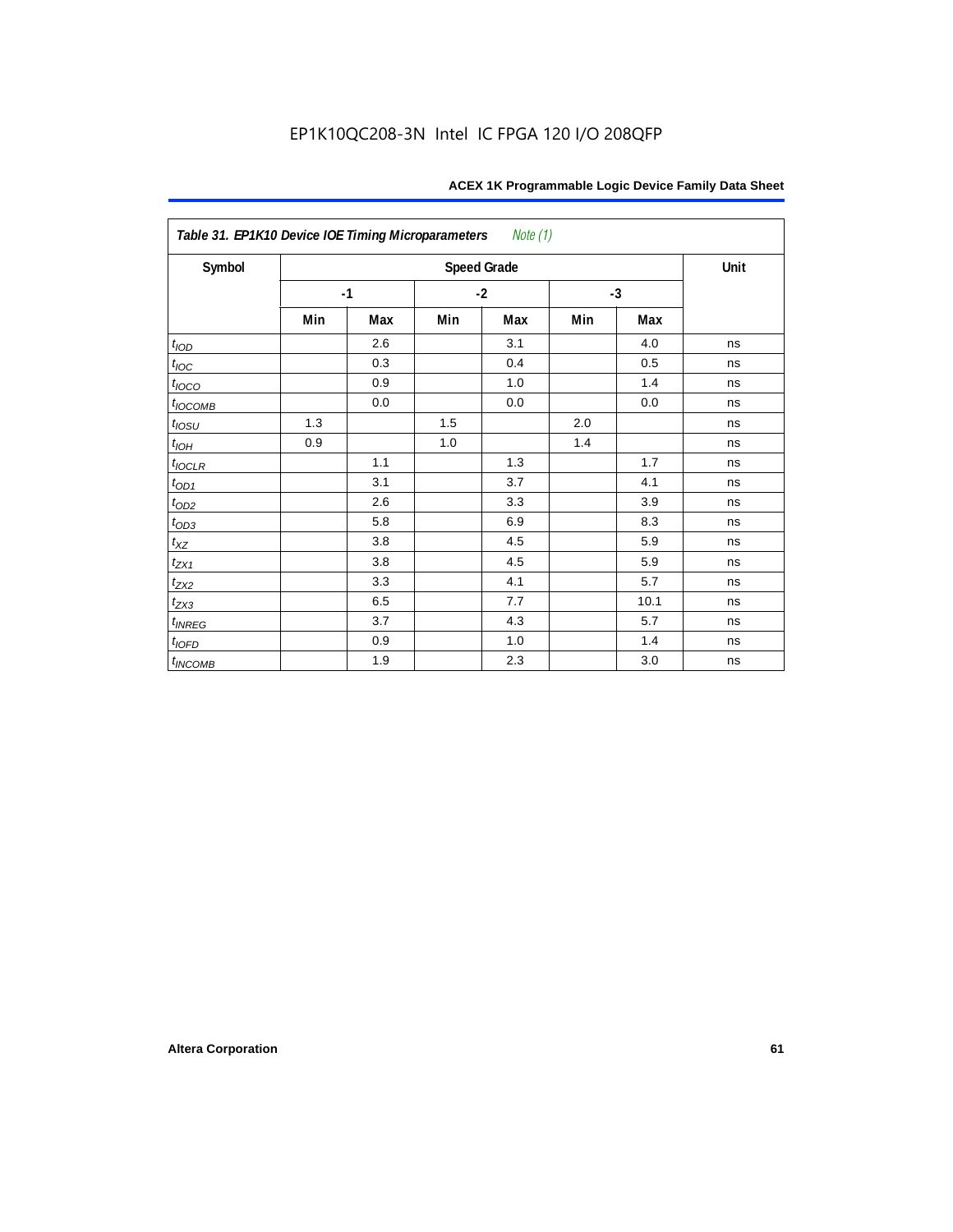| Symbol                  |     |      |     | <b>Speed Grade</b> |     |      | Unit |
|-------------------------|-----|------|-----|--------------------|-----|------|------|
|                         |     | $-1$ |     | $-2$               |     | $-3$ |      |
|                         | Min | Max  | Min | Max                | Min | Max  |      |
| t <sub>EABDATA1</sub>   |     | 1.8  |     | 1.9                |     | 1.9  | ns   |
| <sup>t</sup> EABDATA2   |     | 0.6  |     | 0.7                |     | 0.7  | ns   |
| $t_{EABWE1}$            |     | 1.2  |     | 1.2                |     | 1.2  | ns   |
| <sup>t</sup> EABWE2     |     | 0.4  |     | 0.4                |     | 0.4  | ns   |
| <sup>t</sup> EABRE1     |     | 0.9  |     | 0.9                |     | 0.9  | ns   |
| t <sub>EABRE2</sub>     |     | 0.4  |     | 0.4                |     | 0.4  | ns   |
| $t_{EABCLK}$            |     | 0.0  |     | 0.0                |     | 0.0  | ns   |
| t <sub>EABCO</sub>      |     | 0.3  |     | 0.3                |     | 0.3  | ns   |
| <i><b>EABBYPASS</b></i> |     | 0.5  |     | 0.6                |     | 0.6  | ns   |
| $t_{EABSU}$             | 1.0 |      | 1.0 |                    | 1.0 |      | ns   |
| t <sub>EABH</sub>       | 0.5 |      | 0.4 |                    | 0.4 |      | ns   |
| $t_{EABCLR}$            | 0.3 |      | 0.3 |                    | 0.3 |      | ns   |
| $t_{AA}$                |     | 3.4  |     | 3.6                |     | 3.6  | ns   |
| $t_{WP}$                | 2.7 |      | 2.8 |                    | 2.8 |      | ns   |
| $t_{RP}$                | 1.0 |      | 1.0 |                    | 1.0 |      | ns   |
| $t_{WDSU}$              | 1.0 |      | 1.0 |                    | 1.0 |      | ns   |
| $t_{WDH}$               | 0.1 |      | 0.1 |                    | 0.1 |      | ns   |
| $t_{WASU}$              | 1.8 |      | 1.9 |                    | 1.9 |      | ns   |
| $t_{WAH}$               | 1.9 |      | 2.0 |                    | 2.0 |      | ns   |
| t <sub>RASU</sub>       | 3.1 |      | 3.5 |                    | 3.5 |      | ns   |
| $t_{RAH}$               | 0.2 |      | 0.2 |                    | 0.2 |      | ns   |
| $t_{WO}$                |     | 2.7  |     | 2.8                |     | 2.8  | ns   |
| $t_{DD}$                |     | 2.7  |     | 2.8                |     | 2.8  | ns   |
| t <sub>EABOUT</sub>     |     | 0.5  |     | 0.6                |     | 0.6  | ns   |
| $t_{EABCH}$             | 1.5 |      | 2.0 |                    | 2.0 |      | ns   |
| <sup>t</sup> EABCL      | 2.7 |      | 2.8 |                    | 2.8 |      | ns   |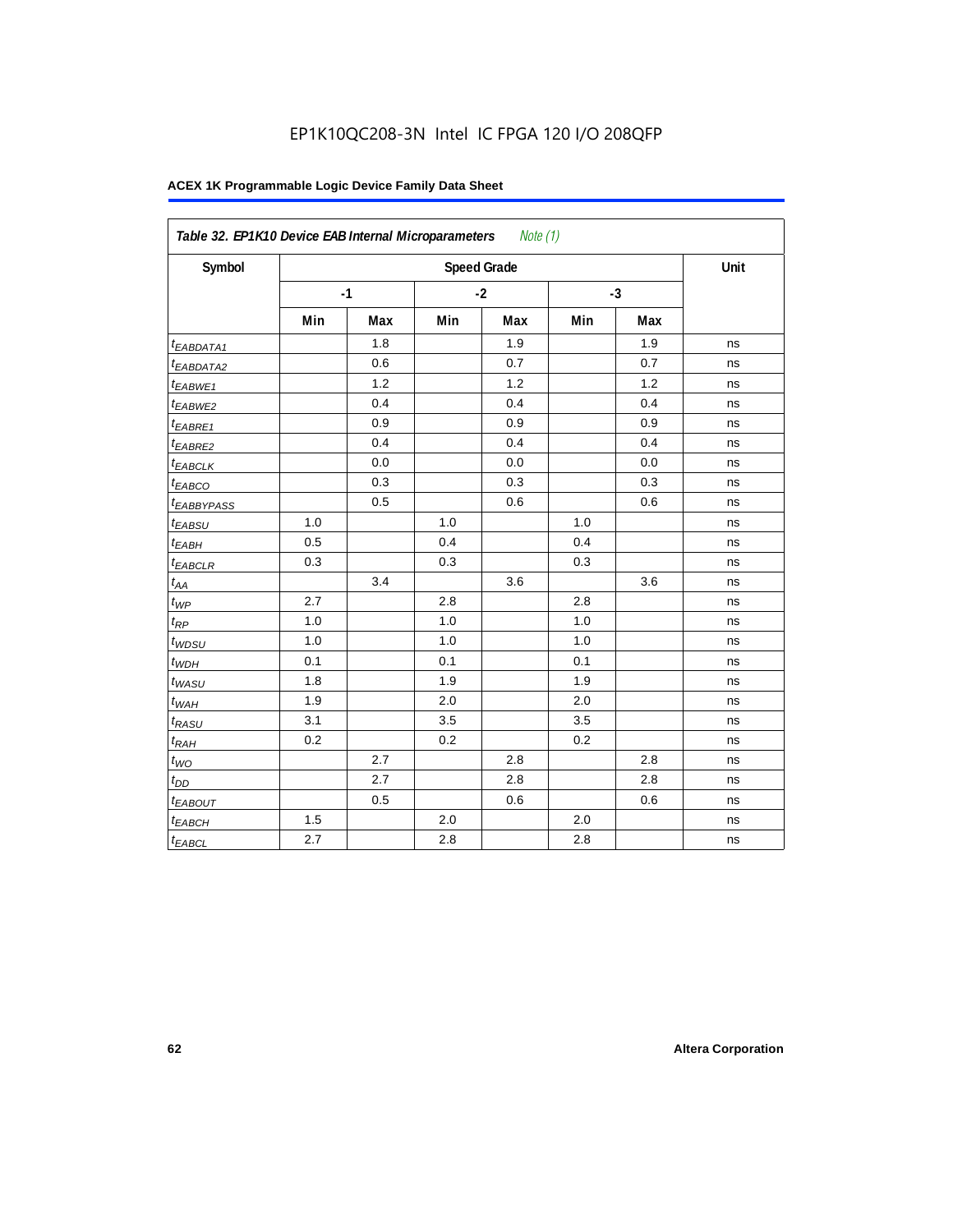| Table 33. EP1K10 Device EAB Internal Timing Macroparameters<br>Note (1) |      |     |      |                    |      |     |      |  |  |  |  |
|-------------------------------------------------------------------------|------|-----|------|--------------------|------|-----|------|--|--|--|--|
| Symbol                                                                  |      |     |      | <b>Speed Grade</b> |      |     | Unit |  |  |  |  |
|                                                                         | $-1$ |     | $-2$ |                    | $-3$ |     |      |  |  |  |  |
|                                                                         | Min  | Max | Min  | Max                | Min  | Max |      |  |  |  |  |
| $t_{EABA}$                                                              |      | 6.7 |      | 7.3                |      | 7.3 | ns   |  |  |  |  |
| t <sub>EABRCCOMB</sub>                                                  | 6.7  |     | 7.3  |                    | 7.3  |     | ns   |  |  |  |  |
| t <sub>EABRCREG</sub>                                                   | 4.7  |     | 4.9  |                    | 4.9  |     | ns   |  |  |  |  |
| $t_{EABWP}$                                                             | 2.7  |     | 2.8  |                    | 2.8  |     | ns   |  |  |  |  |
| <sup>t</sup> EABWCCOMB                                                  | 6.4  |     | 6.7  |                    | 6.7  |     | ns   |  |  |  |  |
| t <sub>EABWCREG</sub>                                                   | 7.4  |     | 7.6  |                    | 7.6  |     | ns   |  |  |  |  |
| t <sub>EABDD</sub>                                                      |      | 6.0 |      | 6.5                |      | 6.5 | ns   |  |  |  |  |
| t <sub>eabdataco</sub>                                                  |      | 0.8 |      | 0.9                |      | 0.9 | ns   |  |  |  |  |
| <i>EABDATASU</i>                                                        | 1.6  |     | 1.7  |                    | 1.7  |     | ns   |  |  |  |  |
| <sup>t</sup> EABDATAH                                                   | 0.0  |     | 0.0  |                    | 0.0  |     | ns   |  |  |  |  |
| t <sub>EABWESU</sub>                                                    | 1.4  |     | 1.4  |                    | 1.4  |     | ns   |  |  |  |  |
| <b>t</b> EABWEH                                                         | 0.1  |     | 0.0  |                    | 0.0  |     | ns   |  |  |  |  |
| t <sub>EABWDSU</sub>                                                    | 1.6  |     | 1.7  |                    | 1.7  |     | ns   |  |  |  |  |
| t <sub>EABWDH</sub>                                                     | 0.0  |     | 0.0  |                    | 0.0  |     | ns   |  |  |  |  |
| t <sub>EABWASU</sub>                                                    | 3.1  |     | 3.4  |                    | 3.4  |     | ns   |  |  |  |  |
| t <sub>EABWAH</sub>                                                     | 0.6  |     | 0.5  |                    | 0.5  |     | ns   |  |  |  |  |
| $t_{EABWO}$                                                             |      | 5.4 |      | 5.8                |      | 5.8 | ns   |  |  |  |  |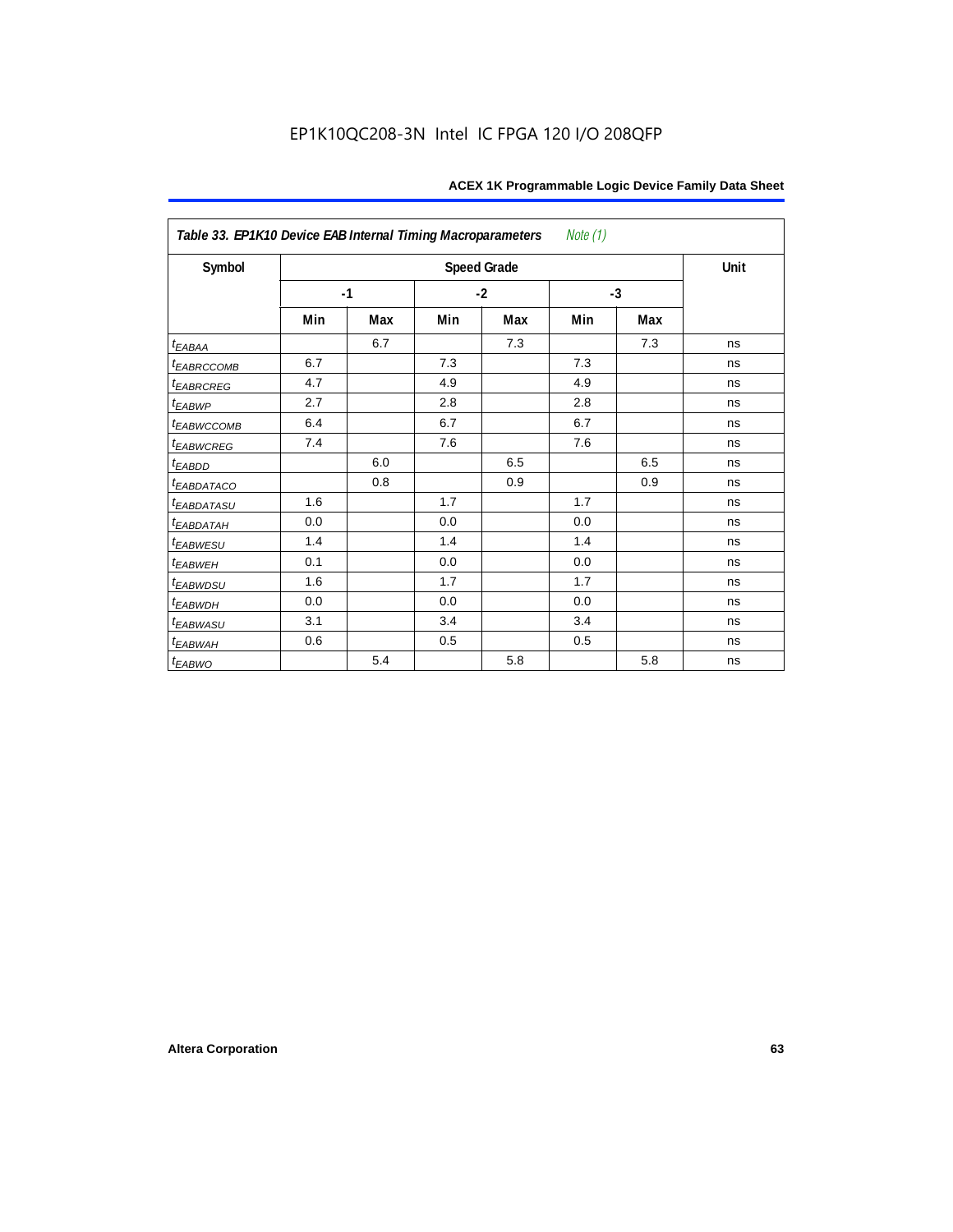# EP1K10QC208-3N Intel IC FPGA 120 I/O 208QFP

| Note (1)<br>Table 34. EP1K10 Device Interconnect Timing Microparameters |     |                    |      |     |      |     |    |  |  |  |
|-------------------------------------------------------------------------|-----|--------------------|------|-----|------|-----|----|--|--|--|
| Symbol                                                                  |     | <b>Speed Grade</b> |      |     |      |     |    |  |  |  |
|                                                                         |     | $-1$               | $-2$ |     | $-3$ |     |    |  |  |  |
|                                                                         | Min | Max                | Min  | Max | Min  | Max |    |  |  |  |
| $t_{DIN2IOE}$                                                           |     | 2.3                |      | 2.7 |      | 3.6 | ns |  |  |  |
| <sup>t</sup> DIN2LE                                                     |     | 0.8                |      | 1.1 |      | 1.4 | ns |  |  |  |
| <sup>t</sup> DIN2DATA                                                   |     | 1.1                |      | 1.4 |      | 1.8 | ns |  |  |  |
| <sup>t</sup> DCLK2IOE                                                   |     | 2.3                |      | 2.7 |      | 3.6 | ns |  |  |  |
| <sup>t</sup> DCLK2LE                                                    |     | 0.8                |      | 1.1 |      | 1.4 | ns |  |  |  |
| <sup>t</sup> SAMELAB                                                    |     | 0.1                |      | 0.1 |      | 0.2 | ns |  |  |  |
| <i>t</i> SAMEROW                                                        |     | 1.8                |      | 2.1 |      | 2.9 | ns |  |  |  |
| <sup>t</sup> SAMECOLUMN                                                 |     | 0.3                |      | 0.4 |      | 0.7 | ns |  |  |  |
| <i>t<sub>DIFFROW</sub></i>                                              |     | 2.1                |      | 2.5 |      | 3.6 | ns |  |  |  |
| t <sub>TWOROWS</sub>                                                    |     | 3.9                |      | 4.6 |      | 6.5 | ns |  |  |  |
| <sup>t</sup> LEPERIPH                                                   |     | 3.3                |      | 3.7 |      | 4.8 | ns |  |  |  |
| <sup>t</sup> LABCARRY                                                   |     | 0.3                |      | 0.4 |      | 0.5 | ns |  |  |  |
| t <sub>LABCASC</sub>                                                    |     | 0.9                |      | 1.0 |      | 1.4 | ns |  |  |  |

| Note $(1)$<br>Table 35. EP1K10 External Timing Parameters |      |     |     |                    |      |      |      |  |  |  |  |
|-----------------------------------------------------------|------|-----|-----|--------------------|------|------|------|--|--|--|--|
| Symbol                                                    |      |     |     | <b>Speed Grade</b> |      |      | Unit |  |  |  |  |
|                                                           | $-1$ |     |     | $-2$               | $-3$ |      |      |  |  |  |  |
|                                                           | Min  | Max | Min | Max                | Min  | Max  |      |  |  |  |  |
| t <sub>DRR</sub>                                          |      | 7.5 |     | 9.5                |      | 12.5 | ns   |  |  |  |  |
| $t_{INSU}$ (2), (3)                                       | 2.4  |     | 2.7 |                    | 3.6  |      | ns   |  |  |  |  |
| $t_{INH}$ (2), (3)                                        | 0.0  |     | 0.0 |                    | 0.0  |      | ns   |  |  |  |  |
| toutco $(2)$ , $(3)$                                      | 2.0  | 6.6 | 2.0 | 7.8                | 2.0  | 9.6  | ns   |  |  |  |  |
| $t_{INSU}$ (4), (3)                                       | 1.4  |     | 1.7 |                    |      |      | ns   |  |  |  |  |
| $t_{INH}$ (4), (3)                                        | 0.5  | 5.1 | 0.5 | 6.4                |      |      | ns   |  |  |  |  |
| toutco $(4)$ , $(3)$                                      | 0.0  |     | 0.0 |                    |      |      | ns   |  |  |  |  |
| t <sub>PCISU</sub> $(3)$                                  | 3.0  |     | 4.2 |                    | 6.4  |      | ns   |  |  |  |  |
| $t_{PCHI}$ (3)                                            | 0.0  |     | 0.0 |                    |      |      | ns   |  |  |  |  |
| t <sub>PCICO</sub> $(3)$                                  | 2.0  | 6.0 | 2.0 | 7.5                | 2.0  | 10.2 | ns   |  |  |  |  |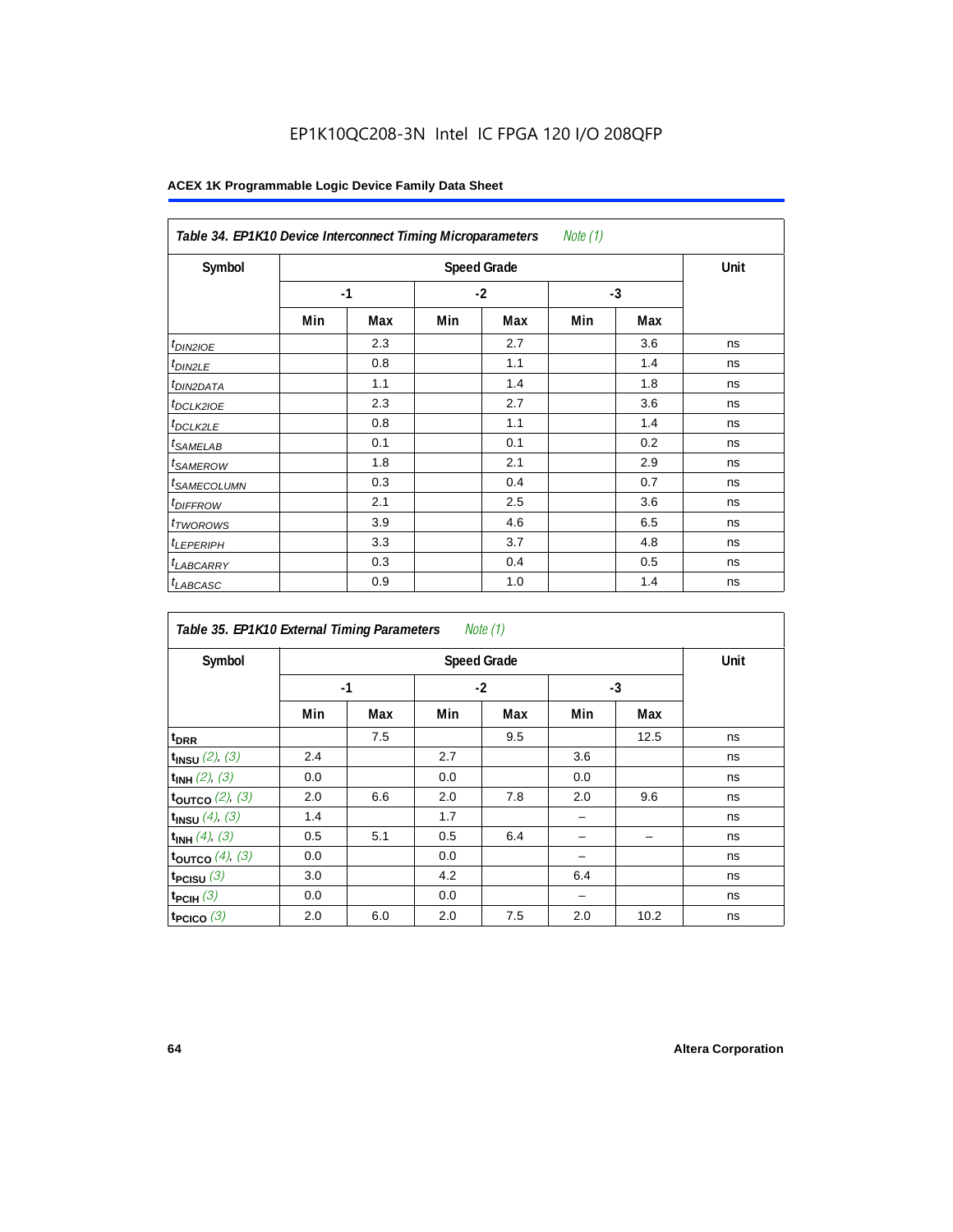| <b>ACEX 1K Programmable Logic Device Family Data Sheet</b> |  |  |
|------------------------------------------------------------|--|--|
|------------------------------------------------------------|--|--|

| Notes (1), (3)<br>Table 36. EP1K10 External Bidirectional Timing Parameters |     |      |     |                    |      |      |      |  |  |  |  |
|-----------------------------------------------------------------------------|-----|------|-----|--------------------|------|------|------|--|--|--|--|
| Symbol                                                                      |     |      |     | <b>Speed Grade</b> |      |      | Unit |  |  |  |  |
|                                                                             |     | $-1$ |     | $-2$               | $-3$ |      |      |  |  |  |  |
|                                                                             | Min | Max  | Min | Max                | Min  | Max  |      |  |  |  |  |
| $t_{INSUBIDIR}(2)$                                                          | 2.2 |      | 2.3 |                    | 3.2  |      | ns   |  |  |  |  |
| $t_{INHBIDIR}$ (2)                                                          | 0.0 |      | 0.0 |                    | 0.0  |      | ns   |  |  |  |  |
| $t_{\text{OUTC}OBIDIR}$ (2)                                                 | 2.0 | 6.6  | 2.0 | 7.8                | 2.0  | 9.6  | ns   |  |  |  |  |
| $t_{XZBIDIR}$ (2)                                                           |     | 8.8  |     | 11.2               |      | 14.0 | ns   |  |  |  |  |
| $t_{ZXBIDIR}$ (2)                                                           |     | 8.8  |     | 11.2               |      | 14.0 | ns   |  |  |  |  |
| $t_{INSUBIDIR}(4)$                                                          | 3.1 |      | 3.3 |                    |      |      |      |  |  |  |  |
| $t_{INHBIDIR}(4)$                                                           | 0.0 |      | 0.0 |                    |      |      |      |  |  |  |  |
| $t_{\text{OUTCOBIDIR}}$ (4)                                                 | 0.5 | 5.1  | 0.5 | 6.4                |      |      | ns   |  |  |  |  |
| $t_{XZBIDIR}(4)$                                                            |     | 7.3  |     | 9.2                |      |      | ns   |  |  |  |  |
| $t_{ZXBIDIR}$ $(4)$                                                         |     | 7.3  |     | 9.2                |      |      | ns   |  |  |  |  |

#### *Notes to tables:*

(1) All timing parameters are described in Tables  $22$  through  $29$  in this data sheet.<br>(2) This parameter is measured without the use of the ClockLock or ClockBoost cir This parameter is measured without the use of the ClockLock or ClockBoost circuits.

(3) These parameters are specified by characterization. This parameter is measured with the use of the ClockLock or ClockBoost circuits.

### Tables 37 through 43 show EP1K30 device internal and external timing parameters.

| Table 37. EP1K30 Device LE Timing Microparameters (Part 1 of 2)<br>Note $(1)$ |     |                    |     |      |      |     |    |  |  |  |
|-------------------------------------------------------------------------------|-----|--------------------|-----|------|------|-----|----|--|--|--|
| Symbol                                                                        |     | <b>Speed Grade</b> |     |      |      |     |    |  |  |  |
|                                                                               |     | $-1$               |     | $-2$ | $-3$ |     |    |  |  |  |
|                                                                               | Min | Max                | Min | Max  | Min  | Max |    |  |  |  |
| $t_{LUT}$                                                                     |     | 0.7                |     | 0.8  |      | 1.1 | ns |  |  |  |
| $t_{CLUT}$                                                                    |     | 0.5                |     | 0.6  |      | 0.8 | ns |  |  |  |
| $t_{RLUT}$                                                                    |     | 0.6                |     | 0.7  |      | 1.0 | ns |  |  |  |
| <sup>t</sup> PACKED                                                           |     | 0.3                |     | 0.4  |      | 0.5 | ns |  |  |  |
| $t_{EN}$                                                                      |     | 0.6                |     | 0.8  |      | 1.0 | ns |  |  |  |
| $t_{CICO}$                                                                    |     | 0.1                |     | 0.1  |      | 0.2 | ns |  |  |  |
| t <sub>CGEN</sub>                                                             |     | 0.4                |     | 0.5  |      | 0.7 | ns |  |  |  |
| t <sub>CGENR</sub>                                                            |     | 0.1                |     | 0.1  |      | 0.2 | ns |  |  |  |
| $t_{CASC}$                                                                    |     | 0.6                |     | 0.8  |      | 1.0 | ns |  |  |  |
| $t_{\rm C}$                                                                   |     | 0.0                |     | 0.0  |      | 0.0 | ns |  |  |  |
| $t_{CO}$                                                                      |     | 0.3                |     | 0.4  |      | 0.5 | ns |  |  |  |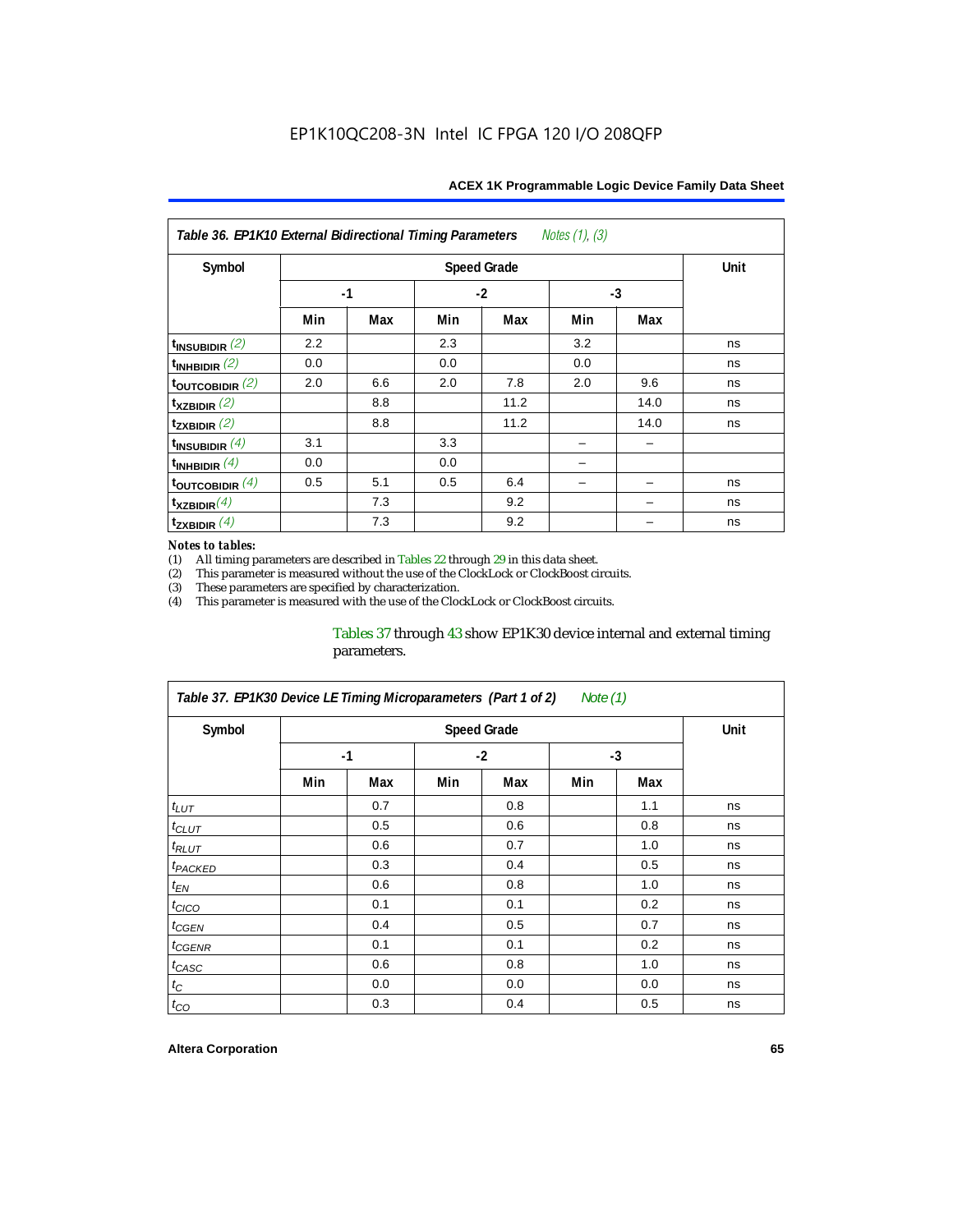| Table 37. EP1K30 Device LE Timing Microparameters (Part 2 of 2)<br>Note $(1)$ |     |      |     |      |     |      |    |  |  |
|-------------------------------------------------------------------------------|-----|------|-----|------|-----|------|----|--|--|
| Symbol                                                                        |     | Unit |     |      |     |      |    |  |  |
|                                                                               |     | $-1$ |     | $-2$ |     | $-3$ |    |  |  |
|                                                                               | Min | Max  | Min | Max  | Min | Max  |    |  |  |
| $t_{COMB}$                                                                    |     | 0.4  |     | 0.4  |     | 0.6  | ns |  |  |
| $t_{\text{SU}}$                                                               | 0.4 |      | 0.6 |      | 0.6 |      | ns |  |  |
| $t_H$                                                                         | 0.7 |      | 1.0 |      | 1.3 |      | ns |  |  |
| $t_{PRE}$                                                                     |     | 0.8  |     | 0.9  |     | 1.2  | ns |  |  |
| $t_{CLR}$                                                                     |     | 0.8  |     | 0.9  |     | 1.2  | ns |  |  |
| $t_{CH}$                                                                      | 2.0 |      | 2.5 |      | 2.5 |      | ns |  |  |
| $t_{CL}$                                                                      | 2.0 |      | 2.5 |      | 2.5 |      | ns |  |  |

| Symbol             |     | <b>Speed Grade</b> |      |         |     |      |    |  |  |  |
|--------------------|-----|--------------------|------|---------|-----|------|----|--|--|--|
|                    |     | $-1$               | $-2$ |         |     | $-3$ |    |  |  |  |
|                    | Min | Max                | Min  | Max     | Min | Max  |    |  |  |  |
| $t$ <sub>IOD</sub> |     | 2.4                |      | 2.8     |     | 3.8  | ns |  |  |  |
| $t_{\text{IOC}}$   |     | 0.3                |      | 0.4     |     | 0.5  | ns |  |  |  |
| $t_{IOCO}$         |     | 1.0                |      | 1.1     |     | 1.6  | ns |  |  |  |
| $t_{IOCOMB}$       |     | 0.0                |      | $0.0\,$ |     | 0.0  | ns |  |  |  |
| $t_{IOSU}$         | 1.2 |                    | 1.4  |         | 1.9 |      | ns |  |  |  |
| $t_{IOH}$          | 0.3 |                    | 0.4  |         | 0.5 |      | ns |  |  |  |
| $t_{IOCLR}$        |     | 1.0                |      | 1.1     |     | 1.6  | ns |  |  |  |
| $t_{OD1}$          |     | 1.9                |      | 2.3     |     | 3.0  | ns |  |  |  |
| $t_{\text{OD2}}$   |     | 1.4                |      | 1.8     |     | 2.5  | ns |  |  |  |
| $t_{OD3}$          |     | 4.4                |      | 5.2     |     | 7.0  | ns |  |  |  |
| $t_{XZ}$           |     | 2.7                |      | 3.1     |     | 4.3  | ns |  |  |  |
| $t_{ZX1}$          |     | 2.7                |      | 3.1     |     | 4.3  | ns |  |  |  |
| $t_{ZX2}$          |     | 2.2                |      | 2.6     |     | 3.8  | ns |  |  |  |
| $t_{ZX3}$          |     | 5.2                |      | 6.0     |     | 8.3  | ns |  |  |  |
| $t_{INREG}$        |     | 3.4                |      | 4.1     |     | 5.5  | ns |  |  |  |
| $t_{IOFD}$         |     | 0.8                |      | 1.3     |     | 2.4  | ns |  |  |  |
| $t_{INCOMB}$       |     | 0.8                |      | 1.3     |     | 2.4  | ns |  |  |  |

r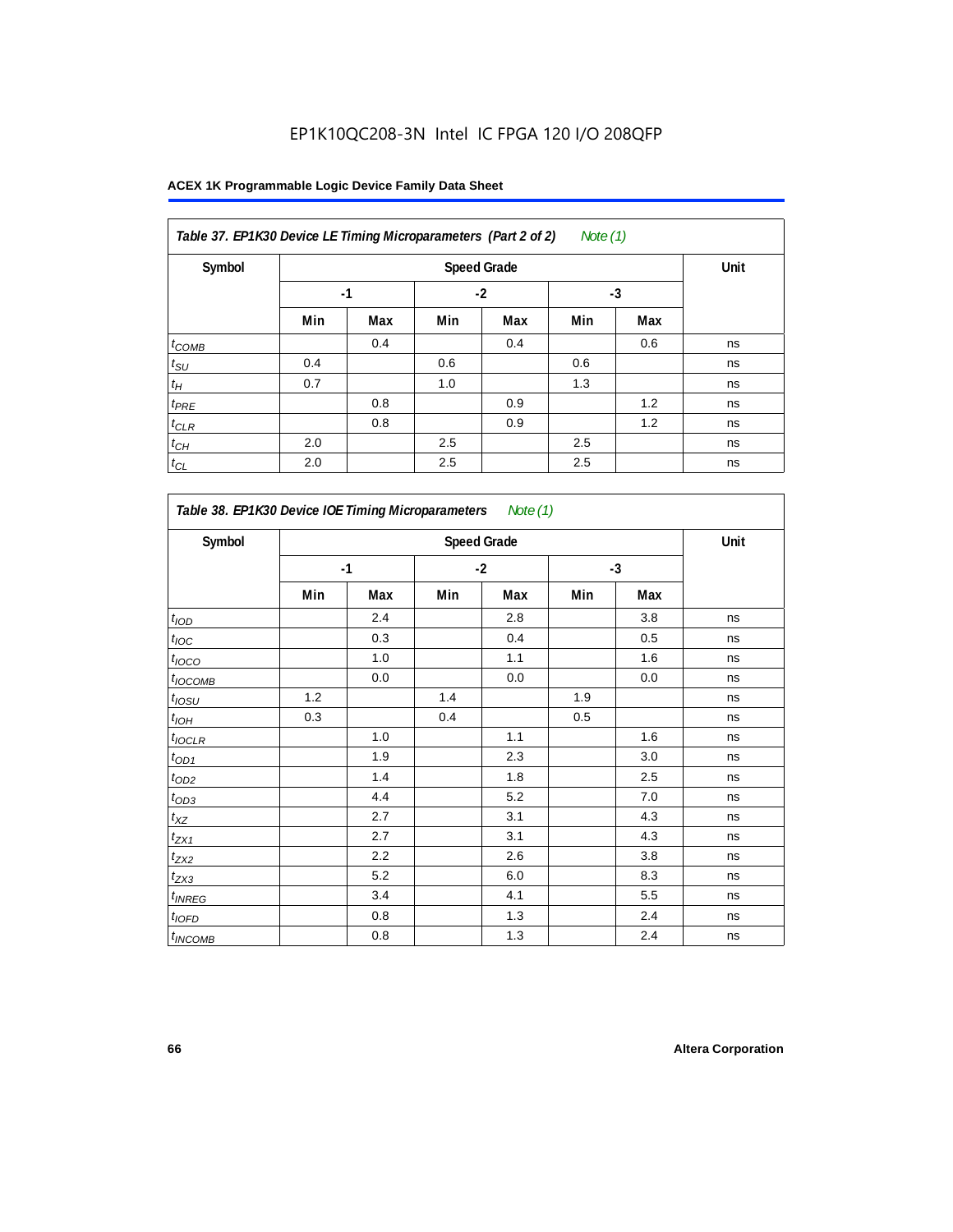| Symbol                  |     |      |     | <b>Speed Grade</b> |     |      | Unit |
|-------------------------|-----|------|-----|--------------------|-----|------|------|
|                         |     | $-1$ |     | $-2$               |     | $-3$ |      |
|                         | Min | Max  | Min | Max                | Min | Max  |      |
| t <sub>EABDATA1</sub>   |     | 1.7  |     | 2.0                |     | 2.3  | ns   |
| t <sub>EABDATA1</sub>   |     | 0.6  |     | 0.7                |     | 0.8  | ns   |
| $t_{EABWE1}$            |     | 1.1  |     | 1.3                |     | 1.4  | ns   |
| $t_{EABWE2}$            |     | 0.4  |     | 0.4                |     | 0.5  | ns   |
| $t_{EABRE1}$            |     | 0.8  |     | 0.9                |     | 1.0  | ns   |
| $t_{EABRE2}$            |     | 0.4  |     | 0.4                |     | 0.5  | ns   |
| <b><i>EABCLK</i></b>    |     | 0.0  |     | 0.0                |     | 0.0  | ns   |
| $t_{EABCO}$             |     | 0.3  |     | 0.3                |     | 0.4  | ns   |
| <b><i>EABBYPASS</i></b> |     | 0.5  |     | 0.6                |     | 0.7  | ns   |
| $t_{EABSU}$             | 0.9 |      | 1.0 |                    | 1.2 |      | ns   |
| $t_{EABH}$              | 0.4 |      | 0.4 |                    | 0.5 |      | ns   |
| $t_{EABCLR}$            | 0.3 |      | 0.3 |                    | 0.3 |      | ns   |
| $t_{AA}$                |     | 3.2  |     | 3.8                |     | 4.4  | ns   |
| $t_{\underline{WP}}$    | 2.5 |      | 2.9 |                    | 3.3 |      | ns   |
| $t_{RP}$                | 0.9 |      | 1.1 |                    | 1.2 |      | ns   |
| $t_{WDSU}$              | 0.9 |      | 1.0 |                    | 1.1 |      | ns   |
| $t_{WDH}$               | 0.1 |      | 0.1 |                    | 0.1 |      | ns   |
| $t_{WASU}$              | 1.7 |      | 2.0 |                    | 2.3 |      | ns   |
| $t_{WAH}$               | 1.8 |      | 2.1 |                    | 2.4 |      | ns   |
| t <sub>RASU</sub>       | 3.1 |      | 3.7 |                    | 4.2 |      | ns   |
| $t_{RAH}$               | 0.2 |      | 0.2 |                    | 0.2 |      | ns   |
| $t_{WO}$                |     | 2.5  |     | 2.9                |     | 3.3  | ns   |
| $t_{DD}$                |     | 2.5  |     | 2.9                |     | 3.3  | ns   |
| <b><i>EABOUT</i></b>    |     | 0.5  |     | 0.6                |     | 0.7  | ns   |
| $t_{EABCH}$             | 1.5 |      | 2.0 |                    | 2.3 |      | ns   |
| $t_{EABCL}$             | 2.5 |      | 2.9 |                    | 3.3 |      | ns   |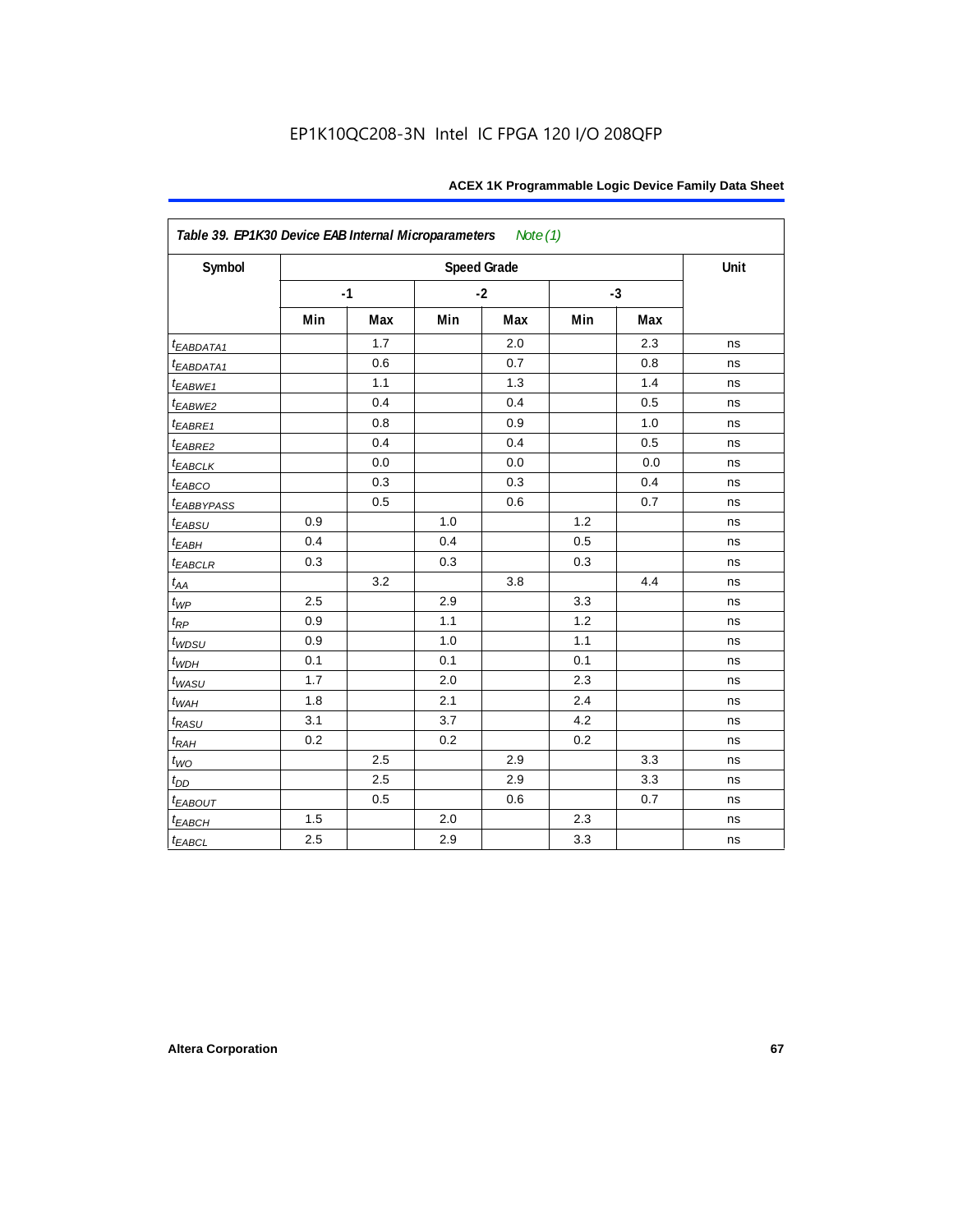# EP1K10QC208-3N Intel IC FPGA 120 I/O 208QFP

|                             | Table 40. EP1K30 Device EAB Internal Timing Macroparameters<br>Note $(1)$ |     |      |                    |      |     |      |  |  |  |  |
|-----------------------------|---------------------------------------------------------------------------|-----|------|--------------------|------|-----|------|--|--|--|--|
| Symbol                      |                                                                           |     |      | <b>Speed Grade</b> |      |     | Unit |  |  |  |  |
|                             | $-1$                                                                      |     | $-2$ |                    | $-3$ |     |      |  |  |  |  |
|                             | Min                                                                       | Max | Min  | Max                | Min  | Max |      |  |  |  |  |
| t <sub>EABAA</sub>          |                                                                           | 6.4 |      | 7.6                |      | 8.8 | ns   |  |  |  |  |
| <sup>t</sup> EABRCOMB       | 6.4                                                                       |     | 7.6  |                    | 8.8  |     | ns   |  |  |  |  |
| <sup>t</sup> EABRCREG       | 4.4                                                                       |     | 5.1  |                    | 6.0  |     | ns   |  |  |  |  |
| <sup>t</sup> EABWP          | 2.5                                                                       |     | 2.9  |                    | 3.3  |     | ns   |  |  |  |  |
| <sup>t</sup> EABWCOMB       | 6.0                                                                       |     | 7.0  |                    | 8.0  |     | ns   |  |  |  |  |
| <i>t<sub>EABWCREG</sub></i> | 6.8                                                                       |     | 7.8  |                    | 9.0  |     | ns   |  |  |  |  |
| <sup>t</sup> EABDD          |                                                                           | 5.7 |      | 6.7                |      | 7.7 | ns   |  |  |  |  |
| <sup>t</sup> EABDATACO      |                                                                           | 0.8 |      | 0.9                |      | 1.1 | ns   |  |  |  |  |
| <sup>t</sup> EABDATASU      | 1.5                                                                       |     | 1.7  |                    | 2.0  |     | ns   |  |  |  |  |
| <sup>t</sup> EABDATAH       | 0.0                                                                       |     | 0.0  |                    | 0.0  |     | ns   |  |  |  |  |
| <sup>t</sup> EABWESU        | 1.3                                                                       |     | 1.4  |                    | 1.7  |     | ns   |  |  |  |  |
| <sup>t</sup> EABWEH         | 0.0                                                                       |     | 0.0  |                    | 0.0  |     | ns   |  |  |  |  |
| <sup>t</sup> EABWDSU        | 1.5                                                                       |     | 1.7  |                    | 2.0  |     | ns   |  |  |  |  |
| <sup>t</sup> EABWDH         | 0.0                                                                       |     | 0.0  |                    | 0.0  |     | ns   |  |  |  |  |
| <sup>t</sup> EABWASU        | 3.0                                                                       |     | 3.6  |                    | 4.3  |     | ns   |  |  |  |  |
| t <sub>EABWAH</sub>         | 0.5                                                                       |     | 0.5  |                    | 0.4  |     | ns   |  |  |  |  |
| <sup>t</sup> EABWO          |                                                                           | 5.1 |      | 6.0                |      | 6.8 | ns   |  |  |  |  |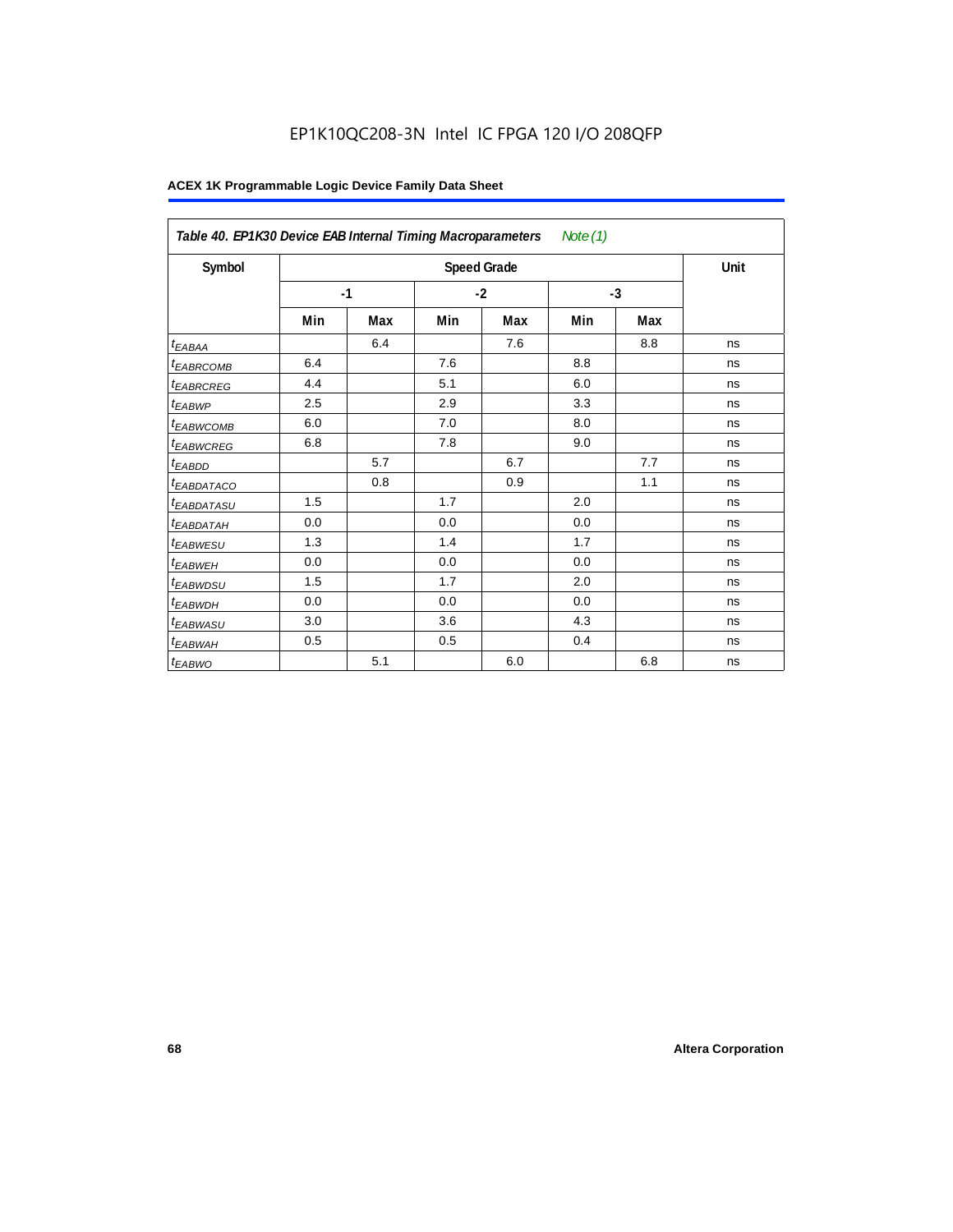| Note (1)<br>Table 41. EP1K30 Device Interconnect Timing Microparameters |      |     |      |                    |      |     |      |  |  |  |  |
|-------------------------------------------------------------------------|------|-----|------|--------------------|------|-----|------|--|--|--|--|
| Symbol                                                                  |      |     |      | <b>Speed Grade</b> |      |     | Unit |  |  |  |  |
|                                                                         | $-1$ |     | $-2$ |                    | $-3$ |     |      |  |  |  |  |
|                                                                         | Min  | Max | Min  | Max                | Min  | Max |      |  |  |  |  |
| $t_{DIN2IOE}$                                                           |      | 1.8 |      | 2.4                |      | 2.9 | ns   |  |  |  |  |
| $t_{DIN2LE}$                                                            |      | 1.5 |      | 1.8                |      | 2.4 | ns   |  |  |  |  |
| t <sub>DIN2DATA</sub>                                                   |      | 1.5 |      | 1.8                |      | 2.2 | ns   |  |  |  |  |
| $t$ <sub>DCLK2IOE</sub>                                                 |      | 2.2 |      | 2.6                |      | 3.0 | ns   |  |  |  |  |
| $t_{DCLK2LE}$                                                           |      | 1.5 |      | 1.8                |      | 2.4 | ns   |  |  |  |  |
| $t_{SAMELAB}$                                                           |      | 0.1 |      | 0.2                |      | 0.3 | ns   |  |  |  |  |
| <i>t<sub>SAMEROW</sub></i>                                              |      | 2.0 |      | 2.4                |      | 2.7 | ns   |  |  |  |  |
| <i>t<sub>SAMECOLUMN</sub></i>                                           |      | 0.7 |      | 1.0                |      | 0.8 | ns   |  |  |  |  |
| <i>t<sub>DIFFROW</sub></i>                                              |      | 2.7 |      | 3.4                |      | 3.5 | ns   |  |  |  |  |
| t <sub>TWOROWS</sub>                                                    |      | 4.7 |      | 5.8                |      | 6.2 | ns   |  |  |  |  |
| $t_{LEPERIPH}$                                                          |      | 2.7 |      | 3.4                |      | 3.8 | ns   |  |  |  |  |
| <b><i>LABCARRY</i></b>                                                  |      | 0.3 |      | 0.4                |      | 0.5 | ns   |  |  |  |  |
| $t_{LABCASC}$                                                           |      | 0.8 |      | 0.8                |      | 1.1 | ns   |  |  |  |  |

| Table 42. EP1K30 External Timing Parameters |     |      |     | Notes (1), (2) |     |      |    |
|---------------------------------------------|-----|------|-----|----------------|-----|------|----|
| Symbol                                      |     | Unit |     |                |     |      |    |
|                                             |     | $-1$ |     | $-2$           |     | $-3$ |    |
|                                             | Min | Max  | Min | Max            | Min | Max  |    |
| t <sub>DRR</sub>                            |     | 8.0  |     | 9.5            |     | 12.5 | ns |
| $t_{INSU}$ (3)                              | 2.1 |      | 2.5 |                | 3.9 |      | ns |
| $t_{INH}$ (3)                               | 0.0 |      | 0.0 |                | 0.0 |      | ns |
| $t_{OUTCO}$ (3)                             | 2.0 | 4.9  | 2.0 | 5.9            | 2.0 | 7.6  | ns |
| $t_{INSU}$ $(4)$                            | 1.1 |      | 1.5 |                |     |      | ns |
| $t_{INH}$ (4)                               | 0.0 |      | 0.0 |                |     |      | ns |
| $t_{\text{OUTCO}}(4)$                       | 0.5 | 3.9  | 0.5 | 4.9            |     |      | ns |
| t <sub>PCISU</sub>                          | 3.0 |      | 4.2 |                |     |      | ns |
| <sup>t</sup> PCIH                           | 0.0 |      | 0.0 |                |     |      | ns |
| t <sub>PCICO</sub>                          | 2.0 | 6.0  | 2.0 | 7.5            |     |      | ns |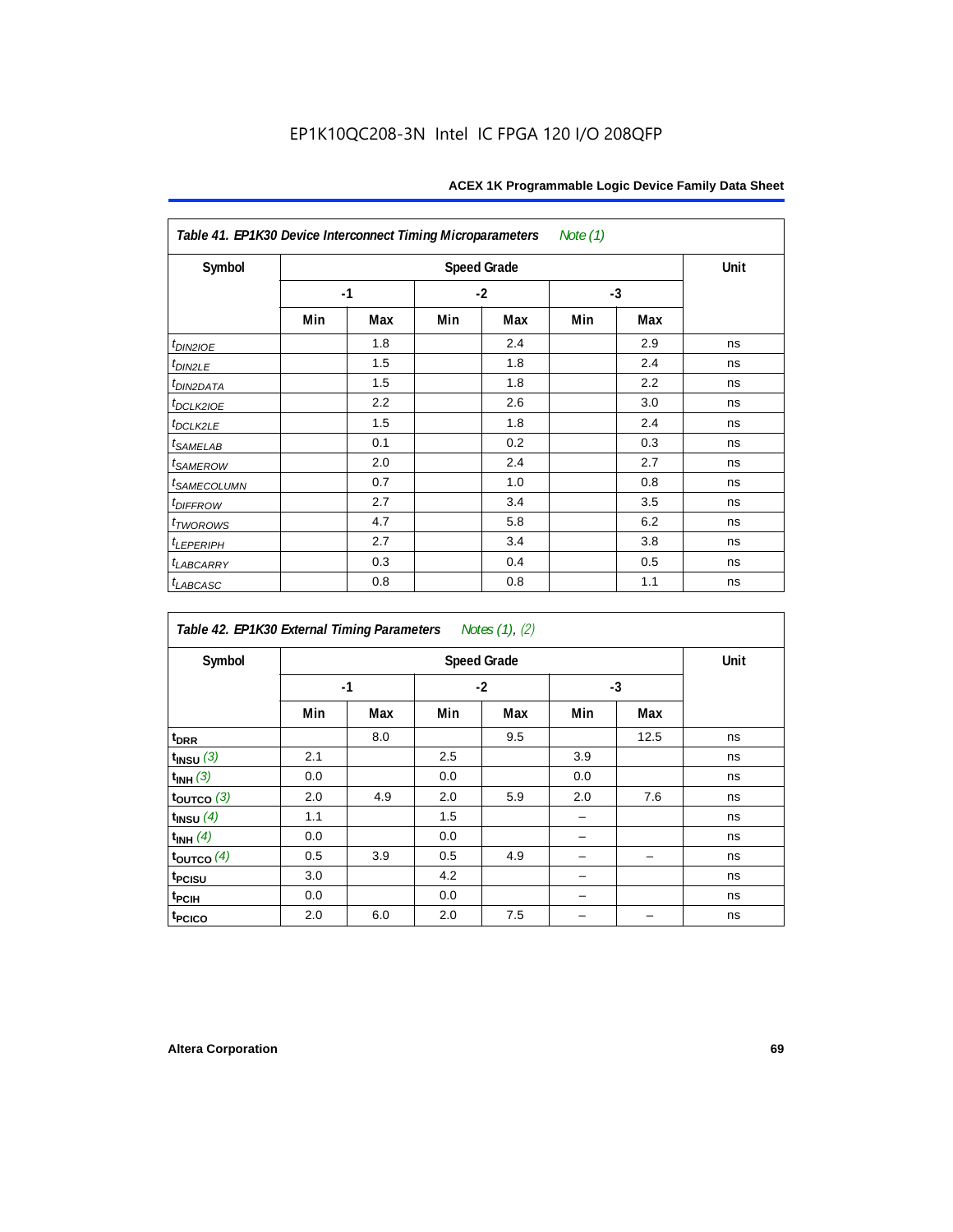| Symbol                      |      | Unit |      |     |      |     |    |
|-----------------------------|------|------|------|-----|------|-----|----|
|                             | $-1$ |      | $-2$ |     | $-3$ |     |    |
|                             | Min  | Max  | Min  | Max | Min  | Max |    |
| $t_{\text{INSUBIDIR}}$ (3)  | 2.8  |      | 3.9  |     | 5.2  |     | ns |
| $t_{INHBIDIR}$ (3)          | 0.0  |      | 0.0  |     | 0.0  |     | ns |
| $t_{INSUBIDIR}$ (4)         | 3.8  |      | 4.9  |     |      |     | ns |
| $t_{INHBIDIR}(4)$           | 0.0  |      | 0.0  |     |      |     | ns |
| $t_{\text{OUTCOBIDIR}}$ (3) | 2.0  | 4.9  | 2.0  | 5.9 | 2.0  | 7.6 | ns |
| $t_{XZBIDIR}$ (3)           |      | 6.1  |      | 7.5 |      | 9.7 | ns |
| $t_{ZXBIDIR}$ (3)           |      | 6.1  |      | 7.5 |      | 9.7 | ns |
| toutcobidir $(4)$           | 0.5  | 3.9  | 0.5  | 4.9 |      |     | ns |
| $t_{XZBIDIR}$ (4)           |      | 5.1  |      | 6.5 |      |     | ns |
| $t_{ZXBIDIR}$ (4)           |      | 5.1  |      | 6.5 |      |     | ns |

#### *Notes to tables:*

(1) All timing parameters are described in Tables 22 through  $29$  in this data sheet.<br>(2) These parameters are specified by characterization.

(2) These parameters are specified by characterization.<br>
(3) This parameter is measured without the use of the C

This parameter is measured without the use of the ClockLock or ClockBoost circuits.

(4) This parameter is measured with the use of the ClockLock or ClockBoost circuits.

#### Tables 44 through 50 show EP1K50 device external timing parameters.

| Symbol               |      | <b>Speed Grade</b> |      |     |     |     |    |  |  |
|----------------------|------|--------------------|------|-----|-----|-----|----|--|--|
|                      | $-1$ |                    | $-2$ |     | -3  |     |    |  |  |
|                      | Min  | Max                | Min  | Max | Min | Max |    |  |  |
| $t_{LUT}$            |      | 0.6                |      | 0.8 |     | 1.1 | ns |  |  |
| $t_{CLUT}$           |      | 0.5                |      | 0.6 |     | 0.8 | ns |  |  |
| $t_{RLUT}$           |      | 0.6                |      | 0.7 |     | 0.9 | ns |  |  |
| <sup>t</sup> PACKED  |      | 0.2                |      | 0.3 |     | 0.4 | ns |  |  |
| $t_{EN}$             |      | 0.6                |      | 0.7 |     | 0.9 | ns |  |  |
| $t_{CICO}$           |      | 0.1                |      | 0.1 |     | 0.1 | ns |  |  |
| $t_{\overline{GED}}$ |      | 0.4                |      | 0.5 |     | 0.6 | ns |  |  |
| $t_{GENR}$           |      | 0.1                |      | 0.1 |     | 0.1 | ns |  |  |
| $t_{CASC}$           |      | 0.5                |      | 0.8 |     | 1.0 | ns |  |  |
| $t_C$                |      | 0.5                |      | 0.6 |     | 0.8 | ns |  |  |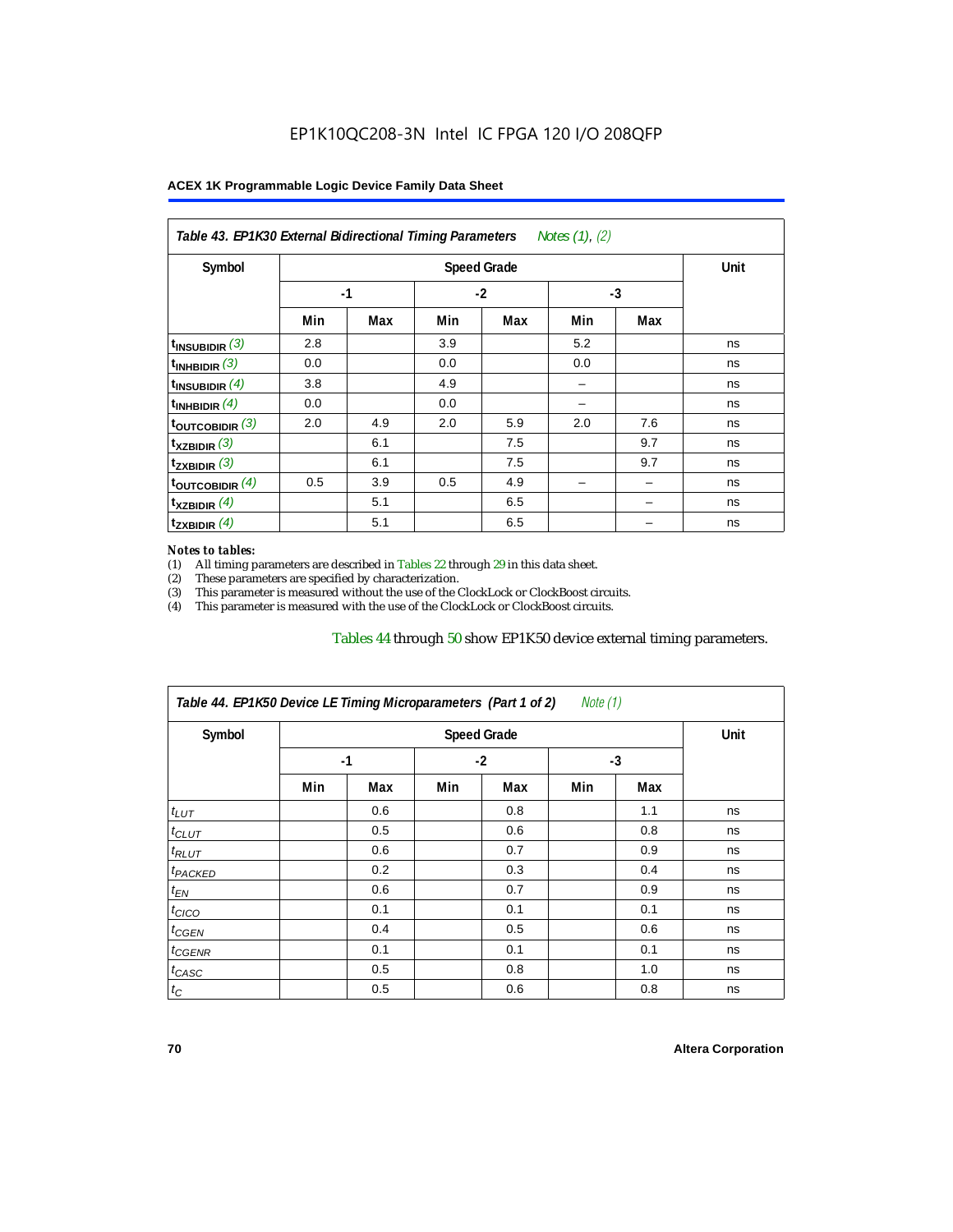| Table 44. EP1K50 Device LE Timing Microparameters (Part 2 of 2) |      |      |      |     | <i>Note</i> $(1)$ |     |    |
|-----------------------------------------------------------------|------|------|------|-----|-------------------|-----|----|
| Symbol                                                          |      | Unit |      |     |                   |     |    |
|                                                                 | $-1$ |      | $-2$ |     | $-3$              |     |    |
|                                                                 | Min  | Max  | Min  | Max | Min               | Max |    |
| $t_{CO}$                                                        |      | 0.6  |      | 0.6 |                   | 0.7 | ns |
| $t_{COMB}$                                                      |      | 0.3  |      | 0.4 |                   | 0.5 | ns |
| $t_{\rm SU}$                                                    | 0.5  |      | 0.6  |     | 0.7               |     | ns |
| $t_{\!H}$                                                       | 0.5  |      | 0.6  |     | 0.8               |     | ns |
| $t_{PRE}$                                                       |      | 0.4  |      | 0.5 |                   | 0.7 | ns |
| $t_{CLR}$                                                       |      | 0.8  |      | 1.0 |                   | 1.2 | ns |
| $t_{\mathbb{C} H}$                                              | 2.0  |      | 2.5  |     | 3.0               |     | ns |
| $t_{CL}$                                                        | 2.0  |      | 2.5  |     | 3.0               |     | ns |

| Symbol           |      | <b>Speed Grade</b> |      |     |      |     |    |  |  |
|------------------|------|--------------------|------|-----|------|-----|----|--|--|
|                  | $-1$ |                    | $-2$ |     | $-3$ |     |    |  |  |
|                  | Min  | Max                | Min  | Max | Min  | Max |    |  |  |
| t <sub>IOD</sub> |      | 1.3                |      | 1.3 |      | 1.9 | ns |  |  |
| $t_{\text{loc}}$ |      | 0.3                |      | 0.4 |      | 0.4 | ns |  |  |
| $t_{IOCO}$       |      | 1.7                |      | 2.1 |      | 2.6 | ns |  |  |
| $t_{IOCOMB}$     |      | 0.5                |      | 0.6 |      | 0.8 | ns |  |  |
| $t_{IOSU}$       | 0.8  |                    | 1.0  |     | 1.3  |     | ns |  |  |
| $t_{IOH}$        | 0.4  |                    | 0.5  |     | 0.6  |     | ns |  |  |
| $t_{IOCLR}$      |      | 0.2                |      | 0.2 |      | 0.4 | ns |  |  |
| $t_{\text{OD1}}$ |      | 1.2                |      | 1.2 |      | 1.9 | ns |  |  |
| $t_{OD2}$        |      | 0.7                |      | 0.8 |      | 1.7 | ns |  |  |
| $t_{OD3}$        |      | 2.7                |      | 3.0 |      | 4.3 | ns |  |  |
| $t_{XZ}$         |      | 4.7                |      | 5.7 |      | 7.5 | ns |  |  |
| $t_{ZX1}$        |      | 4.7                |      | 5.7 |      | 7.5 | ns |  |  |
| $t_{ZX2}$        |      | 4.2                |      | 5.3 |      | 7.3 | ns |  |  |
| $t_{ZX3}$        |      | 6.2                |      | 7.5 |      | 9.9 | ns |  |  |
| $t_{INREG}$      |      | 3.5                |      | 4.2 |      | 5.6 | ns |  |  |
| $t_{IOFD}$       |      | 1.1                |      | 1.3 |      | 1.8 | ns |  |  |
| $t_{INCOMB}$     |      | 1.1                |      | 1.3 |      | 1.8 | ns |  |  |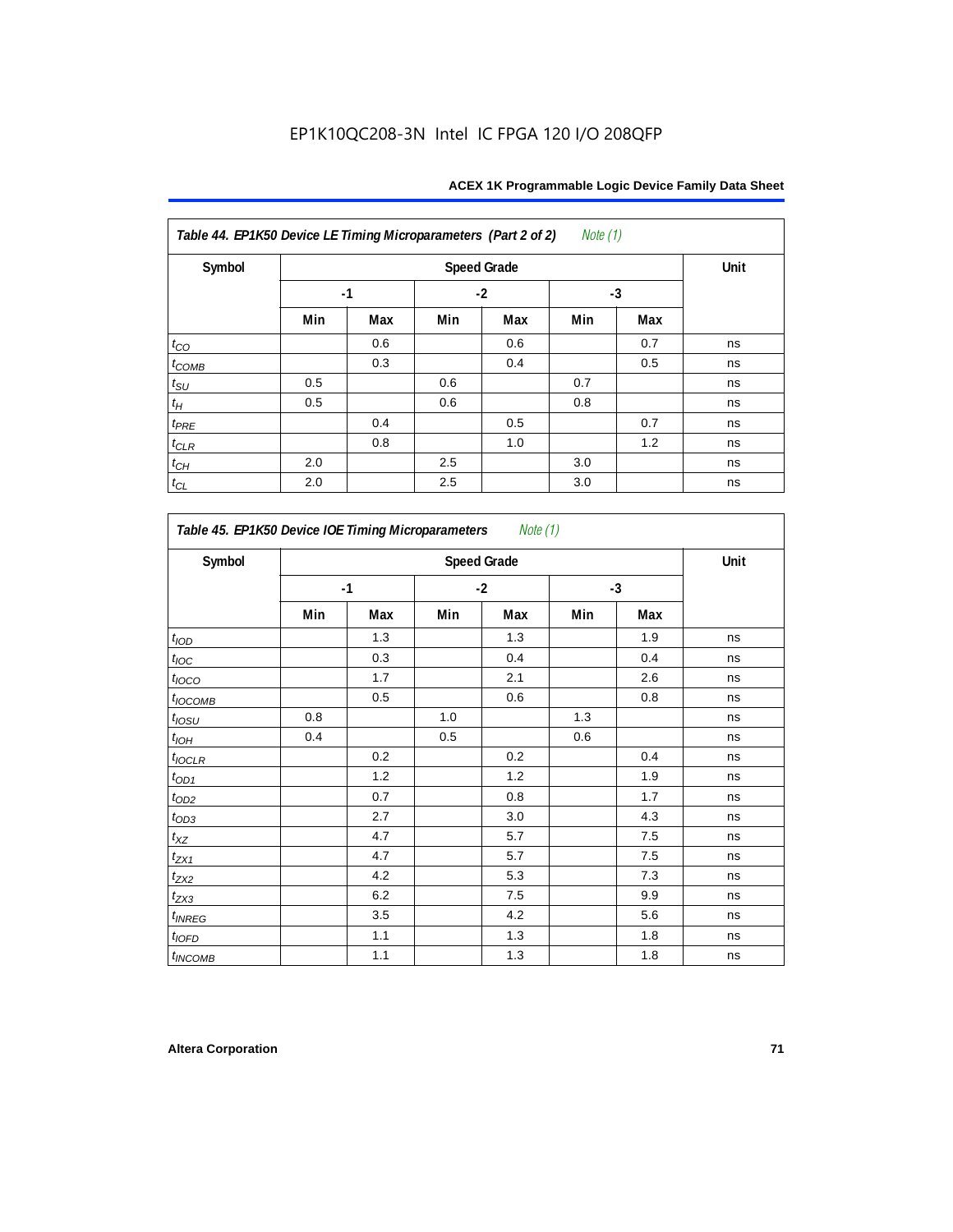| Symbol                 |     |      |     | <b>Speed Grade</b> |     |      | Unit |
|------------------------|-----|------|-----|--------------------|-----|------|------|
|                        |     | $-1$ |     | $-2$               |     | $-3$ |      |
|                        | Min | Max  | Min | Max                | Min | Max  |      |
| <sup>t</sup> EABDATA1  |     | 1.7  |     | 2.4                |     | 3.2  | ns   |
| t <sub>EABDATA2</sub>  |     | 0.4  |     | 0.6                |     | 0.8  | ns   |
| $t_{EABWE1}$           |     | 1.0  |     | 1.4                |     | 1.9  | ns   |
| <sup>t</sup> EABWE2    |     | 0.0  |     | 0.0                |     | 0.0  | ns   |
| <sup>t</sup> EABRE1    |     | 0.0  |     | 0.0                |     | 0.0  |      |
| <sup>t</sup> EABRE2    |     | 0.4  |     | 0.6                |     | 0.8  |      |
| $t_{EABCLK}$           |     | 0.0  |     | 0.0                |     | 0.0  | ns   |
| t <sub>EABCO</sub>     |     | 0.8  |     | 1.1                |     | 1.5  | ns   |
| t <sub>EABBYPASS</sub> |     | 0.0  |     | 0.0                |     | 0.0  | ns   |
| $t_{EABSU}$            | 0.7 |      | 1.0 |                    | 1.3 |      | ns   |
| t <sub>EABH</sub>      | 0.4 |      | 0.6 |                    | 0.8 |      | ns   |
| $t_{EABCLR}$           | 0.8 |      | 1.1 |                    | 1.5 |      |      |
| $t_{AA}$               |     | 2.0  |     | 2.8                |     | 3.8  | ns   |
| $t_{\mathcal{WP}}$     | 2.0 |      | 2.8 |                    | 3.8 |      | ns   |
| $t_{RP}$               | 1.0 |      | 1.4 |                    | 1.9 |      |      |
| $t_{WDSU}$             | 0.5 |      | 0.7 |                    | 0.9 |      | ns   |
| $t_{WDH}$              | 0.1 |      | 0.1 |                    | 0.2 |      | ns   |
| $t_{WASU}$             | 1.0 |      | 1.4 |                    | 1.9 |      | ns   |
| $t_{W\underline{AH}}$  | 1.5 |      | 2.1 |                    | 2.9 |      | ns   |
| t <sub>RASU</sub>      | 1.5 |      | 2.1 |                    | 2.8 |      |      |
| $t_{RAH}$              | 0.1 |      | 0.1 |                    | 0.2 |      |      |
| $t_{WQ}$               |     | 2.1  |     | 2.9                |     | 4.0  | ns   |
| $t_{DD}$               |     | 2.1  |     | 2.9                |     | 4.0  | ns   |
| t <sub>EABOUT</sub>    |     | 0.0  |     | 0.0                |     | 0.0  | ns   |
| $t_{EABCH}$            | 1.5 |      | 2.0 |                    | 2.5 |      | ns   |
| <sup>t</sup> EABCL     | 1.5 |      | 2.0 |                    | 2.5 |      | ns   |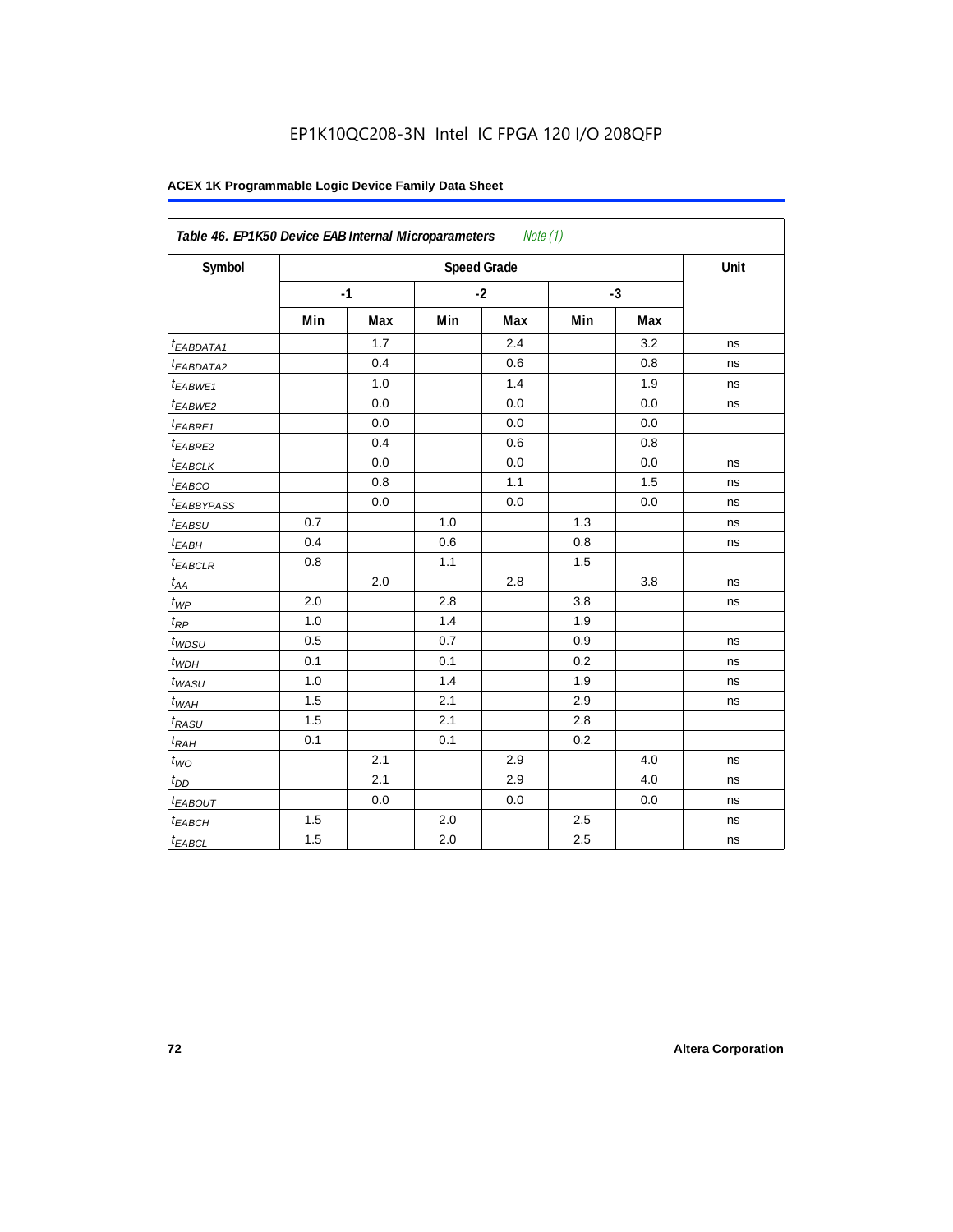| Table 47. EP1K50 Device EAB Internal Timing Macroparameters |      |     |      |                    | Note (1) |     |      |
|-------------------------------------------------------------|------|-----|------|--------------------|----------|-----|------|
| Symbol                                                      |      |     |      | <b>Speed Grade</b> |          |     | Unit |
|                                                             | $-1$ |     | $-2$ |                    | $-3$     |     |      |
|                                                             | Min  | Max | Min  | Max                | Min      | Max |      |
| $t_{EABA}$                                                  |      | 3.7 |      | 5.2                |          | 7.0 | ns   |
| t <sub>EABRCCOMB</sub>                                      | 3.7  |     | 5.2  |                    | 7.0      |     | ns   |
| t <sub>EABRCREG</sub>                                       | 3.5  |     | 4.9  |                    | 6.6      |     | ns   |
| $t_{EABWP}$                                                 | 2.0  |     | 2.8  |                    | 3.8      |     | ns   |
| <sup>t</sup> EABWCCOMB                                      | 4.5  |     | 6.3  |                    | 8.6      |     | ns   |
| t <sub>EABWCREG</sub>                                       | 5.6  |     | 7.8  |                    | 10.6     |     | ns   |
| t <sub>EABDD</sub>                                          |      | 3.8 |      | 5.3                |          | 7.2 | ns   |
| t <sub>eabdataco</sub>                                      |      | 0.8 |      | 1.1                |          | 1.5 | ns   |
| <i>EABDATASU</i>                                            | 1.1  |     | 1.6  |                    | 2.1      |     | ns   |
| <sup>t</sup> EABDATAH                                       | 0.0  |     | 0.0  |                    | 0.0      |     | ns   |
| t <sub>EABWESU</sub>                                        | 0.7  |     | 1.0  |                    | 1.3      |     | ns   |
| <b>t</b> EABWEH                                             | 0.4  |     | 0.6  |                    | 0.8      |     | ns   |
| t <sub>EABWDSU</sub>                                        | 1.2  |     | 1.7  |                    | 2.2      |     | ns   |
| t <sub>EABWDH</sub>                                         | 0.0  |     | 0.0  |                    | 0.0      |     | ns   |
| t <sub>EABWASU</sub>                                        | 1.6  |     | 2.3  |                    | 3.0      |     | ns   |
| <sup>t</sup> EABWAH                                         | 0.9  |     | 1.2  |                    | 1.8      |     | ns   |
| $t_{EABWO}$                                                 |      | 3.1 |      | 4.3                |          | 5.9 | ns   |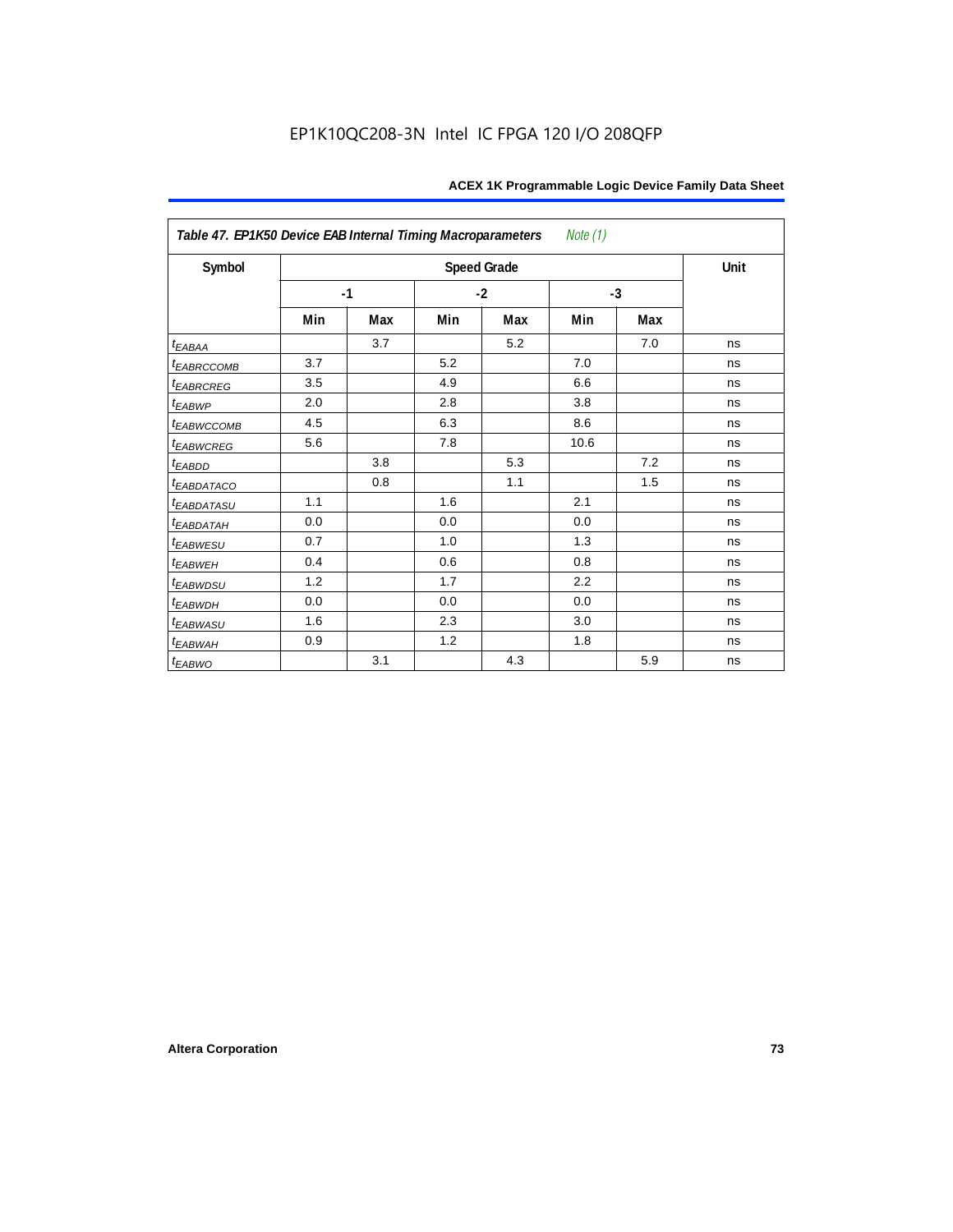| Note $(1)$<br>Table 48. EP1K50 Device Interconnect Timing Microparameters |     |      |      |     |      |     |    |  |  |  |
|---------------------------------------------------------------------------|-----|------|------|-----|------|-----|----|--|--|--|
| Symbol                                                                    |     | Unit |      |     |      |     |    |  |  |  |
|                                                                           |     | $-1$ | $-2$ |     | $-3$ |     |    |  |  |  |
|                                                                           | Min | Max  | Min  | Max | Min  | Max |    |  |  |  |
| $t_{DINZIOE}$                                                             |     | 3.1  |      | 3.7 |      | 4.6 | ns |  |  |  |
| <sup>t</sup> DIN2LE                                                       |     | 1.7  |      | 2.1 |      | 2.7 | ns |  |  |  |
| <sup>t</sup> DIN2DATA                                                     |     | 2.7  |      | 3.1 |      | 5.1 | ns |  |  |  |
| <sup>t</sup> DCLK2IOE                                                     |     | 1.6  |      | 1.9 |      | 2.6 | ns |  |  |  |
| <sup>t</sup> DCLK2LE                                                      |     | 1.7  |      | 2.1 |      | 2.7 | ns |  |  |  |
| <sup>t</sup> SAMELAB                                                      |     | 0.1  |      | 0.1 |      | 0.2 | ns |  |  |  |
| <sup>t</sup> SAMEROW                                                      |     | 1.5  |      | 1.7 |      | 2.4 | ns |  |  |  |
| <sup>t</sup> SAMECOLUMN                                                   |     | 1.0  |      | 1.3 |      | 2.1 | ns |  |  |  |
| <i>t<sub>DIFFROW</sub></i>                                                |     | 2.5  |      | 3.0 |      | 4.5 | ns |  |  |  |
| <sup>t</sup> TWOROWS                                                      |     | 4.0  |      | 4.7 |      | 6.9 | ns |  |  |  |
| <sup>t</sup> LEPERIPH                                                     |     | 2.6  |      | 2.9 |      | 3.4 | ns |  |  |  |
| <sup>t</sup> LABCARRY                                                     |     | 0.1  |      | 0.2 |      | 0.2 | ns |  |  |  |
| <sup>t</sup> LABCASC                                                      |     | 0.8  |      | 1.0 |      | 1.3 | ns |  |  |  |

| Table 49. EP1K50 External Timing Parameters |     |                    |     | Note $(1)$ |     |      |    |  |  |  |  |
|---------------------------------------------|-----|--------------------|-----|------------|-----|------|----|--|--|--|--|
| Symbol                                      |     | <b>Speed Grade</b> |     |            |     |      |    |  |  |  |  |
|                                             |     | $-1$               |     | $-2$       |     | -3   |    |  |  |  |  |
|                                             | Min | Max                | Min | Max        | Min | Max  |    |  |  |  |  |
| t <sub>DRR</sub>                            |     | 8.0                |     | 9.5        |     | 12.5 | ns |  |  |  |  |
| $t_{INSU}$ (2)                              | 2.4 |                    | 2.9 |            | 3.9 |      | ns |  |  |  |  |
| $t_{INH}$ (2)                               | 0.0 |                    | 0.0 |            | 0.0 |      | ns |  |  |  |  |
| $t_{OUTCO}$ (2)                             | 2.0 | 4.3                | 2.0 | 5.2        | 2.0 | 7.3  | ns |  |  |  |  |
| $t_{INSU}$ (3)                              | 2.4 |                    | 2.9 |            |     |      | ns |  |  |  |  |
| $t_{INH}$ (3)                               | 0.0 |                    | 0.0 |            |     |      | ns |  |  |  |  |
| $t_{OUTCO}$ (3)                             | 0.5 | 3.3                | 0.5 | 4.1        |     | -    | ns |  |  |  |  |
| t <sub>PCISU</sub>                          | 2.4 |                    | 2.9 |            |     |      | ns |  |  |  |  |
| t <sub>PCIH</sub>                           | 0.0 |                    | 0.0 |            |     |      | ns |  |  |  |  |
| t <sub>PCICO</sub>                          | 2.0 | 6.0                | 2.0 | 7.7        |     |      | ns |  |  |  |  |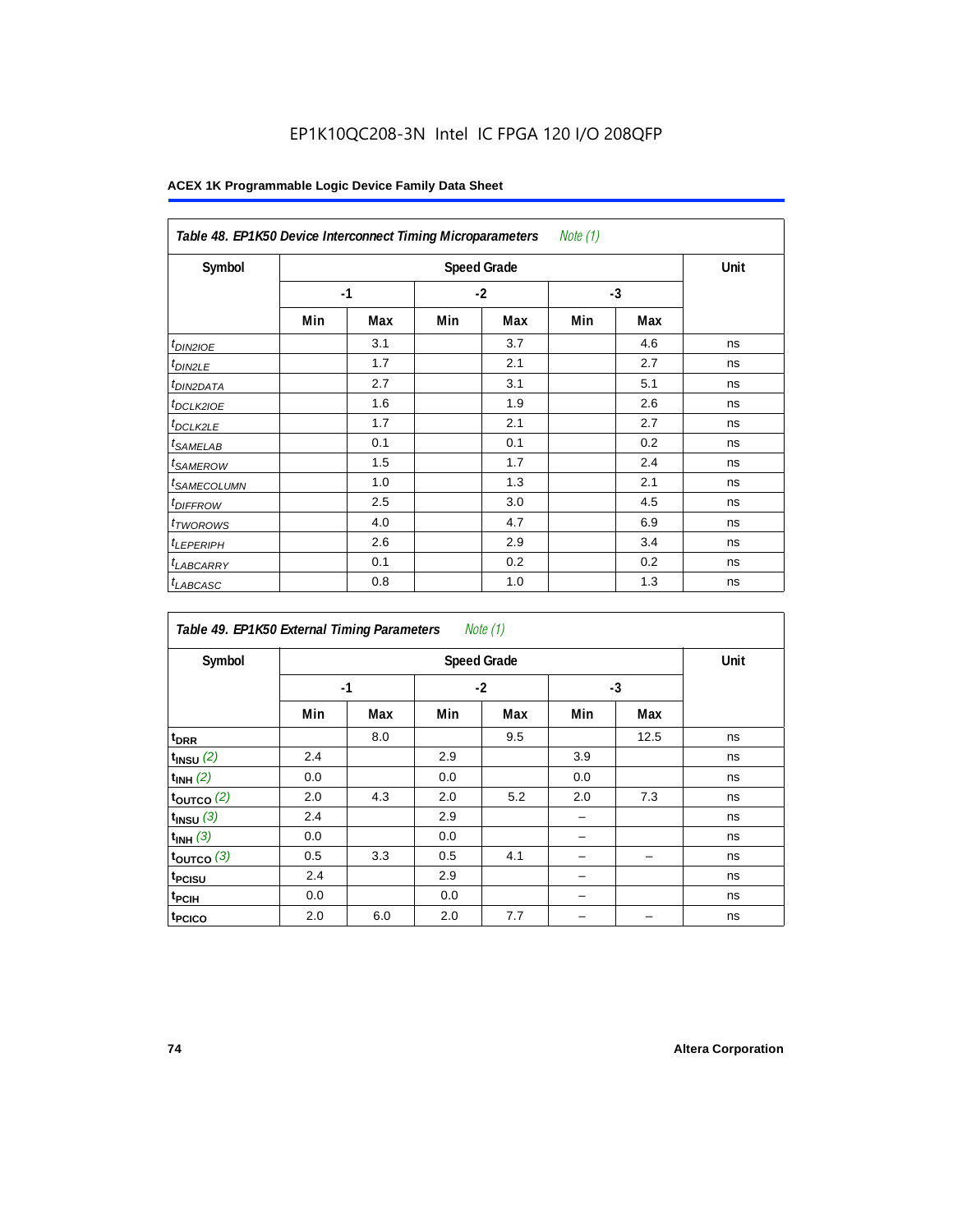| Note (1)<br>Table 50. EP1K50 External Bidirectional Timing Parameters |      |      |      |     |      |      |    |  |  |  |
|-----------------------------------------------------------------------|------|------|------|-----|------|------|----|--|--|--|
| Symbol                                                                |      | Unit |      |     |      |      |    |  |  |  |
|                                                                       | $-1$ |      | $-2$ |     | $-3$ |      |    |  |  |  |
|                                                                       | Min  | Max  | Min  | Max | Min  | Max  |    |  |  |  |
| $t_{\text{INSUBIDIR}}(2)$                                             | 2.7  |      | 3.2  |     | 4.3  |      | ns |  |  |  |
| $t_{INHBIDIR}$ (2)                                                    | 0.0  |      | 0.0  |     | 0.0  |      | ns |  |  |  |
| $t_{INSUBIDIR}$ (3)                                                   | 3.7  |      | 4.2  |     |      |      | ns |  |  |  |
| $t_{INHBIDIR}$ (3)                                                    | 0.0  |      | 0.0  |     |      |      | ns |  |  |  |
| $t_{\text{OUTCOBIDIR}}(2)$                                            | 2.0  | 4.5  | 2.0  | 5.2 | 2.0  | 7.3  | ns |  |  |  |
| $t_{XZBIDIR}$ (2)                                                     |      | 6.8  |      | 7.8 |      | 10.1 | ns |  |  |  |
| $t_{ZXBIDIR}$ (2)                                                     |      | 6.8  |      | 7.8 |      | 10.1 | ns |  |  |  |
| $t_{\text{OUTCOBIDIR}}$ (3)                                           | 0.5  | 3.5  | 0.5  | 4.2 |      |      |    |  |  |  |
| $t_{XZBIDIR}$ (3)                                                     |      | 6.8  |      | 8.4 |      |      | ns |  |  |  |
| $t_{ZXBIDIR}$ (3)                                                     |      | 6.8  |      | 8.4 |      |      | ns |  |  |  |

# *Notes to tables:*

(1) All timing parameters are described in Tables 22 through 29.<br>
(2) This parameter is measured without use of the ClockLock or

(2) This parameter is measured without use of the ClockLock or ClockBoost circuits.<br>
(3) This parameter is measured with use of the ClockLock or ClockBoost circuits

This parameter is measured with use of the ClockLock or ClockBoost circuits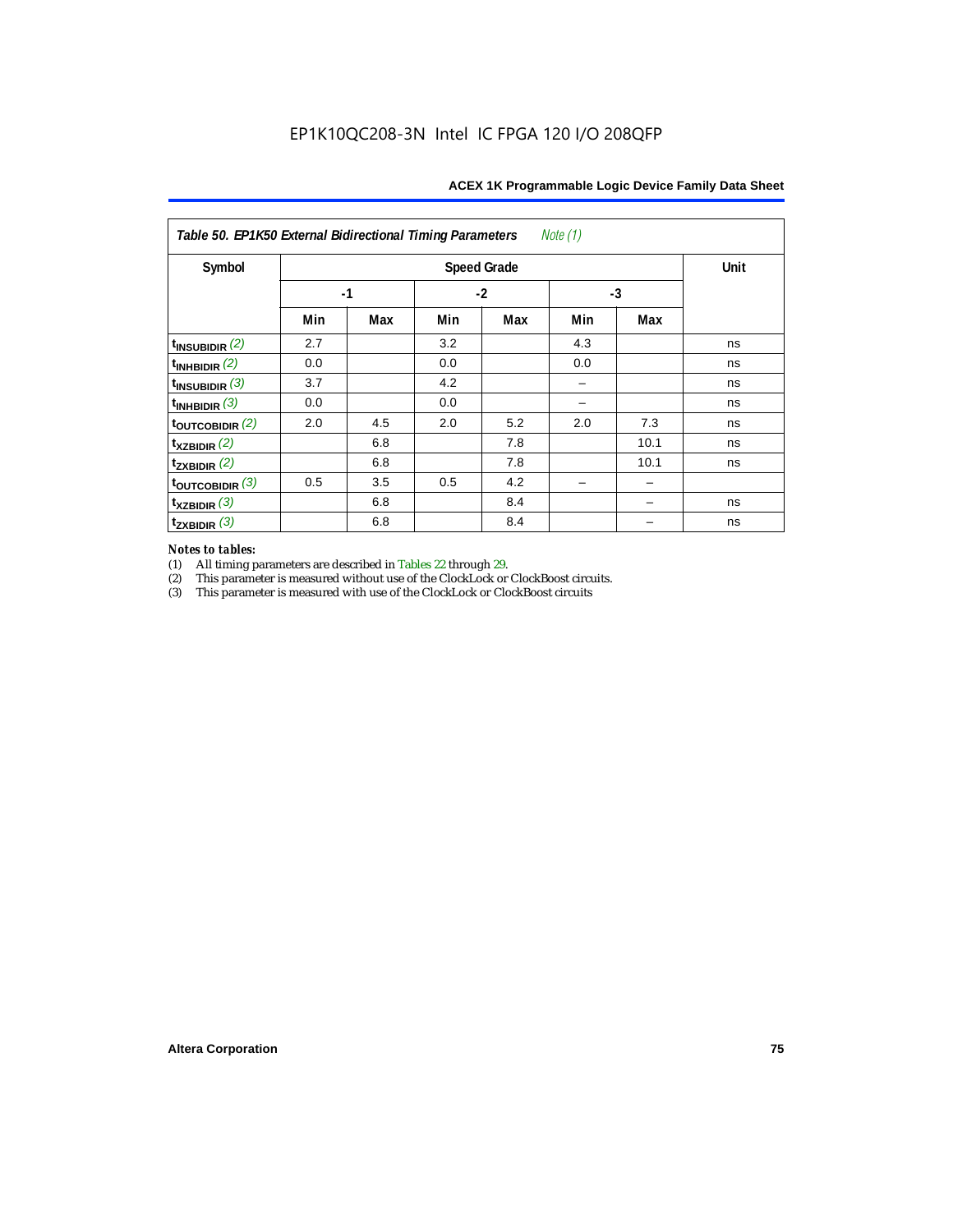Tables 51 through 57 show EP1K100 device internal and external timing parameters.

| Symbol                     |      |     | <b>Speed Grade</b> |         |      |     | Unit |
|----------------------------|------|-----|--------------------|---------|------|-----|------|
|                            | $-1$ |     | $-2$               |         | $-3$ |     |      |
|                            | Min  | Max | Min                | Max     | Min  | Max |      |
| $t_{LUT}$                  |      | 0.7 |                    | 1.0     |      | 1.5 | ns   |
| $t_{CLUT}$                 |      | 0.5 |                    | 0.7     |      | 0.9 | ns   |
| $t_{RLUT}$                 |      | 0.6 |                    | 0.8     |      | 1.1 | ns   |
| <b>t</b> <sub>PACKED</sub> |      | 0.3 |                    | 0.4     |      | 0.5 | ns   |
| $t_{EN}$                   |      | 0.2 |                    | 0.3     |      | 0.3 | ns   |
| $t_{CICO}$                 |      | 0.1 |                    | 0.1     |      | 0.2 | ns   |
| $t_{\text{CGEN}}$          |      | 0.4 |                    | 0.5     |      | 0.7 | ns   |
| $t_{GENR}$                 |      | 0.1 |                    | 0.1     |      | 0.2 | ns   |
| $t_{CASC}$                 |      | 0.6 |                    | 0.9     |      | 1.2 | ns   |
| $t_C$                      |      | 0.8 |                    | 1.0     |      | 1.4 | ns   |
| $t_{CO}$                   |      | 0.6 |                    | 0.8     |      | 1.1 | ns   |
| $t$ <sub>COMB</sub>        |      | 0.4 |                    | 0.5     |      | 0.7 | ns   |
| $t_{\rm SU}$               | 0.4  |     | 0.6                |         | 0.7  |     | ns   |
| $t_H\,$                    | 0.5  |     | 0.7                |         | 0.9  |     | ns   |
| $t_{PRE}$                  |      | 0.8 |                    | $1.0\,$ |      | 1.4 | ns   |
| $t_{CLR}$                  |      | 0.8 |                    | 1.0     |      | 1.4 | ns   |
| $t_{\underline{CH}}$       | 1.5  |     | 2.0                |         | 2.5  |     | ns   |
| $t_{\rm CL}$               | 1.5  |     | 2.0                |         | 2.5  |     | ns   |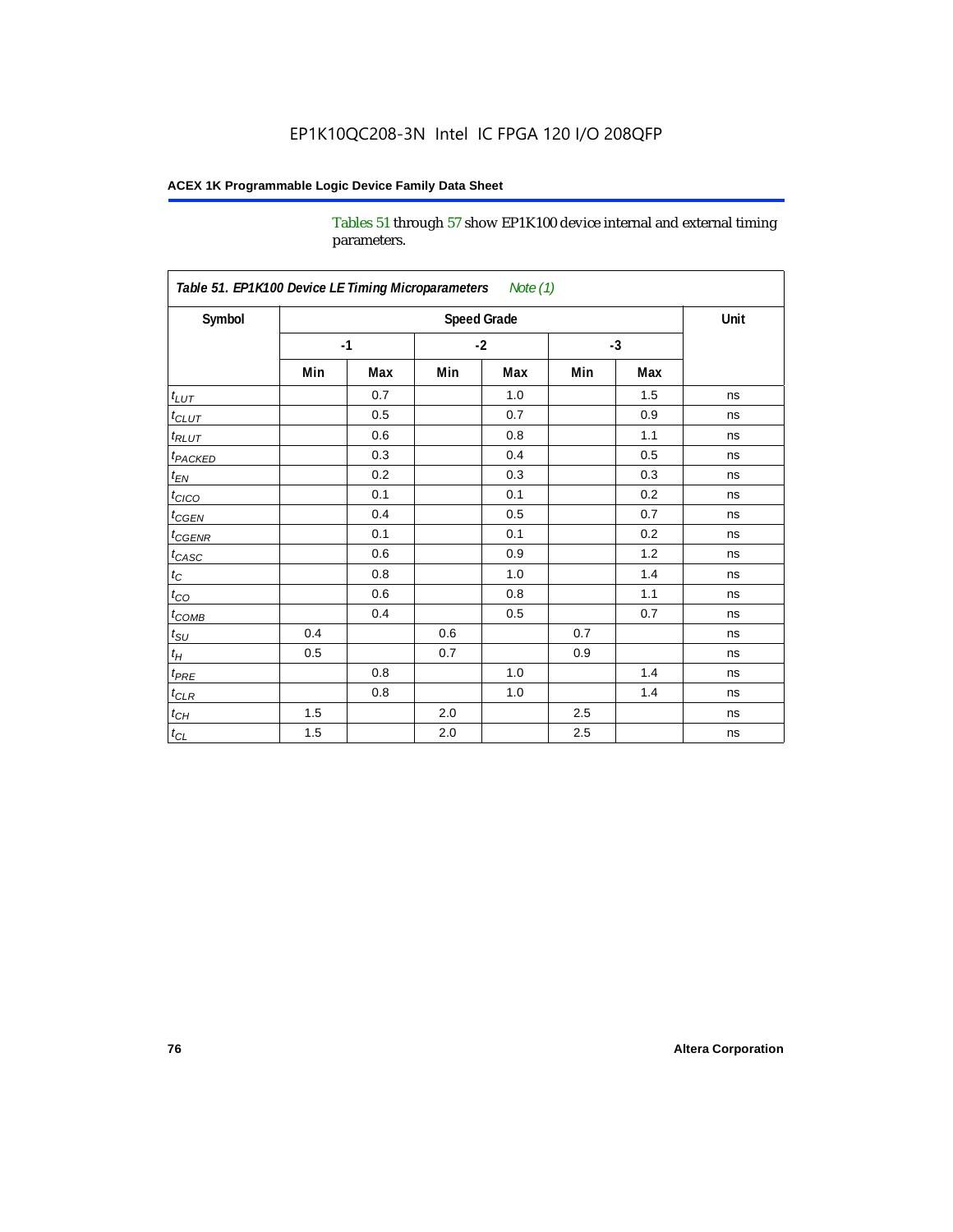| Table 52. EP1K100 Device IOE Timing Microparameters |      |     |      | Note (1)           |      |     |      |
|-----------------------------------------------------|------|-----|------|--------------------|------|-----|------|
| Symbol                                              |      |     |      | <b>Speed Grade</b> |      |     | Unit |
|                                                     | $-1$ |     | $-2$ |                    | $-3$ |     |      |
|                                                     | Min  | Max | Min  | Max                | Min  | Max |      |
| t <sub>IOD</sub>                                    |      | 1.7 |      | 2.0                |      | 2.6 | ns   |
| $t_{\text{IOC}}$                                    |      | 0.0 |      | 0.0                |      | 0.0 | ns   |
| $t_{IOCO}$                                          |      | 1.4 |      | 1.6                |      | 2.1 | ns   |
| $t_{IOCOMB}$                                        |      | 0.5 |      | 0.7                |      | 0.9 | ns   |
| $t_{IOSU}$                                          | 0.8  |     | 1.0  |                    | 1.3  |     | ns   |
| $t_{IOH}$                                           | 0.7  |     | 0.9  |                    | 1.2  |     | ns   |
| $t_{IOCLR}$                                         |      | 0.5 |      | 0.7                |      | 0.9 | ns   |
| $t_{OD1}$                                           |      | 3.0 |      | 4.2                |      | 5.6 | ns   |
| $t_{OD2}$                                           |      | 3.0 |      | 4.2                |      | 5.6 | ns   |
| $t_{OD3}$                                           |      | 4.0 |      | 5.5                |      | 7.3 | ns   |
| $t_{XZ}$                                            |      | 3.5 |      | 4.6                |      | 6.1 | ns   |
| $t_{ZX1}$                                           |      | 3.5 |      | 4.6                |      | 6.1 | ns   |
| $t_{ZX2}$                                           |      | 3.5 |      | 4.6                |      | 6.1 | ns   |
| $t_{ZX3}$                                           |      | 4.5 |      | 5.9                |      | 7.8 | ns   |
| $t_{INREG}$                                         |      | 2.0 |      | 2.6                |      | 3.5 | ns   |
| $t_{IOFD}$                                          |      | 0.5 |      | 0.8                |      | 1.2 | ns   |
| $t_{INCOMB}$                                        |      | 0.5 |      | 0.8                |      | 1.2 | ns   |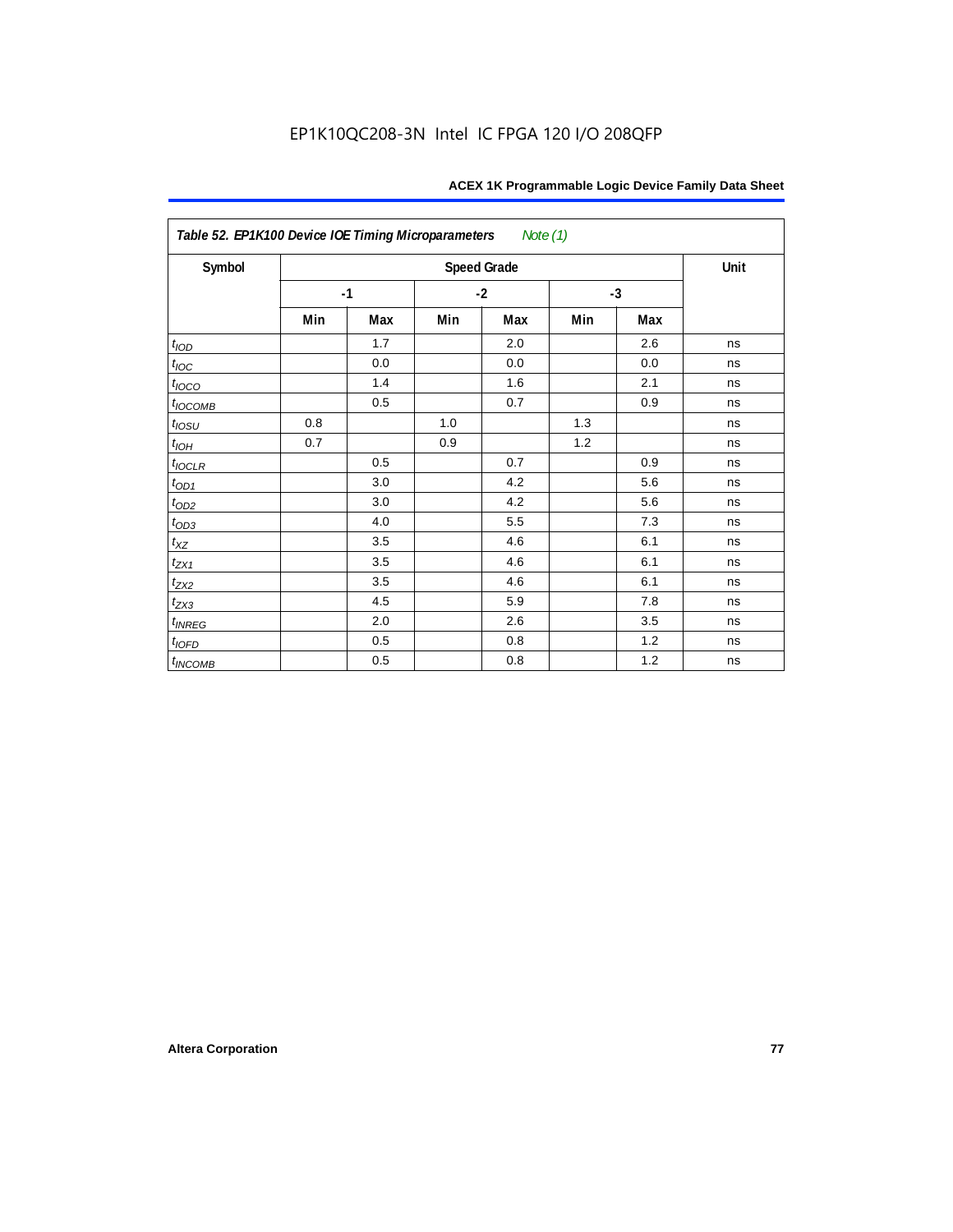| Symbol                       |     |      |     | <b>Speed Grade</b> |     |      | Unit |
|------------------------------|-----|------|-----|--------------------|-----|------|------|
|                              |     | $-1$ |     | $-2$               |     | $-3$ |      |
|                              | Min | Max  | Min | Max                | Min | Max  |      |
| t <sub>EABDATA1</sub>        |     | 1.5  |     | 2.0                |     | 2.6  | ns   |
| <sup>t</sup> EABDATA1        |     | 0.0  |     | 0.0                |     | 0.0  | ns   |
| t <sub>EABWE1</sub>          |     | 1.5  |     | 2.0                |     | 2.6  | ns   |
| t <sub>EABWE2</sub>          |     | 0.3  |     | 0.4                |     | 0.5  | ns   |
| <sup>t</sup> EABRE1          |     | 0.3  |     | 0.4                |     | 0.5  | ns   |
| <sup>t</sup> EABRE2          |     | 0.0  |     | 0.0                |     | 0.0  | ns   |
| <sup>t</sup> EABCLK          |     | 0.0  |     | 0.0                |     | 0.0  | ns   |
| t <sub>EABCO</sub>           |     | 0.3  |     | 0.4                |     | 0.5  | ns   |
| <sup>t</sup> EABBYPASS       |     | 0.1  |     | 0.1                |     | 0.2  | ns   |
| t <sub>EABSU</sub>           | 0.8 |      | 1.0 |                    | 1.4 |      | ns   |
| $t_{EABH}$                   | 0.1 |      | 0.1 |                    | 0.2 |      | ns   |
| $t_{EABCLR}$                 | 0.3 |      | 0.4 |                    | 0.5 |      | ns   |
| $t_{\mathcal{A}\mathcal{A}}$ |     | 4.0  |     | 5.1                |     | 6.6  | ns   |
| $t_{WP}$                     | 2.7 |      | 3.5 |                    | 4.7 |      | ns   |
| $t_{RP}$                     | 1.0 |      | 1.3 |                    | 1.7 |      | ns   |
| $t_{WDSU}$                   | 1.0 |      | 1.3 |                    | 1.7 |      | ns   |
| $t_{WDH}$                    | 0.2 |      | 0.2 |                    | 0.3 |      | ns   |
| $t_{WASU}$                   | 1.6 |      | 2.1 |                    | 2.8 |      | ns   |
| $t_{WAH}$                    | 1.6 |      | 2.1 |                    | 2.8 |      | ns   |
| $t_{RASU}$                   | 3.0 |      | 3.9 |                    | 5.2 |      | ns   |
| $t_{RAH}$                    | 0.1 |      | 0.1 |                    | 0.2 |      | ns   |
| $t_{WO}$                     |     | 1.5  |     | 2.0                |     | 2.6  | ns   |
| $t_{DD}$                     |     | 1.5  |     | 2.0                |     | 2.6  | ns   |
| t <sub>EABOUT</sub>          |     | 0.2  |     | 0.3                |     | 0.3  | ns   |
| $t_{EABCH}$                  | 1.5 |      | 2.0 |                    | 2.5 |      | ns   |
| $t_{EABCL}$                  | 2.7 |      | 3.5 |                    | 4.7 |      | ns   |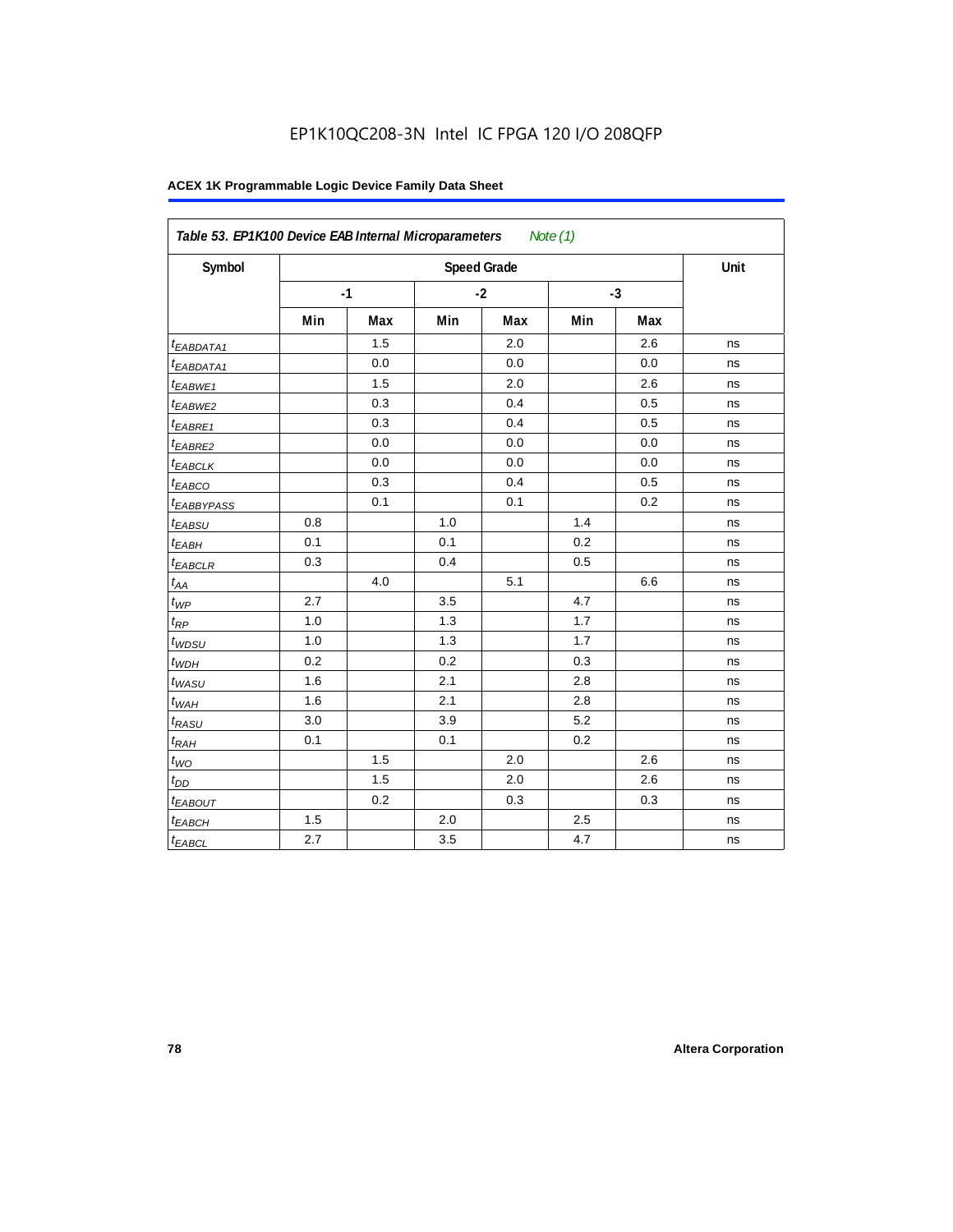| Table 54. EP1K100 Device EAB Internal Timing Macroparameters |      |     |      |                    | Note $(1)$ |     |      |
|--------------------------------------------------------------|------|-----|------|--------------------|------------|-----|------|
| Symbol                                                       |      |     |      | <b>Speed Grade</b> |            |     | Unit |
|                                                              | $-1$ |     | $-2$ |                    | $-3$       |     |      |
|                                                              | Min  | Max | Min  | Max                | Min        | Max |      |
| $t_{EABA}$                                                   |      | 5.9 |      | 7.6                |            | 9.9 | ns   |
| <sup>t</sup> EABRCOMB                                        | 5.9  |     | 7.6  |                    | 9.9        |     | ns   |
| t <sub>EABRCREG</sub>                                        | 5.1  |     | 6.5  |                    | 8.5        |     | ns   |
| $t_{EABWP}$                                                  | 2.7  |     | 3.5  |                    | 4.7        |     | ns   |
| <sup>t</sup> ЕАВWСОМВ                                        | 5.9  |     | 7.7  |                    | 10.3       |     | ns   |
| t <sub>EABWCREG</sub>                                        | 5.4  |     | 7.0  |                    | 9.4        |     | ns   |
| $t_{EABDD}$                                                  |      | 3.4 |      | 4.5                |            | 5.9 | ns   |
| <b><i>EABDATACO</i></b>                                      |      | 0.5 |      | 0.7                |            | 0.8 | ns   |
| t <sub>eabdatasu</sub>                                       | 0.8  |     | 1.0  |                    | 1.4        |     | ns   |
| <sup>t</sup> EABDATAH                                        | 0.1  |     | 0.1  |                    | 0.2        |     | ns   |
| t <sub>EABWESU</sub>                                         | 1.1  |     | 1.4  |                    | 1.9        |     | ns   |
| <b>t</b> EABWEH                                              | 0.0  |     | 0.0  |                    | 0.0        |     | ns   |
| <sup>t</sup> EABWDSU                                         | 1.0  |     | 1.3  |                    | 1.7        |     | ns   |
| <sup>t</sup> EABWDH                                          | 0.2  |     | 0.2  |                    | 0.3        |     | ns   |
| <sup>t</sup> EABWASU                                         | 4.1  |     | 5.2  |                    | 6.8        |     | ns   |
| t <sub>ЕАВWАН</sub>                                          | 0.0  |     | 0.0  |                    | 0.0        |     | ns   |
| t <sub>EABWO</sub>                                           |      | 3.4 |      | 4.5                |            | 5.9 | ns   |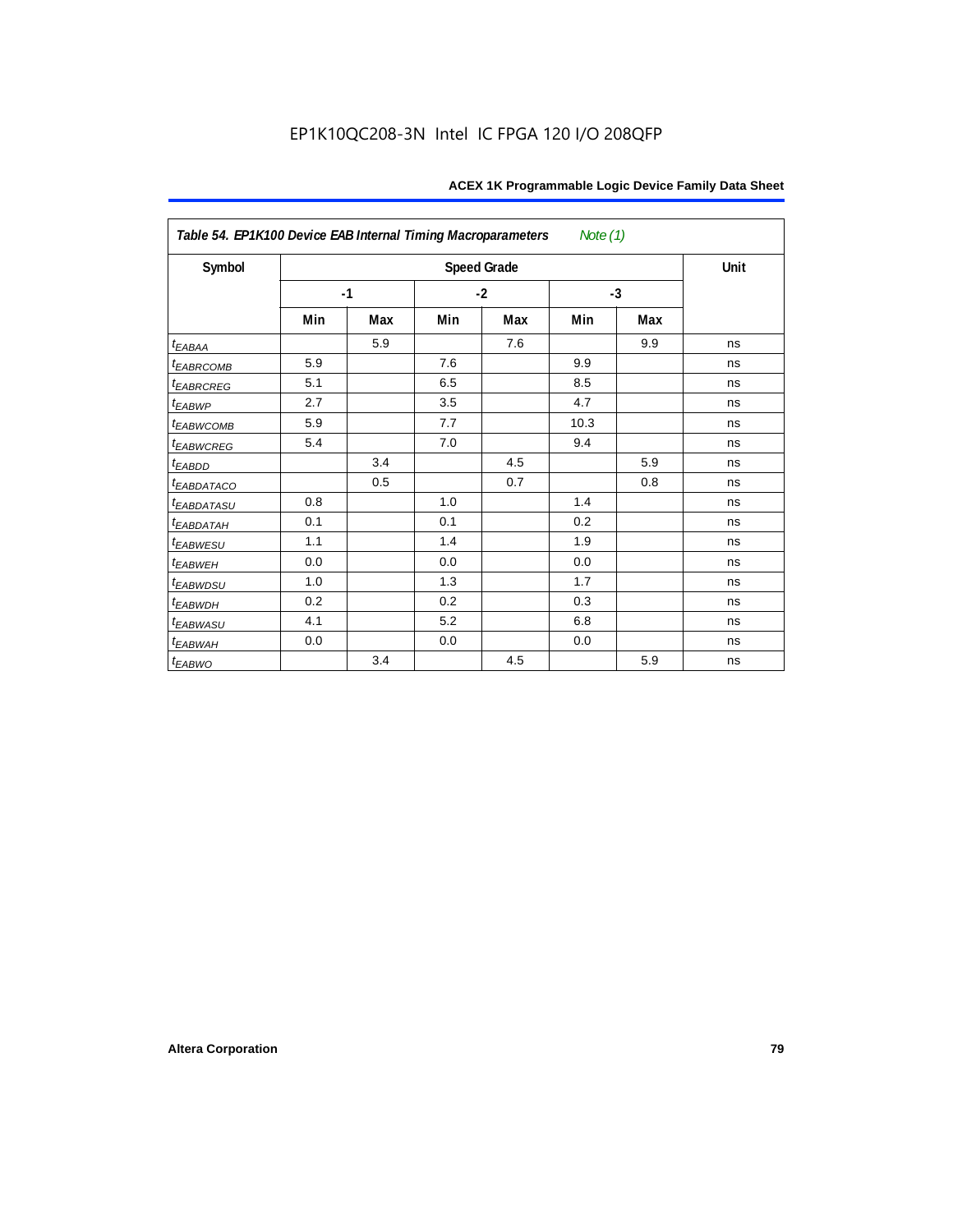## EP1K10QC208-3N Intel IC FPGA 120 I/O 208QFP

|                            | Table 55. EP1K100 Device Interconnect Timing Microparameters<br>Note (1) |                    |      |     |      |     |    |  |  |  |  |
|----------------------------|--------------------------------------------------------------------------|--------------------|------|-----|------|-----|----|--|--|--|--|
| Symbol                     |                                                                          | <b>Speed Grade</b> |      |     |      |     |    |  |  |  |  |
|                            |                                                                          | $-1$               | $-2$ |     | $-3$ |     |    |  |  |  |  |
|                            | Min                                                                      | Max                | Min  | Max | Min  | Max |    |  |  |  |  |
| <i>t<sub>DIN2IOE</sub></i> |                                                                          | 3.1                |      | 3.6 |      | 4.4 | ns |  |  |  |  |
| <sup>t</sup> DIN2LE        |                                                                          | 0.3                |      | 0.4 |      | 0.5 | ns |  |  |  |  |
| <sup>t</sup> DIN2DATA      |                                                                          | 1.6                |      | 1.8 |      | 2.0 | ns |  |  |  |  |
| <sup>t</sup> DCLK2IOE      |                                                                          | 0.8                |      | 1.1 |      | 1.4 | ns |  |  |  |  |
| <sup>t</sup> DCLK2LE       |                                                                          | 0.3                |      | 0.4 |      | 0.5 | ns |  |  |  |  |
| <sup>t</sup> SAMELAB       |                                                                          | 0.1                |      | 0.1 |      | 0.2 | ns |  |  |  |  |
| <sup>t</sup> SAMEROW       |                                                                          | 1.5                |      | 2.5 |      | 3.4 | ns |  |  |  |  |
| <sup>t</sup> SAMECOLUMN    |                                                                          | 0.4                |      | 1.0 |      | 1.6 | ns |  |  |  |  |
| <i>t<sub>DIFFROW</sub></i> |                                                                          | 1.9                |      | 3.5 |      | 5.0 | ns |  |  |  |  |
| <sup>t</sup> TWOROWS       |                                                                          | 3.4                |      | 6.0 |      | 8.4 | ns |  |  |  |  |
| <sup>t</sup> LEPERIPH      |                                                                          | 4.3                |      | 5.4 |      | 6.5 | ns |  |  |  |  |
| <sup>t</sup> LABCARRY      |                                                                          | 0.5                |      | 0.7 |      | 0.9 | ns |  |  |  |  |
| <sup>t</sup> LABCASC       |                                                                          | 0.8                |      | 1.0 |      | 1.4 | ns |  |  |  |  |

| Symbol             |     | <b>Speed Grade</b> |     |      |     |      |    |  |  |  |  |
|--------------------|-----|--------------------|-----|------|-----|------|----|--|--|--|--|
|                    |     | $-1$               |     | $-2$ |     | $-3$ |    |  |  |  |  |
|                    | Min | Max                | Min | Max  | Min | Max  |    |  |  |  |  |
| t <sub>DRR</sub>   |     | 9.0                |     | 12.0 |     | 16.0 | ns |  |  |  |  |
| $t_{INSU}$ (3)     | 2.0 |                    | 2.5 |      | 3.3 |      | ns |  |  |  |  |
| $t_{INH}$ (3)      | 0.0 |                    | 0.0 |      | 0.0 |      | ns |  |  |  |  |
| $t_{OUTCO}$ (3)    | 2.0 | 5.2                | 2.0 | 6.9  | 2.0 | 9.1  | ns |  |  |  |  |
| $t_{INSU}$ (4)     | 2.0 |                    | 2.2 |      |     |      | ns |  |  |  |  |
| $t_{INH}$ (4)      | 0.0 |                    | 0.0 |      |     |      | ns |  |  |  |  |
| toutco $(4)$       | 0.5 | 3.0                | 0.5 | 4.6  |     |      | ns |  |  |  |  |
| t <sub>PCISU</sub> | 3.0 |                    | 6.2 |      |     |      | ns |  |  |  |  |
| t <sub>PCIH</sub>  | 0.0 |                    | 0.0 |      |     |      | ns |  |  |  |  |
| t <sub>PCICO</sub> | 2.0 | 6.0                | 2.0 | 6.9  |     |      | ns |  |  |  |  |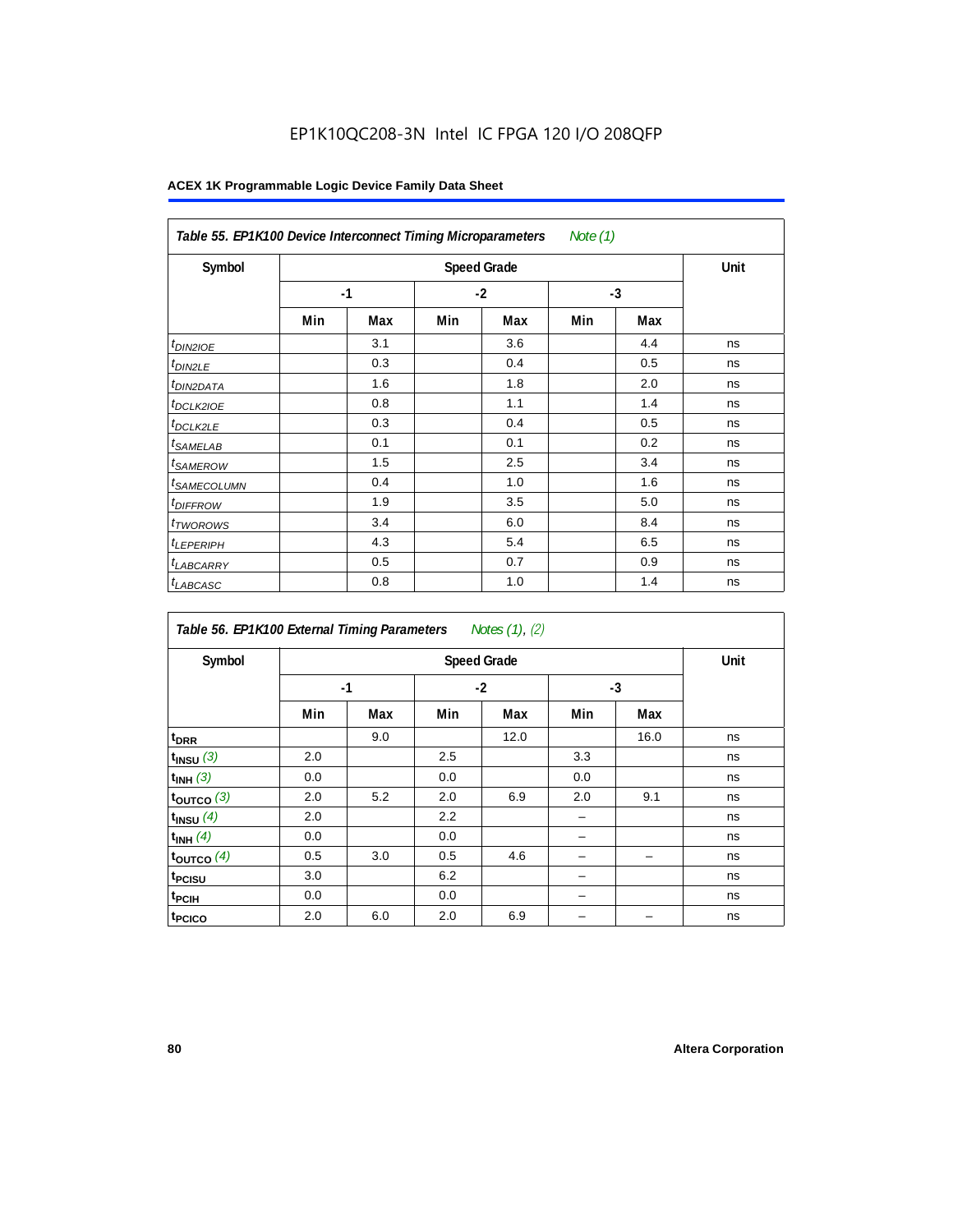| Symbol                      |      |     |      | <b>Speed Grade</b> |      |      | Unit |
|-----------------------------|------|-----|------|--------------------|------|------|------|
|                             | $-1$ |     | $-2$ |                    | $-3$ |      |      |
|                             | Min  | Max | Min  | Max                | Min  | Max  |      |
| $t_{INSUBIDIR}$ (3)         | 1.7  |     | 2.5  |                    | 3.3  |      | ns   |
| $t_{INHBIDIR}$ (3)          | 0.0  |     | 0.0  |                    | 0.0  |      | ns   |
| $t_{INSUBIDIR}$ (4)         | 2.0  |     | 2.8  |                    |      |      | ns   |
| $t_{INHBIDIR}$ (4)          | 0.0  |     | 0.0  |                    |      |      | ns   |
| $t_{\text{OUTCOBIDIR}}$ (3) | 2.0  | 5.2 | 2.0  | 6.9                | 2.0  | 9.1  | ns   |
| $t_{XZBIDIR}$ (3)           |      | 5.6 |      | 7.5                |      | 10.1 | ns   |
| $t_{ZXBIDIR}$ (3)           |      | 5.6 |      | 7.5                |      | 10.1 | ns   |
| $t_{\text{OUTCOBIDIR}}$ (4) | 0.5  | 3.0 | 0.5  | 4.6                |      |      | ns   |
| $t_{XZBIDIR}$ (4)           |      | 4.6 |      | 6.5                |      |      | ns   |
| $t_{ZXBIDIR}$ (4)           |      | 4.6 |      | 6.5                |      |      | ns   |

## *Notes to tables:*<br>(1) All timing n

(1) All timing parameters are described in Tables 22 through  $29$  in this data sheet.<br>(2) These parameters are specified by characterization.

(2) These parameters are specified by characterization.<br>(3) This parameter is measured without the use of the C

(3) This parameter is measured without the use of the ClockLock or ClockBoost circuits.<br>(4) This parameter is measured with the use of the ClockLock or ClockBoost circuits.

This parameter is measured with the use of the ClockLock or ClockBoost circuits.

## **Power Consumption**

The supply power (P) for ACEX 1K devices can be calculated with the following equation:

 $P = P_{INT} + P_{IO} = (I_{CCSTANDBY} + I_{CCACTIVE}) \times V_{CC} + P_{IO}$ 

The  $I_{\text{CCACTIVE}}$  value depends on the switching frequency and the application logic. This value is calculated based on the amount of current that each LE typically consumes. The  $P_{IO}$  value, which depends on the device output load characteristics and switching frequency, can be calculated using the guidelines given in *Application Note 74 (Evaluating Power for Altera Devices)*.

**1 Compared to the rest of the device, the embedded array** consumes a negligible amount of power. Therefore, the embedded array can be ignored when calculating supply current.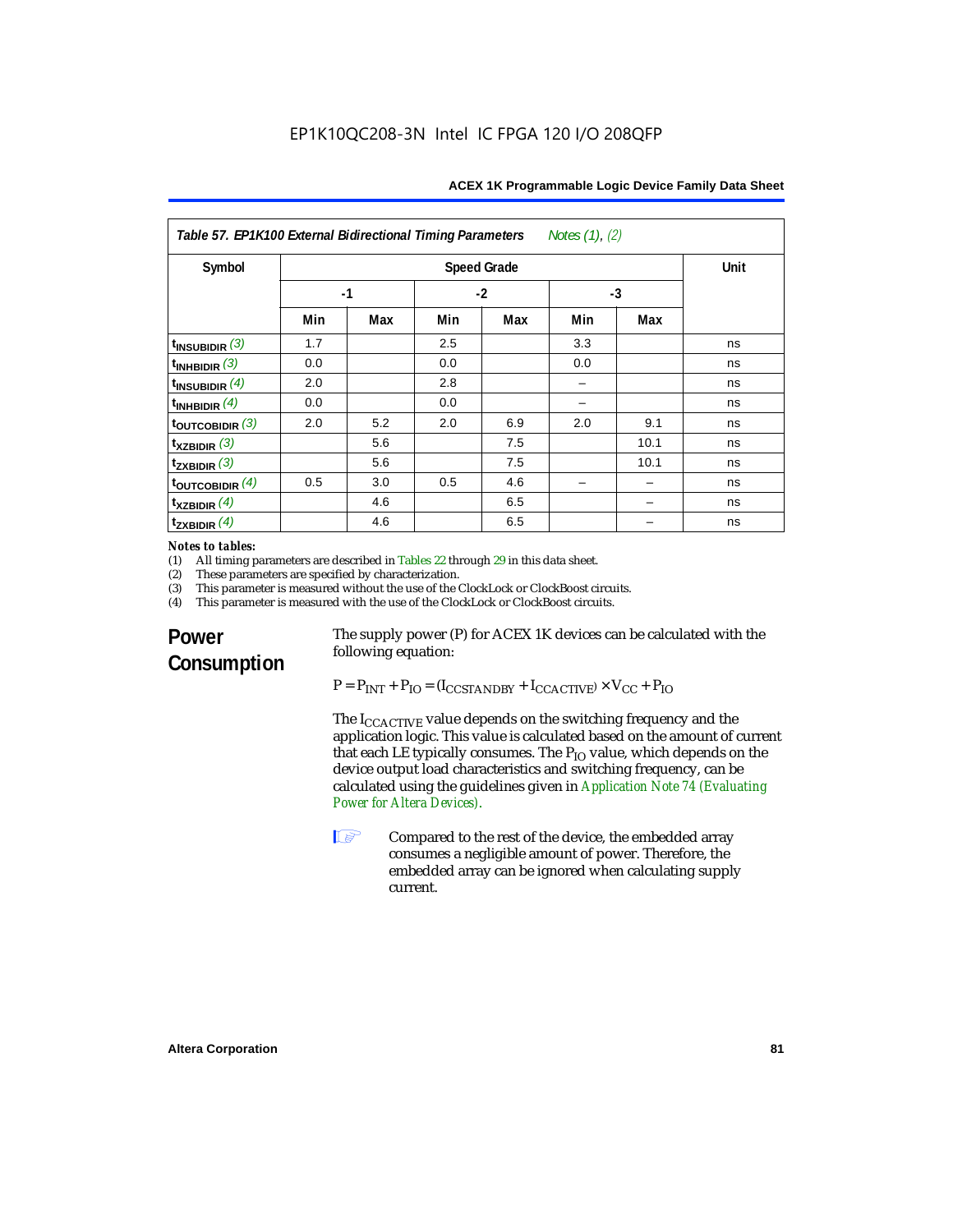The  $I_{CCACTIVE}$  value can be calculated with the following equation:

 $I_{\text{CCACTIVE}} = K \times f_{\text{MAX}} \times N \times \text{tog}_{\text{LC}} (\mu A)$ 

Where:

| $f_{MAX}$  | $=$     | Maximum operating frequency in MHz            |
|------------|---------|-----------------------------------------------|
| N          | $=$ $-$ | Total number of LEs used in the device        |
| $log_{LC}$ | $=$     | Average percent of LEs toggling at each clock |
|            |         | (typically $12.5\%$ )                         |
| K          |         | $=$ Constant                                  |

Table 58 provides the constant (K) values for ACEX 1K devices.

| Table 58. ACEX 1K Constant Values |         |  |  |  |
|-----------------------------------|---------|--|--|--|
| <b>Device</b>                     | K Value |  |  |  |
| EP1K10                            | 4.5     |  |  |  |
| EP1K30                            | 4.5     |  |  |  |
| <b>EP1K50</b>                     | 4.5     |  |  |  |
| EP1K100                           | 4.5     |  |  |  |

This supply power calculation provides an  $I_{CC}$  estimate based on typical conditions with no output load. The actual  $I_{CC}$  should be verified during operation because this measurement is sensitive to the actual pattern in the device and the environmental operating conditions.

To better reflect actual designs, the power model (and the constant K in the power calculation equations) for continuous interconnect ACEX 1K devices assumes that LEs drive FastTrack Interconnect channels. In contrast, the power model of segmented FPGAs assumes that all LEs drive only one short interconnect segment. This assumption may lead to inaccurate results when compared to measured power consumption for actual designs in segmented FPGAs.

Figure 31 shows the relationship between the current and operating frequency of ACEX 1K devices. For information on other ACEX 1K devices, contact Altera Applications at (800) 800-EPLD.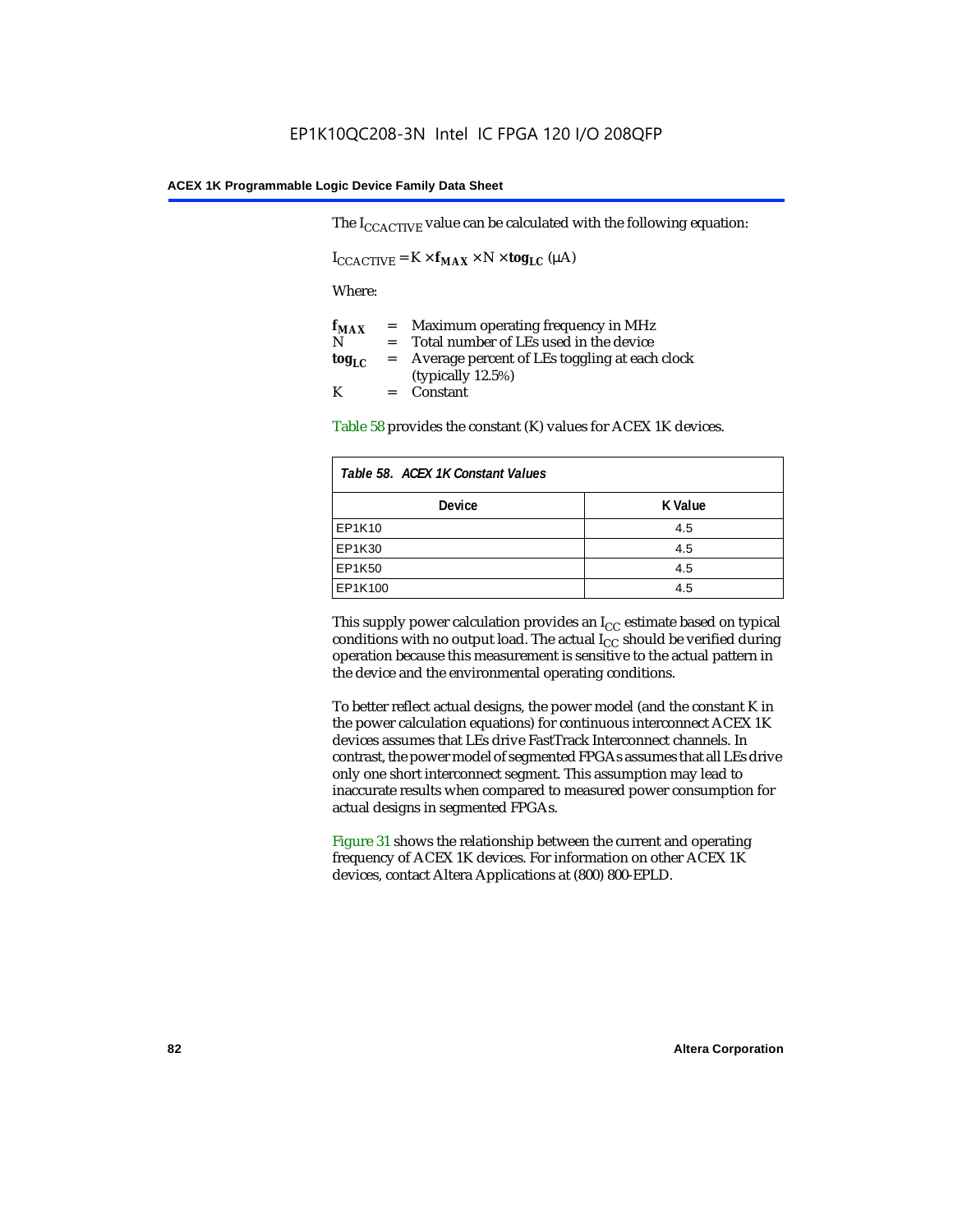



#### *Figure 31. ACEX 1K I<sub>CCACTIVE</sub> vs. Operating Frequency*

## **Configuration & Operation**

The ACEX 1K architecture supports several configuration schemes. This section summarizes the device operating modes and available device configuration schemes.

## **Operating Modes**

The ACEX 1K architecture uses SRAM configuration elements that require configuration data to be loaded every time the circuit powers up. The process of physically loading the SRAM data into the device is called *configuration*. Before configuration, as  $V_{CC}$  rises, the device initiates a Power-On Reset (POR). This POR event clears the device and prepares it for configuration. The ACEX 1K POR time does not exceed 50 µs.

**1** When configuring with a configuration device, refer to the relevant configuration device data sheet for POR timing information.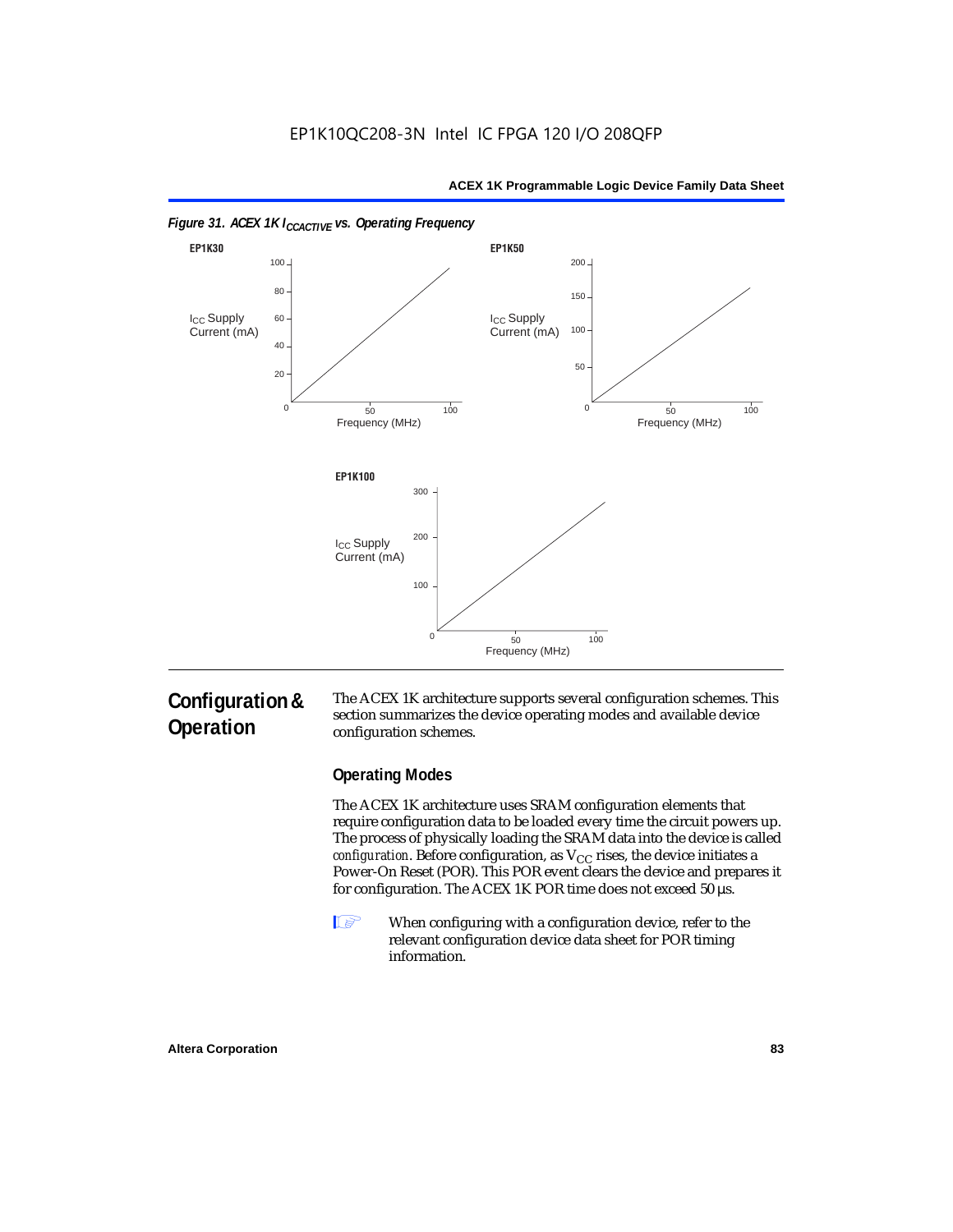During initialization, which occurs immediately after configuration, the device resets registers, enables I/O pins, and begins to operate as a logic device. Before and during configuration, all I/O pins (except dedicated inputs, clock, or configuration pins) are pulled high by a weak pull-up resistor. Together, the configuration and initialization processes are called *command mode*; normal device operation is called *user mode*.

SRAM configuration elements allow ACEX 1K devices to be reconfigured in-circuit by loading new configuration data into the device. Real-time reconfiguration is performed by forcing the device into command mode with a device pin, loading different configuration data, re-initializing the device, and resuming user-mode operation. The entire reconfiguration process requires less than 40 ms and can be used to reconfigure an entire system dynamically. In-field upgrades can be performed by distributing new configuration files.

## **Configuration Schemes**

The configuration data for an ACEX 1K device can be loaded with one of five configuration schemes (see Table 59), chosen on the basis of the target application. An EPC16, EPC2, EPC1, or EPC1441 configuration device, intelligent controller, or the JTAG port can be used to control the configuration of a ACEX 1K device, allowing automatic configuration on system power-up.

Multiple ACEX 1K devices can be configured in any of the five configuration schemes by connecting the configuration enable (nCE) and configuration enable output (nCEO) pins on each device. Additional APEX 20K, APEX 20KE, FLEX 10K, FLEX 10KA, FLEX 10KE, ACEX 1K, and FLEX 6000 devices can be configured in the same serial chain.

| Table 59. Data Sources for ACEX 1K Configuration |                                                                                                     |  |  |  |
|--------------------------------------------------|-----------------------------------------------------------------------------------------------------|--|--|--|
| <b>Configuration Scheme</b>                      | Data Source                                                                                         |  |  |  |
| Configuration device                             | EPC16, EPC2, EPC1, or EPC1441 configuration device                                                  |  |  |  |
| Passive serial (PS)                              | BitBlaster or ByteBlasterMV download cables, or serial data<br>source                               |  |  |  |
| Passive parallel asynchronous (PPA)              | Parallel data source                                                                                |  |  |  |
| Passive parallel synchronous (PPS)               | Parallel data source                                                                                |  |  |  |
| <b>JTAG</b>                                      | BitBlaster or ByteBlasterMV download cables, or<br>microprocessor with a Jam STAPL File or JBC File |  |  |  |

## **Device Pin-Outs**

See the Altera web site (**http://www.altera.com**) or the *Altera Documentation Library* for pin-out information.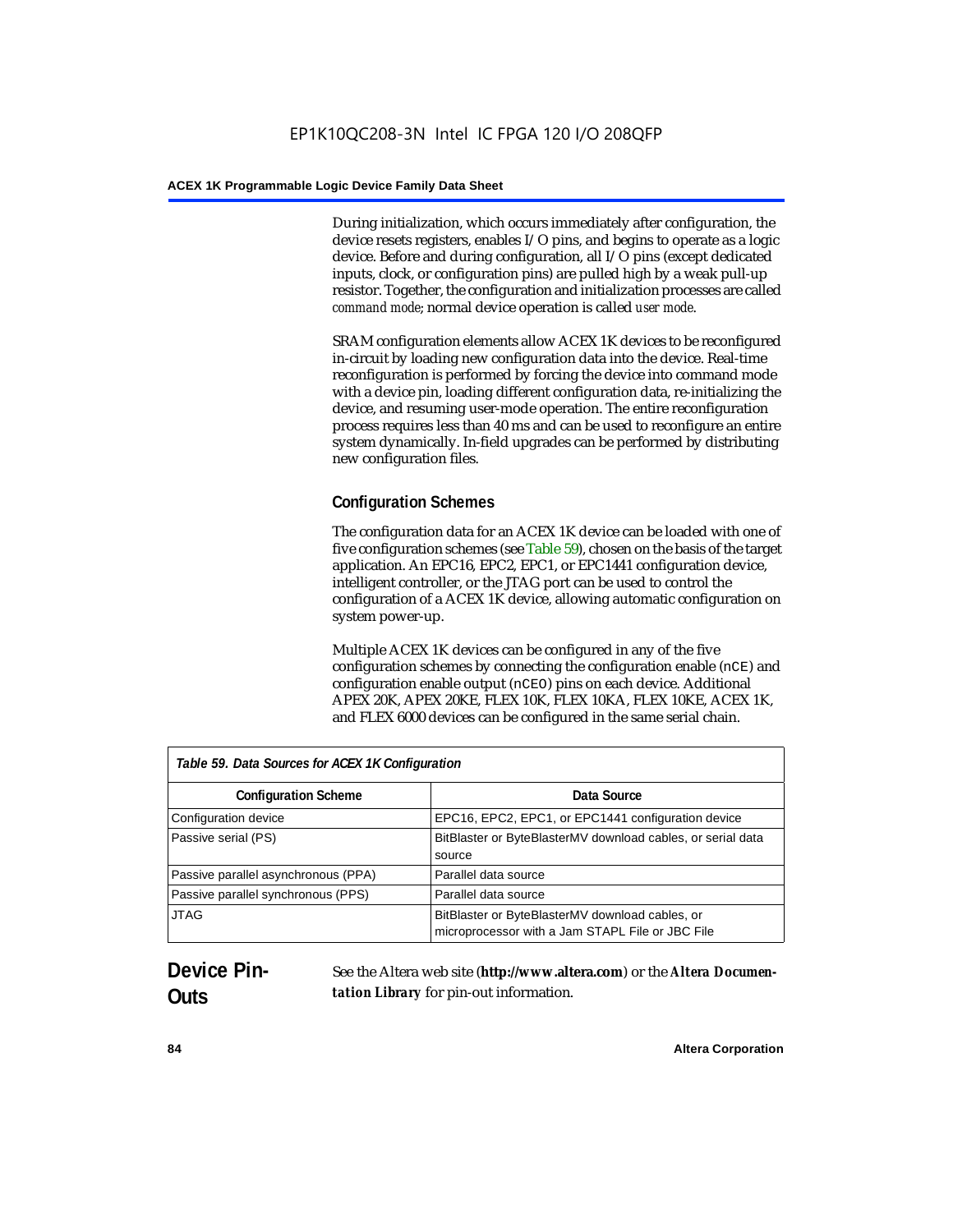| <b>Revision</b><br><b>History</b> | The information contained in the ACEX 1K Programmable Logic Device<br>Family Data Sheet version 3.4 supersedes information published in<br>previous versions. |
|-----------------------------------|---------------------------------------------------------------------------------------------------------------------------------------------------------------|
|                                   | The following changes were made to the ACEX 1K Programmable Logic<br>Device Family Data Sheet version 3.4: added extended temperature<br>support.             |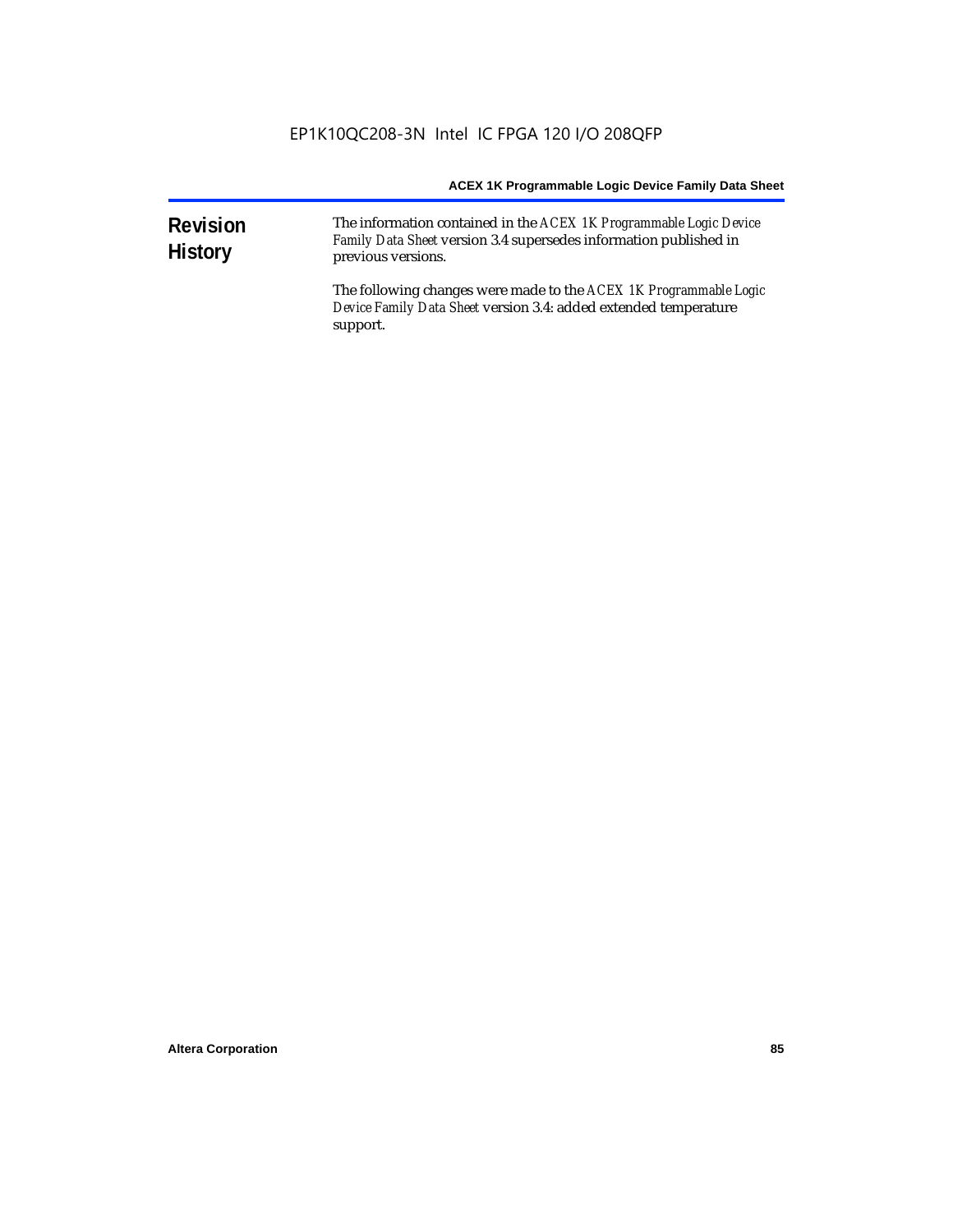

101 Innovation Drive San Jose, CA 95134 (408) 544-7000 www.altera.com Applications Hotline: (800) 800-EPLD Literature Services: lit\_req@altera.com

Copyright © 2003 Altera Corporation. All rights reserved. Altera, The Programmable Solutions Company, the stylized Altera logo, specific device designations, and all other words and logos that are identified as trademarks and/or service marks are, unless noted otherwise, the trademarks and service marks of Altera Corporation in the U.S. and other countries. All other product or service names are the property of their respective holders. Altera products are protected under numerous U.S. and foreign patents and pending applications, maskwork rights, and copyrights. Altera warrants performance of its semiconductor products to current specifications in accordance with Altera's standard warranty, but reserves the right to make changes to any products and services at any time without notice. Altera assumes no responsibility or liability

arising out of the application or use of any information, product, or service described herein except as expressly agreed to in writing by Altera Corporation. Altera customers are advised to obtain the latest version of device specifications before relying on any published information and before placing orders for products or services.



**86 Altera Corporation**